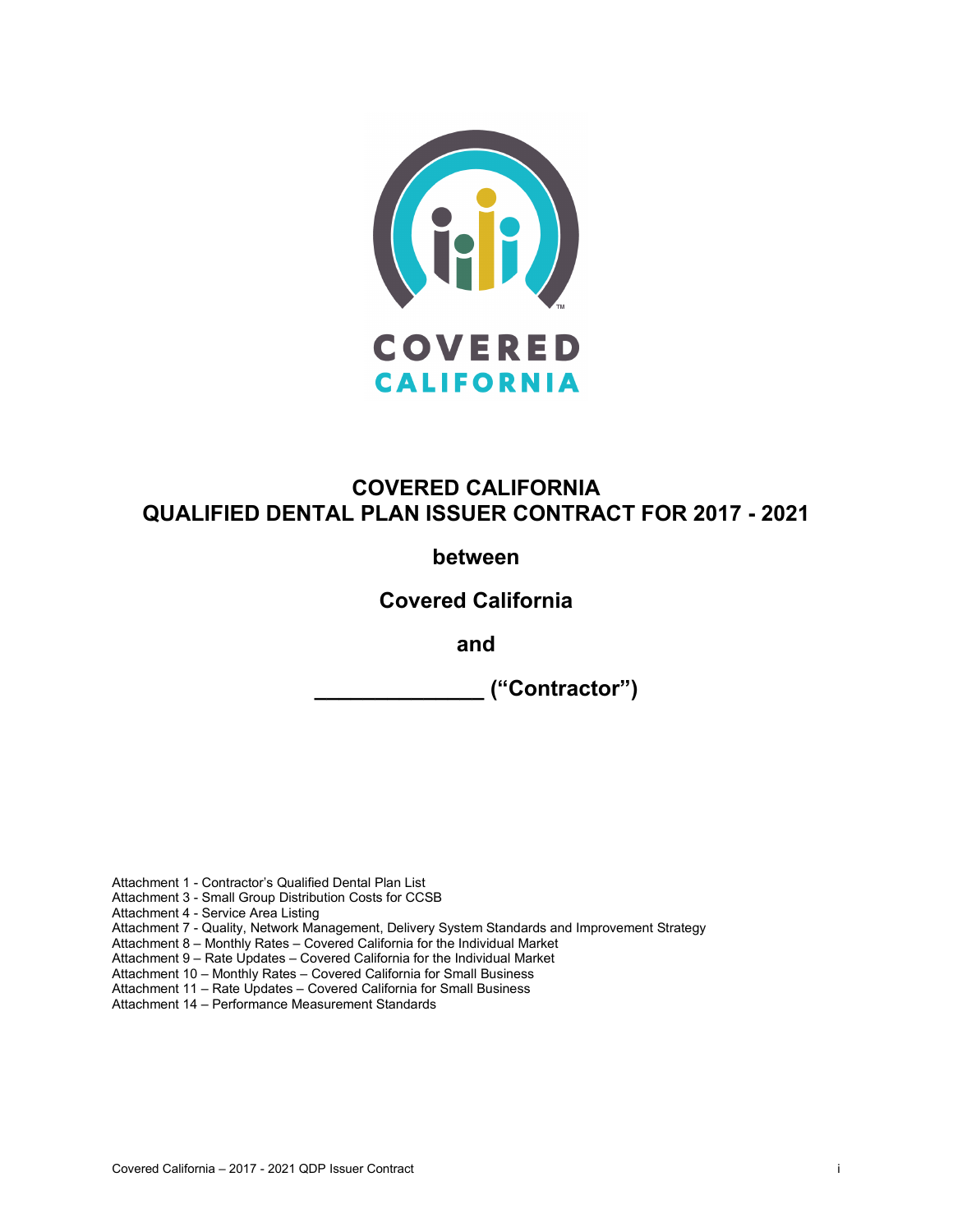# **TABLE OF CONTENTS**

| <b>ARTICLE 1</b> |                                                               |  |
|------------------|---------------------------------------------------------------|--|
| 1.1              |                                                               |  |
| 1.2              |                                                               |  |
| 1.3              |                                                               |  |
| 1.4              |                                                               |  |
| 1.5              |                                                               |  |
| 1.6              |                                                               |  |
| 1.7              |                                                               |  |
| 1.8              |                                                               |  |
| 1.9              |                                                               |  |
| 1.10             |                                                               |  |
| 1.11             |                                                               |  |
| 1.12             |                                                               |  |
|                  |                                                               |  |
| 1.13             |                                                               |  |
| 1.14             |                                                               |  |
| 1.15             |                                                               |  |
| 1.16             |                                                               |  |
| <b>ARTICLE 2</b> |                                                               |  |
| 2.1              |                                                               |  |
| 2.2              |                                                               |  |
| 2.3              |                                                               |  |
| 2.4              |                                                               |  |
| 2.5              |                                                               |  |
| 2.6              |                                                               |  |
|                  |                                                               |  |
| <b>ARTICLE 3</b> |                                                               |  |
| 3.1              |                                                               |  |
| 3.2              |                                                               |  |
| 3.3              |                                                               |  |
| 3.4              |                                                               |  |
| 3.5              |                                                               |  |
| 3.6              |                                                               |  |
|                  |                                                               |  |
| <b>ARTICLE 4</b> | QUALITY, NETWORK MANAGEMENT AND DELIVERY SYSTEM STANDARDS  37 |  |
| 4.1              |                                                               |  |
| 4.2              |                                                               |  |
| 4.3              |                                                               |  |
| 4.4              |                                                               |  |
| 4.5              |                                                               |  |
| 4.6              |                                                               |  |
| <b>ARTICLE 5</b> |                                                               |  |
| 5.1              |                                                               |  |
| 5.2              |                                                               |  |
| <b>ARTICLE 6</b> |                                                               |  |
| 6.1              |                                                               |  |
| 6.2              |                                                               |  |
| <b>ARTICLE 7</b> | - CONTRACT TERM; RECERTIFICATION AND DECERTIFICATION 45       |  |
| 7.1              |                                                               |  |
| 7.2              |                                                               |  |
| 7.3              |                                                               |  |
| 7.4              |                                                               |  |
| 7.5              |                                                               |  |
| 7.6              |                                                               |  |
| 7.7              |                                                               |  |
| <b>ARTICLE 8</b> |                                                               |  |
|                  |                                                               |  |
| 8.1              |                                                               |  |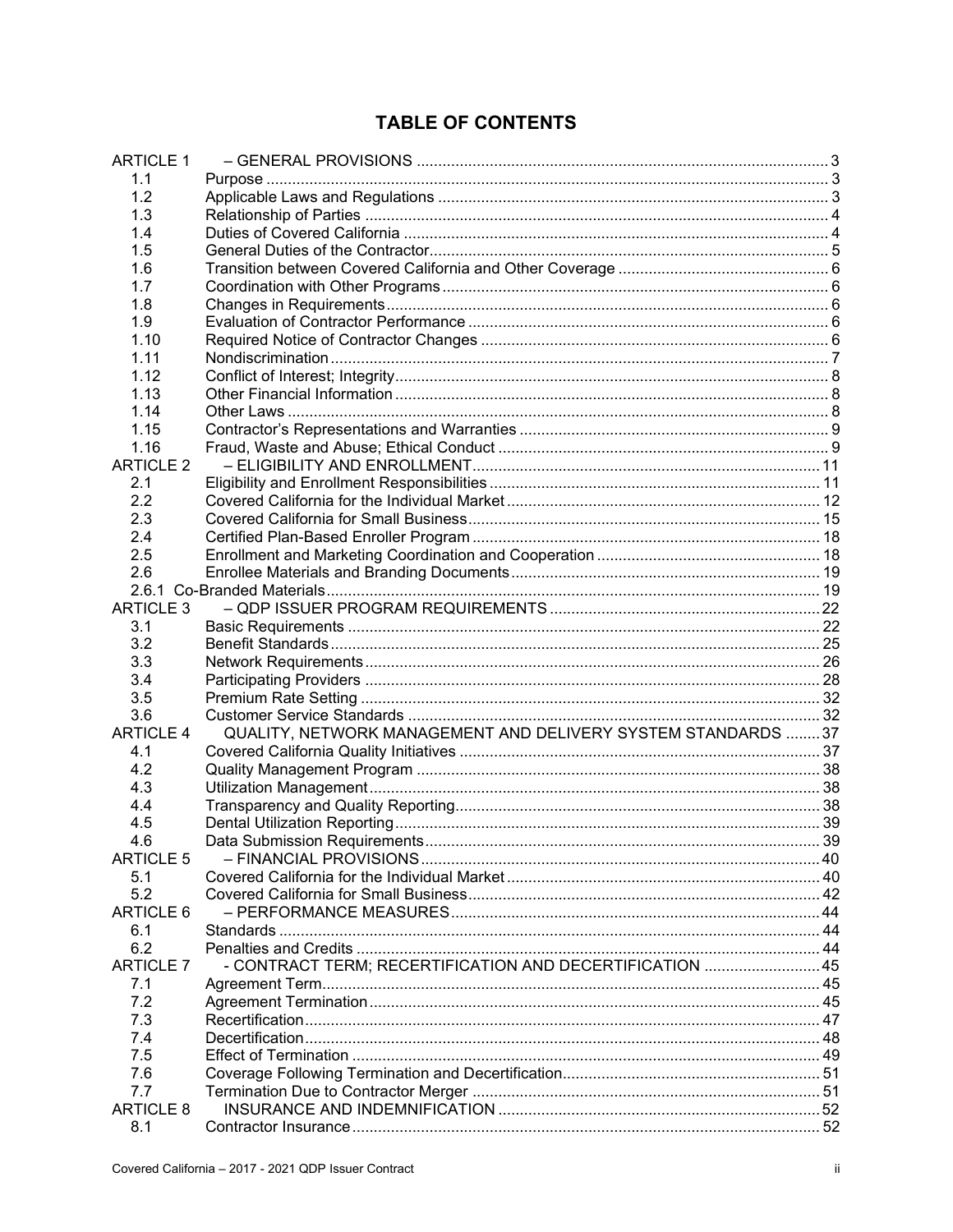| 8.2               |                                                                       |  |
|-------------------|-----------------------------------------------------------------------|--|
| <b>ARTICLE 9</b>  |                                                                       |  |
| 9.1               | Privacy and Security Requirements for Personally Identifiable Data 54 |  |
| 9.2               |                                                                       |  |
| <b>ARTICLE 10</b> |                                                                       |  |
| 10.1              |                                                                       |  |
| 10.2              |                                                                       |  |
| 10.3              |                                                                       |  |
| 10.4              |                                                                       |  |
| 10.5              |                                                                       |  |
| 10.6              |                                                                       |  |
| 10.7              |                                                                       |  |
| 10.8              |                                                                       |  |
| 10.9              |                                                                       |  |
| <b>ARTICLE 11</b> |                                                                       |  |
| 11.1              |                                                                       |  |
| 11.2              |                                                                       |  |
| 11.3              |                                                                       |  |
| 11.4              |                                                                       |  |
| 11.5              |                                                                       |  |
| <b>ARTICLE 12</b> |                                                                       |  |
| 12.1              |                                                                       |  |
| 12.2              |                                                                       |  |
| 12.3              |                                                                       |  |
| 12.4              |                                                                       |  |
| 12.5              |                                                                       |  |
| 12.6              |                                                                       |  |
| 12.7              |                                                                       |  |
| 12.8              |                                                                       |  |
| 12.9              |                                                                       |  |
| 12.10             |                                                                       |  |
| 12.11             |                                                                       |  |
| 12.12             |                                                                       |  |
| 12.13             |                                                                       |  |
| 12.14             |                                                                       |  |
| 12.15             |                                                                       |  |
| 12.16             |                                                                       |  |
| 12.17             |                                                                       |  |
| 12.18             |                                                                       |  |
| 12.19             |                                                                       |  |
| 12.20             |                                                                       |  |
| 12.21             |                                                                       |  |
| ARTICLE 13        |                                                                       |  |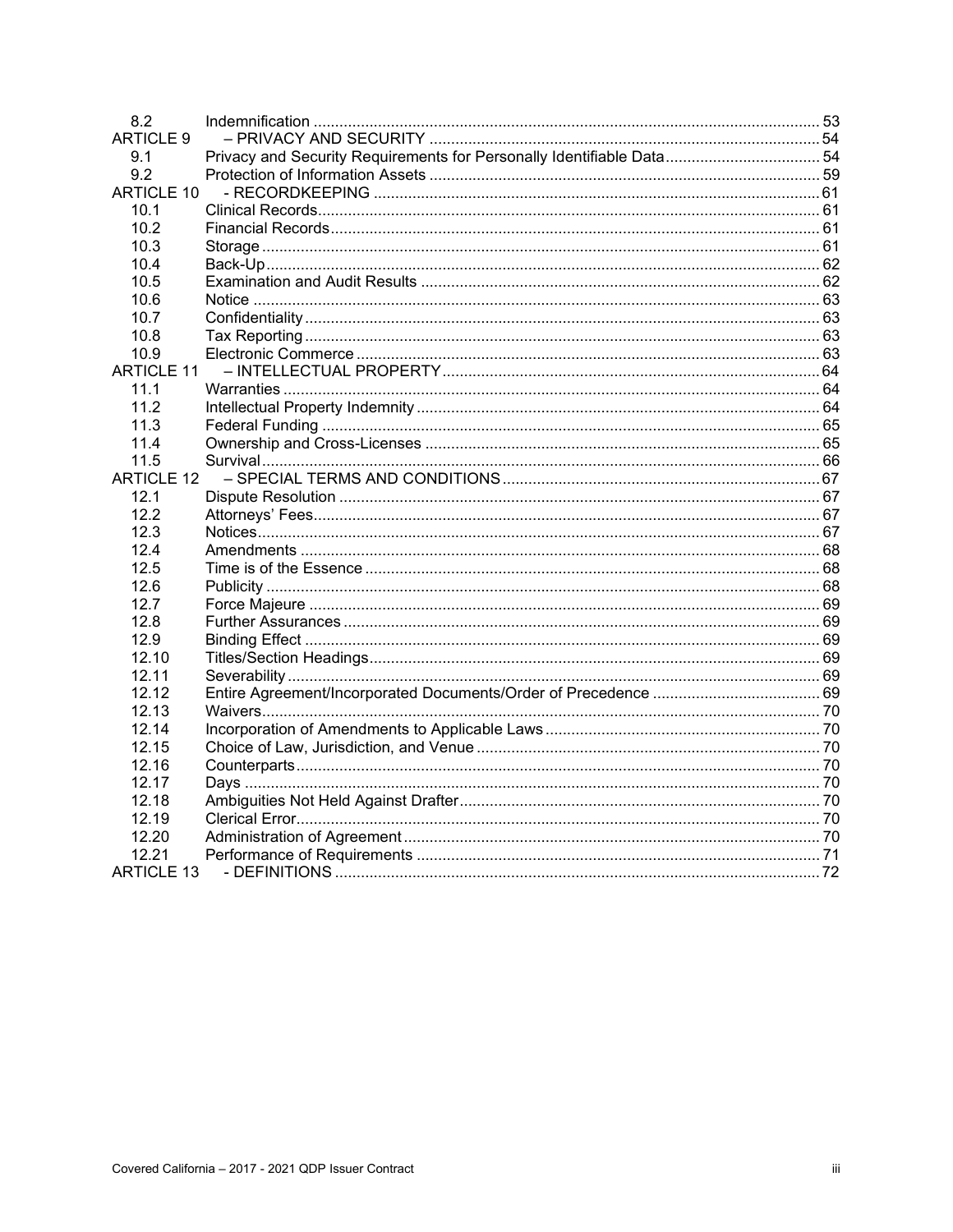#### **COVERED CALIFORNIA QUALIFIED DENTAL PLAN ISSUER CONTRACT between Covered California and \_\_\_\_\_\_\_\_\_\_\_\_\_\_\_\_\_\_\_\_\_ ("Contractor")**

THIS QUALIFIED DENTAL PLAN ISSUER CONTRACT ("Agreement") is entered into by and between Covered California, an independent entity established within the government of the State of California  $\overline{a}$ , a dental plan issuer as defined in Title 10 California Code of Regulations ("CCR") § 6410 ("Contractor"). (Except as otherwise expressly defined, capitalized terms shall have the meaning set forth at Article 13 Definitions).

#### **RECITALS**

A. Covered California is authorized under the Federal Patient Protection and Affordable Care Act (Public Law 111-148), as amended by the Federal Health Care and Education Reconciliation Act of 2010 (Public Law 111-152) (collectively, "Affordable Care Act"), and the California Patient Protection and Affordable Care Act, (Chapter 655, Statutes of 2010 and Chapter 659, Statutes of 2010) ("California Affordable Care Act") to selectively contract with dental plan issuers in order to make available to Enrollees of Covered California dental care coverage choices that seek to provide the optimal combination of choice, value, access, quality and service to Qualified Individuals, Employers and Employees;

B. The Application process conducted by Covered California is based on the assessment of certain requirements, criteria and standards that: (i) Covered California determines are reasonable and necessary for bidding dental plan issuers to market, offer, and sell Qualified Dental Plans (QDPs) through Covered California, (ii) are set forth in the QDP Issuer Application and (iii) are required under applicable laws, rules and regulations or otherwise necessary to meet the needs of QDP Enrollees in Covered California, including those set forth at 10 CCR § 6400 et seq. and 45 C.F.R. Part § 155 et seq.;

C. In connection with the evaluation of the responses to the Application received from dental plan issuers, Covered California shall: (i) evaluate the proposed QDP Issuer's compliance with requirements imposed under the Application, and (ii) give greater consideration to potential QDP Issuers that further the mission of Covered California by promoting, among other items, the following: (1) affordability for the consumer and small employer – both in terms of premium and at point of care, (2) "value" competition based upon quality, service, and price, (3) competition based upon meaningful QDP choice and ability to demonstrate product differentiation within the required guidelines for standard benefit plans, (4) competition throughout the State, (5) alignment with Providers and delivery systems that serve the low-income population, (6) delivery system improvement, effective prevention programs and payment reform, and (7) long-term collaboration and cooperation between Covered California and dental plan issuers;

D. Contractor is a dental plan issuer authorized to provide Specialized Health Care Services to Enrollees under applicable laws, rules and regulations pursuant to: (i) a certificate of authority issued by the California Department of Insurance ("CDI") under § 699 et seq. of the California Insurance Code, or (ii) a licensed issued by the Department of Managed Health Care ("DMHC") pursuant to the Knox-Keene Health Care Service Plan Act of 1975 (§ 1340 et seq. of the California Health and Safety Code). (Except as otherwise stated, references to "Codes" set forth herein shall refer to the laws of the State of California.);

E. Based on Covered California's evaluation of the proposal submitted by Contractor in response to the Application ("Proposal") and its consideration of other factors required to be considered under applicable laws, rules and regulations and as otherwise necessary to meet the needs of Enrollees, Covered California intends to designate Contractor as a QDP Issuer pursuant to Covered California's determination that Contractor's proposed QDPs meet the requirements necessary to provide dental coverage as a QDP to Qualified Individuals and Employers who purchase dental coverage through Covered California;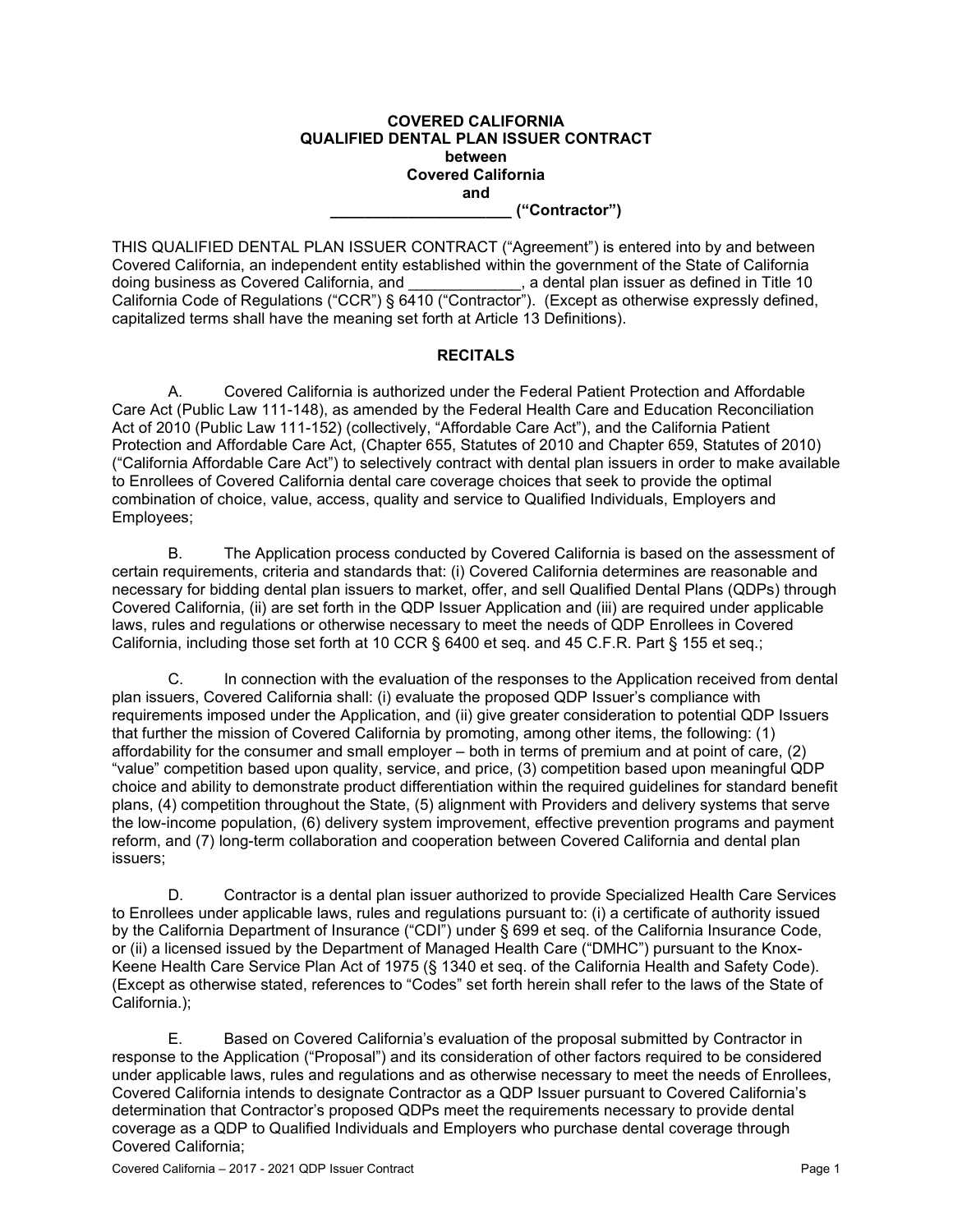F. Contractor desires to participate in Covered California as a QDP Issuer; and

G. Contractor and Covered California desire to enter into this Agreement to set forth the terms and conditions of Contractor's role as a QDP Issuer and operation of the QDPs through Covered California.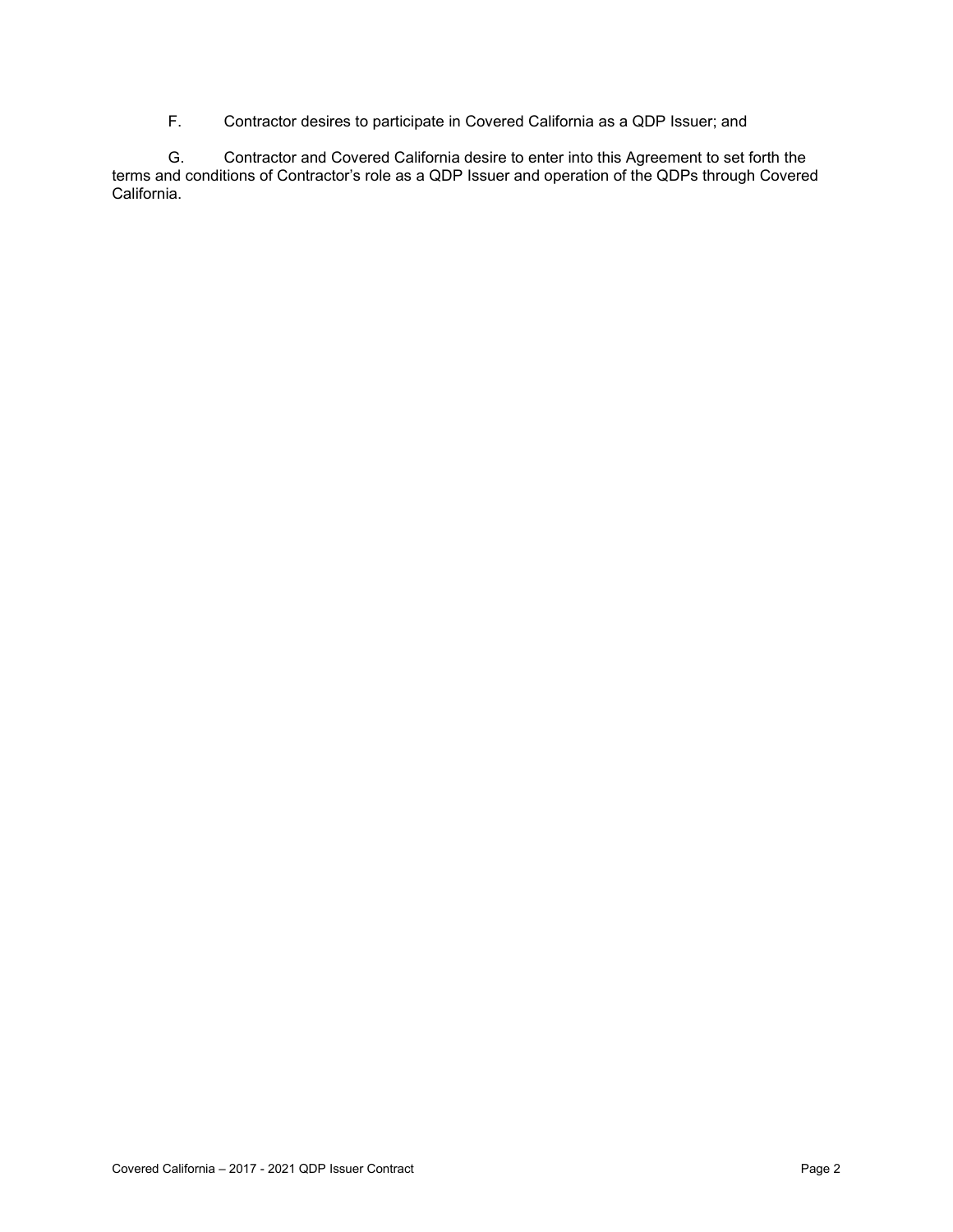#### ARTICLE 1 **– GENERAL PROVISIONS**

#### **1.1 Purpose**

This Agreement sets forth the expectations of Covered California and Contractor with respect to: (a) the delivery of services and benefits to Enrollees; (b) the respective roles of Covered California and the Contractor related to enrollment, eligibility and customer service for Enrollees; (c) the coordination and cooperation between Covered California and the Contractor on the promotion of better care and higher value for Enrollees and other health care consumers; (d) Covered California's expectation of enhanced alignment between Contractor and its Participating Providers to deliver high quality, high value health care services, and; (e) administrative, financial and reporting relationships and agreements between Covered California and Contractor.

Covered California enters into this Agreement with Contractor to further the mission to increase the number of insured Californians, improve health care quality and access to care, promote health, lower costs, and reduce health disparities. Covered California seeks to accomplish its mission by creating an innovative, competitive marketplace that empowers consumers to choose the dental plan and providers that offer the best value. Covered California's "Triple Aim" framework seeks to improve the patient care experience including quality and satisfaction, improve the health of the population, and reduce the per capita cost of health care services. By agreeing to these expectations as set forth in this Agreement, Contractor and Covered California acknowledge a commitment to be active and engaged participants to promote change and to work collaboratively to define and implement additional initiatives to continuously improve quality and value.

#### **1.2 Applicable Laws and Regulations**

This Agreement is in accord with and pursuant to the California Affordable Care Act, California Government Code § 100500 et seq., (Chapter 655, Statues of 2010 and Chapter 659, Statutes of 2010) and the implementing regulations, Title 10, Chapter 12 of the California Code of Regulations, § 6400 et seq., as enacted or as modified during the course of this Agreement. This Agreement is also in accord with and pursuant to the federal Patient Protection and Affordable Care Act and its implementing federal regulations, as enacted or modified during the course of this Agreement, including but not limited to standards for qualified health plan certification set forth at 45 C.F.R. Part 156 et seq. (Subpart C: Qualified Health Plan Minimum Certification Standards).

Contractor is subject to the obligations imposed on Contractor under applicable laws, rules and regulations of the Federal Affordable Care Act, the California Affordable Care Act, and any other applicable Federal, State, or local laws, rules and regulations. The parties to this Agreement recognize and acknowledge there may be material changes to the above-referenced and other applicable Federal, state or local laws, rules and regulations, including those in the Health & Safety Code and Insurance Code related regulations. Should such an event arise, the parties agree that revisions to this Agreement may be necessary to align provisions contained herein with the changes made to these laws. Nothing in this agreement limits such obligations imposed on Contractor, including any failure to reference a specific State, or Federal regulatory requirement applicable to Covered California or Contractor. In those instances where Covered California imposes a requirement in accordance with the California Affordable Care Act or otherwise authorized by California law, that exceeds a requirement of the Federal Affordable Care Act or other Federal law, the State law and the Covered California requirement shall control unless otherwise required by laws, rules and regulations.

Compliance Programs. Contractor shall, and shall require Participating Providers and all subcontractors to comply with all applicable Federal, State, and local laws, regulations, executive orders, ordinances and guidance, including without limitation: the Affordable Care Act and the California Affordable Care Act; the Americans with Disabilities Act; the Anti-Kickback Statute; the Public Contracts Anti-Kickback Act; the Stark Law; the Knox-Keene Health Care Service Plan Act of 1975; and California Insurance Code, as applicable.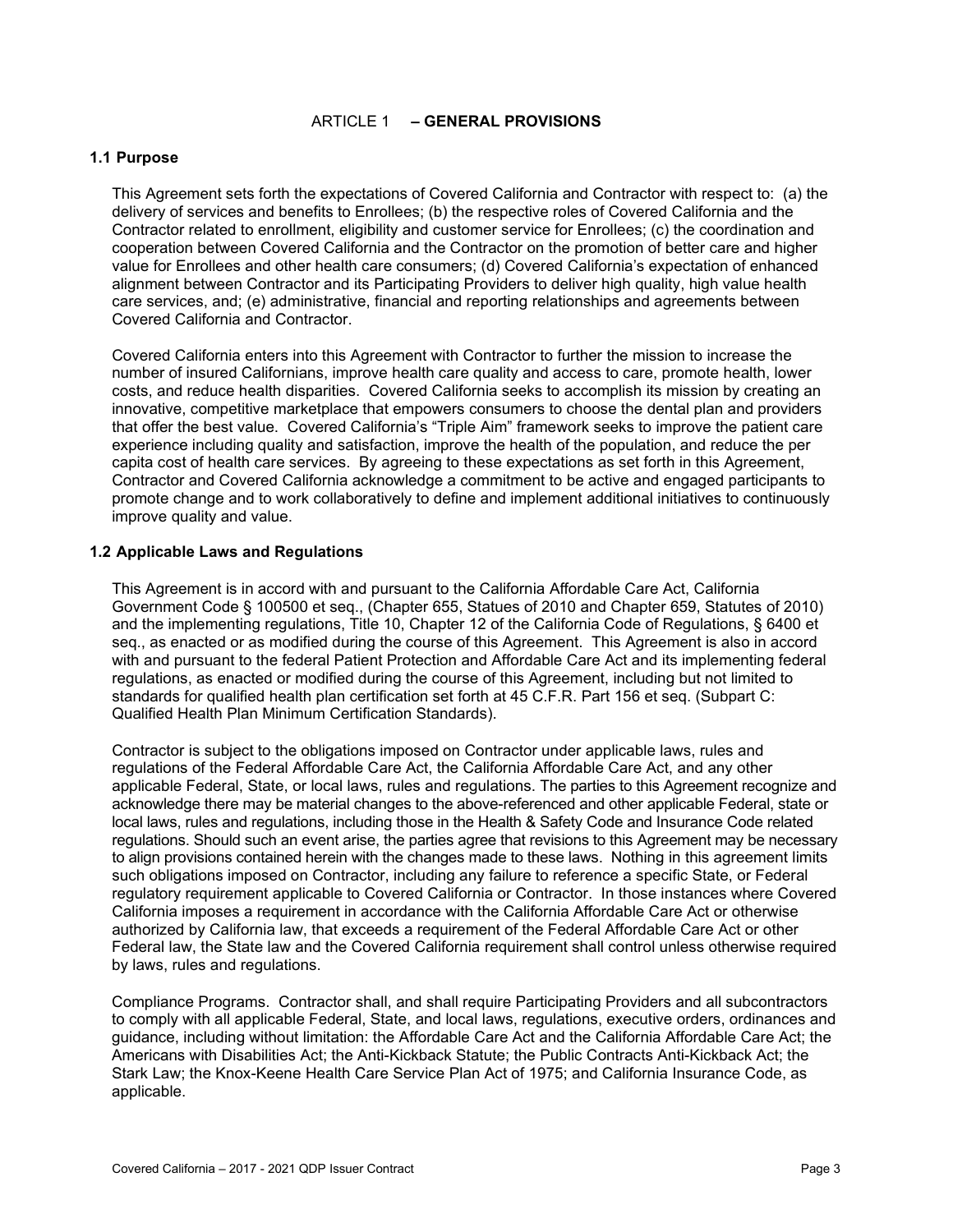#### **1.3 Relationship of Parties**

- (a) Independent Contractors. The parties acknowledge and agree that, as required by State and Federal law, in carrying out its responsibilities, Covered California is not operating on behalf of Contractor or Contractor's QDPs or any authorized subcontractor of Contractor. In the performance of this Agreement, Covered California and Contractor shall at all times be acting and performing as an independent contractor, and nothing in the Agreement shall be construed or deemed to create a relationship of employer and employee or partner or joint venture or principal and agent between Covered California and Contractor. Neither Contractor nor Participating Providers, authorized subcontractors, or any agents, officers or employees of Contractor are agents, officers, employees, partners or associates of Covered California.
- (b) Subcontractors. Contractor shall require any subcontractor or assignee to agree to be bound by all applicable provisions of this Agreement; provided however that nothing in this section shall limit Contractor's ability to hold subcontractor liable for performance under the contract between Contractor and subcontractor. The obligation of Contractor to comply with responsibilities under this Agreement and applicable laws, rules and regulations shall remain and shall not be waived or released if Contractor subcontracts or otherwise delegates any Services required to be performed by Contractor under this Agreement or by laws, rules and regulations, or any other obligations under this Agreement. Contractor shall be solely responsible for (i) exercising appropriate diligence in connection with its selection of its subcontractors, and (ii) monitoring and auditing the services provided by such subcontractor to assure that the services provided by such subcontractors are provided in accordance with the terms set forth in this Agreement or imposed by Health Insurance Regulators or under other applicable laws, rules and regulations regarding arrangements by and between Contractor and subcontractors.

#### **1.4 Duties of Covered California**

Covered California is approved by the United States Department of Health and Human Services ("DHHS") pursuant to 45 C.F.R. § 155.105 and shall perform its duties in accordance with the terms and conditions required of this Agreement pursuant to applicable laws, rules and regulations, including the California Affordable Care Act and the Federal Affordable Care Act. The duties of Covered California shall include:

- (a) Certification of QDP Issuers (45 C.F.R. Part 155, Subpart K and 45 C.F.R. § 155.1065);
- (b) Consultation with stakeholders (45 C.F.R. § 155.130);
- (c) Consumer assistance tools and programs, including but not limited to operation of a tollfree call center and Internet website (45 C.F.R. § 155.205 and 45 U.S.C. § 18031(d));
- (d) Eligibility and enrollment in the Covered California for the Individual Market and Covered California for Small Business (45 C.F.R. Part 155, Subparts D, E, H);
- (e) Financial support for continued operations of Covered California (45 C.F.R. § 155.160);
- (f) Navigator program standards designed to raise awareness of Covered California by, among other items, providing consumer access to education and other resources regarding eligibility, enrollment, and program specifications (45 C.F.R. § 155.210);
- (g) Non-interference with Federal law and nondiscrimination standards (45 C.F.R. § 155.120);
- (h) Notices to Enrollees (45 C.F.R. § 155.230);
- (i) Oversight, financial, and quality activities (45 C.F.R. § 155.200);
- (j) Participation of agents to enroll Qualified Individuals or Employers in QDPs (45 C.F.R. § 155.220);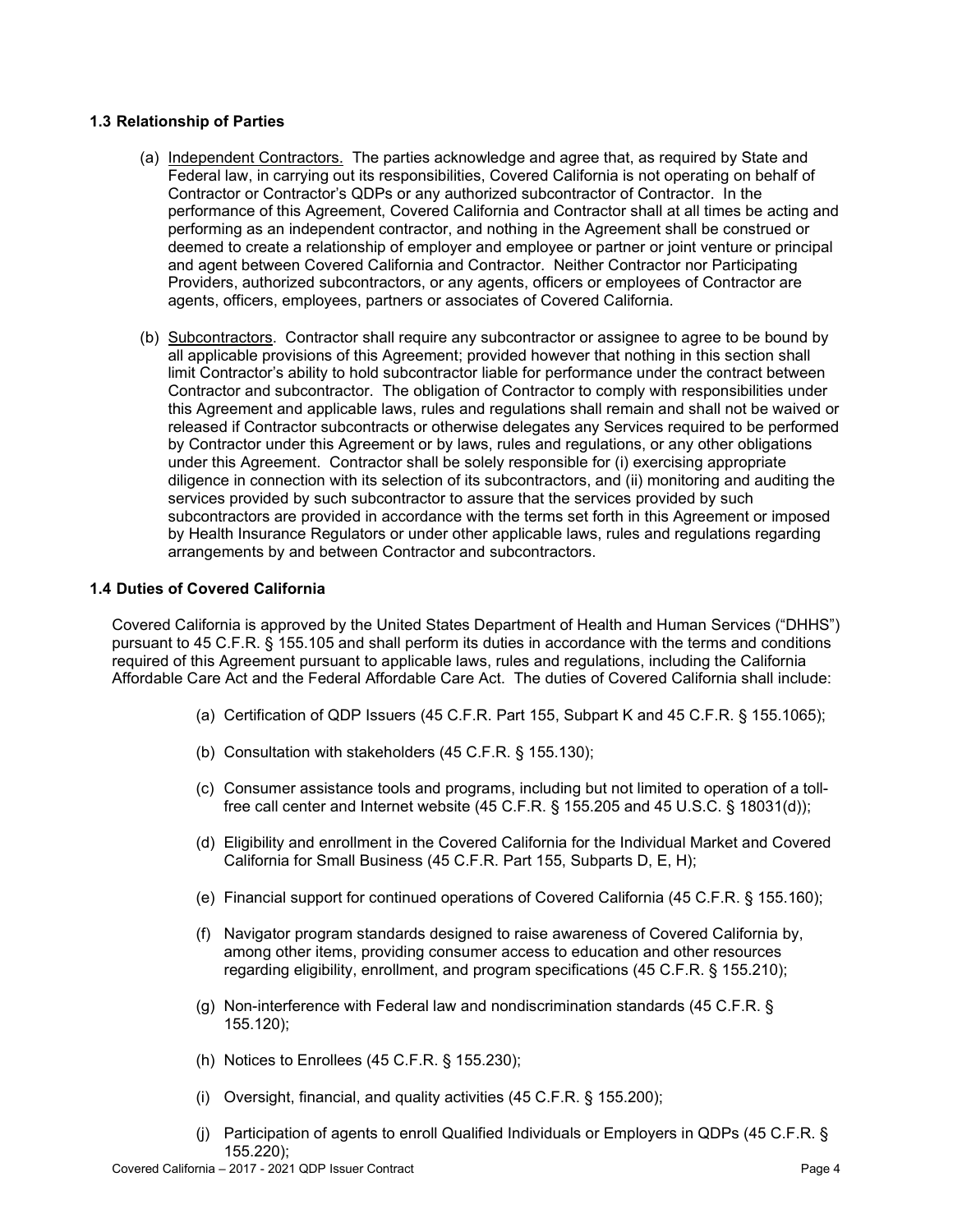- (k) Allowance for the payment of premiums (45 C.F.R. § 155.240);
- (l) Privacy and security of personally identifiable information (45 C.F.R. § 155.260);
- (m) Use of standards and protocols for electronic transactions (45 C.F.R. § 155.270);
- (n) Covered California also has a duty, as part of its management of CalHEERS, to determine how information about the cost, quality and provider availability is presented to consumers to inform their selection of a Family Dental Plan and benefit design in Covered California. Covered California shall solicit comment from Contractor on the designs, but shall make design and presentation decisions at its sole discretion; and
- (o) Covered California agrees to provide a dedicated team member responsible for working with Contractor to resolve any and all issues that arise from implementation of Covered California.

#### **1.4.1 Confidentiality of Contractor Documents**

All documents and information provided by Contractor to Covered California or to the vendor for Covered California shall be treated by Covered California as confidential and exempt from public disclosure if they are deemed to be or qualify for treatment as confidential information under the Public Records Act, Government Code § 6250 et seq. and other applicable Federal and State laws, rules and regulations, including Government Code § 100508(a). Documents and information that will be treated as confidential include, but are not limited to, provider rates and the Contractor's business or marketing plans.

### **1.5 General Duties of the Contractor**

Contractor and Covered California acknowledge and agree that Contractor's QDPs are important to furthering the goal of Covered California with respect to delivering better care and higher value. Contractor agrees that Contractor's QDPs identified at Attachment 1 ("Contractor's QDP List") shall be offered through Covered California to provide access to Specialized Health Care Services to Enrollees in accordance with the terms and conditions required by this Agreement and as required for designation of each dental plan as a QDP.

Contractor shall maintain the organization and administrative capacity to support and ensure implementation and operation of this Agreement. This requirement includes the following:

- (a) Contractor maintains the legal capacity to contract with Covered California and complies with the requirements for participation in Covered California pursuant to this Agreement and applicable Federal and State laws, rules and regulations;
- (b) A dedicated liaison is available as the primary contact person to coordinate and cooperate with Covered California in the implementation of this Agreement and the contact person and/or other personnel are available to Covered California as needed to fulfill Contractor's duties under this Agreement. Contractor's dedicated liaison is subject to a carrier evaluation designed to measure Covered California staff satisfaction with Contractor's account management services. Covered California will complete Attachment 5, Carrier Evaluation, on a semi-annual basis to evaluate these services;
- (c) Qualified Dental Plans (QDPs) identified in Attachment 1 are offered in compliance with the Affordable Care Act and the California Affordable Care Act and implementing regulations, and with applicable Federal and State laws, rules and regulations as may be amended from time to time as required under applicable laws, rules and regulations or as otherwise authorized under this Agreement;
- (d) Notify Covered California of:
	- i. All routine or non-routine surveys and audits conducted by a State and Federal Regulators concerning Contractor's Covered California lines of business;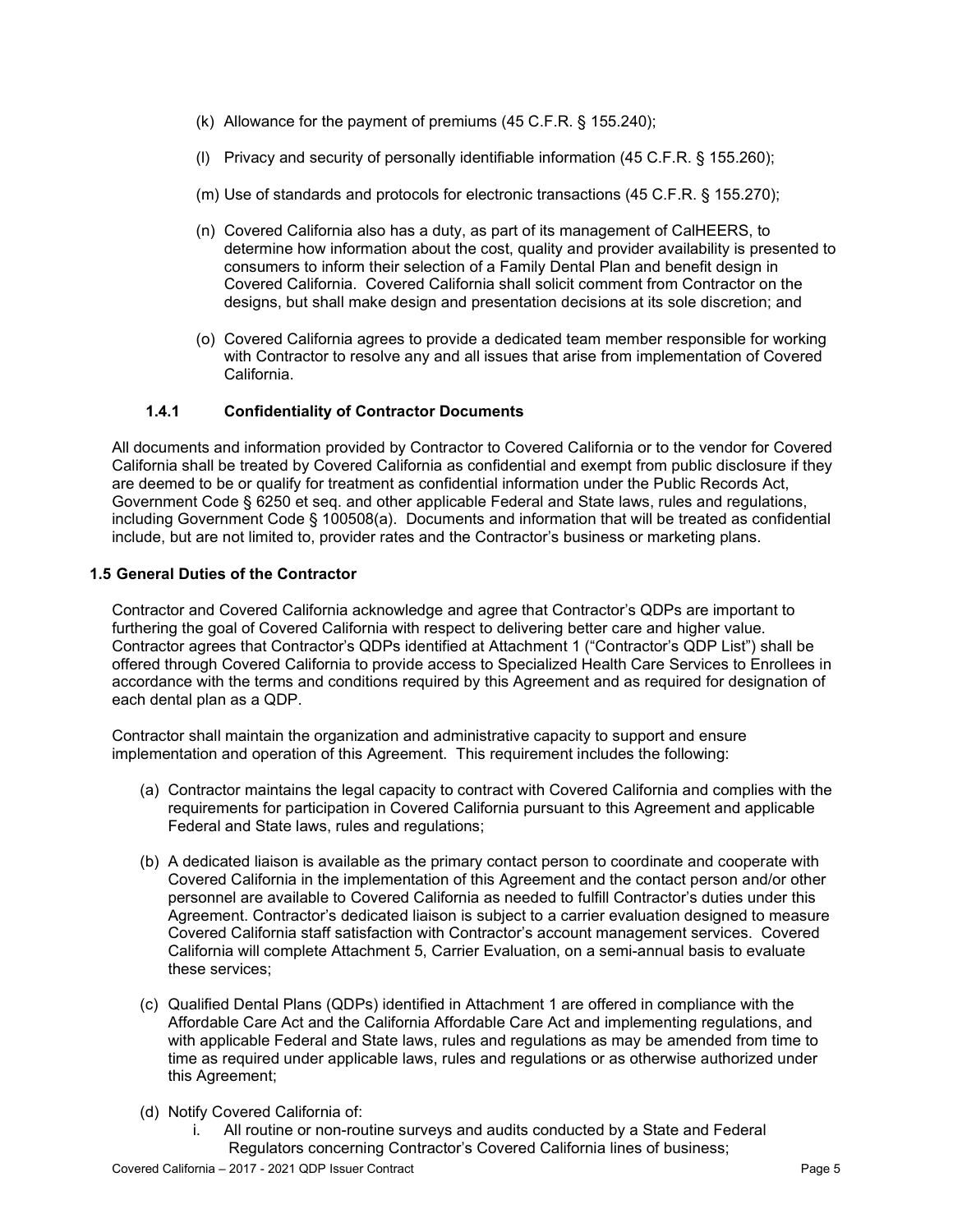- ii. Any material concerns identified by Contractor or by State and Federal Regulators that may impact Contractor's performance under this Agreement; and
- (e) Provide Covered California with copies of any preliminary or final reports, findings, or orders related to subsection (d) of this section within 48 hours of Contractor receiving them from State and Federal Regulators.

#### **1.6 Transition between Covered California and Other Coverage**

In order to further Covered California's mission regarding continued access to dental coverage, Contractor shall establish policies and practices to maximize smooth transitions and continuous coverage for Enrollees to and from the Medi-Cal program and other governmental health care programs and coverage provided by employers, including coverage required by the Consolidated Omnibus Budget Reconciliation Act of 1985 ("COBRA") and the California Continuation Benefits Replacement Act, Health and Safety Code § 1366.20 et seq. ("Cal-COBRA").

#### **1.7 Coordination with Other Programs**

Contractor and Covered California recognize that the performance of Services under this Agreement depends upon the joint effort of Covered California, Contractor, Participating Providers and other authorized subcontractors of Contractor. Contractor shall coordinate and cooperate with Participating Providers and such subcontractors to the extent necessary and as applicable to promote compliance by Participating Providers and such subcontractors with the terms set forth in this Agreement. Contractor shall also coordinate and comply with requirements of other State agencies that affect its Enrollees, including the Department of Health Care Services ("DHCS") (regarding Medi-Cal) regarding the development and implementation of CalHEERS with respect to eligibility and enrollment considerations or as may be required under inter-governmental agency agreements or other laws, rules, regulations, or program instructions.

#### **1.8 Changes in Requirements**

The parties acknowledge that prospective changes to benefits and services may be made by Covered California during a Contract Year to incorporate changes: (1) required as a result of changes in State or Federal laws, rules and regulations; (2) imposed by State and Federal Regulators; or (3) as mutually agreed upon by the parties. The projected cost of any such benefit or service change will be included in the cost of oral health care projections and changes to the Monthly Rates will be implemented after Contractor has demonstrated the cost impact of the benefit or service change in accordance with the requirements set forth in Article 5.

#### **1.9 Evaluation of Contractor Performance**

The performance by Contractor with respect to fulfillment of its obligations set forth herein shall be evaluated by Covered California on an ongoing basis, including but not limited to, during the 90-day period prior to each anniversary of the Agreement Effective Date set forth in Section 7.1 so long as the Agreement remains in effect. In the event the evaluations conducted by Covered California reveal a significant problem or pattern of non-compliance with terms of this Agreement as reasonably determined and documented by Covered California, Covered California shall have the right, without limitation, to conduct reasonable additional reviews of Contractor's compliance and operational performance. Such evaluations shall also be considered in connection with decisions relating to re-certification and decertification in accordance with the terms set forth at Article 7.

#### **1.10 Required Notice of Contractor Changes**

Except as set forth below, such notice shall be provided by Contractor promptly within ten (10) days following Contractor's knowledge of such occurrence; provided, however, (i) such notice shall be provided immediately if such occurrence may reasonably be deemed to adversely affect the quality of care or safety of Enrollees and (ii) in no event shall notice be provided by Contractor beyond the thirty (30) day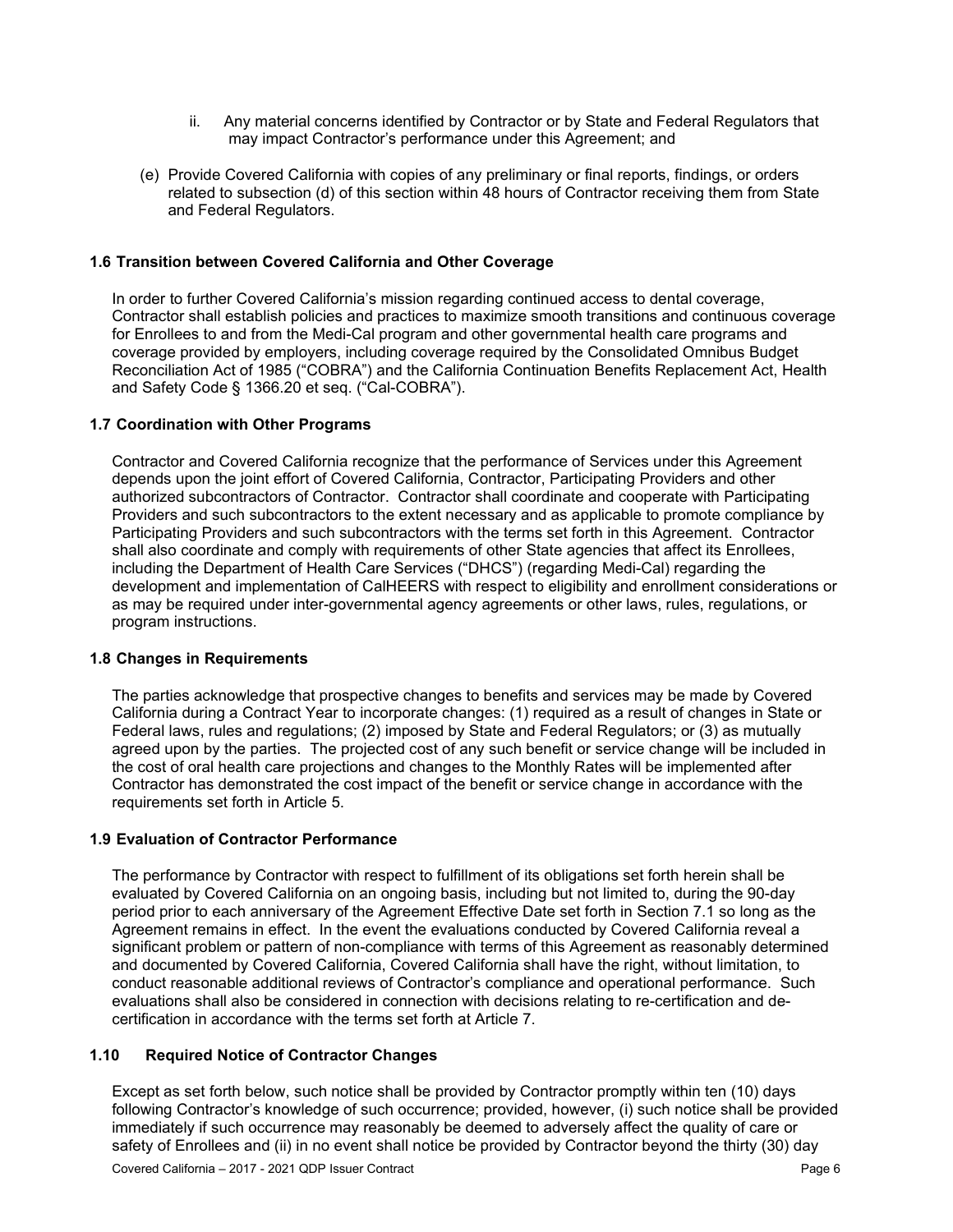period following the date of occurrence. All written notices from Contractor pursuant to this section shall contain sufficient information to permit Covered California to evaluate the events under the same criteria that were used by Covered California in its award of this Agreement to Contractor. Contractor agrees to provide Covered California with such additional information as Covered California may request. If Contractor requests confidential treatment for any information it provides, Covered California shall treat the information as confidential, consistent with Section 1.4.1.

Contractor shall notify Covered California in writing upon the occurrence of any of the following events:

- (a) Contractor is in breach of any of its obligations under this Agreement;
- (b) Change in the majority ownership, control, or business structure of Contractor;
- (c) Change in Contractor's business, partnership, or corporate organization that may reasonably be expected to have a material impact on Contractor's performance of this Agreement or on Covered California's rights under this Agreement;
- (d) Breach by Contractor of any term set forth in this Agreement or Contractor otherwise ceases to meet the requirements for a QDP Issuer, including those set forth at 45 C.F.R. § 156.200 et seq. (Subpart C—Qualified Health Plan Minimum Certification Standards);
- (e) Significant changes in operations of Contractor that may reasonably be expected to significantly impair the Contractor's operation of QDPs and/or delivery of Specialized Health Care Services to Enrollees;
- (f) Changes in its Provider Network by notice consistent with Section 3.3; and
- (g) Change in Disclosures. Contractor shall notify Covered California with respect to any material changes in its provider network as of and throughout the term of this Agreement with respect to prior disclosures made by Contractor in its Proposal. For purposes of this Agreement, a material change in the disclosures shall relate to an event or other information that may reasonably impact Contractor's ability to perform under this Agreement in comparison with the information previously disclosed by Contractor in the Proposal.

### **1.11 Nondiscrimination**

- (a) Services and Benefits. During the performance of this Agreement, Contractor shall not, and shall require Participating Providers and other subcontractors, as well as their agents and employees to not, in accordance with the Affordable Care Act § 1557 (42 U.S.C. § 18116) and its implementing regulations, cause an individual to be excluded on the grounds prohibited under Title VI of the Civil Rights Act of 1964 (42 U.S.C. § 2000d et seq.), Title IX of the Education Amendments of 1972 (20 U.S.C. § 1681 et seq.), the Age Discrimination Act of 1975 (42 U.S.C. § 6101 et seq.), or § 504 of the Rehabilitation Act of 1973 (29 U.S.C. § 794), or subject to any other applicable State and Federal laws, from participation in, be denied the benefits of, or be subjected to discrimination under, any health program or activity offered through Covered California.
- (b) Employment and Workplace. Contractor shall not, and shall require Participating Providers and other subcontractors, as well as their agents and employees to not unlawfully discriminate, harass or allow harassment, against any employee or applicant for employment because of sex, race, color, ancestry, religious creed, national origin, physical disability (including Human Immunodeficiency Virus (HIV) and Acquired Immunodeficiency Syndrome (AIDS)), mental disability, medical condition (including health impairments related to or associated with a diagnosis of cancer for which a person has been rehabilitated or cured), age (40 or over), marital status, genetic information, sexual orientation, gender identity, or use of family and medical care leave. Contractor shall, and shall require Participating Providers and other subcontractors, as well as their agents and employees to evaluate and treat employees and applicants for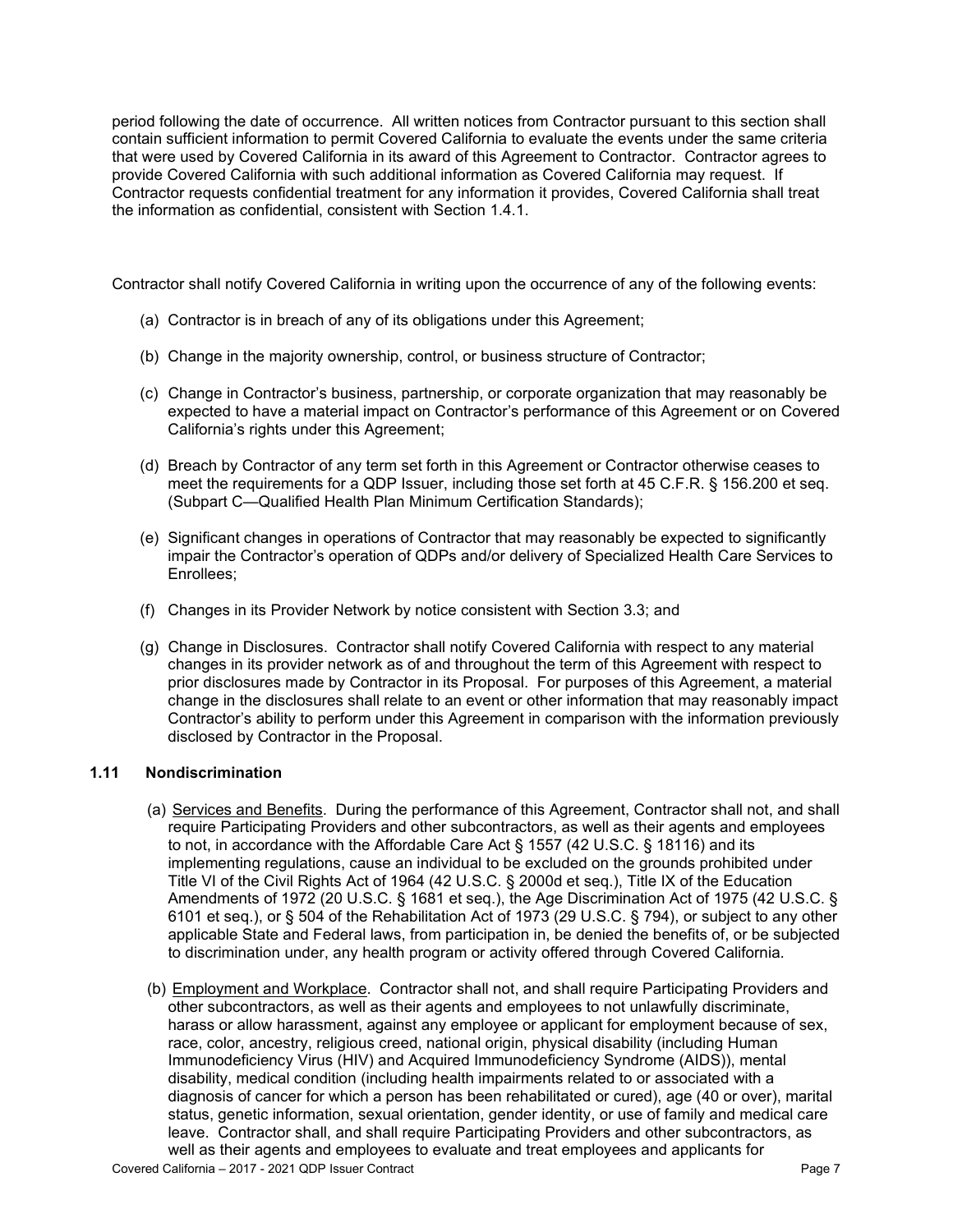employment in a manner that is free from such discrimination and harassment. Contractor shall, and shall require Participating Providers and subcontractors, as well as their agents and employees to comply with the provisions of the Fair Employment and Housing Act (Government Code § 12900 et seq.) and the applicable regulations promulgated thereunder (2 CCR § 7285.0 et seq.). The applicable regulations of the Fair Employment and Housing Commission implementing Government Code § 12990, set forth in CCR Chapter 5 of Division 4 of Title 2, including 2 CCR § 8103 et seq., are incorporated into this Agreement by reference and made a part hereof as if set forth in full. Contractor shall, and shall require Participating Providers and other subcontractors to give written notice of their obligations under this clause to labor organizations with which they have a collective bargaining or other agreement. Contractor shall include the nondiscrimination and compliance provisions of this clause in all subcontracts to perform work under this Agreement.

(c) Contractor's notices to Enrollees shall comply with the standards set forth in 45 C.F.R. Part 92.

### **1.12 Conflict of Interest; Integrity**

Contractor shall, and shall require Participating Providers to, be free from any conflicts of interest with respect to Services provided under this Agreement. Contractor represents that Contractor and its personnel do not currently have, and will not have throughout the term of the Agreement, any direct or indirect interest which may present a conflict in any manner with the performance of Services required under this Agreement. Contractor also represents that it is not aware of any conflicts of interest of any Participating Provider with respect to laws, rules and regulations that govern referrals required for the provision of certain Health Care Services, including Federal and State anti-kickback and anti-self-referral laws, rules and regulations. Contractor shall immediately (1) identify any conflict of interest that is identified during the term of the Agreement and (2) take any necessary action to assure that any activities are not properly influenced by a conflict of interest.

Contractor shall comply with any and all other policies adopted by Covered California regarding conflicts of interest and ethical standards, copies of which shall be made available by Covered California for review and comment by the Contractor prior to implementation.

### **1.13 Other Financial Information**

In addition to financial information to be provided to Covered California under other provisions of this Agreement or pursuant to applicable laws, rules and regulations, at the request of Covered California, Contractor shall provide Covered California with financial information that is (i) provided by Contractor to State and Federal Regulators or other regulatory bodies, or (ii) reasonable and customary information prepared by Contractor, including supporting information relating to Contractor's QDP Enrollees. Possible requests may include but not be limited to, annual audited financial statements, annual profit and loss statements, and annual dental loss ratio.

### **1.14 Other Laws**

Contractor shall comply with applicable laws, rules and regulations, including the following:

- (a) Americans with Disabilities Act. Contractor shall comply with the Americans with Disabilities Act (ADA) of 1990, (42 U.S.C. § 12101 et seq.), which prohibits discrimination on the basis of disability, as well as all applicable regulations and guidelines issued pursuant to the ADA, unless specifically exempted.
- (b) Drug-Free Workplace. Contractor shall comply with the requirements of the Drug-Free Workplace Act of 1990 (Government Code § 8350 et seq.).
- (c) Child Support Compliance Act. Contractor shall fully comply with all applicable State and Federal laws relating to child and family support enforcement, including but not limited to, disclosure of information and compliance with earnings assignment orders, as provided in Chapter 8 (commencing with § 5200) of Part 5 of Division 9 of the Family Code.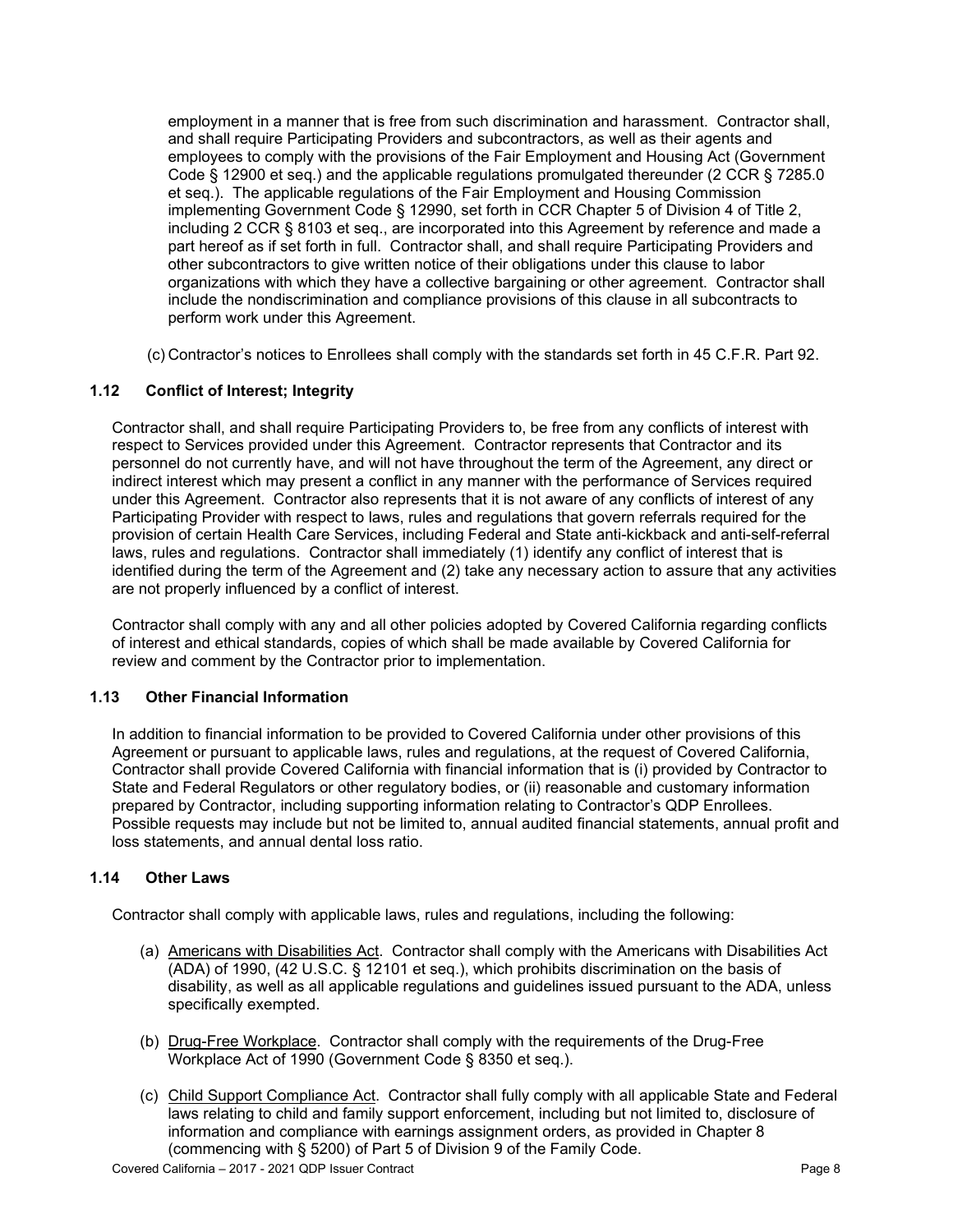- (d) Domestic Partners. Contractor shall fully comply with Public Contract Code § 10295.3 with regard to benefits for domestic partners.
- (e) Environmental. Contractor shall comply with environmental laws, rules and regulations applicable to its operations, including those relating to certifies compliance with the requirements of the Electronic Waste Recycling Act of 2003, Chapter 8.5, Part 3 of Division 30, commencing with § 42460 of the Public Resources Code, relating to hazardous and solid waste.
- (f) Other Laws. Contractor shall comply with any and all other State and Federal laws, rules and regulations applicable to this Agreement, to the operation of Covered California, and to Contractor's provision of Services under this Agreement.

#### **1.15 Contractor's Representations and Warranties**

Contractor represents and warrants that neither the execution of this Agreement by Contractor, nor the acts contemplated hereby, nor compliance by Contractor with any provisions hereof will:

- (a) Violate any provision of the charter documents of Contractor;
- (b) Violate any laws, rules, regulations or any judgment, decree, order, regulation or rule of any court or governmental authority applicable to Contractor; or
- (c) Violate, or be in conflict with, or constitute a default under, or permit the termination of, or require the consent of any person under, any agreement to which Contractor may be bound, the occurrence of which in the aggregate would have a material adverse effect on the properties, business, prospects, earnings, assets, liabilities, or condition (financial or otherwise) of Contractor.

Due Organization. Contractor represents and warrants that it is duly organized, validly existing, and in good standing under the laws of the state of its incorporation or organization.

Power and Authority. Contractor represents and warrants that: (i) it has the power and authority to enter into this Agreement and to carry out its obligations hereunder; (ii) the execution of this Agreement has been duly authorized and executed by Contractor and no other internal proceeding on the part of Contractor is necessary to authorize this Agreement; and (iii) to the best of its knowledge, Contractor has completed, obtained, and performed all registrations, filings, approvals, authorizations, consents, or examinations required by any State and Federal Regulators and other government or governmental authority for its acts contemplated by this Agreement.

#### **1.16 Fraud, Waste and Abuse; Ethical Conduct**

Contractor shall maintain and enforce policies, procedures, processes, systems, and internal controls (i) to reduce fraud, waste, and abuse, and (ii) to enhance compliance with other applicable laws, rules, and regulations in connection with the performance of Contractor's obligations under this Agreement. Contractor shall maintain an effective compliance program that meets the requirements of applicable laws, rules, and regulations. Contractor shall provide evidence of such compliance program as reasonably requested by Covered California. Contractor shall timely communicate to Covered California any material concerns identified by Contractor or by State and Federal Regulators related to regulatory compliance that may impact performance under this Agreement.

Covered California – 2017 - 2021 QDP Issuer Contract Page 9 Contractor shall provide Covered California with a description of its fraud, waste and abuse detection and prevention programs and report total monies recovered by Contractor from providers in the most recent 12-month period for Contractor's total book of business as well as, if available, total monies recovered for Covered California business only. This description shall be provided upon the request of Covered California and will be updated upon request during each year that this Agreement is in effect and shall include an overview of fraud and abuse detection and prevention program activities conducted by Contractor, Participating Providers, other subcontractors and their authorized agents, including a summary of key findings, relevant data analytics and fraud risk assessments to circumvent fraud, waste,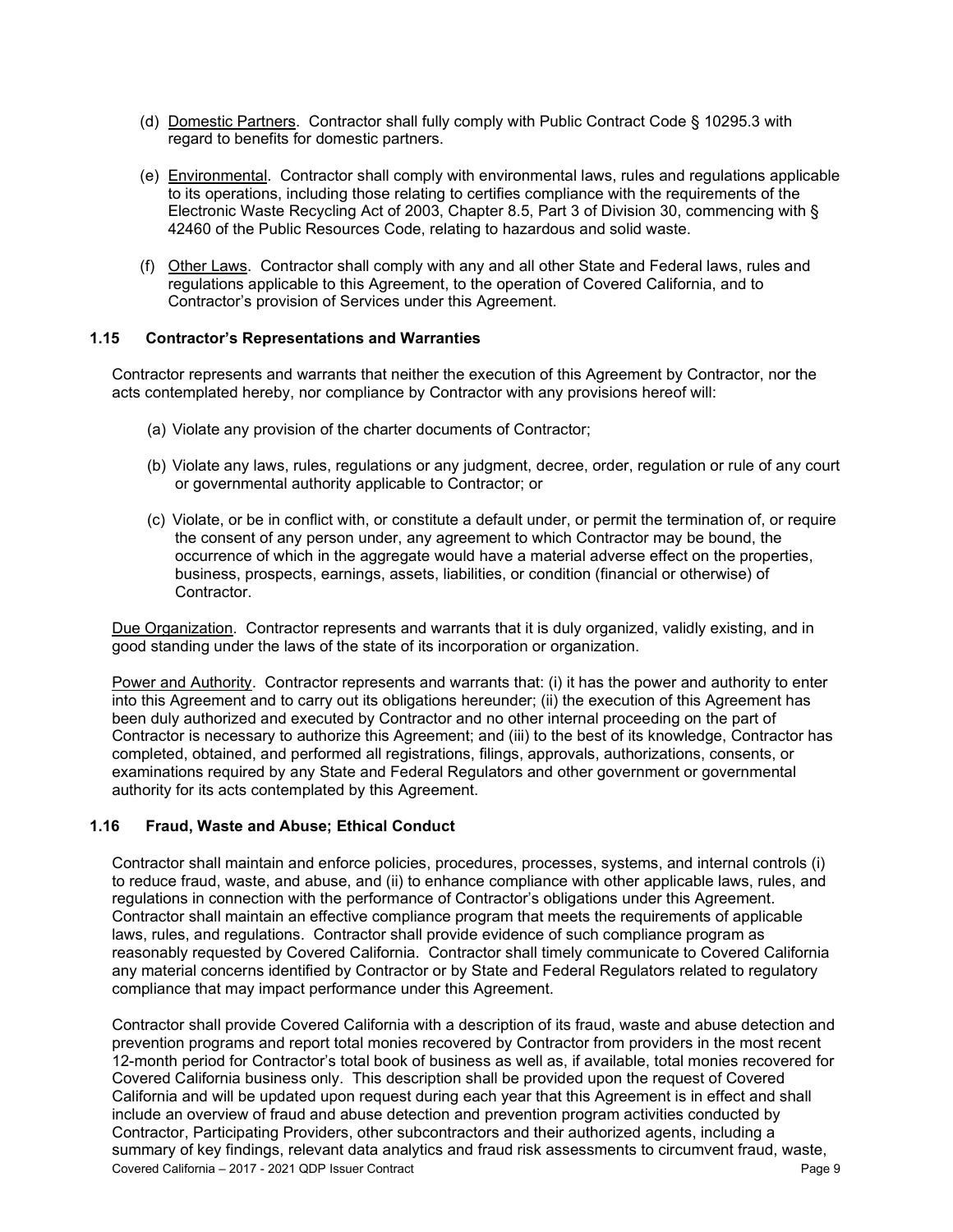and abuse, and the development, implementation and enforcement of any corrective action plans for changing, upgrading, or improving these programs.

Contractor shall maintain and enforce a code of ethical conduct and make it available to Covered California upon request.

Contractor shall refer potential fraud activities identified through fraud detection and response measures to Covered California. Contractor shall follow the established Carrier Referral Process posted on the Contractor's extranet website provided by Covered California (Data Home, Contractor's folder, Fraud Referral folder). Contractor shall not terminate Enrollee coverage for fraud without prior review and approval from Covered California.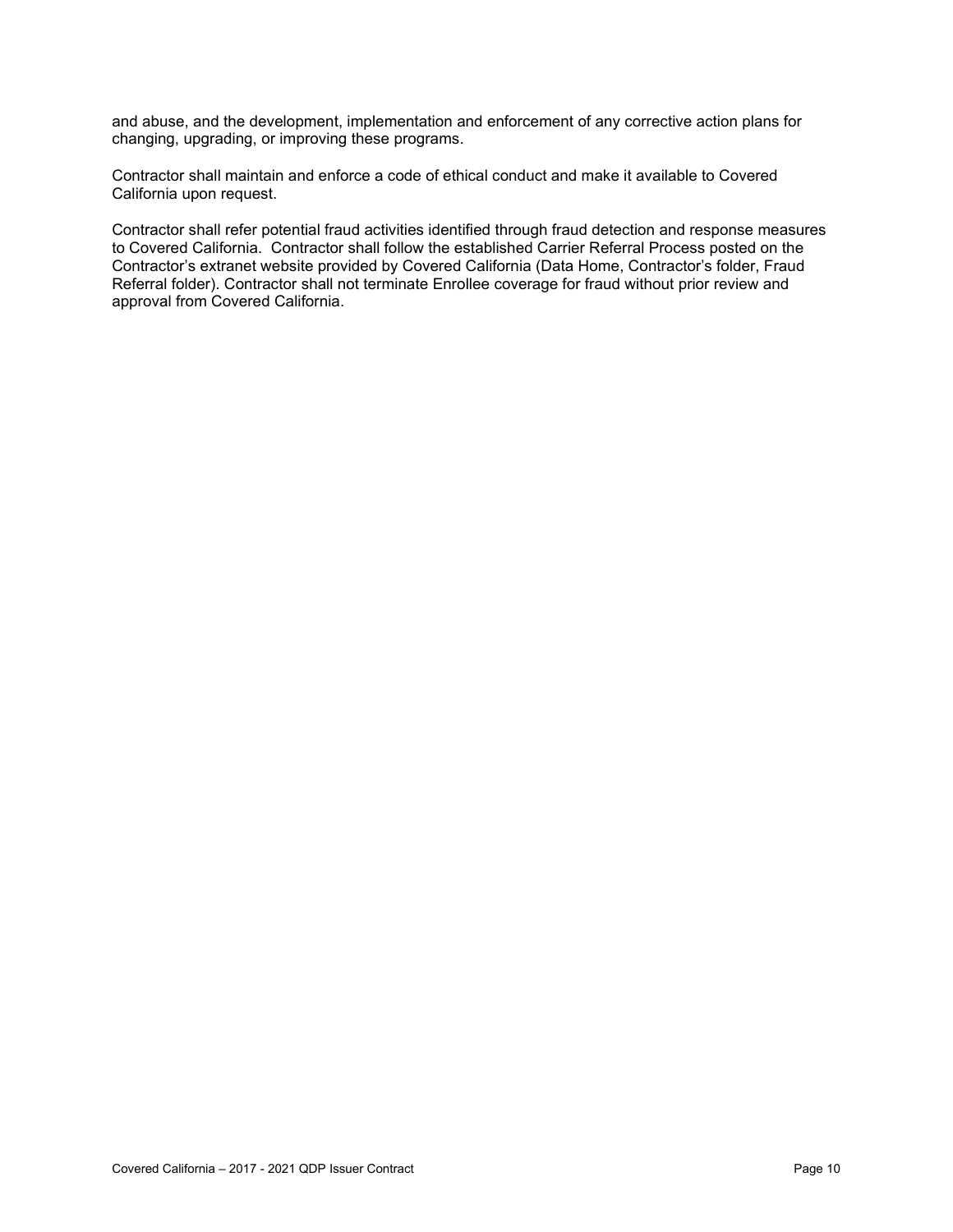### ARTICLE 2 **– ELIGIBILITY AND ENROLLMENT**

#### **2.1 Eligibility and Enrollment Responsibilities**

#### **2.1.1 Covered California Responsibilities**

- (a) Covered California shall be responsible for the determination of eligibility and enrollment of individuals in Covered California in accordance with Federal and State laws, rules and regulations. Covered California will assume statutory obligations as required as part of initial enrollment that would otherwise be carried out by Contractor, such as assuring completion of Agent attestation, if applicable.
- (b) The enrollment of eligible individuals in Covered California shall be made by Covered California pursuant to its management and participation in CalHEERS, a project jointly sponsored by Covered California and DHCS with the assistance of the Office of Systems Integration. Covered California and CalHEERS shall develop, implement and maintain processes to make the eligibility and enrollment decisions regarding Covered California and other California health care programs and submit that information to Contractor in a timely manner in accordance with Federal and State laws, rules and regulations and the terms set forth in this Agreement.
- (c) Covered California shall notify Contractor regarding each eligible applicant who has completed an application for enrollment and designated Contractor as the QDP. Covered California shall transmit information required for Contractor to enroll the applicant, and Contractor shall enroll applicant within five (5) business days of receipt of verification of eligibility and selection of Contractor's QDP.
- (d) Covered California shall send enrollment information to Contractor on a daily basis and Contractor shall reconcile specified enrollment information received from Covered California with Contractor's enrollment data on a monthly basis through the Reconciliation Process.
- (e) Covered California shall utilize the dispute process to resolve issues related to the Reconciliation Process.

#### **2.1.2 Contractor's Responsibilities**

- (a) Contractor shall comply with all Federal and State eligibility and enrollment statutes and regulations, including but not limited to, the Affordable Care Act § 1411 et seq. (42 U.S.C. § 18081 et seq.), 45 C.F.R. § 155.400 et seq., Government Code § 100503, and 10 CCR § 6400 et seq.
- (b) Contractor shall comply with all eligibility and enrollment determinations that shall be made for Enrollees by Covered California, including those made through CalHEERS and that result from an applicant's appeal of a Covered California determination. Contractor shall implement appeals decisions and provide the Covered California with evidence the appeal resolution has been implemented within ten (10) days of receiving all necessary data elements from Covered California required to implement the appeal decision. Contractor shall immediately notify Covered California, within three (3) days, if it receives an appeal decision that does not have all necessary data elements required for the Contractor to implement the appeal decision. In the event that an Enrollee requires immediate care, the QDP Issuer will work closely with Covered California to implement any eligibility or enrollment changes as soon as reasonably possible. Contractor shall accept all Enrollees assigned by Covered California except as otherwise authorized by policies and procedures of Covered California or upon the approval of Covered California.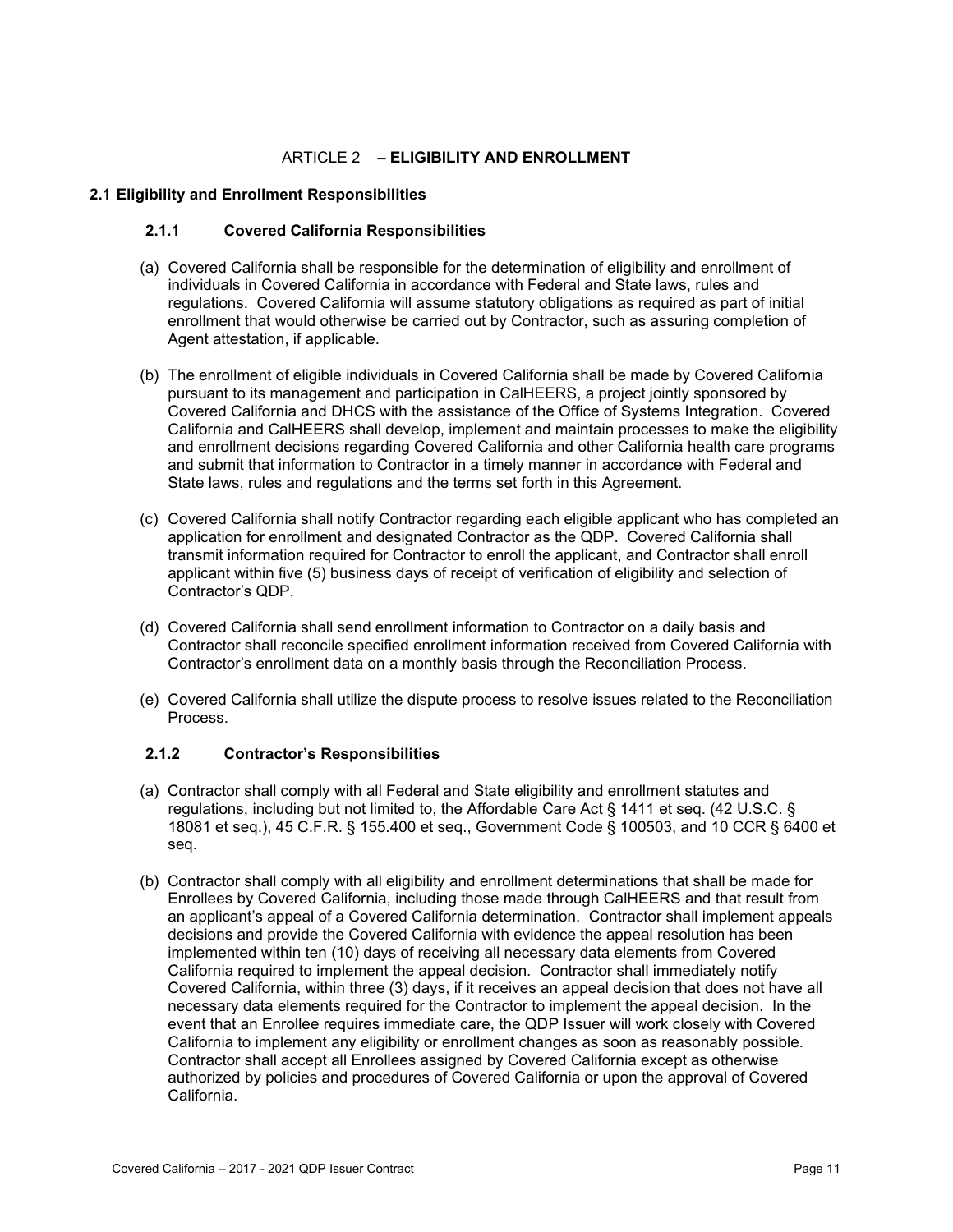- (c) Contractor shall accept changes to enrollment received from Covered California other than during the Employer's Open Enrollment period for qualifying events as required under applicable laws, rules and regulations, including those set forth at 45 C.F.R. § 155.330.
- (d) Contractor shall send enrollment information to Covered California on a daily basis and Contractor shall reconcile enrollment information received from Covered California with Contractor's enrollment data on a monthly basis.
- (e) Contractor shall participate in the Reconciliation Process to review and compare Covered California enrollment reconciliation file, distributed monthly, against the Contractor's membership enrollment and financial databases. Contractor shall prepare a comparison extract in accordance with the file validations and resolution timelines, as mutually agreed upon in the "Data Integrity Reconciliation Process Guide." Contractor shall provide Covered California with evidence through email confirmation that the enrollment and financial changes identified through the Reconciliation Process have been implemented within ten (10) business days.. Further evidence of implementation is provided by individual records submitted in the next reconciliation cycle. Contractors are to follow the process as stated in the Reconciliation Process Guide"

(f) Contractor shall participate in a Dispute Process established by Covered California to resolve issues related to the Reconciliation Process. Contractor shall submit a supplemental file to dispute identified discrepancies found in the Covered California enrollment reconciliation file in accordance with the defined list of fields and technical requirements established by Covered California through the "Data Integrity Reconciliation Process Guide."

(g) Contractor shall rely upon Covered California as the system of record for eligibility and enrollment during the term of this Agreement; provided, however, that Contractor shall: (i) reconcile premium payment information with enrollment and eligibility information received from Covered California on a monthly basis, and (ii) Contractor shall only accept changes to eligibility information submitted by Employers or Enrollees when Covered California notifies or confirms such change to Contractor.

# **2.1.3 Collection Practices**

Contractor shall maintain fair and reasonable collection practices that comply with applicable laws, rules and regulations. Contractor shall monitor the collection activities and provide Covered California with reasonable documentation to facilitate Covered California's monitoring, tracking or reporting with respect to Contractor's collection efforts including policies and procedures and copy of any form of delinquency or termination warning or notice sent to an Enrollee or Employer. Contractor shall not initiate collection activities if they have knowledge of a pending appeal, including notice from the consumer, Covered California, or Contractor's State Regulators.

### **2.2 Covered California for the Individual Market**

# **2.2.1 Open Enrollment and Special Enrollment Periods**

Contractor acknowledges and agrees that Covered California is required to: (i) to allow Qualified Individuals to enroll in a QDP or change a QDP during annual Open Enrollment Periods, and (ii) allow certain Qualified Individuals to enroll in or change QDPs during Special Enrollment Periods (SEP) as a result of specified triggering events per applicable Federal and State laws, rules and regulations. Contractor agrees to accept new Enrollees in Covered California who enroll during these periods.

# **2.2.2 Covered California for the Individual Market Coverage Effective Dates**

Contractor shall ensure a coverage effective date for the Enrollee as of (1) the first (1<sup>st</sup>) day of the next subsequent month for a QDP selection notice received by Covered California between the first (1<sup>st</sup>) day and fifteenth (15<sup>th</sup>) day of the month, or (2) the first (1<sup>st</sup>) day of the second following month for QDP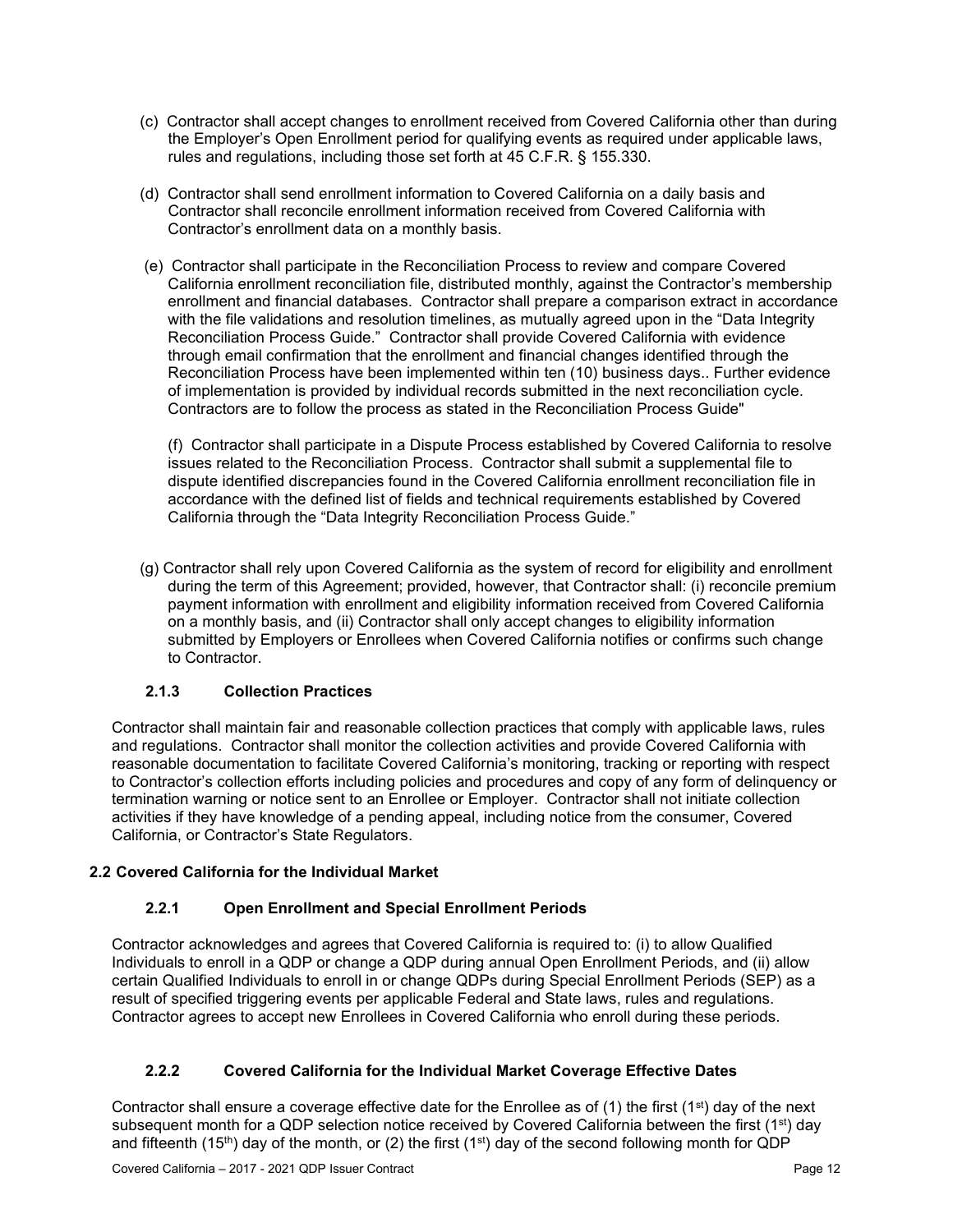selections received by Covered California from the sixteenth (16<sup>th</sup>) day through the last day of a month, or (3) such other applicable dates specified in 10 CCR § 6502 for the Open Enrollment Period and 10 CCR § 6504 for the Special Enrollment Period and/or as otherwise established by Contractor in accordance with applicable laws, rules and regulations.

Covered California shall require payment of premium in accordance with 10 CCR § 6500. Premium payment due date shall not be earlier than the fourth  $(4<sup>th</sup>)$  remaining business day of the month prior to the month coverage begins.

Contractor shall provide Covered California with information necessary to confirm Contractor's receipt of premium payment from Enrollee that is required to commence coverage. The specific terms and conditions relating to commencement of coverage, including the cancellation or postponement of the effective date of coverage in the event of nonpayment or partial payment of an initial premium, shall be established by Covered California in accordance with applicable laws, rules and regulations.

The first premium binder payment shall be either paid directly to the Contractor or processed through a third-party administrator and deposited into an account owned by the third-party administrator and settled by the third-party administrator to the Contractor's own bank account.

### **2.2.3 Premiums for Coverage in Covered California for the Individual Market**

Contractor shall not be entitled to collect from Enrollees or receive funds above the premium amounts except with respect to cost-sharing amounts or to the extent that such payment (i) is expressly authorized under the QDPs, such as out-of-network services that comply with the notice requirements set forth at Section 3.4.3, or (ii) relates to a charge for non-sufficient funds or transaction fees initiated by Enrollee at rates that are reasonable and customary for such transactions; the Contractor shall not pursue collections of any said fees from Covered California. Premium charged to individuals includes the assessment of the participation fee, (see Section 5.1.3 Participation Fee). Contractor shall not pursue collection of any delinquent premiums from Covered California for an Enrollee enrolled in Covered California for the Individual Market who is responsible for directly paying for his or her premium to Contractor.

In the case of partial month enrollments Contractor shall follow the methodology specified in 10 CCR § 6500(i).

The premium for coverage lasting less than one month shall equal the product of:

(1) The premium for one month of coverage divided by the number of days in the month; and

(2) The number of days for which coverage is being provided in the month.

Premium charged to individuals includes the assessment of the participation fee (see Section 5.1.3 Participation Fee).

### **2.2.4 Terminations of Coverage**

Contractor shall terminate an Enrollee's coverage in a Contractor's QDP in accordance with the requirements established by Covered California pursuant to 10 CCR § 6506 and other applicable State and Federal laws, rules and regulations.

Contractor shall report information to Covered California regarding delinquent full or partial payments of premium owing by Qualified Individuals in such format and intervals as is reasonably requested by Covered California.

Contractor shall notify the Agent or Agency of Record a late payment notification at the same time the Enrollee receives notification.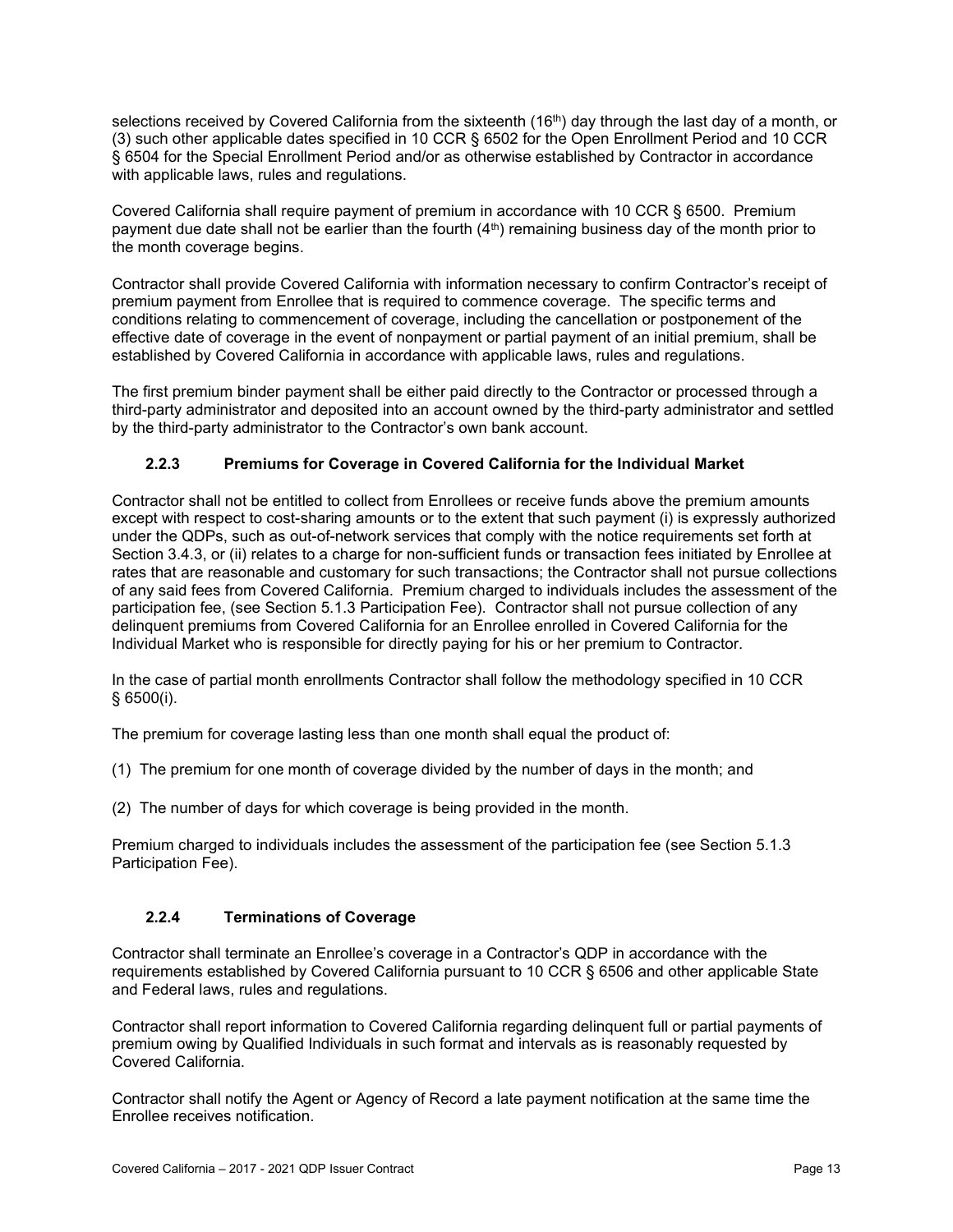Covered California and Contractor must send a termination transaction to the other party within ten (10) business days of any individual Enrollee termination.

Contractor shall request termination of an enrollee for fraud or misrepresentation through the Carrier Referral Process and provide Covered California with supporting documentation for each request to terminate. Contractor may not terminate for fraud or misrepresentation without prior approval from Covered California.

### **2.2.5 Agents in the Covered California for the Individual Market**

- (a) Compensation. The provisions of this Section apply to Agents who sell Contractor's QDPs through Covered California for the Individual Market.
- (b) Compensation Methodology. Contractor must pay a commission to Agents to ensure Contractor is fairly and affirmatively offering all of its products during both Open and Special Enrollment Periods. Contractor shall be solely responsible for compensating Agents who sell Contractor's QDP through the individual market of Covered California. Contractor shall use a standardized Agent compensation program with levels and terms that shall result in the same aggregate compensation amount to Agents whether products are sold within or outside of Covered California. Contractor shall provide Covered California with a description of its standard Agent compensation program, standard Agent contract, and policies on an annual basis.
- (c) Incentive Compensation Program. In order to enhance consistency in sales efforts for products offered inside and outside of Covered California, Contractor shall add the Agent's sale of Contractor's QDPs through Covered California to the Agent's sale of Contractor's policies outside Covered California to determine Agent's aggregate sales that are used by Contractor to determine incentive or other compensation payable by Contractor to Agent. Contractor shall not change the Agent commission structure or rates during the plan year. Contractor will pay the same commission during Open and Special Enrollment for each plan year. Contractor shall pay Agents based on the total amount of monthly premium. Contractor shall approve and pay Agent commissions on all new Agent-of-record and change of Agent-of-record delegations as outlined in contract Sections 2.2.5(f) and 2.2.5(g). Contractor shall provide information as may reasonably be required by Covered California from time to time to monitor Contractor's compliance with the requirements set forth in this section.
- (d) Agent Appointments. Contractor shall maintain a reasonable appointment process for appointing Agents who contract with Contractor to sell Contractor's QDPs to individuals through Covered California. Such appointment process shall include: (i) providing or arranging for education programs to assure that Agents are trained to sell Contractor's QDPs through Covered California, (ii) providing or arranging for programs that enable Agents to become certified by Covered California; provided, however, that certification by Covered California shall not be a required condition for an Agent to sell Contractor's QDPs outside of Covered California, and (iii) confirmation of Agent's compliance with State laws, rules and regulations applicable to Agents, including those relating to confidentiality and conflicts of interest, and such other qualifications as determined in Contractor's reasonable discretion.
- (e) Agent Conduct. Contractor shall implement policies and procedures to assure only Agents who have been duly certified by Covered California and maintain that certification shall receive compensation for enrolling individuals in Covered California.
- (f) Agent of Record. At initial enrollment, individuals may notify Covered California of an Agent delegation. Covered California shall send notice of the delegation to the Contractor via 834 enrollment file. Upon receipt of the 834 enrollment file, Contractor shall approve the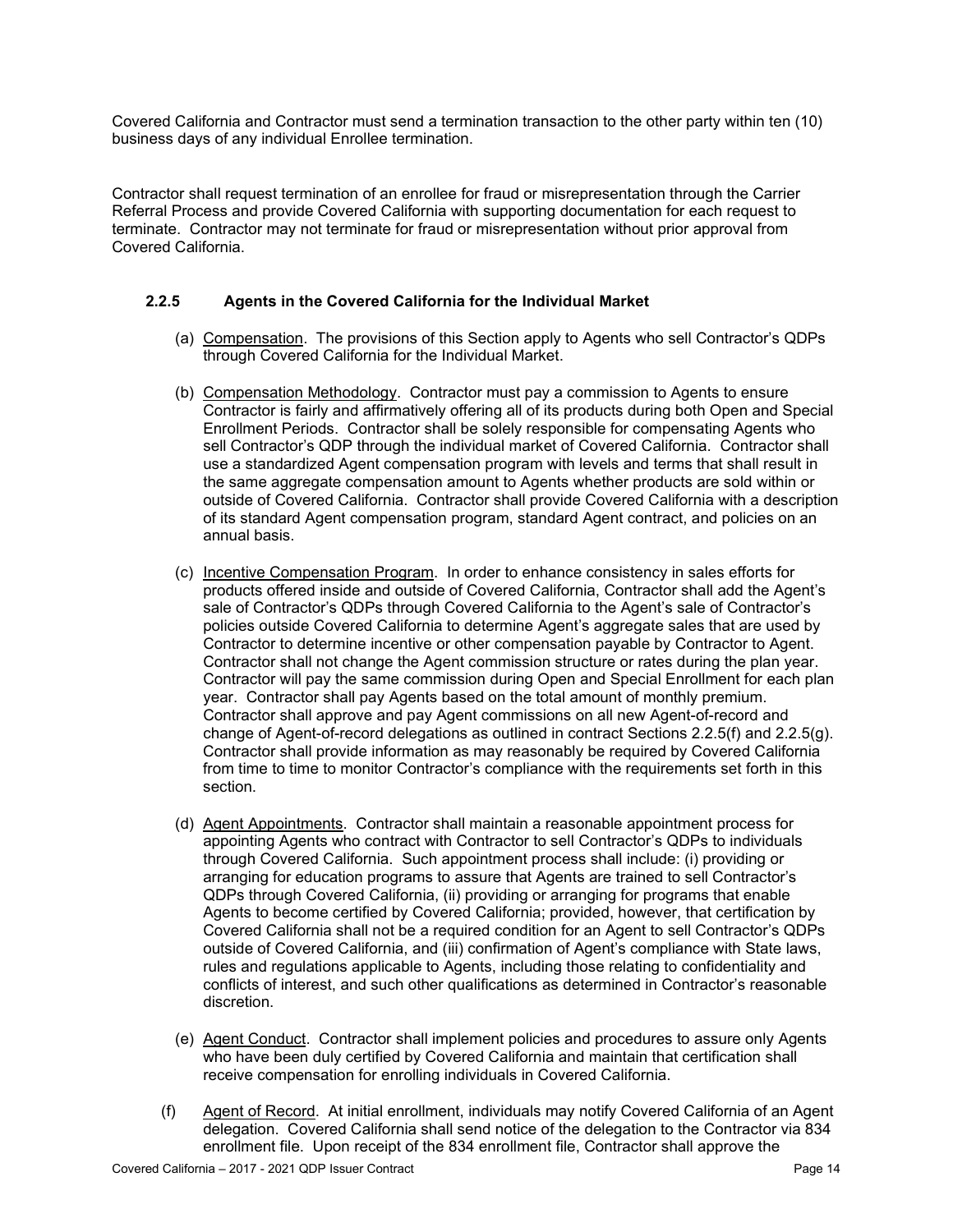delegation (unless an Agent is not licensed or not appointed) and has five (5) days to update their system. Covered California recognizes that Contractor may contract with insurance agencies who employ or contract with Agents. Covered California further understands that Contractor may delegate an employed or contracted Agent writing business for the benefit of an Agency. The Contractor shall send an Agent of Record Exception Report which includes any changes Covered California requested, but were not made, if requested by Covered California.

(g) Change to Agent of Record. Individuals may notify Covered California of an Agent delegation change. Covered California shall send notice of the delegation change to the Contractor via 834 maintenance file. Upon receipt of the notification, Contractor shall approve the delegation (unless an Agent is not licensed or not appointed), and has five (5) days to update their system to reflect this change upon receipt of all required information from Covered California. Contractor shall notify the existing Agent of the delegation change within ten (10) business days. The Contractor shall send an Agent of Record Exception Report which includes any changes Covered California requested, but were not made, if requested by Covered California. Covered California recognizes that Contractor may contract with insurance agencies who employ or contract with Agents. Covered California further understands that Contractor may delegate an employed or contracted Agent writing business for the benefit of an Agency.

#### **2.3 Covered California for Small Business**

Covered California for Small Business was established to assist Employers by facilitating enrollment of Employees into QDPs. Covered California will assume statutory obligation as required as part of initial enrollment that would otherwise be carried out by Contractor, such as assuring completion of Agent attestation, if applicable. All specified Employees, and their Family Members, of Employers who are eligible in accordance with the Affordable Care Act, California Affordable Care Act, and Regulations may obtain coverage through Covered California for Small Business as permitted by State and Federal laws, rules and regulations*.* Contractor shall process Covered California for Small Business enrollments from small businesses determined by Covered California to be eligible for coverage in the Covered California for Small Business in accordance with the terms set forth in this Agreement and State and Federal laws, rules and regulations.

#### **2.3.1 Covered California for Small Business Enrollment Periods**

Contractor agrees to allow Employers and Employees to purchase coverage in Covered California for Small Business at any point during the year ("rolling enrollment period") and as a result of specified triggering events, during Special Enrollment Periods. Contractor shall accept new Employers and Employees in Covered California for Small Business and eligible dependents who enroll during these periods.

#### **2.3.2 Covered California for Small Business Coverage Effective Dates**

- (a) Upon verification of eligibility and selection of Contractor's QDP, Covered California shall (i) process enrollment of Employees into Contractor's QDPs, (ii) establish effective dates of Employee coverage, and (iii) transmit enrollment information for Employees to Contractor and Contractor shall notify Employee of the effective date of coverage.
- (b) Contractor shall coordinate and cooperate with Covered California to the extent necessary during Covered California's enrollment process that shall commence following Covered California's acceptance of the single Employer and single Employee application forms. Contractor shall provide Services as may be required to support Covered California during the enrollment process conducted by Covered California in accordance with Covered California's responsibilities under State and Federal laws, rules and regulations. Such Services shall include support of Covered California's performance of the following activities that must occur before the effective date of coverage: (i) determination of Employer eligibility, (ii) selection of Contractor's QDPs by Employers and Employees, and (iii) verification of Employee's eligibility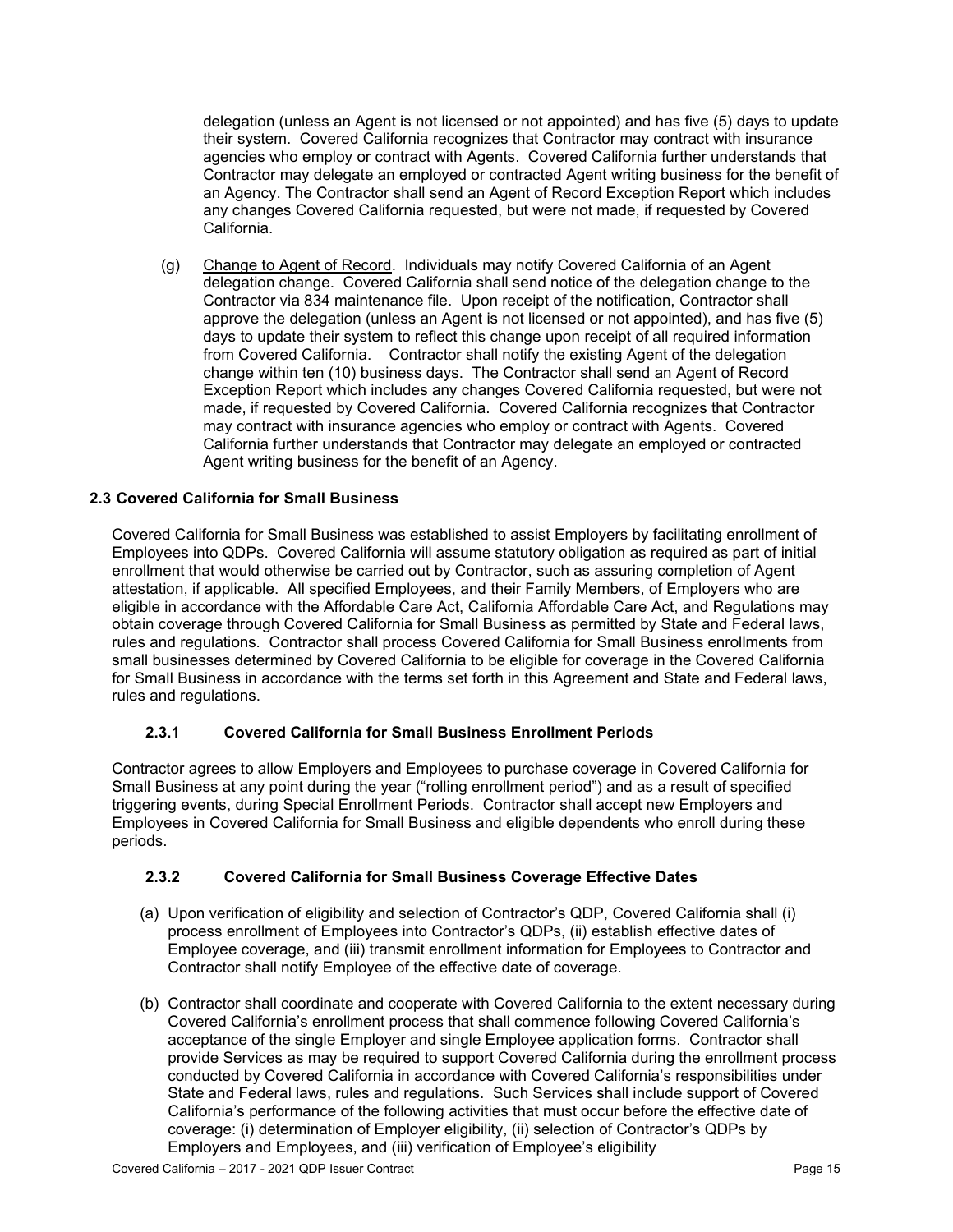- (c) Covered California for Small Business coverage shall commence on the first (1st) day of a month or such other date as may be established by Covered California under its enrollment timeline and processes in accordance with State and Federal laws, rules and regulations. The specific terms and conditions relating to commencement of coverage, including cancellation or postponement of the effective date of coverage in the event of nonpayment or partial payment of an initial premium will be determined in accordance with applicable laws, rules and regulations.
- (d) Contractor shall provide Covered California for Small Business with any plan and network changes that is necessary to communicate to consumers about their benefit or network change.

### **2.3.3 Premiums for Covered California for Small Business**

Covered California for Small Business will be responsible for collection of premiums, including delinquent payments. Premium charged in Covered California for Small Business includes the assessment of the participation fee, as well as a percentage for distribution related expenses. Distribution related expenses shall be set at a rate as set forth in Attachment 3. Covered California for Small Business shall collect a percentage of the premium in order to compensate Agents and General Agents. Contractor acknowledges that Covered California for Small Business may have excess funds as a result of collecting a percentage of Enrollee premiums for distribution related expenses. In no event shall Covered California for Small Business be required to remit excess funds to Contractor. Any excess funds shall belong to Covered California for Small Business.

Contractor shall review and reconcile information received from Covered California on a monthly basis relating to the administration of premium payments, including information required under 45 C.F.R. § 155.705 and other applicable laws, rules and regulations necessary to the administration of premiums. Such reconciliation process will include the Contractor's review of information relating to the receipt of premium amounts due to Covered California from each Employer and Employee in Covered California for Small Business. Contractor shall provide Covered California notice of any reconciling enrollment information with premium payment information, which shall be evaluated by Covered California in consultation with Contractor.

Contractor shall not be entitled to collect from Enrollees or receive from Employers any amounts or receive funds from the Employers above the premium amounts except with respect to cost-sharing amounts or to the extent that such payment (i) is expressly authorized under the QDPs, such as out-ofnetwork services that comply with the notice requirements set forth at Section 3.4.3, or (ii) relates to a charge for non-sufficient funds or transaction fees initiated by Enrollee at rates that are reasonable and customary for such transactions; the Contractor shall not pursue collections of any said fees or unpaid premiums from Covered California.

### **2.3.4 Covered California for Small Business Terminations of Coverage**

Contractor acknowledges and agrees that Covered California shall be responsible for the aggregation and administration of premiums for Covered California for Small Business. Covered California shall be responsible for: (1) the submission of bills to each Employer on a monthly basis in a form that identifies Employer and Employee contributions and the total amount due, (2) collecting the amounts due from each Employer, and (3) making payments to Contractor for Enrollees in Contractor's QDPs on a monthly basis or such other intervals as mutually agreed upon by Covered California and Contractor. In no event shall Covered California be liable to Contractor with respect to any interest or other charges relating to premium funds received by Covered California that are not yet disbursed by Covered California to QDP Issuers.

The specific terms and conditions relating to terminations, including Contractor's right to terminate an Employer in connection with the receipt of non-payment or partial payments from Employers, shall be established by Covered California in accordance with applicable laws, rules and regulations.

Except as otherwise required under applicable laws, rules or regulations, an Employee's enrollment through Employer may be terminated in connection with the termination of Employer's coverage and/or with respect to the events described in Section 2.2.4. With respect to an Employee, his or her eligibility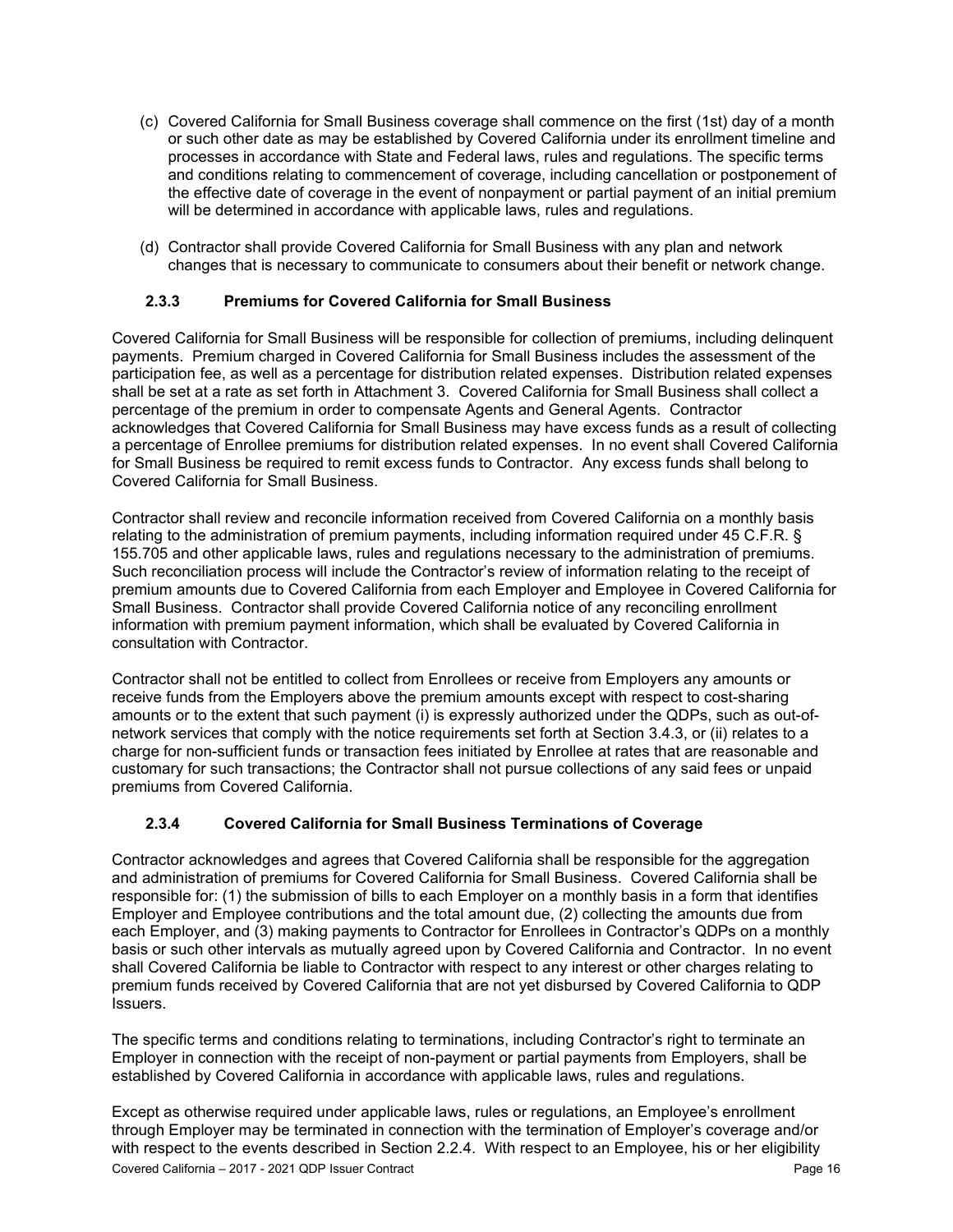shall cease at such time as he or she is no longer a qualified Employee to whom Employer has offered coverage. Covered California will notify Contractor within five (5) business days of any Employer or Employee termination.

Contractor shall request termination of an enrollee for fraud or mis-representation through the Carrier Referral Process and provide Covered California with supporting documentation for each request to terminate. Contractor shall not terminate for fraud or misrepresentation without prior approval from Covered California.

### **2.3.5 Covered California for Small Business Minimum Participation Rates**

Contractor shall comply with minimum participation and contribution rates for Employers participating in Covered California for Small Business in accordance with 10 CCR § 6522. Participation rates shall be established by Covered California in consultation with dental plan issuers and may be modified by Covered California no more frequently than annually based on consideration of various factors, including prevailing market standards and changes in applicable laws, rules and regulations.

### **2.3.6 Agents in the Covered California for Small Business**

- (a) The provisions of this section apply to Agents who sell Contractor's QDPs through Covered California for Small Business.
- (b) Agency and Agent Compensation. Covered California's intent is to pay market level broker and General Agent compensation. In order to facilitate Covered California's ability to administer enrollment in Covered California for Small Business based on efforts that are consistent for non-Covered California products and to achieve consistency in compensation arrangement for products sold inside and outside Covered California: (i) Covered California shall enter into arrangements with Agencies and Agents employed or contracted to write business for the benefit of an Agency to sell Contractor's QDPs through Covered California for Small Business; (ii) Covered California will be responsible for payment of Agencies and Agents employed or contracted to write business for the benefit of an Agency; and (iii) Covered California will provide Enrollee specific and Agency/Agent-specific information to Contractor regarding compensation paid to either Agency or Agent.
- (c) General Agents. The commission rate payable to a General Agent by Covered California shall be established by Covered California based on its evaluation of market data, including pricing information submitted in connection with its rate bids and pursuant to other policies that are established by the Covered California for Small Business Covered California from time to time. Covered California will contract with multiple General Agents to represent Covered California for Small Business.
- (d) Incentive Compensation Program. In order to enhance consistency in sales efforts for products offered inside and outside of Covered California, Contractor shall consider information provided by Covered California regarding sales commissions in order to credit the Agent's sale of QDPs through Covered California for Small Business to the Agent's sale of Contractor's policies outside Covered California for purposes of determining Agent's aggregate sales that shall be used by Contractor to determine incentive or other compensation payable by Contractor to Agent. Contractor shall provide information as may reasonably be required by Covered California from time to time to monitor Contractor's compliance with the requirements set forth in this section.
- (e) Agent Appointments. Agents enrolling Employers in Covered California for Small Business do not need to be appointed by each individual dental plan that participates in Covered California for Small Business. As long as the Agent is licensed by the California Department of Insurance and certified by Covered California, the Agent may enroll Employers in Covered California for Small Business. Covered California's appointment standards are intended to encourage all qualified Agents who sell for Covered California for Small Business to maintain or receive issuer appointments; provided, however that not all qualified Agents are required to receive an issuer appointment in order to sell QDPs through Covered California. Contractor shall not take any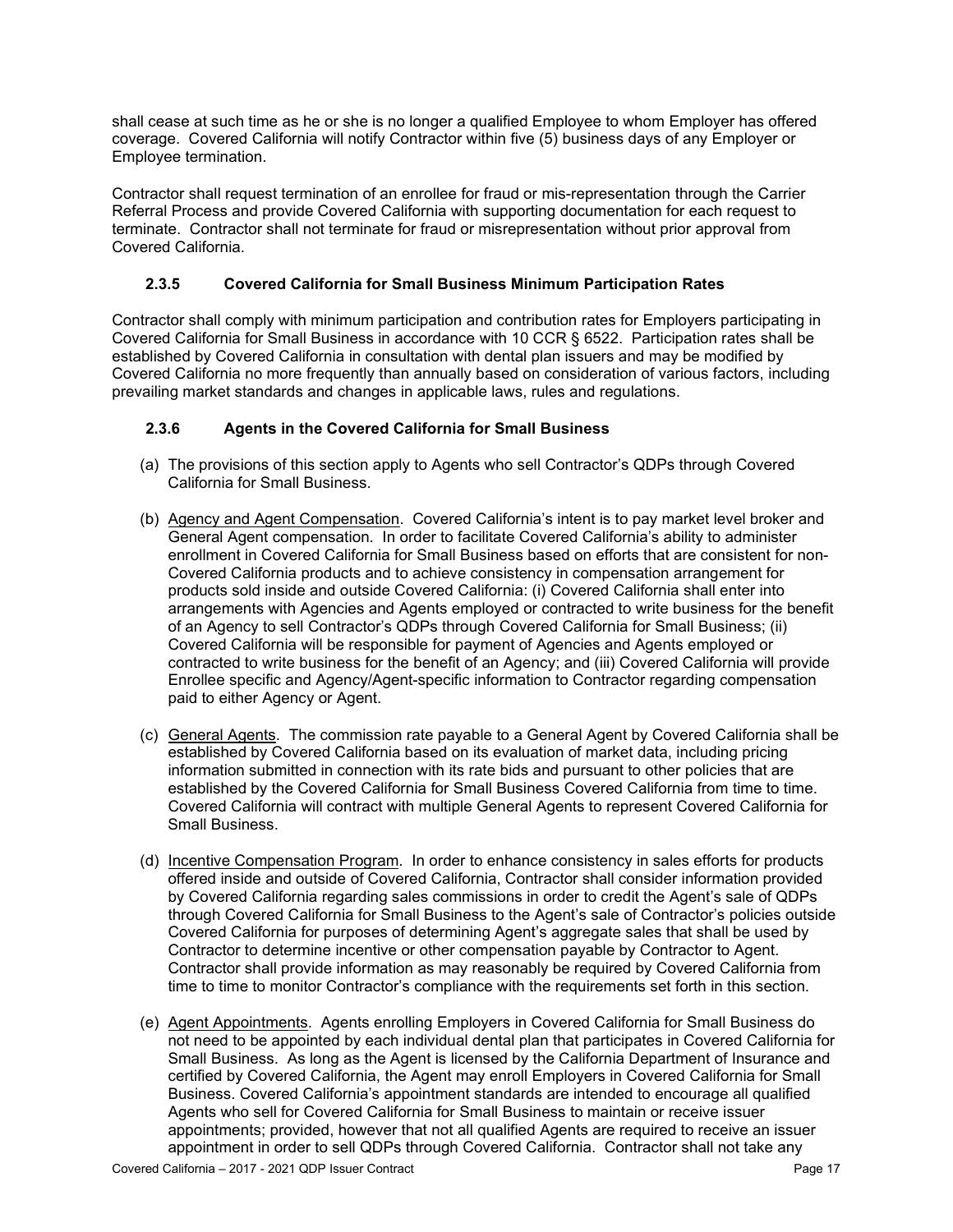action that may restrict Agents certified by Covered California from becoming appointed by all dental plan issuers that elect to market products through an Agent.

- (f) Agent Conduct. Covered California shall implement policies, procedures, training, monitoring, and other processes to ensure that Agents who sell Contractor's QDPs through Covered California for Small Business will fairly and objectively represent all dental plan issuers and all products offered on Covered California that market through Agents in order to present dental plan options in an unbiased manner and that minimizes steerage.
- (g) Training. Agents shall receive training and certification in order to promote the offer of the broad array of potential products available to potential Enrollees.

#### **2.4 Certified Plan-Based Enroller Program**

Contractor shall meet all eligibility requirements of the Plan-Based Enroller (PBE) Program in Title 10, California Code of Regulations, Chapter 12, § 6700 et seq. to be eligible to participate in the PBE Program. If selected as a Certified Plan-Based Enrollment Entity by Covered California, Contractor agrees to adhere to all rules and regulations of the program, as specified in 10 CCR § 6700 et seq.

#### **2.5 Enrollment and Marketing Coordination and Cooperation**

Covered California recognizes that the successful delivery of services to Enrollees depends on a successful coordination with Contractor in all aspects, including collaborative enrollment and marketing.

Covered California will take such action as it deems is necessary and feasible to develop and implement programs and activities to support Contractor in its marketing and enrollment efforts, in accordance with applicable laws, rules and regulations. Such activities may include making available the following programs and resources for use by Contractor:

- (a) Education, marketing and outreach programs that will seek to increase enrollment through Covered California and inform consumers, including Contractor's current Enrollees, that there is a range of QDPs available in Covered California in addition to Contractor's QDPs;
- (b) A standard interface through which Contractor may electronically accept from Covered California the initial binder payment (via ACH or EFT) to effectuate coverage and accept subsequent premium payment in Covered California for Small Business;
- (c) Complete documentation and reasonable testing timelines for interfaces with Covered California's eligibility and enrollment system;
- (d) Eligibility and enrollment training for Contractor's staff and for licensed agents and brokers;
- (e) Joint marketing activities of Covered California, Contractor and other dental plan issuers designed to drive awareness and enrollment in Covered California;
- (f) Covered California will treat as confidential, all Contractor marketing plans and materials consistent with Section 1.4.1. The obligation of Covered California to maintain confidentiality of this information shall survive termination or expiration of this Agreement;
- (g) Covered California's annual marketing plans, including Open Enrollment Period (OEP) and Special Enrollment Period (SEP) retention and renewal efforts; and
- (h) Customer service support that will include extended customer service hours during Open Enrollment Periods. Dental Plan Issuers in Covered California for Small Business are not required to provide Customer Service support on weekends.

To support the collaborative marketing and enrollment effort, Contractor shall: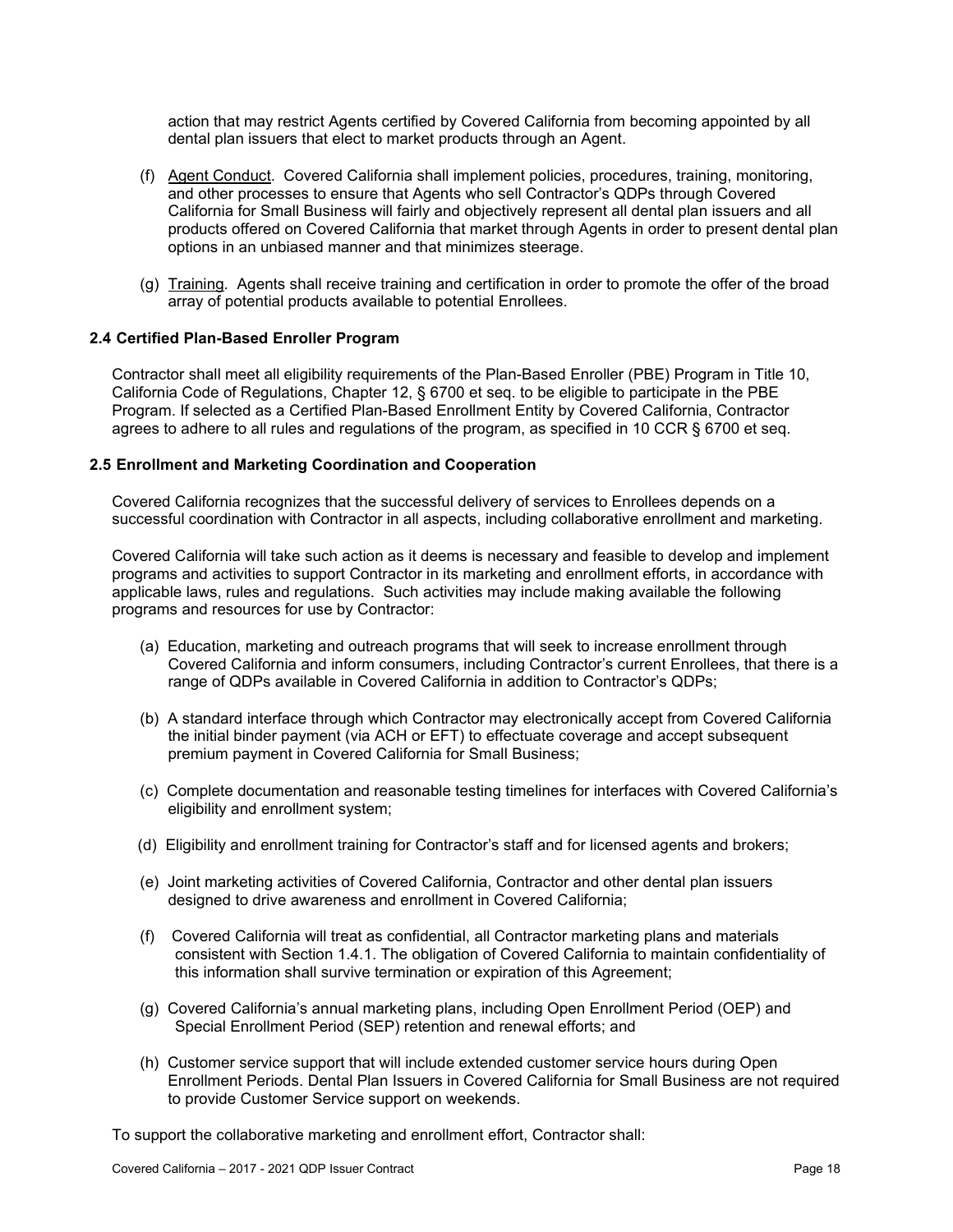- (i) Educate its Agents on Contractor's QDPs offered in Covered California, work with Covered California to efficiently educate its Agents and brokers about Covered California's individual and small group marketplaces, and inform Agents that a prospective Enrollee's oral health status is irrelevant to advice provided with respect to Qualified Dental Plan selection, other than informing individuals about their estimated out-of-pocket costs;
- (j) Provide education and awareness regarding eligibility for Federal tax credits, plan offerings and benefits available through Covered California in connection with any applicable outreach to Contractor's existing members, as mutually agreed;
- (k) Cooperate with Covered California to develop and implement an Enrollee retention plan;
- (l) Submit to Covered California a marketing plan at least thirty (30) days prior to Open Enrollment that details the anticipated budget, objectives, strategy, creative messaging and ad placement by medium promoting acquisition activities. Marketing plans for Special Enrollment shall be submitted to Covered California at least thirty (30) days prior to January 1. Marketing plans for Retention and Renewal efforts shall be submitted to Covered California within thirty (30) days after Open Enrollment begins;
- (m) Submit to Covered California annual actualized spend amounts for: (1) OEP within thirty (30) days after OEP closes; (2) SEP for the year, thirty (30) days after the calendar year ends; and (3) for retention and renewal, thirty (30) days after OEP begins. OEP actualized spend submissions shall include spend by media channel to include distribution by Designated Market Area (DMA), brand versus direct response spend allocation, categorization of messaging and indication of cobranding efforts. Covered California shall treat as confidential consistent with Section 1.4.1; and
- (n) Have successfully tested interfaces with Covered California's eligibility and enrollment system, or be prepared to complete successful interface tests by dates established by Covered California.

### **2.6 Enrollee Materials and Branding Documents**

#### **2.6.1 Co-Branded Materials**

- (a) Contractor shall include Covered California logo on premium invoices, Enrollee identification cards, and Enrollee termination notices. Contractor shall include the Covered California logo and other information in notices and other materials based upon the mutual agreement of Covered California and Contractor as to which materials will include the Covered California logo. The materials provided to Covered California under this Section will not require prior-approval by Covered California before the Contractor distributes such materials; provided, however, that Contractor shall make a good faith effort to incorporate any changes proposed by Covered California with respect to such materials.
- b) Contractor shall comply with Covered California co-branding requirements related to the format and use of the Covered California logo as outlined in the Covered California Brand Style Guide. Covered California shall post the updated Brand Style Guide on the Contractors extranet website provided by Covered California (Marketing Home, in the Resources folder).

1. Identification Cards. Contractor shall issue identification cards to Enrollees in a form that shall be agreed to by Covered California. Identification cards should include the product name in accordance with the naming conventions on the Covered California website. Contractor shall submit proposed identification cards to Covered California annually, at least thirty (30) days prior to Open Enrollment.

(c) Contractor may, at its discretion, co-brand other marketing materials such as TV, radio, out-of-home, print, digital, social, etc.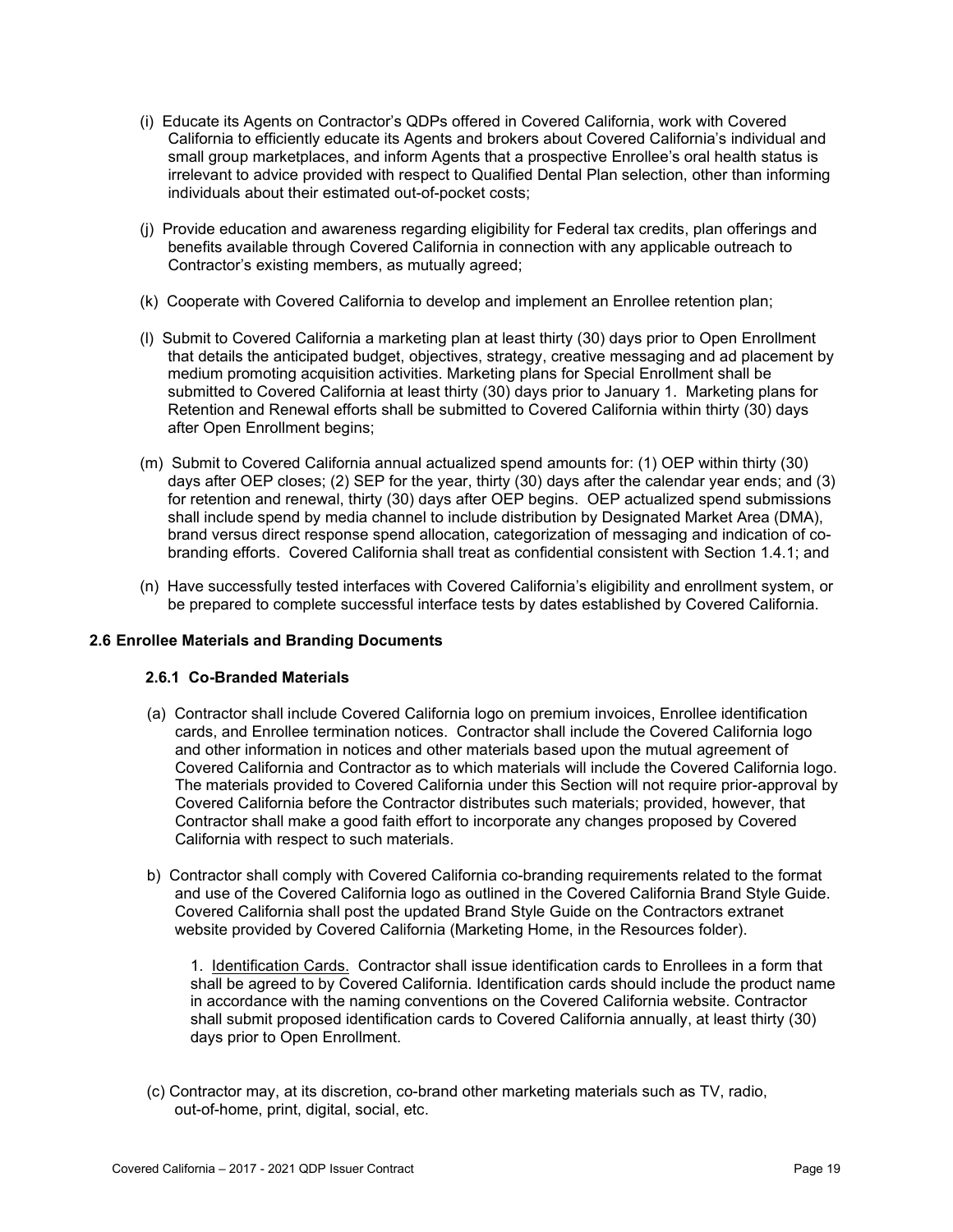(d) Contractor shall comply with Covered California co-branding requirements related to the format and use of the Covered California logo outlined in the Covered California Brand Style Guide. Covered California shall post the updated Brand Style Guide on to the Contractors extranet website provided by Covered California (Marketing Home, in the Resources folder).

### **2.6.2 Marketing Materials that Must Be Submitted to Covered California**

- (a) Co-branded Materials. Contractor must submit all co-branded marketing materials for review to Covered California at least ten (10) days prior to releasing materials publicly unless specified otherwise within this Section. The materials provided to Covered California under this Section will not require prior-approval by Covered California before the Contractor distributes such materials; provided, however, that Contractor make a good faith effort to incorporate any changes proposed by Covered California with respect to such materials.
- (b) Acquisition Marketing Materials. Contractor shall provide Covered California with marketing materials and related collateral used by Contractor to promote enrollment of the individual market inside and outside Covered California, such as TV, radio, out-of-home, print, digital, social, or any other media channel used in the campaigns on an annual basis and at such other intervals as may be reasonably requested by Covered California. Materials submitted should be a representative sample of the larger body of work.
- (c) Marketing Plans. Contractor and Covered California recognize that Enrollees and other health care consumers benefit from efforts relating to outreach activities designed to increase health awareness and encourage enrollment. The parties shall create and share marketing plans on an annual basis. The marketing plans of Covered California and Contractor shall include proposed and actual marketing approaches, spending amounts (proposed and actuals when available), messaging and channels, and provide samples of any planned marketing materials and related collateral. The Contractor shall include this information for both Covered California and the outside individual market.
- (d) Contact Guidelines. Covered California creates and posts an Enrollee Contact Guideline document for Contractors on the Marketing Resources page of the Covered California extranet website. This document outlines the instances when Enrollees should contact the Contractor and when they should contact Covered California. Contractor shall provide Enrollees with information on the instances when Enrollees should contact the Contractor and when they should contact Covered California to resolve inquiries. Contractor may provide this information to Enrollees by welcome letter or package, buck slip, insert, website or mail. Contractor shall submit to Covered California how the Enrollee Contact Guideline document was shared with Enrollees at least (30) days prior to Open Enrollment. The materials provided to Covered California under this Section will not require prior-approval by Covered California before the Contractor distributes such materials; provided, however, that Contractor shall make a good faith effort to incorporate any changes proposed by Covered California with respect to such materials.

### **2.6.3 Member Communications Materials**

Upon request, Contractor shall provide Covered California with at least one (1) copy, unless otherwise specified, of any information Contractor intends to send or make available to all Covered California Enrollees, including but not limited to, Evidence of Coverage and disclosure forms, enrollee newsletters, new enrollee materials, health education materials, and special announcements. The materials provided to Covered California under this section will not require prior-approval by Covered California before the Contractor distributes such materials; provided, however, that Contractor shall duly evaluate any changes proposed by Covered California with respect to such materials. Contractor shall maintain an electronic file that is open to Covered California, or email requested materials to Covered California. Such files shall be accessible by Covered California as required by applicable laws, rules and regulations and as otherwise mutually agreed upon by the parties.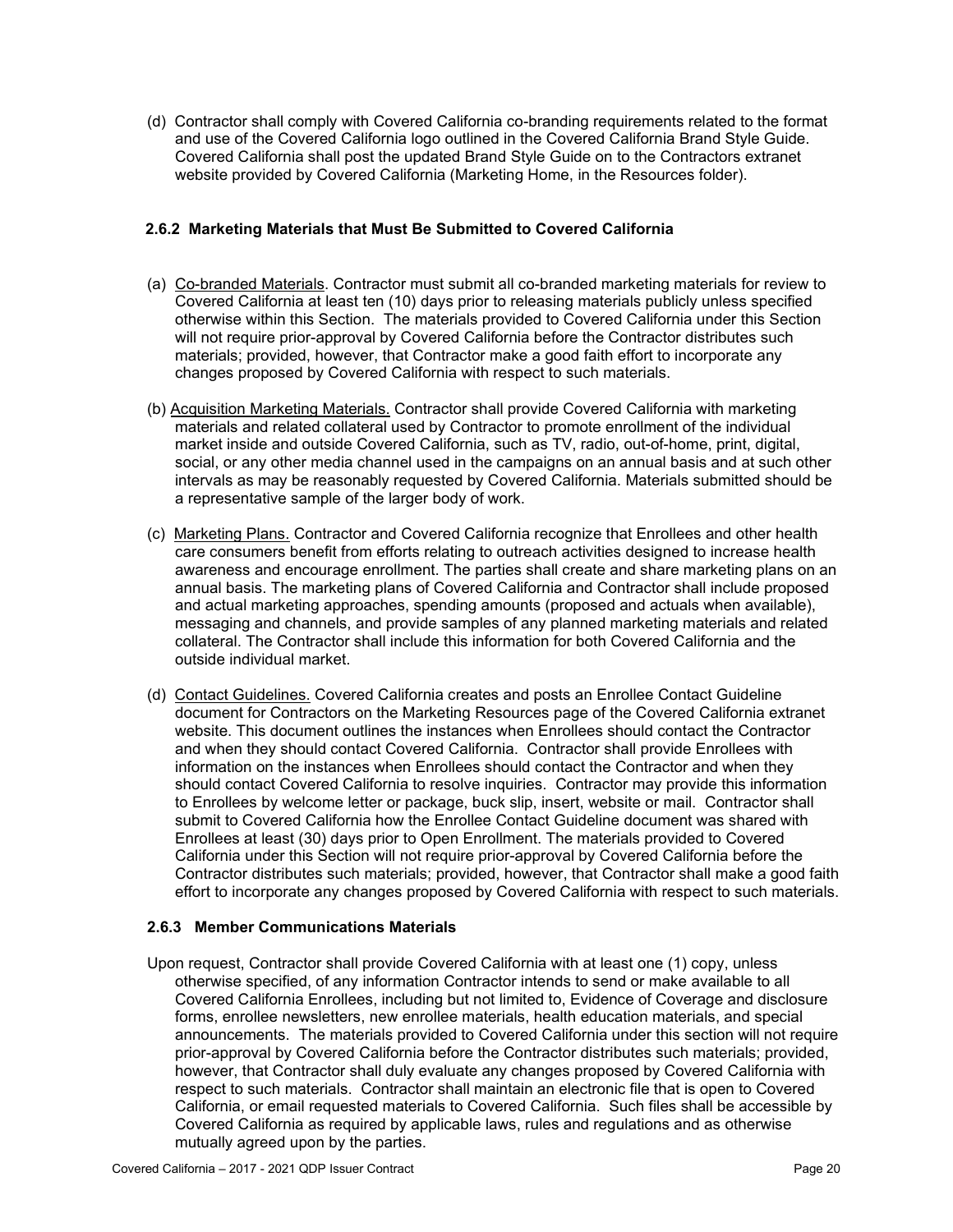#### **2.6.4 Mailing Addresses; Other Demographic Information**

Covered California and Contractor shall coordinate with respect to the continuous update of changes in an Enrollee's address or other demographic information.

#### **2.6.5 Evidence of Coverage Booklet on Contractor's Website**

During each year of this Agreement which carries over into a subsequent Plan Year, Contractor shall make the Evidence of Coverage booklet, including any documents referenced in the Evidence of Coverage, for the next benefit year available on Contractor's website no later than the first day of the Open Enrollment Period provided that Contractor has received any revisions in the material that is to be included in the Evidence of Coverage from Covered California and the State Regulators in sufficient time to allow for posting on the first day of Open Enrollment. The Evidence of Coverage booklet for the then-current benefit year shall remain on Contractor's website through December 31 of the then-current benefit year.

#### **2.6.6 Distribution of Enrollment Materials**

Contractor agrees to distribute to effectuated or pending enrollees on and off-exchange the Open Enrollment publications developed and printed by Covered California for Enrollees prior to the Open Enrollment Period at a time mutually agreed to by the Contractor and Covered California. Contractor shall be responsible for the mailing cost associated with these publications.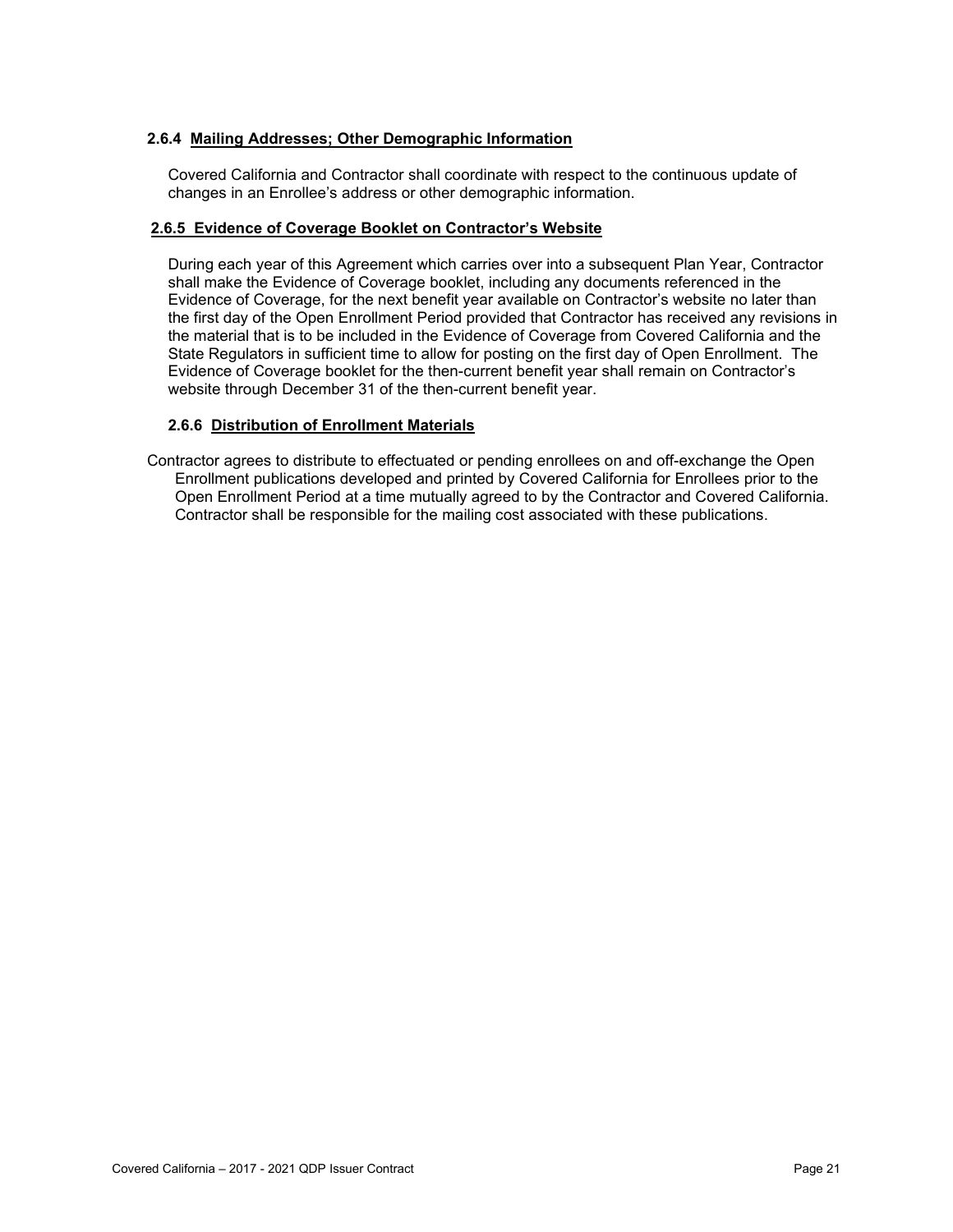### ARTICLE 3 **– QDP ISSUER PROGRAM REQUIREMENTS**

#### **3.1 Basic Requirements**

### **3.1.1 Licensed in Good Standing**

Contractor shall be licensed and in good standing to offer health insurance coverage through its QDPs offered under this Agreement. For purposes of this Agreement, each dental plan issuer must be in "good standing", which is determined by Covered California pursuant to 45 C.F.R § 156.200(b)(4) and shall require: (i) Contractor to hold a certificate of authority from CDI or a specialized health care service plan ("SHCSP") license from DMHC, as applicable, and (ii) the absence of any material statutory or State Regulatory violations, including penalties, during the year prior to the date of the Agreement and throughout the term of Agreement, with respect to the State Regulators categories identified in Table 3.1.1 below ("Good Standing"). Covered California, in its sole discretion and in consultation with the appropriate State Regulators, determines what constitutes a material violation for this purpose.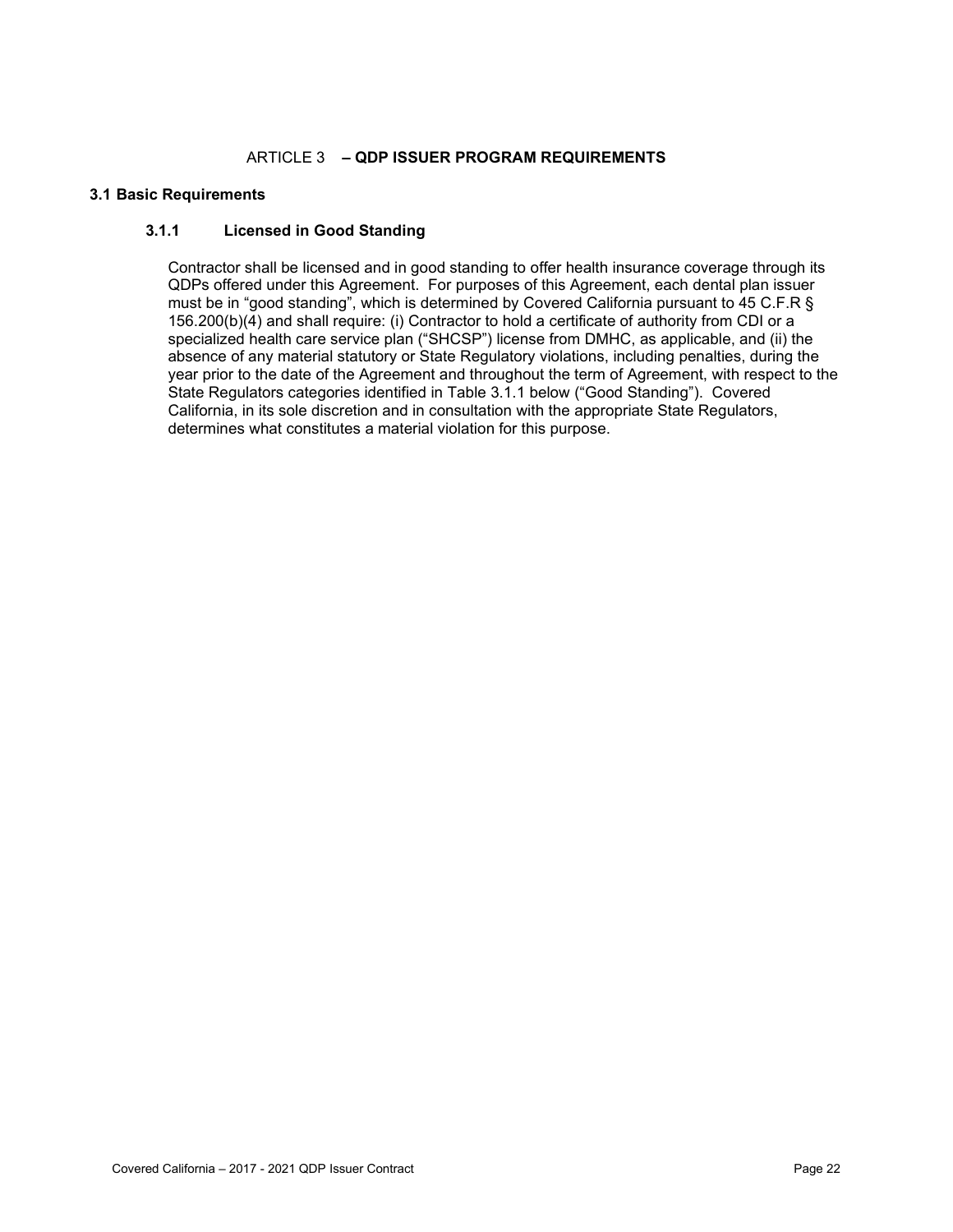| <b>Table 3.1.1</b><br><b>Definition of Good Standing</b>                                                                                                                                | <b>Agency</b> |  |  |  |
|-----------------------------------------------------------------------------------------------------------------------------------------------------------------------------------------|---------------|--|--|--|
| Verification that issuer holds a state health care service plan license or insurance                                                                                                    |               |  |  |  |
| certificate of authority.                                                                                                                                                               |               |  |  |  |
| • Approved for lines of business sought in Covered California (e.g., commercial,                                                                                                        |               |  |  |  |
| small group, individual)                                                                                                                                                                | DMHC and CDI  |  |  |  |
| • Approved to operate in what geographic service areas                                                                                                                                  | DMHC and CDI  |  |  |  |
| • Most recent financial exam and medical survey report reviewed                                                                                                                         | <b>DMHC</b>   |  |  |  |
| • Most recent market conduct exam reviewed                                                                                                                                              | <b>CDI</b>    |  |  |  |
| Affirmation of no material <sup>1</sup> statutory or regulatory violations, including penalties<br>levied, in the past two years in relation to any of the following, where applicable: |               |  |  |  |
| • Financial solvency and reserves reviewed                                                                                                                                              | DMHC and CDI  |  |  |  |
| • Administrative and organizational capacity acceptable                                                                                                                                 | <b>DMHC</b>   |  |  |  |
| • Benefit Design                                                                                                                                                                        |               |  |  |  |
| • State mandates (to cover and to offer)                                                                                                                                                | DMHC and CDI  |  |  |  |
| • Essential health benefits (State required)                                                                                                                                            | DMHC and CDI  |  |  |  |
| • Basic health care services                                                                                                                                                            | DMHC and CDI  |  |  |  |
| • Copayments, deductibles, out-of-pocket maximums                                                                                                                                       | DMHC and CDI  |  |  |  |
| • Actuarial value confirmation (using the Federal Actuarial Value Calculator, as<br>applicable)                                                                                         | DMHC and CDI  |  |  |  |
| • Network adequacy and accessibility standards are met                                                                                                                                  | DMHC and CDI  |  |  |  |
| • Provider contracts                                                                                                                                                                    | DMHC and CDI  |  |  |  |
| • Language Access                                                                                                                                                                       | DMHC and CDI  |  |  |  |
| · Uniform disclosure                                                                                                                                                                    | DMHC and CDI  |  |  |  |
| • Claims payment policies and practices                                                                                                                                                 | DMHC and CDI  |  |  |  |
| • Provider complaints                                                                                                                                                                   | DMHC and CDI  |  |  |  |
| · Utilization review policies and practices                                                                                                                                             | DMHC and CDI  |  |  |  |
| • Quality assurance/management policies and practices                                                                                                                                   | DMHC and CDI  |  |  |  |
| • Enrollee/Member grievances/complaints and appeals policies and practices                                                                                                              | DMHC and CDI  |  |  |  |
| • Independent medical review                                                                                                                                                            | DMHC and CDI  |  |  |  |
| • Marketing and advertising                                                                                                                                                             | DMHC and CDI  |  |  |  |
| • Guaranteed issue individual and small group                                                                                                                                           | DMHC and CDI  |  |  |  |
| • Rating Factors                                                                                                                                                                        | DMHC and CDI  |  |  |  |
| · Dental Loss Ratio                                                                                                                                                                     | DMHC and CDI  |  |  |  |
| • Premium rate review                                                                                                                                                                   | DMHC and CDI  |  |  |  |
| • Geographic rating regions                                                                                                                                                             |               |  |  |  |
| • Rate development and justification is consistent with ACA requirements                                                                                                                | DMHC and CDI  |  |  |  |

Covered California – 2017 - 2021 QDP Issuer Contract Page 23

<span id="page-25-0"></span><sup>1</sup> Covered California, in its sole discretion and in consultation with the appropriate health insurance regulator, determines what constitutes a material violation for this purpose.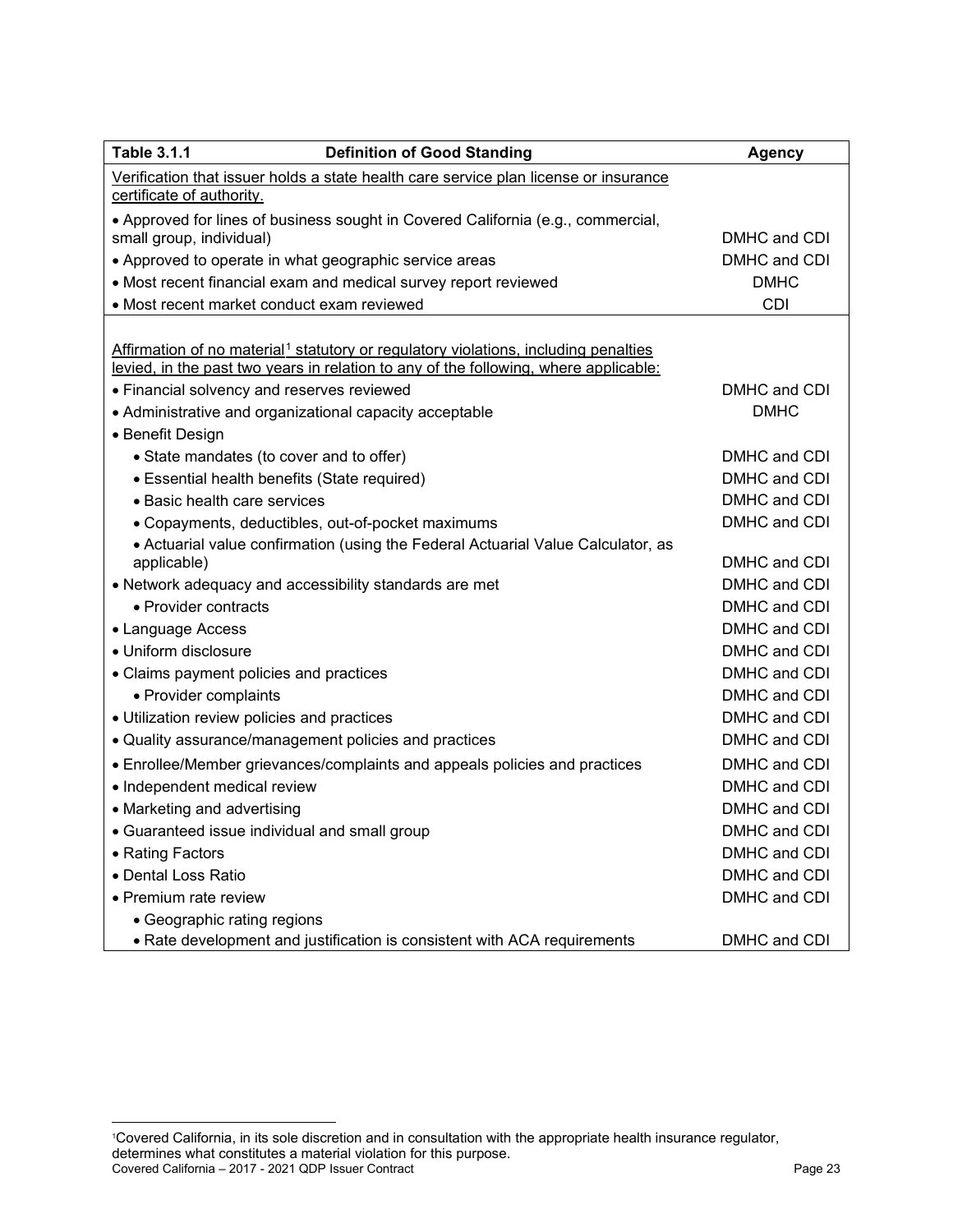### **3.1.2 Certification and Consumer Protection Standards**

Contractor shall comply with requirements that apply to QDPs set forth in this Agreement and under the California Affordable Care Act, the Affordable Care Act and other State and Federal laws, rules and regulations. Contractor shall maintain timely compliance with standards required for certification that are issued, adopted or recognized by Covered California to demonstrate that each dental plan it offers in Covered California qualifies as a QDP.

(a) Contractor and Covered California recognize that several of the market reforms in the Affordable Care Act do not apply to QDPs. For Contractor's QDPs sold inside Covered California, the Contractor agrees to comply with the following provisions:

(i) Prohibition of preexisting conditions or other discrimination based on health status pursuant to 42 U.S.C. § 300gg-3, California Health and Safety Code § 1357.51, and California Insurance Code § 10198.7;

(ii) Fair health insurance premiums pursuant to 42 U.S.C. § 300gg, California Health and Safety Code § 1357.512(a), and California Insurance Code § 10753.14;

(iii) Guaranteed availability of coverage pursuant to 42 U.S.C. § 300gg-1, California Health and Safety Code § 1399.849(g), and California Insurance Code § 10965.3(g);

(iv) Guaranteed renewability of coverage pursuant to 42 U.S.C. § 300gg-2, California Health and Safety Code § 1389.7(a), and California Insurance Code § 10119.2(a);

(v) Nondiscrimination in health care pursuant to 42 U.S.C. § 300gg-4, 42 U.S.C. § 300gg-5, California Health and Safety Code § 1357.503(f), and California Insurance Code § 10753.05(h);

(vi) Except for non-pediatric dental essential health benefits in the Family Dental Plan, elimination of waiting periods pursuant to 42 U.S.C. § 300gg-7, California Health and Safety Code § 1357.51(c), and California Insurance Code § 10198.7(c);

(vii) Except for non-pediatric dental essential health benefits, elimination of annual and dollar limits pursuant to 42 U.S.C. § 300gg-11, California Health and Safety Code § 1367.001, and California Insurance Code § 10112.1;

- (viii) Network adequacy requirements pursuant to Section 3.3 of this Agreement; and
- (ix) Timely access to care.

#### **3.1.3 Plan Naming Conventions**

Contractor must adhere to Covered California's Plan Naming Conventions on all State Regulators plan filings, marketing material, Enrollee materials, and SERFF submissions.

#### **3.1.4 Operational Requirements and Liquidated Damages**

The timely and accurate submission of Contractor's QDP filings and documents to Covered California for upload into CalHEERS is critical to the successful launch of each Renewal and Open Enrollment Period. When submissions are late or inaccurate, Covered California suffers financial harm with each resubmission and such actions put the Renewal and Open Enrollment process at risk. The parties agree that the liquidated damages below are proportional to the damages Covered California incurs from each respective error made by Contractor. Therefore, Contractor agrees to meet the following operational requirements: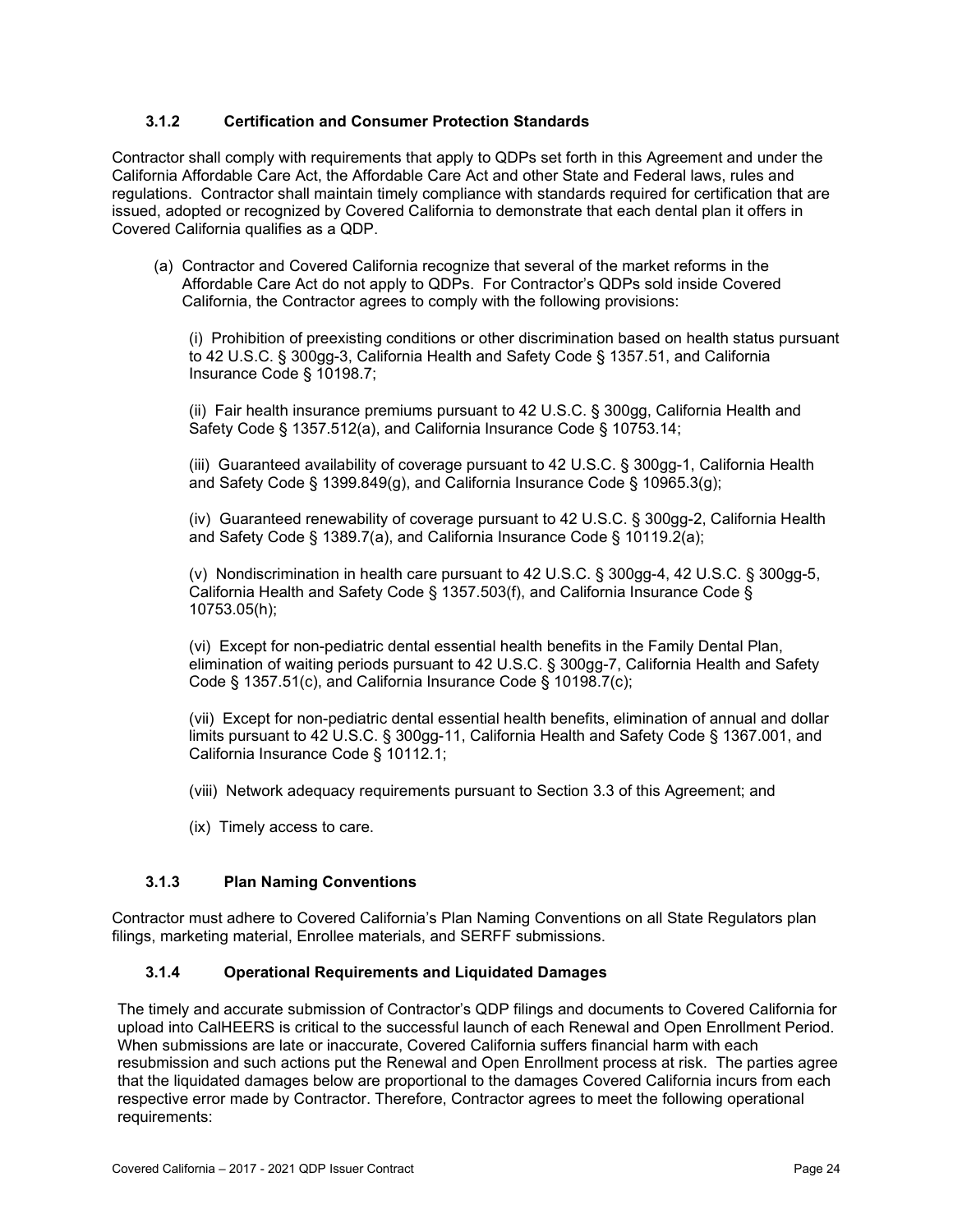#### **SERFF Template Completion**

Contractor must submit complete and accurate SERFF Templates to Covered California beginning with submissions for the 2017 Plan Year, and each year thereafter. Covered California will participate in two rounds of validation with the Contractor. Contractor agrees to pay liquidated damages in the amount of \$5,000 for each additional round of validation beyond the first two rounds. Changes to any or all of Contractor's SERFF Templates counts as one round of validation. If instructions provided by Covered California include inaccurate information which necessitates an additional round of validation, or an additional round of validation is necessary due to required changes by Covered California or Contractor's State Regulators, those rounds of validation will not be counted in the two rounds of validations.

#### **CalHEERS Test and Load Deadlines**

Contractor must participate in CalHEERS testing and provide certification of plan data and documents in the CalHEERS pre-production environment. The pre-production environment is the test environment where the parties can validate templates and documents prior to the Renewal and Open Enrollment Periods. Following Contractor's certification of the QDPs in the preproduction environment, any subsequent upload required to correct Contractor's errors in the production environment will result in liquidated damages in the amount of \$25,000, beginning with uploads for the 2017 Plan Year, and each year thereafter. One upload, for purposes of this paragraph, includes all plan data and documents that must be resubmitted to correct Contractor's errors. Liquidated damages will not apply to additional uploads resulting from errors in the instructions provided by Covered California, or changes required by Covered California or Contractor's regulator.

If liquidated damages are applied by Covered California under this section then no other remedies under Section 7.2.4 will apply to the Contractor for that same or any related action.

#### **Deadlines for Regulatory Approval**

Covered California reserves the right to require that the Contractor receive regulatory approval for Licensure, products, Summary of Benefits and Coverage/Evidence of Coverage documents, policy documents, Network, and Service Area prior to participating in the CalHEERS preproduction environment.

#### **Communication with Plan Manager and Covered California**

Contractor must notify Covered California in a timely manner of changes with operational impacts to Covered California, Enrollees or CalHEERS (e.g. Contractor changes vendors that interface with CalHEERS). Contractor shall attempt to avoid making any operational changes that may impact CalHEERS thirty (30) days prior to and during each Renewal and Open Enrollment Period.

#### **3.2 Benefit Standards**

#### **3.2.1 Benefit Design**

Each Stand Alone Dental Plan (SADP) offered by Contractor under the terms of this Agreement shall provide dental benefits in accordance with the Benefit Plan Design requirements as required under this Agreement, and as applicable, any other laws, rules and regulations, including California Health and Safety Code § 1367.005, California Insurance Code § 10112.27, California Government Code § 100503(e), 45 C.F.R. § 155.1065, 45 C.F.R § 156.150, and as applicable, 45 C.F.R. § 156.200(b).

### **3.2.2 Standard Benefit Designs**

During the term of this Agreement, Contractor shall offer the QDPs identified in Attachment 1 and provide the benefits and services at the cost-sharing and actuarial cost levels described in the Standard Benefit Plan Designs, as summarized in Attachment 2 ("Benefit Plan Designs"), and as may be amended from time to time as required under applicable laws, rules and regulations or as otherwise authorized under this Agreement.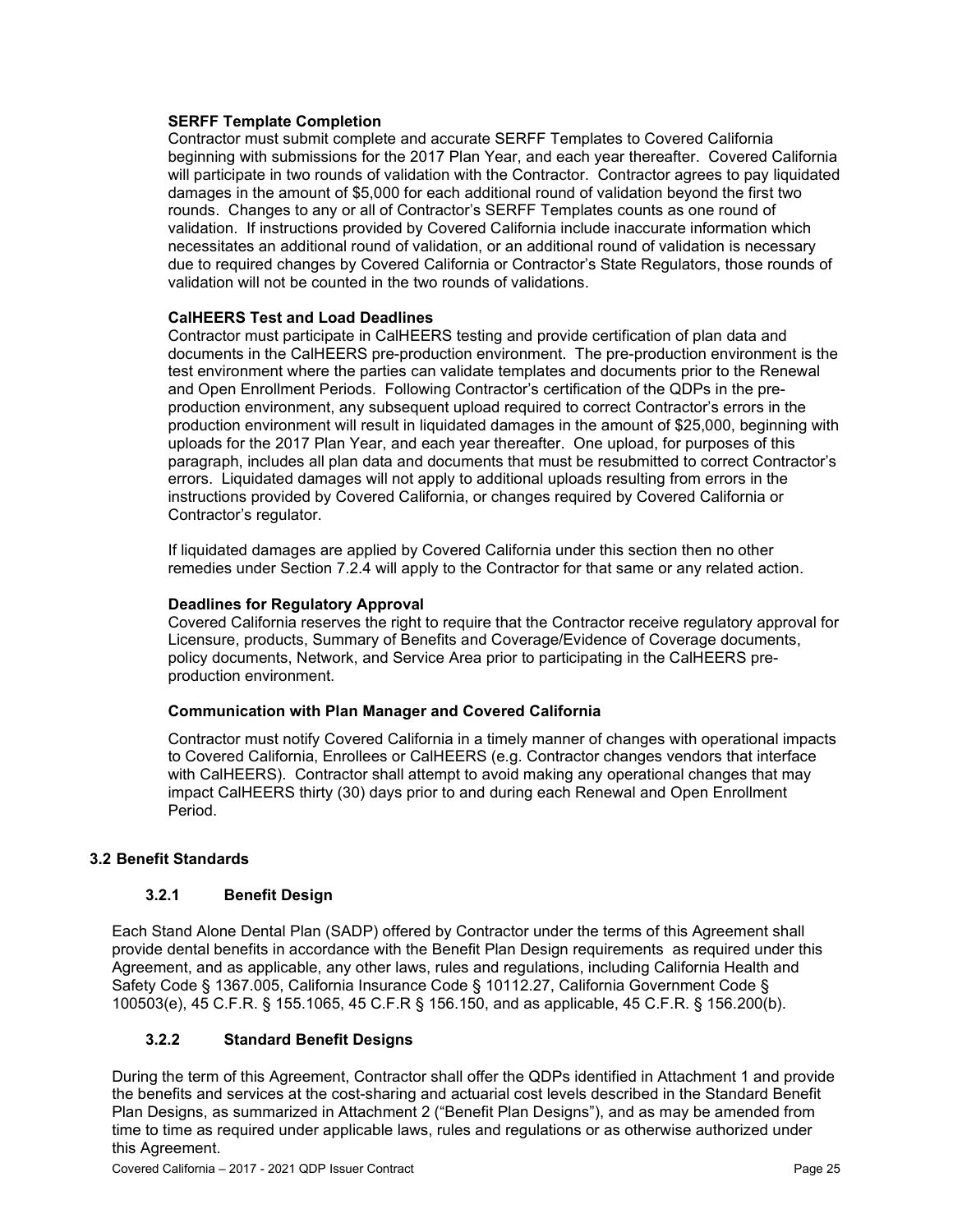### **3.2.3 Family Deductible and Out-of-Pocket Maximum Accumulation**

Contractor shall institute policies and procedures to prevent the re-setting of an enrolled family's accumulation toward their family out-of-pocket maximum, and family deductible if applicable, in the event of a mid-year change in enrolled family composition. Contractor shall not re-set a family's out-of-pocket accumulation, or family deductible accumulation if applicable, for family members for whom there is no break in coverage in a plan year, regardless of change in Subscriber. All out-of-pocket costs paid by enrolled family members enrolled in the plan year shall be counted in the accumulation to the family's outof-pocket maximum for that plan year.

### **3.2.4 Offerings outside of Covered California**

- (a) Contractor acknowledges and agrees that QDPs bundled with Qualified Health Plans and substantially similar plans offered by Contractor outside Covered California must be offered at the same rate whether offered inside Covered California or whether the plan is offered outside Covered California directly from the Contractor or through an Agent as required under State and Federal law.
- (b) For purposes of this subdivision, "product" does not include contracts entered into pursuant to Part 6.2 (commencing with § 12693) of Division 2 of the Insurance Code between the Department of Health Care Services (DHCS) and health care service plans for enrolled Healthy Families beneficiaries or to contracts entered into pursuant to Chapter 7 (commencing with § 14000) of, or Chapter 8 (commencing with § 14200) of, Part 3 of Division 9 of the Welfare and Institutions Code between the DHCS and health care service plans for enrolled Medi-Cal beneficiaries.

### **3.2.5 Coordination of Benefits**

Contractor's Qualified Dental Plans shall include a Coordination of Benefits (COB) provision in its Evidence of Coverage or Policy Form that (1) is consistent with Health and Safety Code § 1374.19 and Insurance Code § 10120.2 and (2) provides that the Qualified Dental Plan is the secondary dental benefit plan or policy under that COB provision to any Qualified Health Plan that provides the Pediatric Dental Essential Health Benefit. This provision shall apply to Contractor's QDPs offered both inside and outside of the Covered California for the Individual Marketand Covered California for Small Business , except where 28 CCR § 1300.67.13 or 10 CCR § 2232.56 provides for a different order of determination for COB in the small group market.

### **3.3 Network Requirements**

### **3.3.1 Service Area**

(a) Service Area Listing. During each year of this Agreement, in conjunction with the establishment of Monthly Rates payable to Contractor under Article 5 for each of the Contract Years, the Service Area listing set forth in Attachment 4 ("Service Area Listing") shall be amended to reflect any changes in the Service Area of Contractor's QDPs. Any such changes shall be effective as of January 1 of the applicable Contract Year. In the event ZIP codes are added to the current Service Area by the United States Postal Service, the parties agree such added ZIP codes shall be automatically included in the Service Area and shall be reflected in the next scheduled update of the Service Area Listing.

Contractor shall comply with Covered California's standards, developed in consultation with dental plan issuers regarding the development of Service Area listing based on the ZIP Code, including those relating to: (i) the timing of such submissions prior to the Open Enrollment Period, (ii) the assignment of Enrollees residing in ZIP codes split across two rating regions, and (iii) required updates and notice of changes in ZIP Codes within Contractor's region.

Covered California – 2017 - 2021 QDP Issuer Contract Page 26 (b) Withdrawal. Contractor shall not withdraw from any geographic region (as defined in Health and Safety Code § 1357.512 and California Insurance Code § 10753.14 for the individual market) or modify any portion of its Service Area where Contractor provides Specialized Health Care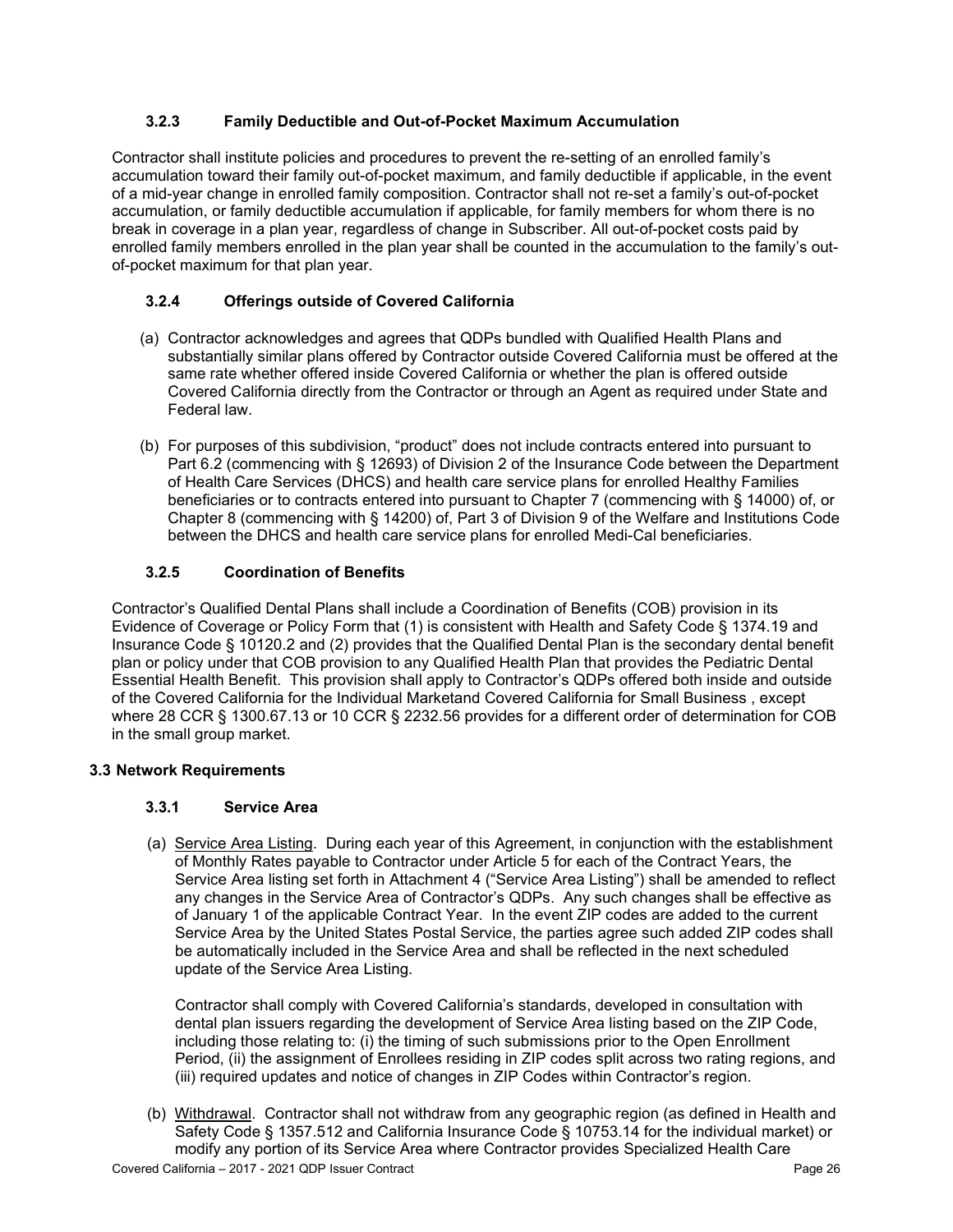Services to Enrollees without providing prior written notice to, and obtaining prior written approval from Covered California, which shall not be unreasonably denied, and to the extent required, the State Regulators with jurisdiction over Contractor.

(c) Service Area Eligibility. In order to facilitate Covered California's compliance with State and Federal law, Contractor shall monitor information it receives directly or indirectly or through its subcontractors to ensure continued compliance with eligibility requirements related to: (i) participation by Employers in Covered California for Small Business, including those requirements related to the Employer's principal place of business or primary worksite in the Service Area or (ii) participation of Qualified Individuals in the Covered California for the Individual Market, including requirements related to residency in Contractor's service area.

Contractor shall notify Covered California if it becomes aware that an Employer or individual Enrollee enrolled in a QDP of Contractor no longer meets the requirements for eligibility, based on place of business, primary worksite, or residence. Covered California will evaluate, or cause CalHEERS to evaluate, such information to determine Enrollee's continuing enrollment in the Contractor's Service Area under Covered California's policies which shall be established in accordance with applicable laws, rules and regulations. Contractor and its subcontractors will have no duty to investigate representations made by Employers regarding eligibility; provided, however, that Contractor shall notify Covered California in the event that it becomes aware that such representation may not be accurate.

#### **3.3.2 Network Adequacy**

- (a) Network standards. Contractor's QDPs shall comply with the network adequacy standards established by the applicable State Regulators responsible for oversight of Contractor, including those requirements applicable to specialized health care service plans as set forth at Health and Safety Code § 1367.03 and 28 CCR § 1300.67.2.2 (if Contractor is a licensed health care service plan) or Insurance Code § 10133.5 and 10 CCR §§ 2240-2240.5 (if Contractor is regulated by CDI), and, as applicable, other laws, rules and regulations, including those set forth at 45 C.F.R. § 156.230. The information provided to Covered California shall reasonably take into consideration the ethnic and language diversity of providers available to serve Enrollees of Covered California. Contractor shall cooperate with Covered California to implement network changes as necessary to address reasonable concerns identified by Covered California.
- (b) Participating Provider Stability. Contractor shall maintain policies and procedures that are designed to preserve and enhance Contractor's network development by facilitating the recruitment and retention of Participating Providers necessary to provide access to Specialized Health Care Services. Such policies and procedures shall be consistent with applicable laws, rules and regulations and will include an ongoing assessment of turnover rates of its Participating Providers to ensure that the turnover rates do not disrupt the delivery of quality care.
- (c) Contractor shall implement reasonable policies and practices designed (i) to reduce the potential for disruptions in Contractor's provider networks, and (ii) to minimize the amount of uncertainty, disruption, and inconvenience of Enrollees in the execution of the transition of care as required under State laws, rules and regulations in connection with any such disruption. Contractor agrees to maintain adequate records, reasonably satisfactory to Covered California, documenting its policies and its compliance with these requirements by Contractor and Participating Providers.
- (d) Notice of material network changes. Contractor shall notify Covered California with respect to changes in its provider network as follows:
	- i. Contractor shall notify Covered California of any pending material change in the composition of its provider network within any of the regions it covers, or its participating provider contracts, of and throughout the term of this Agreement at least 60 days **prior** to any change or immediately upon Contractor's knowledge of the change if knowledge is acquired less than 60 days prior to the change, and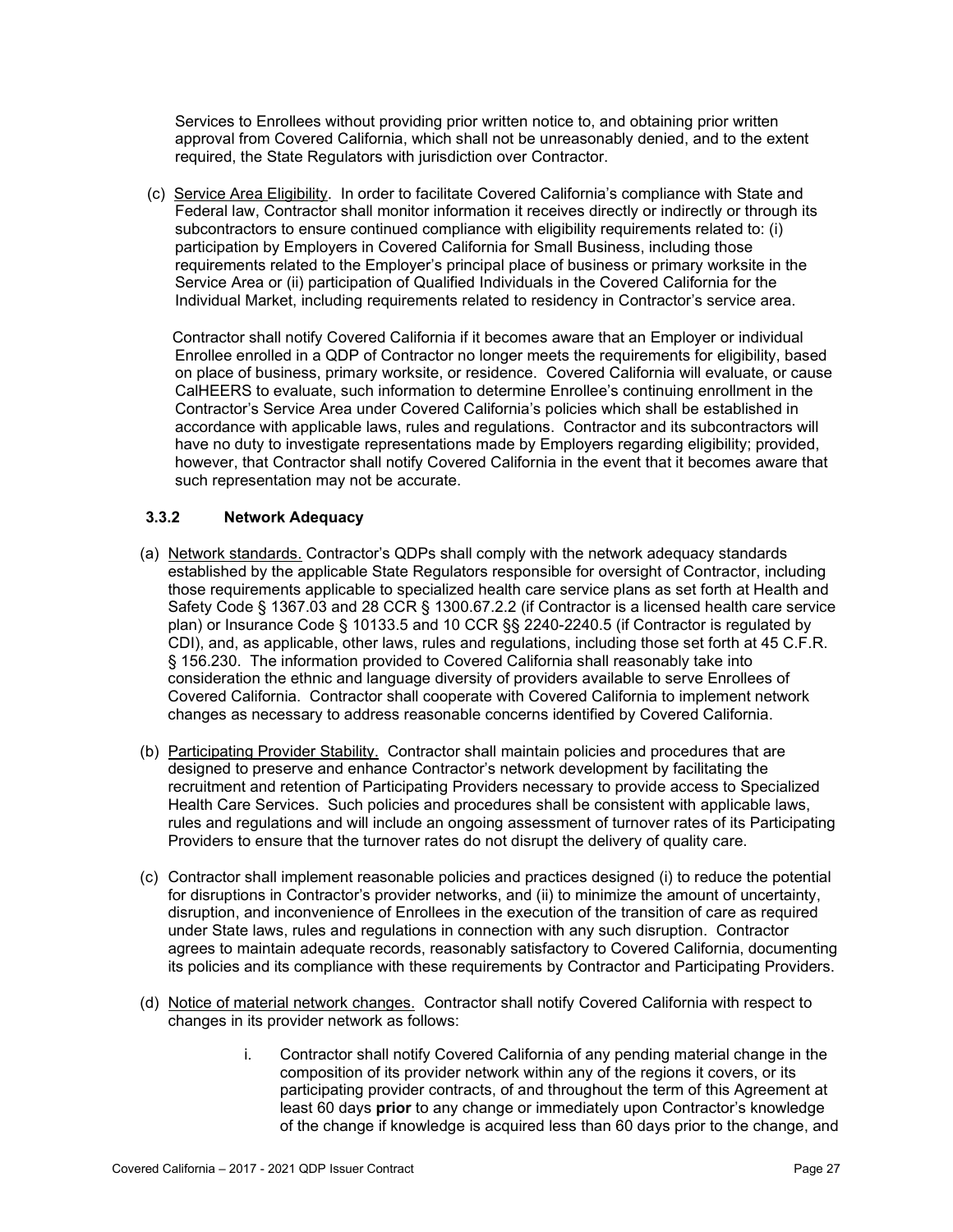cooperate with Covered California in planning for the orderly transfer of plan members; and

ii. Contractor shall ensure that Covered California Enrollees have access to care when there are changes in the provider network, including but not limited to, midyear contract terminations between Contractor and Participating Providers.

### **3.3.3 Dental Essential Community Providers**

Contractor shall maintain a network that includes participation of dental providers with a history of serving uninsured and low-income populations that are available through Contractor to provide reasonable and timely access to Specialized Health Care Services to low-income populations in each geographic region where Contractor's QDPs provide services to Enrollees.

- (a) For purposes of this section, "participation of dental Essential Community Providers including dental providers with a history of serving uninsured and low-income populations" shall be determined by Covered California in its reasonable discretion in accordance with the conditions set forth in the Application and based on a consideration of various factors, including (i) the nature, type and distribution of Contractor's contracting arrangements with Federally Qualified Health Centers who provide dental services in each geographic rating region in which Contractor's QDPs provides Specialized Health Care Services to Enrollees, (ii) the inclusion of a sufficient number of providers that participate or have participated with the Medi-Cal and/or Healthy Families program, and (iii) other factors as mutually agreed upon by Covered California and the Contractor regarding Contractor's ability to serve the low-income population.
- (b) "Low-income populations" shall be defined as families living at or below 200% of Federal poverty level.
- (c) Contractor shall notify Covered California with respect to any material changes as of and throughout the term of this Agreement to its contracting arrangements with Federally Qualified Health Centers that provide dental services and other information relating to contracting with dental Essential Community Providers including providers who serve the low-income and uninsured populations.

#### **3.3.4 Special Rules Governing American Indians and Alaskan Natives**

Contractor shall comply with applicable laws, rules and regulations relating to the provision of Specialized Health Care Services to any individual enrolled in Contractor's QDP in the Covered California for the Individual Market who is determined by Covered California to be an eligible American Indian or Alaskan Native as defined in § 4(d) of the Indian Self-Determination and Education Assistance Act (25 U.S.C. § 450b(d). Such requirements include the following:

- (a) Contractor shall provide monthly special enrollment periods for American Indians or Alaskan Natives enrolled through Covered California.
- (b) Contractor shall comply with other applicable laws, rules and regulations relating to the provision of Health Care Services to American Indians, including the Indian Health Care Improvement Act §§ 206 (25 U.S.C. § 1621e) and 408 (25 U.S.C. § 1647a).

### **3.4 Participating Providers**

#### **3.4.1 Provider Contracts**

(a) Contractor shall include in all of its contracts with Participating Providers the requirement for all Specialized Health Care Services to be provided by duly licensed, certified or accredited Participating Providers consistent with the scope of their license, certification or accreditation and in accordance with applicable laws, rules, regulations, the standards of dental practice in the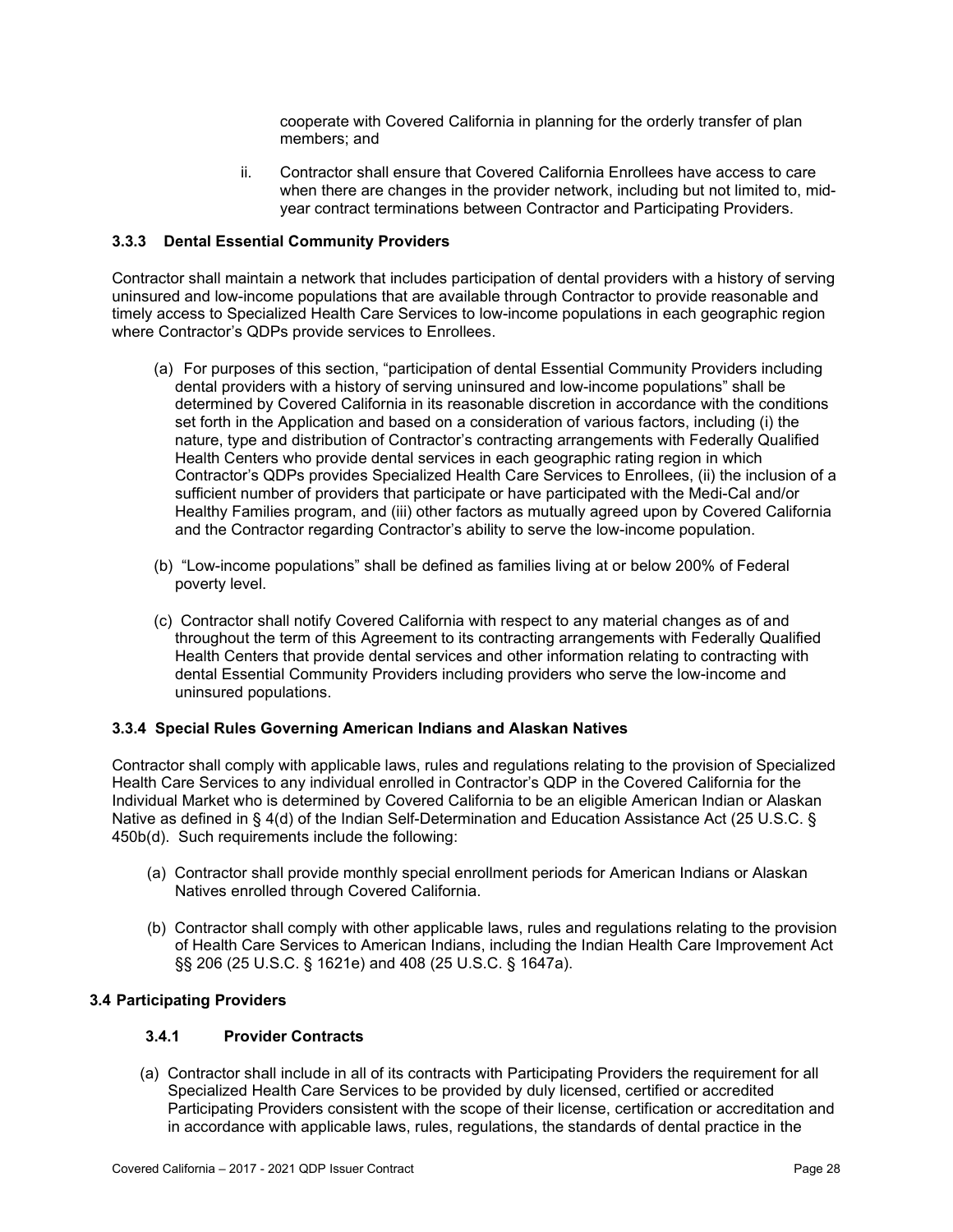community, and the terms set forth in agreements entered into by and between Contractor and Participating Providers ("Provider Agreement").

(b) Contractor shall include in each Provider Agreement a requirement that Participating Providers comply with all other applicable laws, rules and regulations.

Contractor shall require the following provisions to be included in each: (i) Provider Agreement entered into by and between Contractor and a Participating Provider, and (ii) any subcontracting arrangement entered into by a Participating Provider. Except as expressly set forth herein, capitalized terms set forth herein shall have the same meaning as set forth in the Agreement between Contractor and Covered California; provided that Contractor may use different terminology as necessary to be consistent with the terms used in the Provider Agreement or subcontracting arrangements entered into by Participating Providers so long as such different terminology does not change the meaning set forth herein and the Agreement.

- (c) Provision of Covered Services. Contractor shall require each Participating Provider to ensure that each subcontracting arrangement entered into by each Participating Provider complies with the applicable terms and conditions set forth in the Agreement, as mutually agreed upon by Covered California and Contractor, and which may include the following:
	- i. Coordination with Covered California and other programs and stakeholders (Section 1.7);
	- ii. Relationship of the parties as independent contractors (Section 1.3(a)) and Contractor's exclusive responsibility for obligations under the Agreement (Section 1.3(b));
	- iii. Participating Provider directory requirements (Section 3.4.4);
	- iv. Implementation of processes to enhance stability and minimize disruption to provider network (Section 3.3.2);
	- v. Notices, network requirements and other obligations relating to costs of out-of-network services and other benefits (Section 3.4.3);
	- vi. Provider credentialing, including maintenance of licensure and insurance (Section 3.4.2);
- vii. Customer service standards (Section 3.6);
- viii. Utilization review and appeal processes (Section 4.3);
- ix. Maintenance of a corporate compliance program (Section 1.2);
- x. Enrollment and eligibility determinations and collection practices (Article 2);
- xi. Appeals and grievances (Section 3.6.2);
- xii. Enrollee and marketing materials (Section 2.6);
- xiii. Disclosure of information required by Covered California, including if applicable, financial and clinical (Section 1.13); Quality, Network Management and Delivery System Standards (Article 4) and other data, books and records (Article 10);
- xiv. Nondiscrimination (Section 1.11);
- xv. Conflict of interest and integrity (Section 1.12);
- xvi. Other laws (Section 1.14);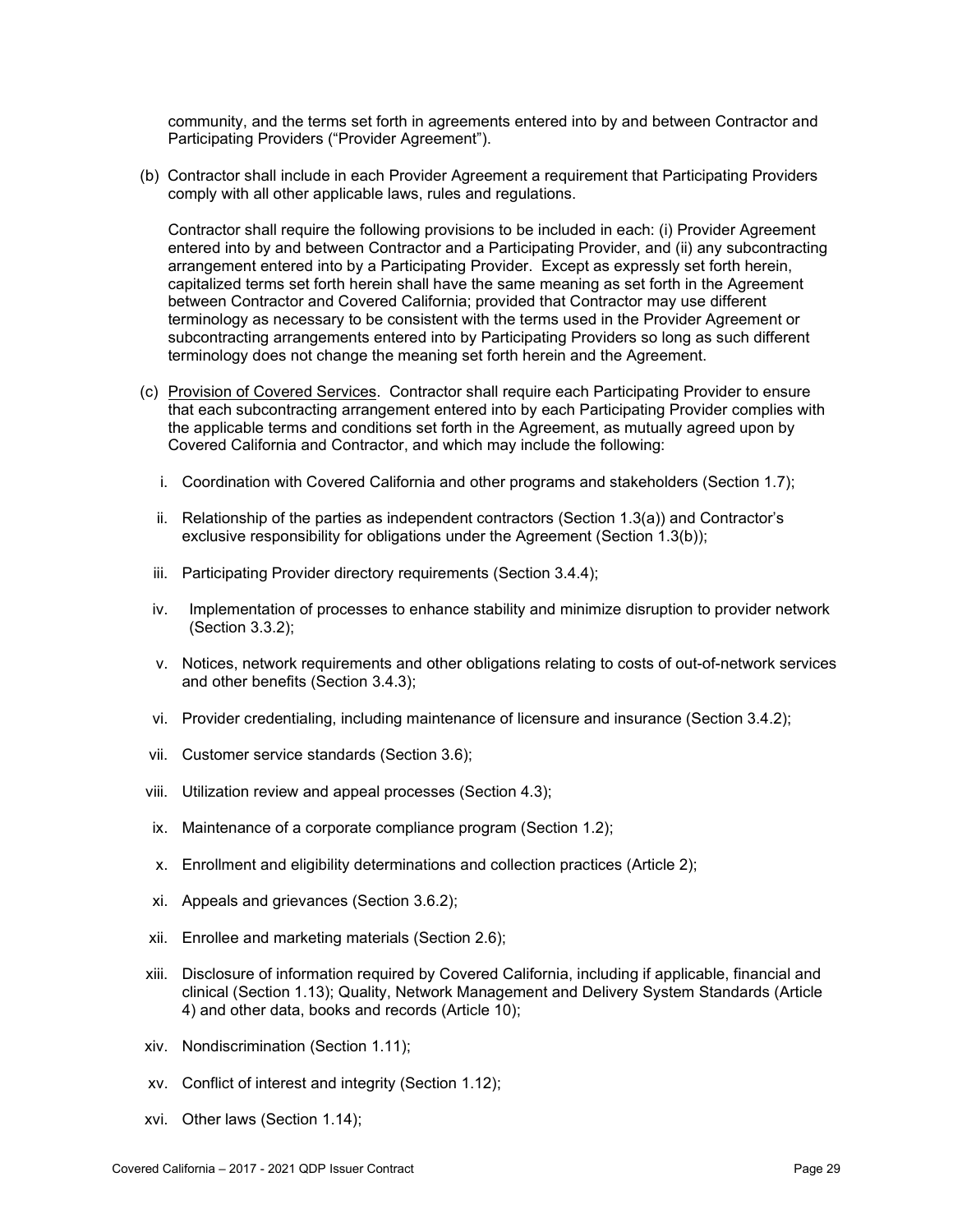- xvii. Quality, Network Management and Delivery System Standards to the extent applicable to Participating Providers (Article 4);
- xviii. Performance Measures, to the extent applicable to Participating Providers (Article 6);
- xix. Continuity of care, coordination and cooperation upon termination of Agreement and transition of Enrollees, if applicable (Article 7);
- xx. Security and privacy requirements, including compliance with HIPAA (Article 9); and
- xxi. Maintenance of books and records (Article 10).

In addition to the foregoing, Contractor shall include in each Provider Agreement a requirement that Participating Providers comply with other applicable laws, rules and regulations.

The descriptions set forth shall not be deemed to limit the obligations set forth in the Agreement, as amended from time to time.

### **3.4.2 Provider Credentialing**

Contractor shall perform, or may delegate activities related to, credentialing and re-credentialing Participating Providers in accordance with a process reviewed and approved by the appropriate State Regulators.

### **3.4.3 Enrollee Costs; Disclosure**

Contractor shall, and shall require Participating Providers to, comply with applicable laws, rules and regulations governing liability of Enrollees for Specialized Health Care Services provided to Enrollees, including those relating to holding an Enrollee harmless from liability in the event Contractor fails to pay an amount owing by Contractor to a Participating Provider as required by Federal and State laws, rules and regulations.

To the extent that Contractor's QDPs either (i) provide coverage for out-of-network services or (ii) impose additional fees for such services, Contractor shall disclose to the Enrollee, at the enrollee's request, the amount or percentage Contractor will pay for covered proposed non-emergency out-of-network services.

Contractor shall require its Participating Providers to inform every Enrollee in a manner that allows the Enrollee the opportunity to act upon a Participating Provider's proposal or recommendation regarding (i) the use of a non-network provider or facility or (ii) the referral of an Enrollee to a non-network provider or facility for proposed non-emergency Covered Services. Contractor shall require Participating Providers to disclose to an Enrollee considering accessing non-emergency services from a network provider if a nonnetwork provider or facility will be used as part of the network provider's plan of care. The Contractor's obligation for this provision can be met through routine updates to their provider manual. Participating Providers may rely on Contractor's provider directory in fulfilling their obligation under this provision.

### **3.4.4 Covered California Provider Directory**

Contractor shall make its provider directory available to (i) Covered California electronically for publication online in accordance with guidance from Covered California, and (ii) in hard copy when potential Enrollees make such request. Unless otherwise agreed to by Covered California, Contractor shall continue to provide information describing all Participating Providers in its QDP networks in a format prescribed by Covered California on a monthly basis to support Covered California's centralized provider directory containing every QDP's network providers, this includes testing, implementation and continued evaluation. Contractor acknowledges that Covered California may use Contractor's Participating Provider data for any non-commercial purposes. If Covered California's centralized provider directory is not operational, Contractor shall continue to provide Participating Provider information to Covered California on a monthly basis.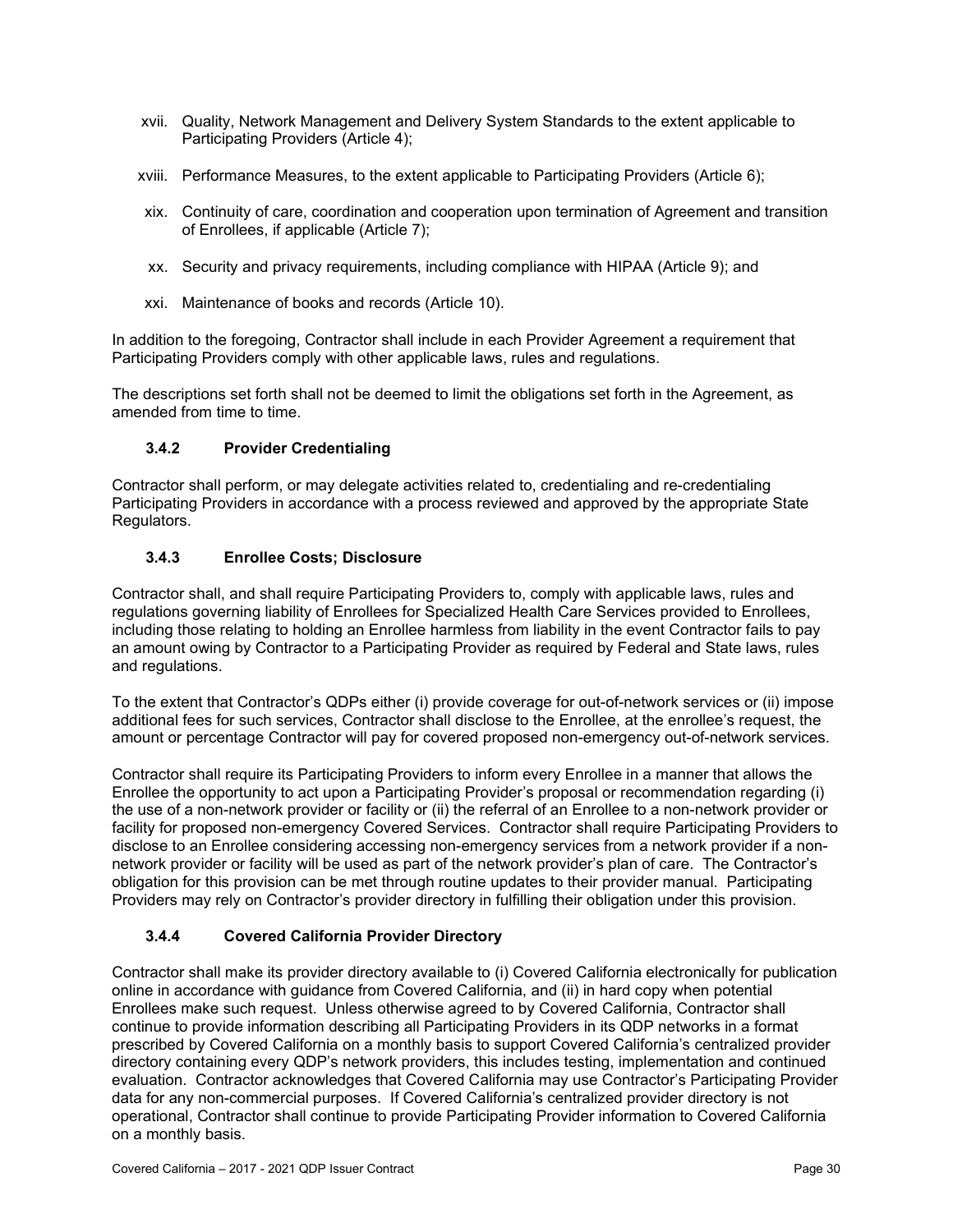The network and directory information provided to Covered California shall take into consideration the ethnic and language diversity of providers available to serve Enrollees of Covered California.

The network and directory information provided to the Covered California shall take into consideration the ethnic and language diversity of providers available to serve Enrollees of the Covered California.

Once the Symphony Provider Directory is fully operational, the Covered California will utilize it to populate the Covered California's centralized provider directory as detailed in Article 3, Section 3.4.5.

#### **3.4.5 Use of Symphony Provider Directory**

1) In order to fulfill its obligation to assist Enrollees in making informed decisions when considering dental care coverage choices and in choosing QDP Issuers and their associated network of Providers, Covered California is committed to implementing and participating in the Symphony Provider Directory, formerly known as the California Provider Directory Utility, being developed by the Integrated Health Care Association (IHA). Once fully operational, Covered California will utilize the Symphony Provider Directory to populate the Covered California Provider Directory.

All QDP Issuers shall utilize the Symphony Provider Directory to populate, maintain, and continually update, provider network data, including demographic, licensure, and other relevant information with respect to all their QDPs, as well as to provide information regarding the terms and restrictions governing such Providers' participation in the QDPs offered by Contractor through Covered California.

- 2) Contractor agrees to participate in the Symphony Provider Directory, beginning on the first day of the first month of the full calendar quarter immediately following IHA's launch of the Symphony Provider Directory. In connection with such participation, Contractor shall:
	- (a) Execute such reasonable participation, subscription, or other agreements required by Covered California or IHA or their vendors to participate in the Symphony Provider Directory;
	- (b) Populate, maintain, and continually update the Symphony Provider Directory with all relevant information with respect to its contracted Providers' participation in its QDPs, including all information regarding the terms and restrictions governing such Providers' participation in the QDPs offered through Covered California;
	- (c) Once fully operational with sufficient dental plan and provider participation, use the Symphony Provider Directory as the exclusive platform to populate and maintain the information published in the Covered California Online Provider Directory concerning its QDPs; and
	- (d) Work with Covered California, IHA and their respective vendors to ensure that the Symphony Provider Directory serves its primary purpose of effectively and efficiently assisting Enrollees in making informed decisions in selecting QDPs and Providers.
- 3) At a time and manner mutually agreed upon by Covered California and Contractor, Contractor agrees to report on its strategies to ensure that Contractor, and its contracted Providers, maintain compliance with the provisions of this Section 3.4.5.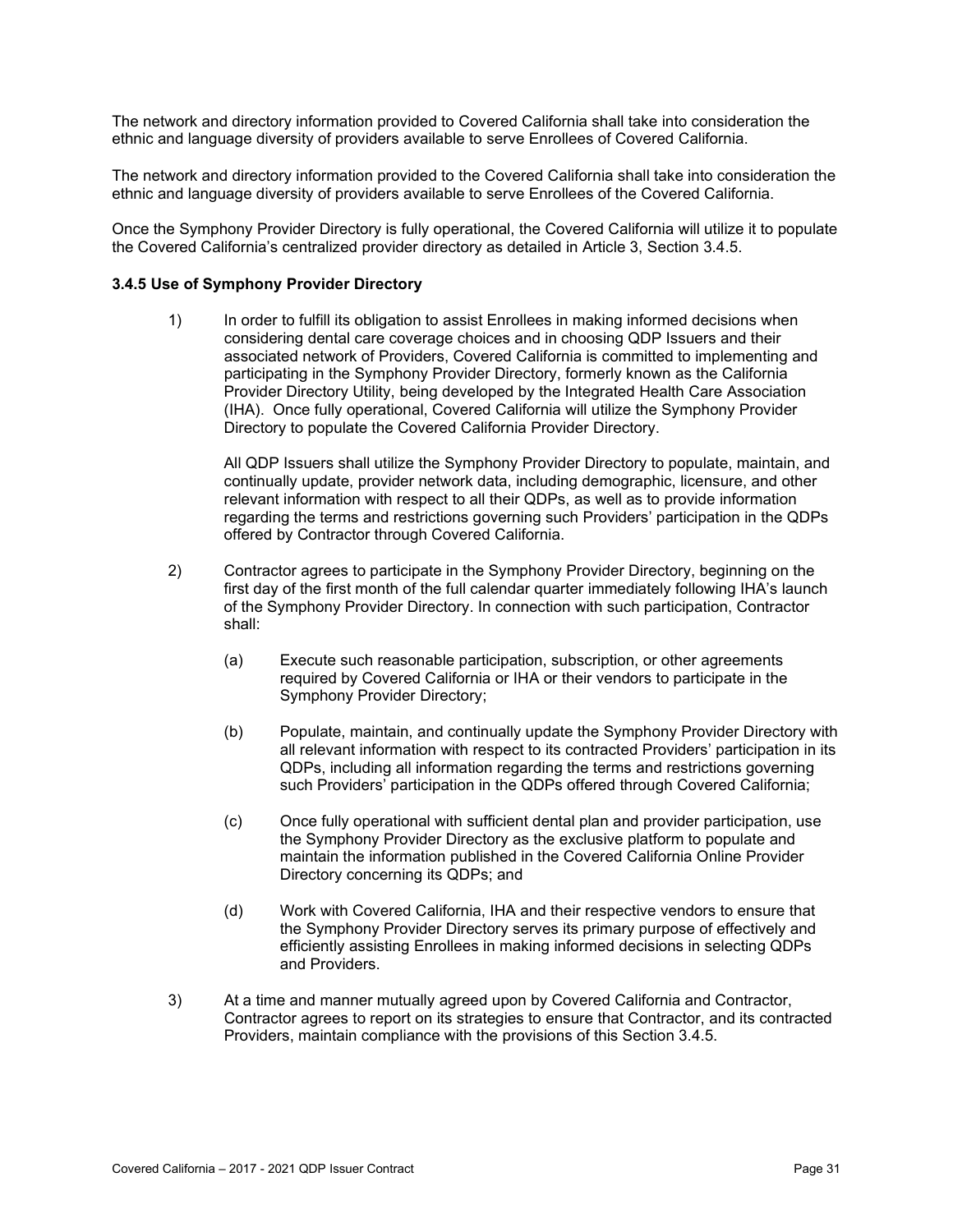### **3.5 Premium Rate Setting**

### **3.5.1 Rating Variations**

Contractor shall charge the premium rate in each geographic rating area for each of Contractor's QDPs as agreed upon with Covered California. Contractor may vary premiums by geographic area as permitted by applicable laws, rules and regulations, including 45 C.F.R. § 156.255(b).

### **3.5.2 Covered California for the Individual Market Rates**

Covered California for the Individual Market, rates shall be established through an annual negotiation process between the Contractor and Covered California and are set for the applicable year. The parties acknowledge that (1) the Agreement does not contemplate any mid-year rate changes for Covered California for the Individual Market in the ordinary course of business, and (2) the annual negotiation process must be supported by Contractor through the submission of information in such form and at such date as shall be established by Covered California to provide Covered California with sufficient time for necessary analysis and actuarial certification.

### **3.5.3 Covered California for Small Business Rates**

Covered California for Small Business rates will be established through an annual negotiation process between the Contractor and Covered California and are set for the applicable year. Contractor shall also submit rate information in such form and at such date as shall be established by Covered California to provide Covered California with sufficient time for necessary analysis and actuarial certification. Covered California will permit an update of rates to be offered on the Covered California for Small Business no more frequently than on an annual basis. Contractor shall provide, upon Covered California's request, in connection with any contract negotiation or recertification process as reasonably requested by Covered California, detailed documentation on Covered California-specific rate development methodology.

### **3.6 Customer Service Standards**

### **3.6.1 Basic Customer Service Requirements**

Contractor acknowledges that superior customer service is a priority of Covered California. Contractor shall work closely with Covered California in an effort to ensure that the needs of Covered California Enrollees are met. Contractor shall provide and maintain all processes and systems required to ensure customer service, record protection and uninterrupted service to Covered California and Contractor's Enrollees in Covered California in accordance with the standards set forth in Section 3.6, applicable laws, rules and regulations, including those consumer assistance tools and programs required to be offered through Covered California as set forth at 45 C.F.R. § 155.205 and 45 C.F.R. § 155.210.

800 Numbers: Contractor shall make information available regarding Covered California pursuant to Contractor's toll-free hotline (i.e., 1-800 number) that shall be available to Enrollees of Contractor both inside and outside Covered California. The hotline and information services shall be staffed and operated in accordance with the Customer Service Standards set forth in Section 3.6 to provide support to Covered California Enrollees and in a manner designed to assure compliance with these Performance Standards.

Contractor shall meet all State requirements for language assistance services applicable to its commercial lines of business. Covered California and Contractor will continue to evaluate on an ongoing basis the adequacy of language services provided for verbal and written communications and consider the adoption of additional standards as appropriate. Contractor shall maintain call statistics for languages other than English similar to 1.1 – 1.2 in Group 1 of Attachment 14. The Contractor shall provide this information to Covered California upon request.

### **3.6.2 Enrollee Appeals and Grievances**

Covered California – 2017 - 2021 QDP Issuer Contract Page 32 Internal Grievances and Appeals. Contractor shall maintain an internal review process to resolve Enrollee's written or oral expression of dissatisfaction regarding the Contractor and Participating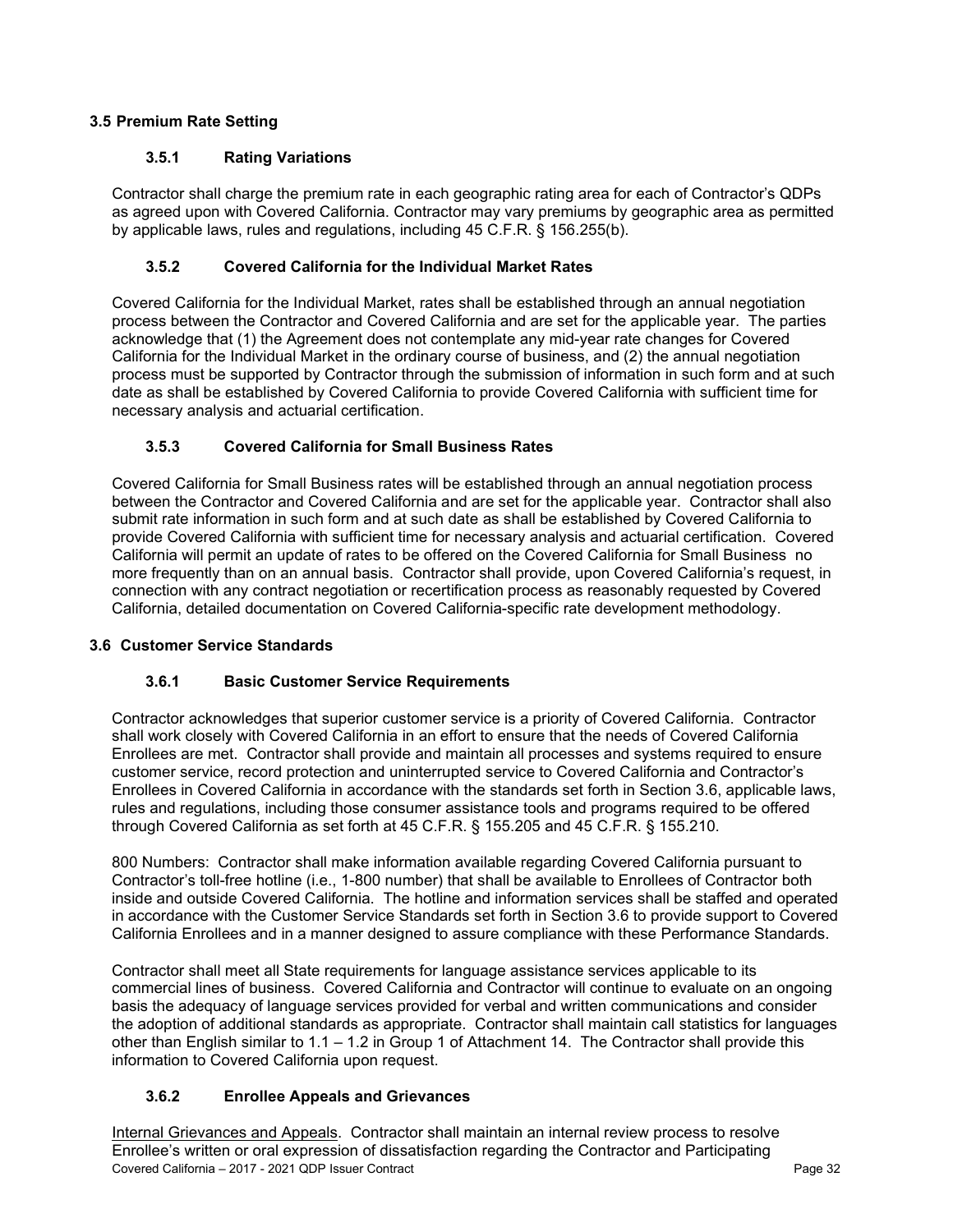Providers, including appeals of claim and benefit determinations, and complaints relating to the scope of Covered Services required to be covered under the QDP. Contractor's processes shall comply with State and Federal laws, rules and regulations relating to enrollee rights and appeals processes, specifically including grievance requirements, set forth at Health and Safety Code § 1368 regardless of the State Regulator for the Contractor's QDPs.

# **3.6.3 Applications and Notices**

- (a) Contractor shall provide applications, forms and notices to applicants and Enrollees in plain language and in a manner that is accessible and timely to individuals (1) living with disabilities, including accessible web sites and the provision of auxiliary aids and services at no cost to the individual in accordance with the Americans with Disabilities Act and § 504 of the Rehabilitation Act, or (2) with limited English language proficiency.
- (b) Contractor shall provide applications, forms, and notices, including correspondence, in a manner that is accessible and timely to individuals who are limited English proficient as required by Health and Safety Code §§ 1367.04, 1367.041, 1367.042 and Insurance Code §§ 10133.8, and10133.11. Contractor shall inform individuals of the availability of the services described in this section and otherwise comply with notice requirements imposed under applicable laws, rules and regulations, including those set forth at 45 C.F.R. § 156.250 and Government Code § 100503(k).

# **3.6.4 Customer Service Call Center**

- (a) During Open Enrollment Period, Contractor's call center hours shall be, unless otherwise agreed by Covered California, Monday through Friday eight o'clock (8:00) a.m. to eight o'clock (8:00) p.m. and Saturday eight o'clock (8:00) a.m. to six o'clock (6:00) p.m. (Pacific Standard Time), if call volume warrants, except on holidays observed by Covered California. During non-Open Enrollment periods, the Contractor shall maintain call center hours Monday through Friday eight o'clock (8:00) a.m. to six o'clock (6:00) p.m. and Saturday eight o'clock (8:00) a.m. to five o'clock (5:00) p.m. (Pacific Standard Time), however, Contractor may adjust hours as required by customer demand with prior agreement of Covered California. Contractor shall inform Covered California of its standard call center hours and any changes to call center hours during non-Open-Enrollment periods. Dental Plan Issuers in Covered California for Small Business are not required to provide customer service support on weekends.
- (b) Contractor's call center shall be staffed at levels reasonably necessary to handle call volume and achieve compliance with Performance Standards set forth in Article 6. Contractor shall staff their call center with highly trained individuals to provide detailed benefit information, answer Enrollee questions about QDP benefits and coverage, and to resolve claim and benefit issues.
- (c) Contractor shall use a telephone system that includes welcome messages in English, Spanish and other languages as required by State and Federal laws, rules and regulations.
- (d) Contractor shall make oral interpreter services available at no cost for non-English speaking or hearing-impaired Enrollees during regular business hours as required by Federal and State law. Contractor shall monitor the quality and accessibility of call center services on an ongoing basis. Contractor shall report to Covered California monthly, in a format determined by Covered California, on the volume of calls received by the call center and Contractor's rate compliance with related Performance Standards as outlined in Attachment 14.
- (e) Contractor shall meet all State requirements for language assistance services for all of its commercial lines of business.

# **3.6.5 Customer Service Transfers**

Covered California – 2017 - 2021 QDP Issuer Contract Page 33 During Contractor's regularly scheduled customer service hours, Contractor shall have the capability to accept and handle calls transferred from Covered California and respond to callers requesting additional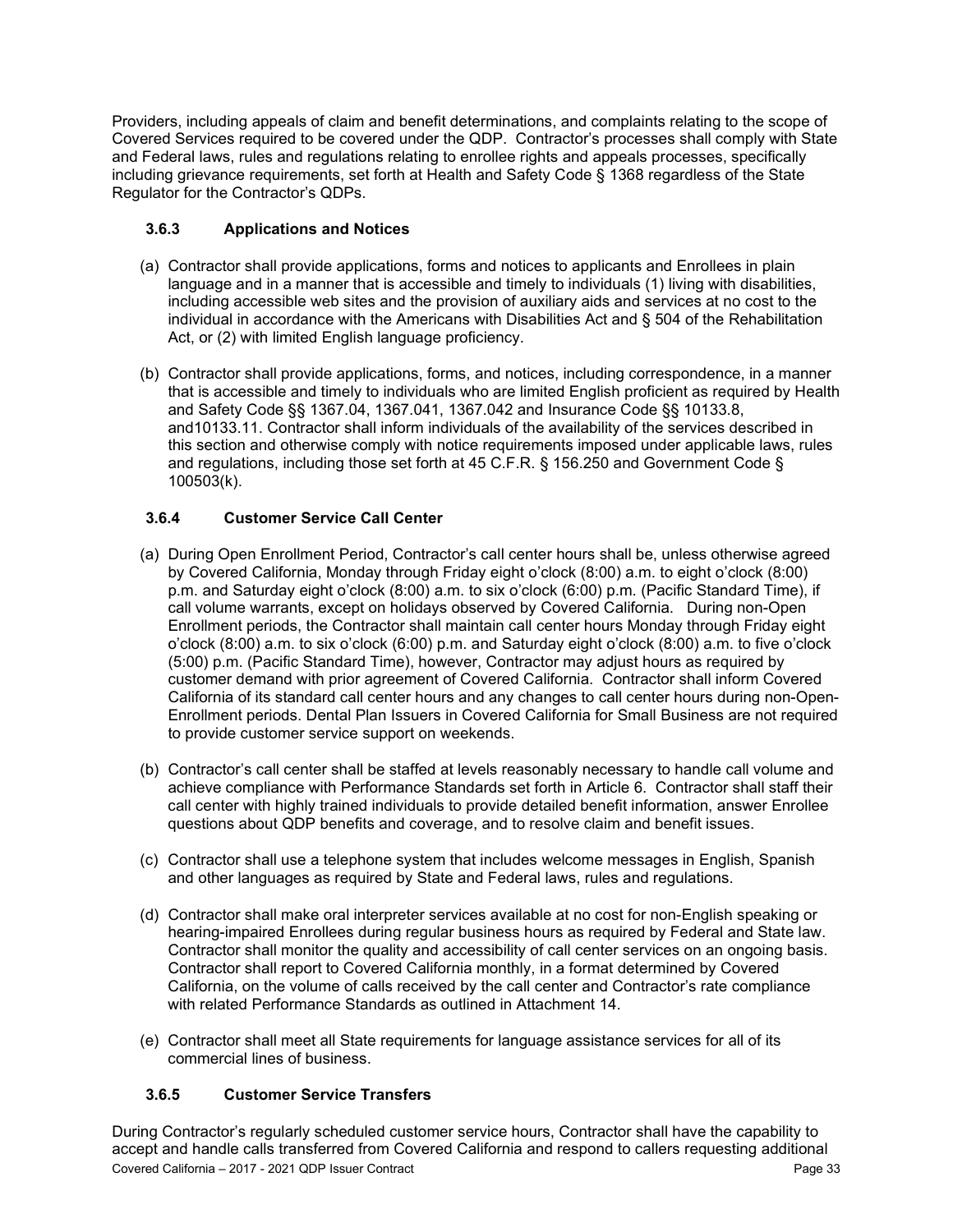information from Contractor. Contractor shall maintain staff resources to comply with Performance Standards and sufficient to facilitate a live transfer (from the Covered California to Contractor) of customers who call Covered California with escalated issues or complaints that need to be addressed by **Contractor** 

Covered California shall maintain staff resources sufficient to facilitate a live transfer (from Contactor to Covered California) of customers who call Contractor with escalated issues, complaints, or address changes that need to be addressed by Covered California. Contractor and Covered California shall establish a designated customer service team available to handle the live transfer of escalated calls.

- (a) Examples of issues or complaints include, but are not limited to, premium billing or claims issues; benefit coverage questions (before and after enrollment); grievance; network or provider details; and Contractor-specific questions.
- (b) Contractor shall refer Enrollees and applicants with questions regarding premium tax credit and Covered California eligibility determinations to Covered California's website or Service Center, as appropriate.
- (c) Contractor shall work with Covered California to develop a mechanism to track handling and resolution of calls referred from Covered California to Contractor (such as through the use of call reference numbers).

### **3.6.6 Customer Care**

- (a) Contractor shall comply with the applicable requirements of the Americans with Disabilities Act and 45 C.F.R. Part 92, and provide culturally competent customer service to all Covered California Enrollees in accordance with the applicable provisions of 45 C.F.R. § 155.205, which refers to consumer assistance tolls and the provision of culturally and linguistically appropriate information and related products.
- (b) Contractor shall comply with HIPAA rules and regulations respecting privacy and security.

### **3.6.7 Notices**

- (a) For all forms of notices required under Federal and State law to be sent to Enrollees regarding rates, benefit design, network changes, or security/HIPAA references, Contractor shall submit an electronic copy to Covered California at least five (5) business days in advance of the message transaction. If Contractor is unable to notify Covered California in advance due to Federal or State notice requirements, Contractor shall send Covered California notification to Covered California and the Enrollee simultaneously.
- (b) Contractor shall provide a link to Covered California website on its website.
- (c) When Contractor provides direct contacts for getting membership assistance, Contractor shall also include the Covered California website for Covered California-related issues.
- (d) Contractor shall use standardized member renewal language, developed by Covered California, and approved by DMHC and CDI for all Enrollee renewal notices.
- (e) All legally required notices sent by Contractor to Enrollees shall be translated into and available in languages other than English as required under applicable Federal and State laws, rules and regulations, including Health and Safety Code §§ 1367.04, 1367.041, 1367.042, and Insurance Code §§ 10133.8, 10133.10, 10133.11.
- (f) Contractor shall release notices in accordance with Federal and State law. All such notices shall meet the accessibility and readability standards in the Covered California regulations (45 C.F.R. Parts 155 and 156) located in 10 CCR § 6400 et seq*.*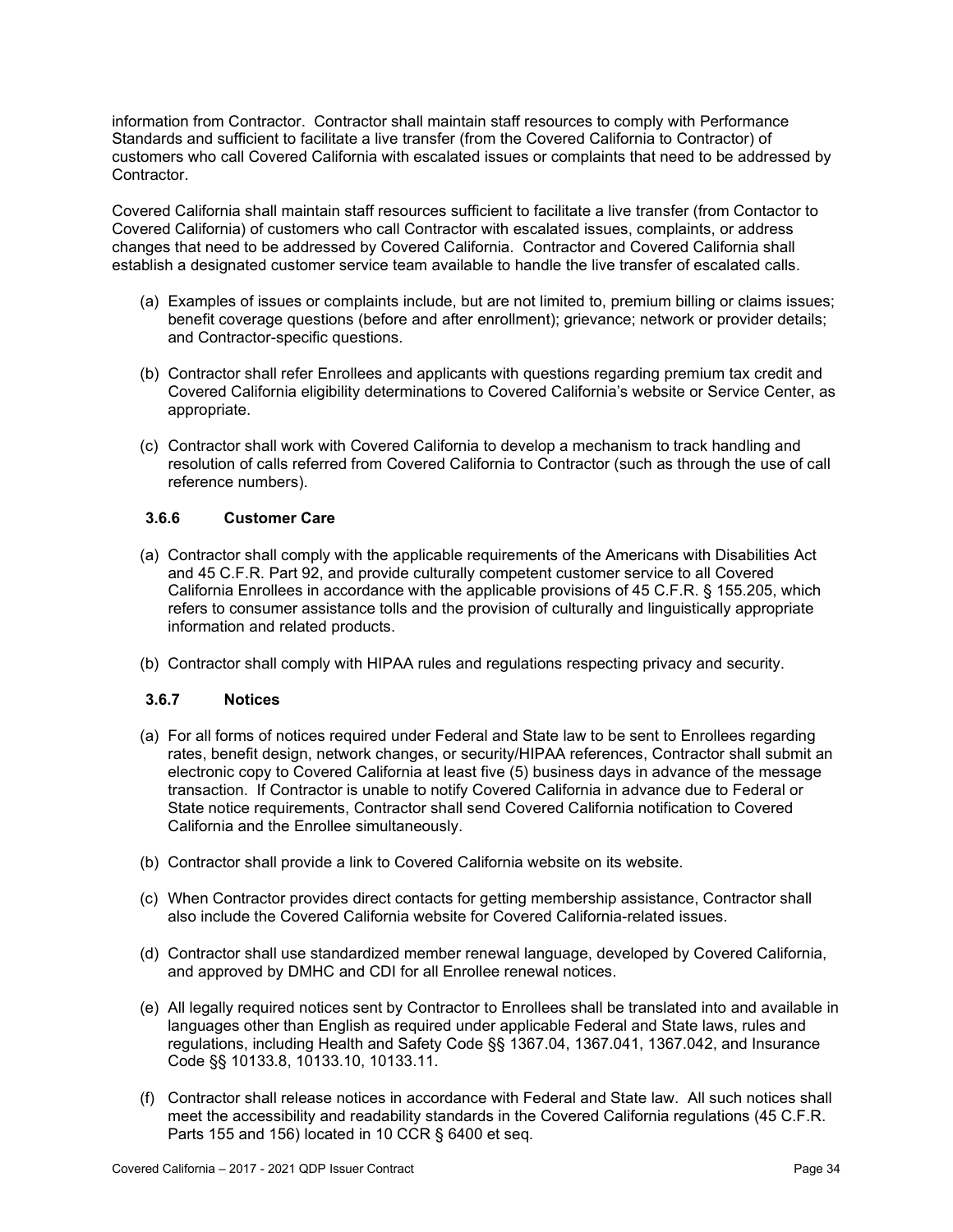# **3.6.8 Contractor-Specific Information.**

Upon request, Contractor shall provide training materials and participate in Covered California customer service staff training.

Contractor shall provide summary information about its administrative structure and the QDPs offered on Covered California. This summary information will be used by Covered California customer service staff when referencing Contractor or Qualified Dental Plan information.

## **3.6.9 Enrollee Materials: Basic Requirements**

- (a) Contractor shall provide or make available to Enrollees Plan materials required under the terms of the Agreement and applicable laws, rules and regulations. Such materials shall be available in languages as required by Federal and State law and receive any necessary regulatory approvals from the relevant State Regulators, be provided to Covered California as directed by Covered California, and shall include information brochures, a summary of the Plan that accurately reflects the coverage available under the Plan, and related communication materials. Contractor shall, upon request by Covered California, provide copies of Enrollee communications and give Covered California the opportunity to comment and suggest changes in such material.
- (b) Enrollee materials shall be available in English, Spanish and other languages as required by applicable laws, rules and regulations. Contractor shall comply with Federal and State laws, rules and regulations regarding language access. To the extent possible, Enrollee materials shall be written in plain language, as that term is defined in applicable laws, rules and regulations. Plan materials that require Covered California notification before usage are those that communicate specific eligibility and enrollment and other key information to Enrollees. Such materials may include, but are not limited to:
	- (i) Welcome letters;
	- (ii) Enrollee ID card with the same product name as used in the Covered California and QDP Issuer websites;
	- (iii) Billing notices and statements;
	- (iv) Notices of actions to be taken by QDP Issuer that may impact coverage or benefit letters;
	- (v) Termination Grievance process materials;
	- (vi) Other materials required by Covered California.

## **3.6.10 New Enrollee Enrollment Packets**

(a) Contractor shall mail or provide online enrollment packets to all new Enrollees in individual QDPs within ten (10) business days of receiving complete and accurate enrollment information from Covered California and the binder payment and within ten (10) business days of receipt of complete and accurate enrollment information for Covered California for Small Business QDP Enrollees. Contractor may deliver Enrollee materials pursuant to other methods that are consistent with: (1) Contractor's submission of materials to Enrollees of its other plans; (2) the needs of Enrollees; (3) the consent of the Enrollee; and (4) with applicable laws, rules and regulations. Contractor shall report to Covered California monthly, in a format mutually agreed upon by Covered California and Contractor, on the number and accuracy rate of identification cards that were sent to new Enrollees and Contractor's compliance with the Performance Standards set forth in this Agreement. The enrollment packet shall include, at the minimum, the following: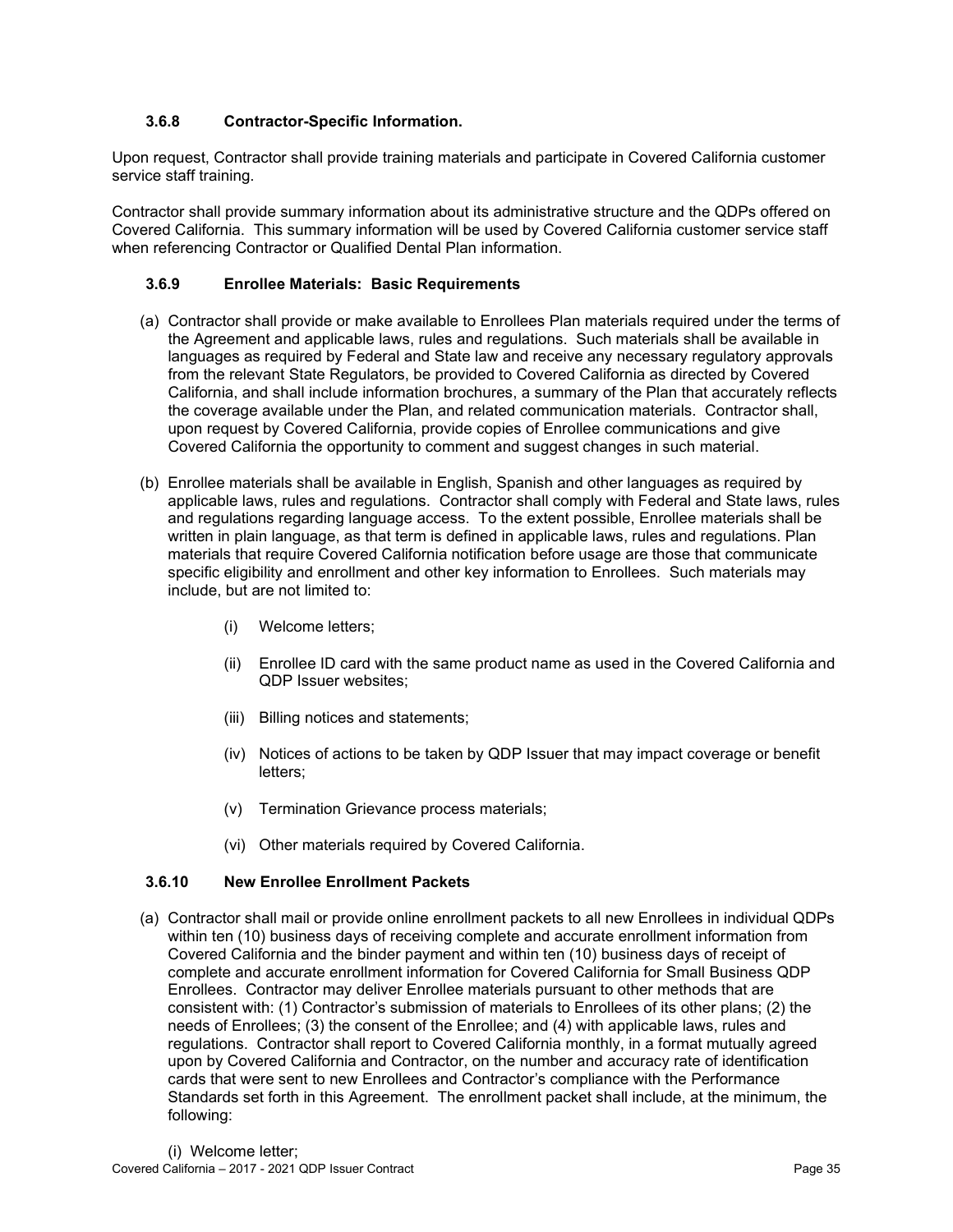(ii) Enrollee ID card; in a form approved by Covered California, or communication approved by Covered California issued to Enrollee regarding use of approved no-card eligibility verification system;

(iii) If Enrollee ID card is not included in the enrollment packet, Contractor must send a notice to the Enrollee that states the ID card will be sent separately, and when the Enrollee should expect to receive it, and provide the information necessary for the enrollee to receive services and for providers to file claims; and

- (iv) Other materials required by Covered California.
- (b) Contractor shall maintain access to enrollment packet materials; claim forms and other Planrelated documents in both English and Spanish and any other languages required by State and Federal laws, rules and regulations to the extent required to timely meet all requirements of this Agreement for timely mailing and delivery of Plan materials to Enrollees. Contractor shall be responsible for printing, storing and stocking, as applicable, all materials.

## **3.6.11 Electronic Listing of Participating Providers**

Contractor shall create and maintain a continually updated electronic listing of all Participating Providers and make it available online for Enrollees, potential Enrollees, and Participating Providers, 24 hours a day, 7 days a week as required by Federal and State laws, rules and regulations, including requirements to identify Providers who are not accepting new Enrollees.

## **3.6.12 Access to Dental Services Pending ID Card Receipt**

Contractor shall promptly coordinate and ensure access to dental services for Enrollees who have not received ID cards but are eligible for services.

## **3.6.13 Explanation of Benefits**

Contractor shall send each Enrollee an Explanation of Benefits to Enrollees in Plans that issue Explanation of Benefits or similar documents as required by Federal and State laws, rules and regulations. The Explanation of Benefits and other documents shall be in a form that is consistent with industry standards.

## **3.6.14 Secure Plan Website for Enrollees and Providers**

Contractor shall maintain a secure website, 24 hours, 7 days a week. All content on the secure Enrollee website shall be available in English and Spanish and any other languages required under Federal and State law. If Contractor is new to offering coverage on Covered California, Contractor shall meet the requirements of this section within ninety (90) days after the Effective Date of this Agreement. The secure website shall contain information about the Plan, including but not limited to, the following:

- (a) Upon implementation by Contractor, benefit descriptions, information relating to covered services, cost sharing and other information available;
- (b) Ability for Enrollees to view their claims status such as denied, paid, unpaid;
- (c) Ability to respond via e-mail to customer service issues posed by Enrollees and Participating Providers;
- (d) Ability to provide online eligibility and coverage information for Participating Providers;
- (e) Support for Enrollees to receive Plan information by e-mail; and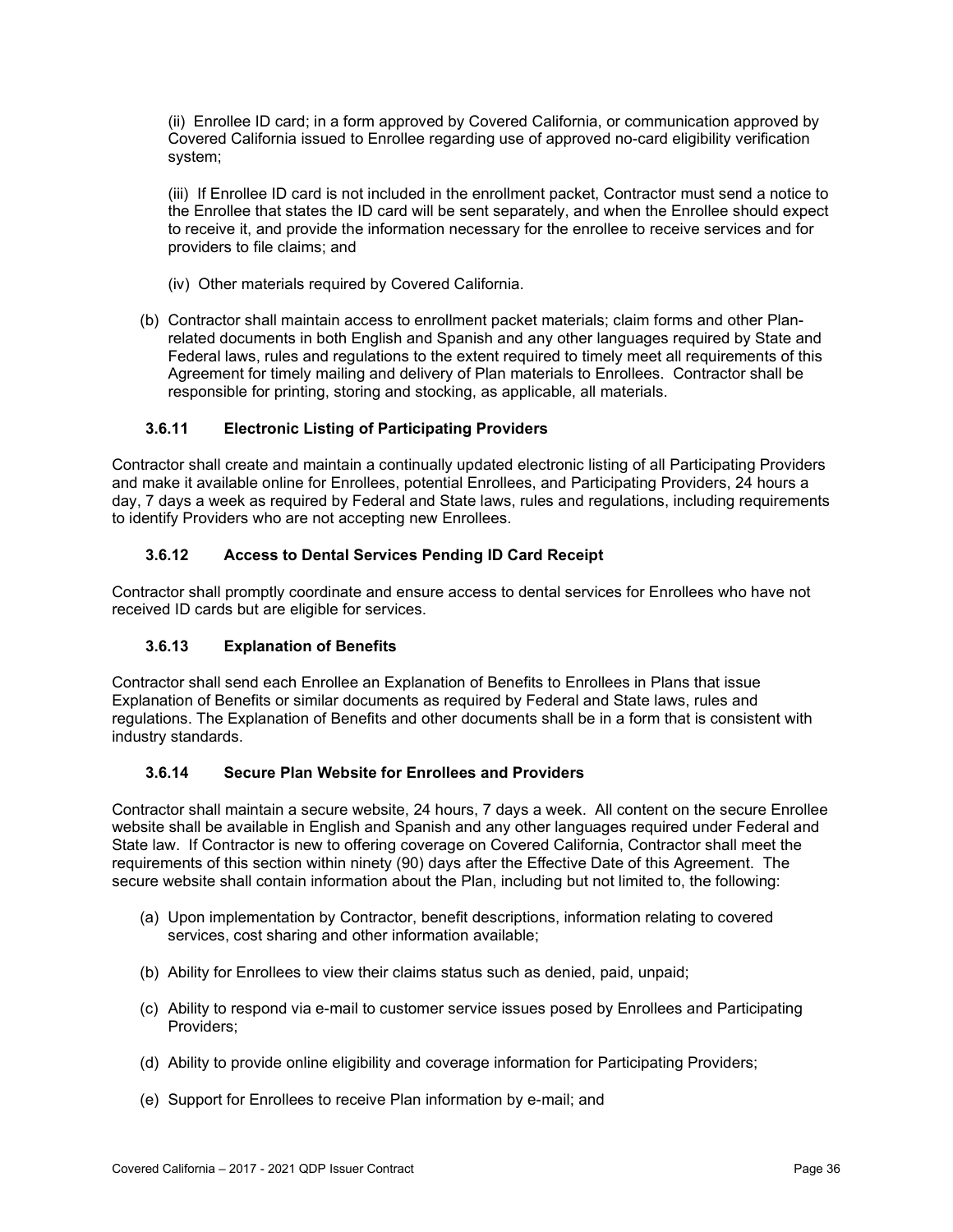(f) Enrollee education tools and literature to help Enrollees understand oral health costs and research condition information.

## **3.6.15 Required Reports**

Contractor shall submit required reports as defined in this contract. For the Contractor's convenience, all required reports are listed in the "Contract Reporting Requirements" table posted on the Contractors extranet website provided by Covered California (Plan Home, in the Resources folder, Contract Reporting Compliance subfolder).

Upon request, Contractor shall submit standard reports as described below in a mutually agreed upon manner and time.

- (a) Enrollee customer service reports including phone demand and responsiveness, first call resolution, response to written correspondence, and number/accuracy/timeliness of ID card distribution;
- (b) Use of Plan website;
- (c) Enrollment reports; and
- (d) Premiums collected.

### **3.6.16 Contractor Staff Training about Covered California**

Contractor shall arrange for and conduct staff training regarding the relevant laws, mission, administrative functions, and operations of Covered California, including Covered California program information and products in accordance with Federal and State laws, rules and regulations, using training materials developed by Covered California.

#### **3.6.17 Customer Service Training Process**

Contractor shall demonstrate to Covered California that it has in place initial and ongoing customer service protocols, training, and processes to appropriately interface with and participate in Covered California. As part of this demonstration, Contractor shall permit Covered California to inspect and review its training materials. Covered California will share its customer service training modules with Contractor.

## ARTICLE 4 **QUALITY, NETWORK MANAGEMENT AND DELIVERY SYSTEM STANDARDS**

#### **4.1 Covered California Quality Initiatives**

The parties acknowledge and agree that furthering the goals of Covered California require Contractor to work with the other QDP Issuers and its contracted providers to play an active role in building and supporting models of care to meet consumer and social needs for providing better care, promoting health and lowering per capita costs through improvement.

Contractor agrees to work with Covered California to develop or participate in initiatives to promote models of care that (i) target excessive costs, (ii) minimize unpredictable quality, (iii) reduce inefficiencies of the current system, and (iv) promote a culture of continuous quality and value improvement, health promotion, and the reduction of health disparities to the benefit of all Enrollees and, to the extent feasible, other oral health care consumers.

In order to further the mission of Covered California with respect to these objectives and provide the Covered Services required by Enrollees, Covered California and Contractor shall coordinate and cooperate with respect to quality activities conducted by Covered California in accordance with the mutually agreeable terms set forth in this section and in Covered California's Quality, Network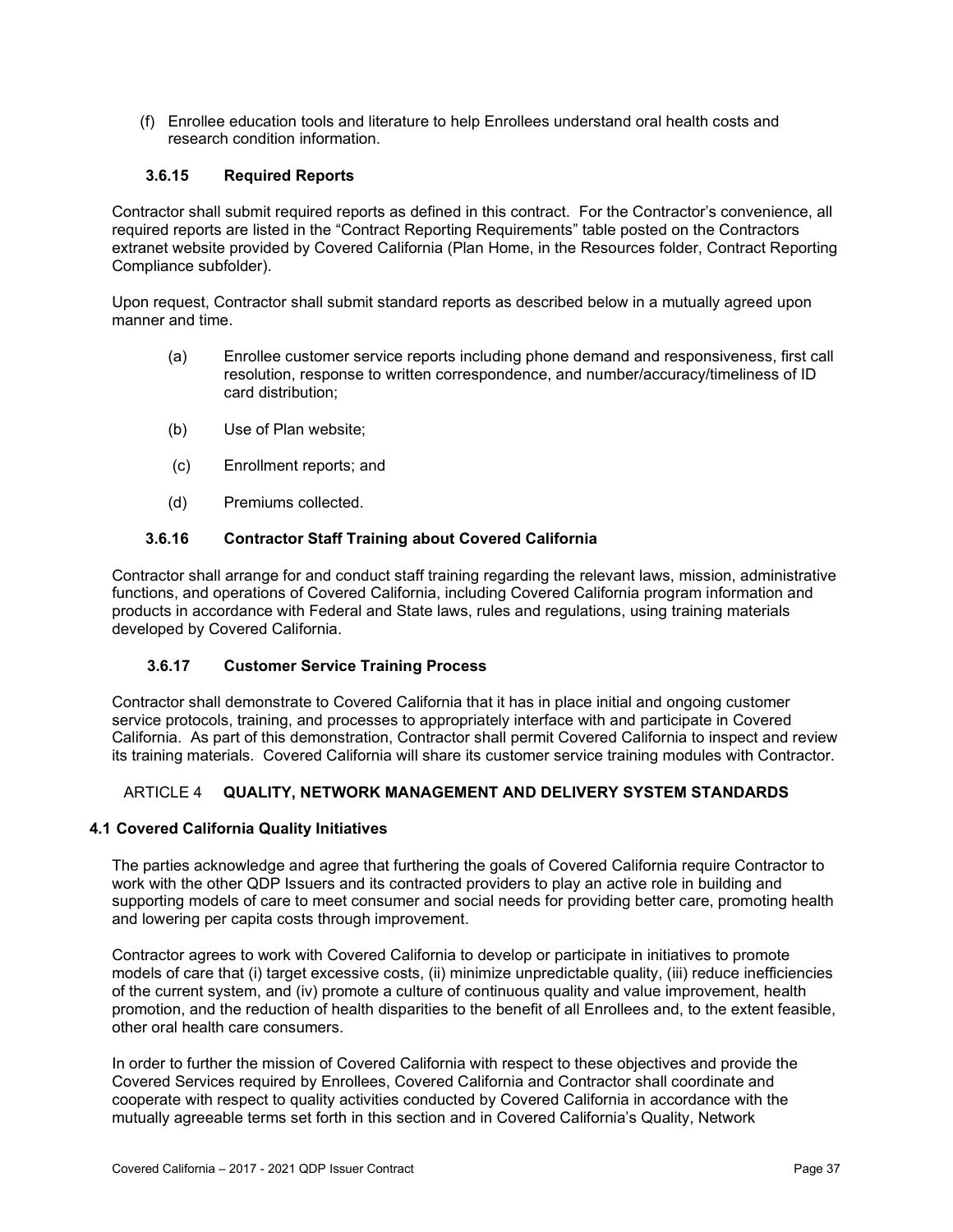Management and Delivery System Standards set forth at Attachment 7 ("Quality, Network Management and Delivery System Standards").

### **4.2 Quality Management Program**

Contractor shall maintain a quality management program to review the quality of Specialized Health Care Services provided by Participating Providers and other subcontractors. Contractor's quality management program shall be subject to review by Covered California annually to evaluate Contractor's compliance with requirements set forth in the Quality, Network Management and Delivery System Standards.

Contractor shall coordinate and cooperate with Covered California in developing the Quality, Network Management and Delivery System Standards, including (i) participating in meetings and other programs as reasonably requested from time to time by Covered California, (ii) providing mutually agreed upon data and other information required under the Quality, Network Management and Delivery System Standards, and (iii) as otherwise reasonably requested by Covered California. The parties acknowledge and agree that quality related activities contemplated under this Article 4 will be subject to and conducted in compliance with any and all applicable laws, rules and regulations including those relating the confidentiality of medical information and will preserve all privileges set forth at Health and Safety Code § 1370.

Consistent with Covered California's mission to promote better care, better health and lower cost as part of a Quality Improvement Strategy, Contractor agrees to:

- (a) Implement a quality assurance program in accordance with 28 CCR § 1300.70, for evaluating the appropriateness and quality of the covered services provide to members;
- (b) Maintain a system of accountability for quality improvement in accordance with all applicable statutes and regulations, monitoring, evaluating and taking effective action to address any needed improvements, as identified by Covered California, in the quality of care delivered to members; and
- (c) Work with Covered California to craft a quality improvement program that is dental-specific and tailored to the Covered California population.

#### **4.3 Utilization Management**

Contractor shall maintain a utilization management program that complies with applicable laws, rules and regulations, including Health and Safety Code § 1367.01 and other requirements established by the State Regulators responsible for oversight of Contractor.

#### **4.4 Transparency and Quality Reporting**

- (a) Pursuant to 45 C.F.R. § 156.220 and Centers for Medicare & Medicaid Services Transparency in Coverage requirements, Contractor shall provide Covered California and Enrollees with information reasonably necessary to provide transparency in Contractor's coverage, and report to Covered California and Enrollees the data as required by Covered California. This includes disclosing applicable information relating to claims payment policies and practices, periodic financial disclosures, enrollment, disenrollment, claims denials, appeals, rating practices, costsharing, payments with regard to any out-of-network coverage, and Enrollee rights. Contractor may include pre-treatment estimates as one method of satisfying this obligation. Contractor shall provide information required under this section to Covered California and Enrollees in plain language.
- (b) Contractor shall timely respond to an Enrollee's request for cost sharing information and shall make cost sharing information available to individuals through the internet and pursuant to other means for individuals without internet access in a timely manner.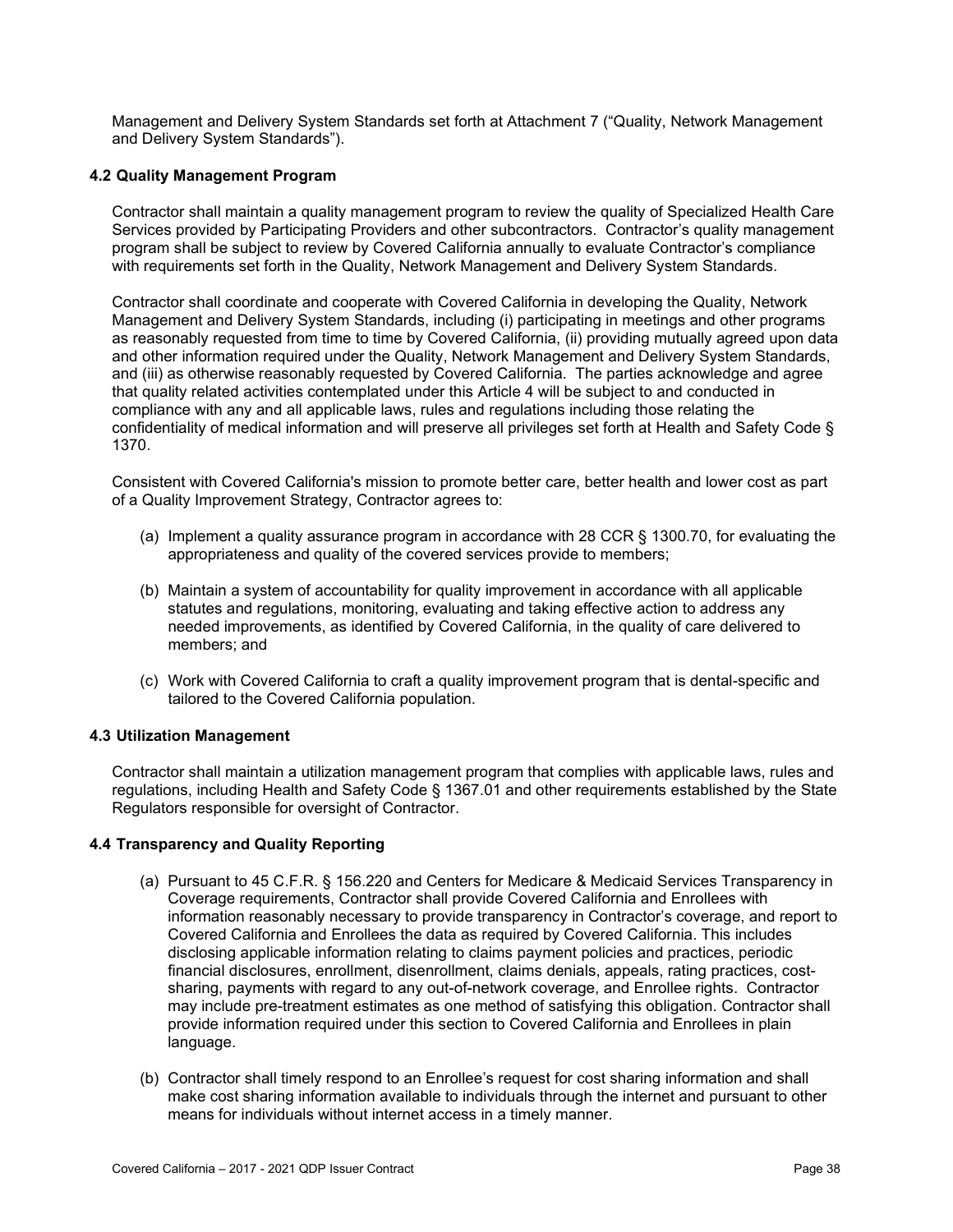## **4.5 Dental Utilization Reporting**

Contractor shall submit to Covered California dental utilization data to include the measure numerator, denominator and rate for the required measure set. Covered California reserves the right to use the Contractor-reported measures scores to construct Contractor summary quality ratings that Covered California may use for such purposes as Covered California's plan oversight management.

### **4.6 Data Submission Requirements**

Contractor shall provide to Covered California information regarding Contractor's membership through Covered California in a manner consistent with applicable federal and California State law, as well as the terms and conditions of this Agreement.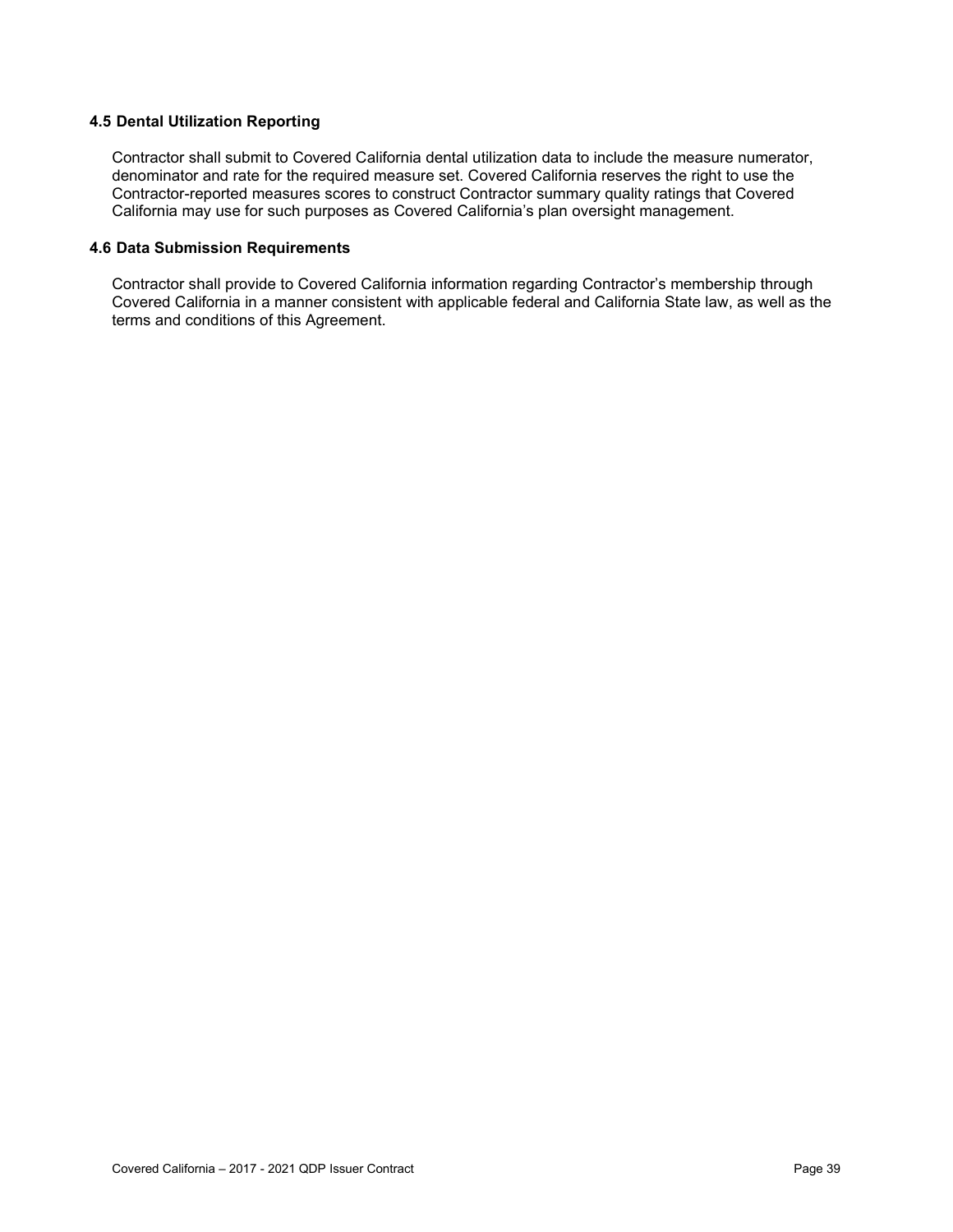## ARTICLE 5 **– FINANCIAL PROVISIONS**

### **5.1 Covered California for the Individual Market**

#### **5.1.1 Rates and Payments**

- (a) Schedule of Rates. Covered California and Contractor have agreed upon monthly premium rates ("Monthly Rates") payable to Contractor as compensation for Services provided under this Agreement. The Monthly Rates for Covered California for the Individual Market for Plan Year 2017 are set forth in Attachment 8 ("Monthly Rates - Covered California for the Individual Market"), and will be updated annually for Plan Years 2018, 2019, 2020 and 2021 in Attachment 9 (Updated Rates – Covered California for the Individual Market). The parties acknowledge and agree that the premium amounts set forth under the Monthly Rates are actuarially determined to ensure that premium revenues and cost sharing contributions will provide the total dollar amount necessary to support (i) the provision of Covered Services by Contractor through its QDPs, (ii) administrative expenses and reasonable reserves required by Contractor to meet the requirements outlined in this Agreement and in accordance with applicable laws, rules and regulations, and (iii) the payment by Contractor of the Participation Fee, as further described in Section 5.1.3.
- (b) Updates. If the Term of this Agreement is longer than one year and Contractor's QDPs are certified for another year, the Monthly Rates for each subsequent year of the Agreement will be established no more frequently than annually in accordance with the procedures set forth at and Section 3.5 and Attachment 9 ("Updated Rates - Covered California for the Individual Market").
- (c) Collection and Remittance. Contractor understands that Contractor is responsible for collection and the Enrollee is responsible for remittance of the agreed-upon premium rates to Contractor in a timely manner. Contractor understands that individual Enrollees will remit their monthly premium payments directly to Contractor, and Covered California will not aggregate premiums. The failure by an Enrollee to timely pay premiums may result in a termination of coverage pursuant to the terms set forth at Sections 2.2.4 and 2.3.4. Contractor further understands that the premium payment collected by Contractor includes amounts allocated to the Participation Fee due to Covered California. The Participation Fees shall be billed by Covered California to Contractor and payable by Contractor to Covered California in accordance with the requirements set forth at Section 5.1.3.

## **5.1.2 Financial Consequences of Non-Payment of Premium**

- (a) Premium payment rules. Contractor is responsible for enforcement of premium payment rules at its own expense, as outlined in the terms set forth in the Evidence of Coverage regarding the failure by Enrollee to pay the premium in a timely manner as directed by the Enrollee policy agreement and in accordance with applicable laws, rules and regulations. Enforcement by Contractor shall include, but not be limited to, chargebacks, delinquency and termination actions and notices, grace period requirements, and partial payment rules. Such enforcement shall be conducted in accordance with requirements in this Agreement consistent with applicable laws, rules and regulations.
- (b) Enrollee Terminations**.** In the event Contractor terminates an Enrollee's coverage in a QDP due to non-payment of premiums, loss of eligibility, fraud or misrepresentation, change in Enrollees selection of QDP, decertification of Contractor's QDP, or as otherwise authorized under Sections 2.2.4 and 2.3.4, Contractor must include applicable State Regulator-approved appeals language, and any Covered California-required appeals language in its notice of termination of coverage to the Enrollee.
- (c) Enrollee Disenrollment. In the event an enrollee terminates coverage with a QDP for any reason, including termination due to non-payment of premium, Contractor may not charge the Enrollee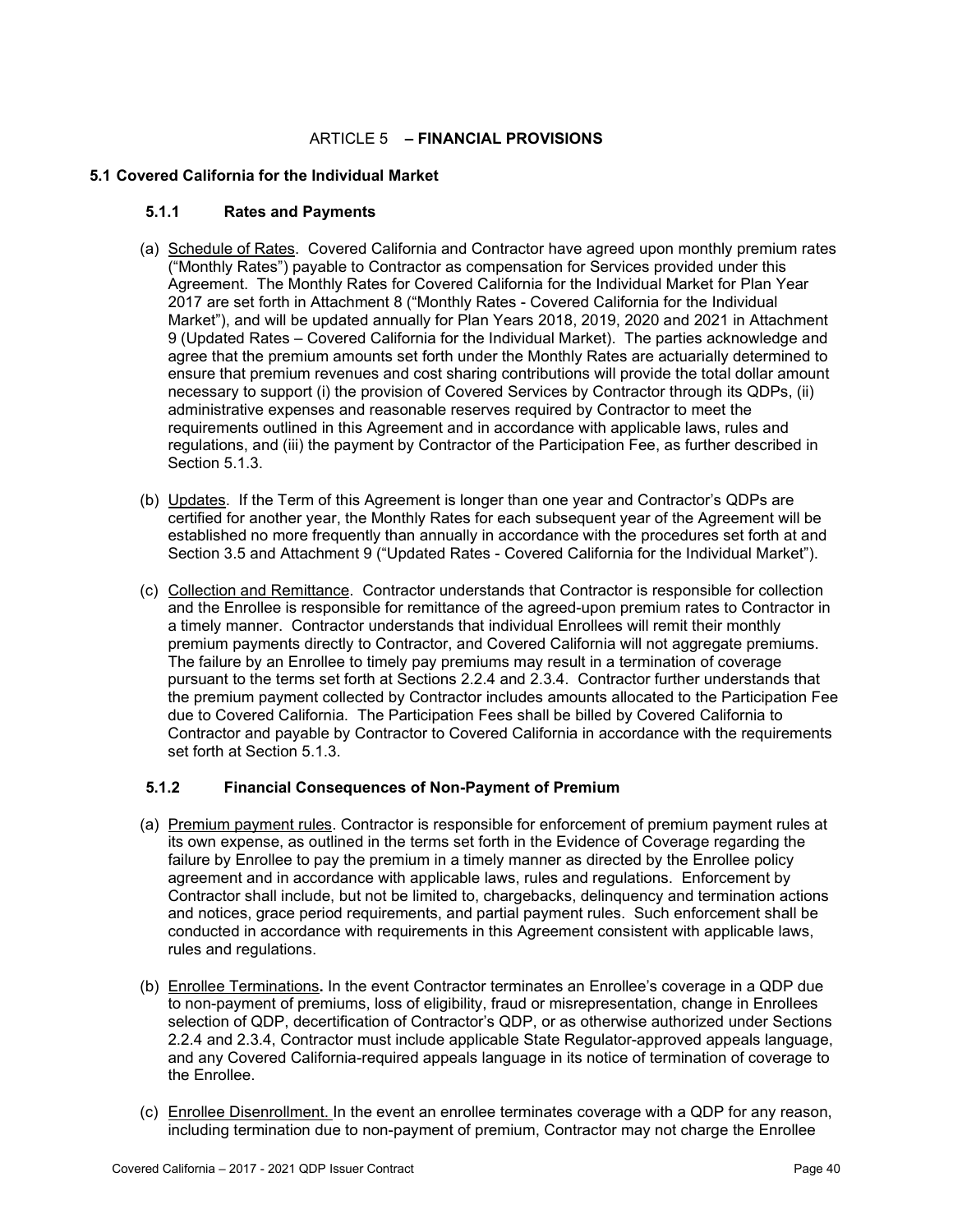any type of termination or disenrollment fee and the consumer must be allowed to re-enroll pursuant to federal and state open enrollment and special enrollment regulations.

## **5.1.3 Covered California for the Individual Market Participation Fees**

- (a) Contractor understands and agrees that (i) under the Affordable Care Act and the California Affordable Care Act, Covered California may generate funds through a participation fee ("Participation Fees") on Contractor's QDPs and (ii) Contractor is responsible for the timely payment of any Participation Fees to Covered California.
- (b) Contractor recognizes that the total cost of all Participation Fees for Covered California must be spread across Contractor's entire book of business in the single risk pool (both inside and outside Covered California) for Covered California for the Individual Market, and across Contractor's entire book of business in the single risk pool (both inside and outside Covered California) for the small employer market.
- (c) The Participation Fee payable to Covered California during each month of this Agreement shall be equal to three point twenty-five (3.25) percent of the gross premium attributable to each Enrollee in Contractor's QDPs for such month. The Participation Fee will be assessed by Covered California and payable monthly by Contractor based on Covered California's gross premium records attributable to effectuated Enrollees in Contractor's QDPs sold through Covered California for the Individual Market for 2017-2021.

The Participation Fee will be reviewed each year as part of Covered California's annual budget process. Should Covered California need to record any positive or negative adjustments to enrollment activity for prior years, the Participation Fee shall be calculated pursuant to the Contractor's Agreement that was in place during the applicable Plan Year or years.

- (d) Participation Fee invoices will be issued by Covered California to Contractor on the 15th of the month. Contractor's Participation Fee obligation will be determined and billed by evaluating Contractor's then-current QDP effectuated enrollment and may be subject to additions, terminations and cancellations of enrollment). Participation Fee payments will be due fifteen (15) days from the date the invoice is emailed to Contractor. For invoices paid after fifteen (15) days from the date the invoice is emailed, Contractor may be assessed a 1% per month late fee on the unpaid balance as of that date. Covered California, in its sole discretion, may assess the late fee for any month that Contractor fails to make the payment by the due date. Participation Fee payments will be applied to the oldest outstanding invoice or overall balance, including prior month late fees, whichever is greater.
- (e) In the event that Contractor disputes the amount of Participation Fees billed or deducted by Covered California, Contractor shall submit a written notice of such dispute to Covered California within thirty (30) days following receipt of such bill or deduction by Covered California. Contractor's notice will document the nature of the discrepancies, including, reconciliation of any differences identified by Contractor in enrollment or premiums collected. Covered California will respond to Contractor within forty-five (45) days of receipt of the notice by either (i) paying the amount claimed by Contractor or (ii) providing a detailed explanation for the denial of the refund. If the Contractor still disputes the findings of Covered California, Contractor may pursue additional remedies in accordance with Section 12.1.
- (e) Subject to the provisions of Section 10.5, Contractor agrees to a periodic audit or other examination by Covered California or its designee regarding the computation and payment of Participation Fees. In the case of material non-compliance with Participation Fee payments, Contractor shall implement any necessary corrective action. Covered California may perform follow up audits or examinations more frequently than annually to monitor Contractor's implementation of such corrective actions.
- (f) Contractor acknowledges that Covered California is required under Government Code §100520(c) to maintain a prudent reserve as determined by Covered California.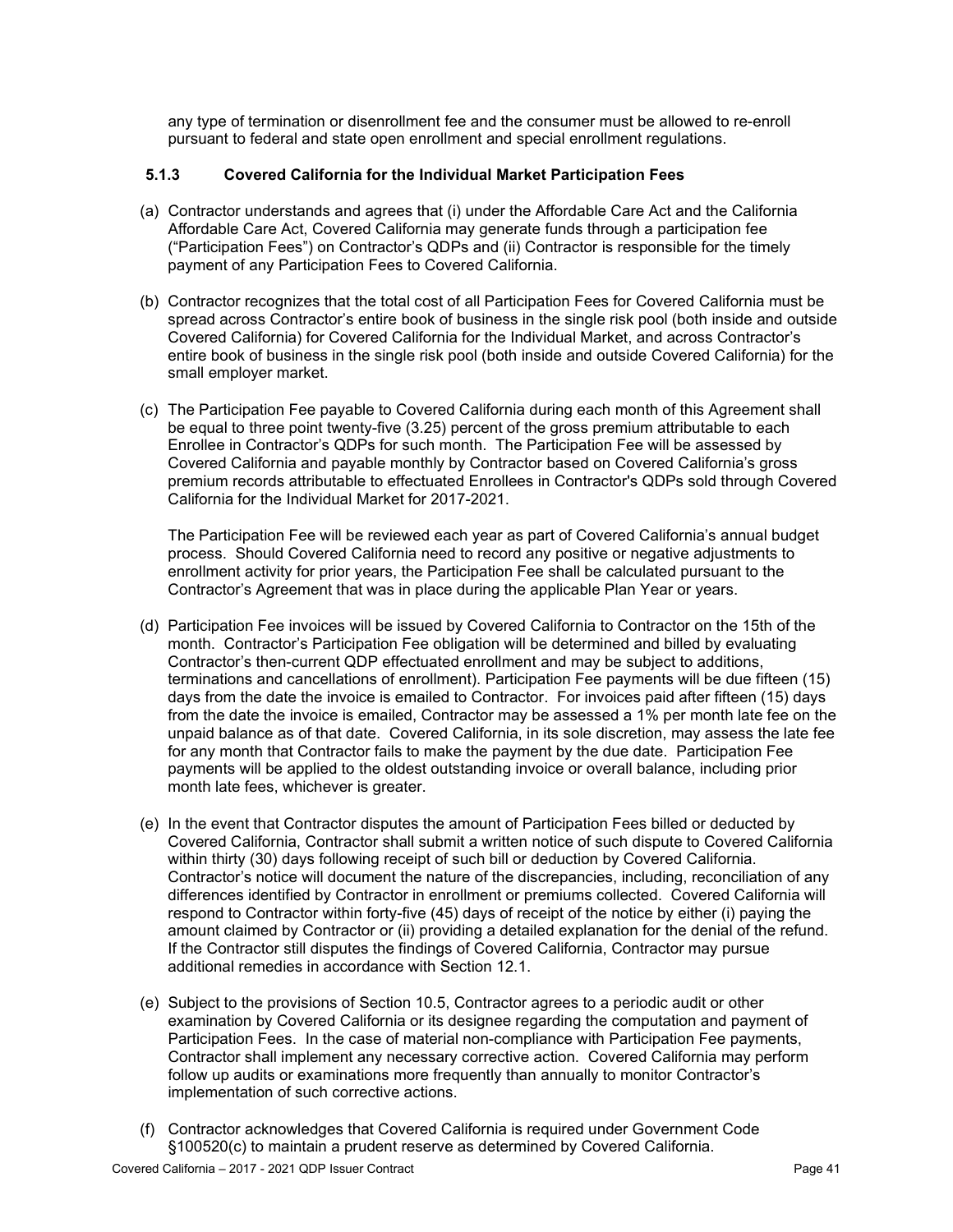# **5.2 Covered California for Small Business**

## **5.2.1 Rates and Payments**

- (a) Schedule of Rates. The rates for the Covered California for Small Business plan year 2017 are set forth in Attachment 10 ("Monthly Rates – Covered California for Small Business") and will be updated annually for Plan Years 2018, 2019, 2020, and 2021 in Attachment 11. The parties acknowledge and agree that the premium rates for Covered California for Small Business are actuarially determined to assure that premium revenues and cost sharing contributions will provide the total dollar amount necessary to support (i) the provision of Covered Services by Contractor through its QDPs, (ii) administrative expenses and reasonable reserves by Contractor to meet the requirements outlined in this Agreement and in accordance with applicable laws, rules and regulations, and (iii) the Contractor's payment of the Participation Fee to Covered California. The Participation Fee payable with respect to Enrollees in Covered California for Small Business includes a fee specified by Covered California as necessary to support payment of distribution related expenses. Contractor acknowledges and agrees that any Participation Fees due to Covered California from Contractor shall be withheld by Covered California before passing through any premium payments received by Covered California from Employers and Employees to Contractor in accordance with paragraph (d) of this Section 5.2.1.
- (b) Updates. The Monthly Rates shall be established in accordance with the procedures set forth at Section 3.5 and in Attachment 11 ("Rate Updates – Covered California for Small Business"). Covered California may authorize an update of rates no more frequently than on a quarterly basis in the Covered California for Small Business, in accordance with requirements and update schedules to be determined by Covered California.
- (c) Rate Determinations. Rates will be determined for Covered California in accordance with applicable laws, rules and regulations. Rates for plan years for Employers and all covered Employees will be determined by ZIP Code of the Employer's primary business address. Rates for an Employer and all covered Employees will be determined and frozen at initial enrollment, or upon renewal, for twelve (12) months, until the next group renewal. Rates for all Employees including new Employees or Employees with qualifying events during the Employer Plan Year will be determined by the prevailing rates at group enrollment.
- (d) Collection and Remittance. Covered California agrees to perform collection and aggregation of monthly premiums with respect to Contractor's QDPs in the small business Covered California and will remit said premiums, net of (i) Participation Fees payable to Covered California and (ii) the fee associated with Agent compensation paid by Covered California pursuant to Section 2.3.6.
- (e) Covered California's collection of premiums and remittance of net amounts to Contractor's QDPs as described in this section shall be made on a monthly basis.
- (f) Grace Period. Contractor acknowledges and agrees that applicable laws, rules and regulations, including the Knox-Keene Act and Insurance Code, set a grace period with respect to the delinquent payment of premiums for the small group market.

## **5.2.2 Covered California for Small Business Participation Fees**

- (a) Contractor understands and agrees that (i) under the Affordable Care Act and the California Affordable Care Act, Covered California may generate funds through a participation fee ("Participation Fees") on Contractor's QDPs and (ii) Contractor is responsible for the timely payment of any Participation Fees to Covered California. Covered California shall collect Participation Fee and Agent and General Agent compensation from premiums remitted by Employers and Employees.
- (b) The Participation Fee payable to Covered California during each month of this Agreement shall be equal to five point two (5.2) percent of the gross premium attributable to each Enrollee in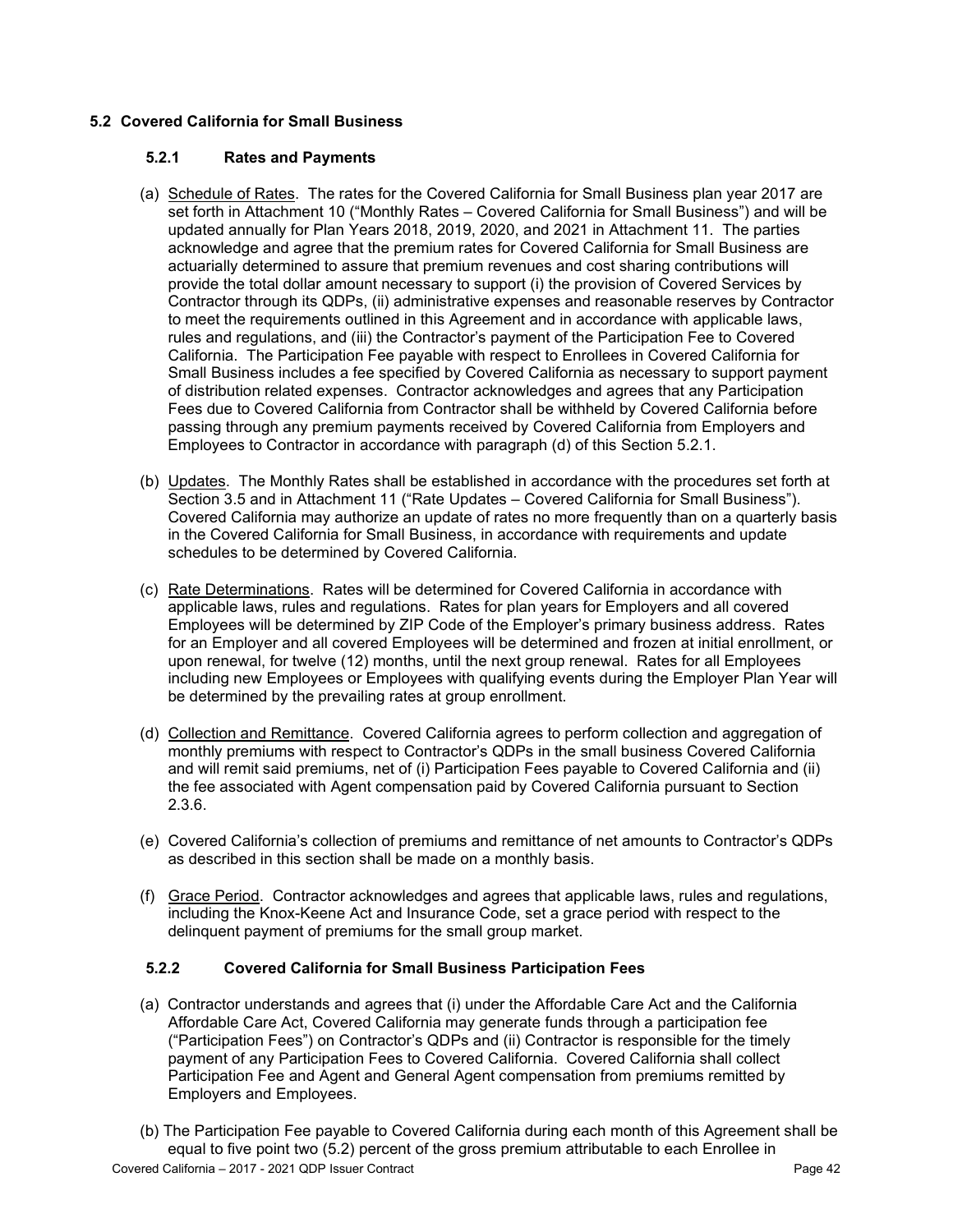Contractor's QDPs for such month plus additional fees as necessary to support distribution related expenses. The Participation Fee will be assessed by Covered California and payable monthly by Contractor based on premium attributable to enrollees in Contractor's QDPs sold through the Covered California for Small Business for 2017-2021. The Participation Fee will be reviewed each year as part of the Covered California's annual budget process. Should Covered California need to collect or refund any premiums for years 2014 to 2016, the Participation Fee shall be calculated pursuant to the QDP Issuer Agreement that was in place during the applicable plan year or years.

- (c) With respect to Covered California for Small Business, Contractor acknowledges that (i) Covered California is responsible for collecting premiums from Employers and Employees, and (ii) Covered California will remit applicable Employer and Employee premiums collected by Covered California to Contractor, net of (1) Participation Fees computed in accordance with the Participation Methodology - Covered California for Small Business, and (2) Distribution related expenses determined in accordance with the terms set forts at Sections 2.3.3 and 2.3.6. Covered California for Small Business shall transfer funds to Contractor on a monthly basis or such other intervals as mutually agreed upon by Covered California and Contractor and shall establish a process to resolve any disagreements on premium amounts due in a timely manner and prior to transfer of funds to Contractor as required under this section.
- (d) In the event that Contractor disputes the amount of Participation Fees billed or deducted by Covered California, Contractor shall submit a written notice of such dispute to the Covered California within thirty (30) days following receipt of such bill or deduction by Covered California. Contractor's notice will document the nature of the discrepancies, including reconciliation of any differences identified by Contractor in enrollment or premiums collected. Covered California will respond to Contractor within forty-five (45) days of receipt of the notice by either (i) paying the amount claimed by Contractor or (ii) providing a detailed explanation for the denial of the refund. If the Contractor still disputes the findings of Covered California, Contractor may pursue additional remedies in accordance with Section 12.1.
- (e) Subject to the provisions of Section 10.5, Contractor agrees to a periodic audit or other examination by Covered California or its designee regarding the computation and payment of Participation Fees. In the case of material non-compliance with Participation Fee payments, Contractor shall implement any necessary corrective action and follow up audits or examinations may be performed by Covered California more frequently than annually to monitor Contractor's implementation of such corrective actions.
- (f) Contractor acknowledges that Covered California is required under Government Code § 100520(c) to maintain a prudent reserve as determined by Covered California.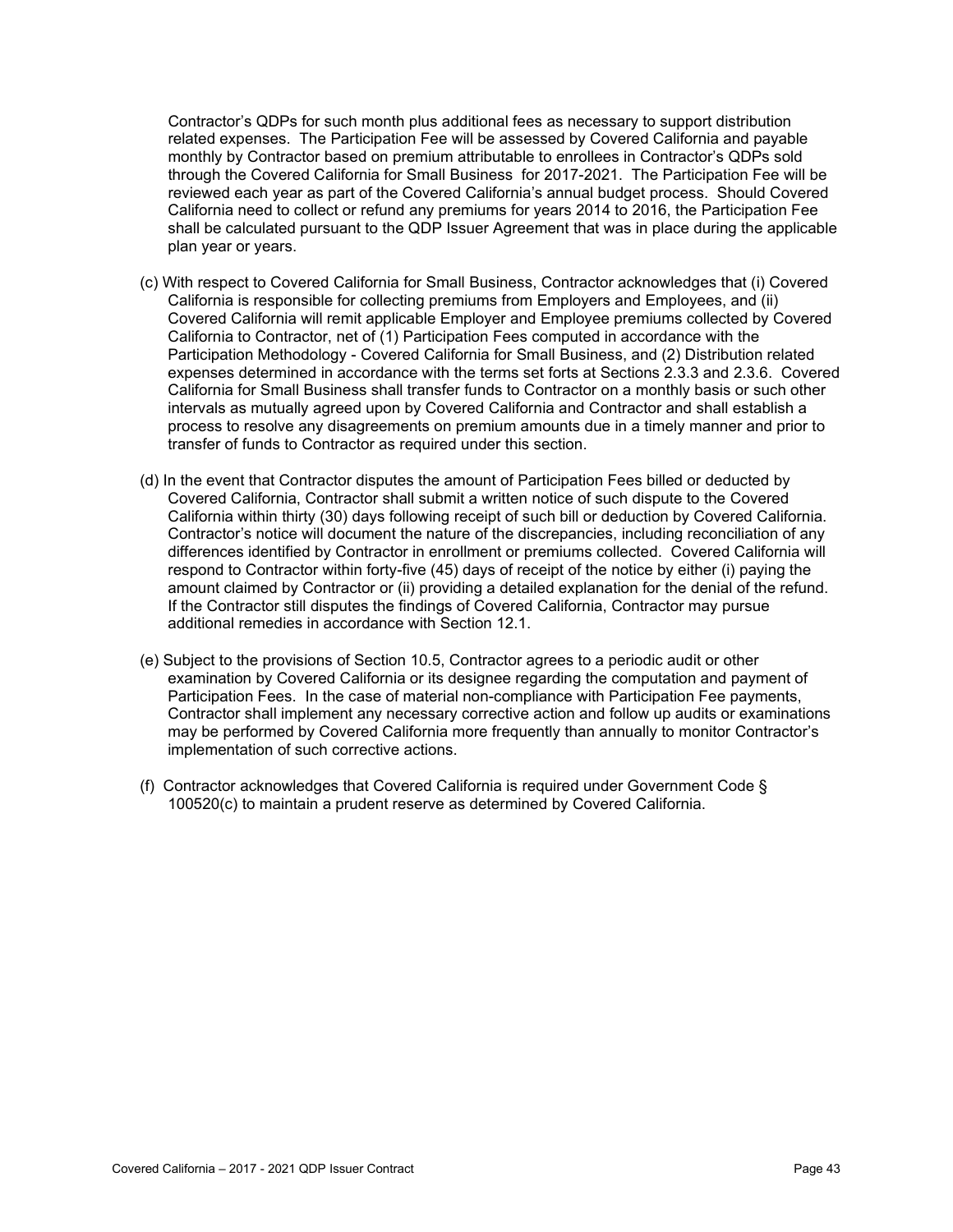### ARTICLE 6 **– PERFORMANCE MEASURES**

#### **6.1 Standards**

Contractor shall comply with the performance standards set forth in this Agreement and Attachment 14 ("Performance Standards"). Contractor shall measure and report Covered California for the Individual Market and Covered California for Small Business lines of business separately. Covered California shall conduct or arrange for the conduct of a review of Contractor's performance under the Performance Measures. Covered California shall be responsible for the actual and reasonable costs of the review, including the costs of any third-party designated by Covered California to perform such review. The review shall be in addition to any ongoing monitoring that may be performed by Covered California with respect to the Performance Measures.

Covered California will review results of the Contractor's Performance Standards. The parties will meet and confer on the results of the Contractor's Performance Standards. The Covered California, in its sole discretion, may use some or all of the Performance Standards set forth in Attachment 14 as part of its Recertification and Decertification process in subsequent years.

#### **6.2 Penalties and Credits**

Covered California may impose penalties ("penalties") in the event that Contractor fails to comply or otherwise act in accordance with the Performance Measures. Covered California shall also administer and calculate credits ("credits") that may offset or reduce the amount of any performance penalties, but in no event shall such credits exceed the total amount of the penalty levied. Penalties and credits will be calculated in accordance with Attachment 14.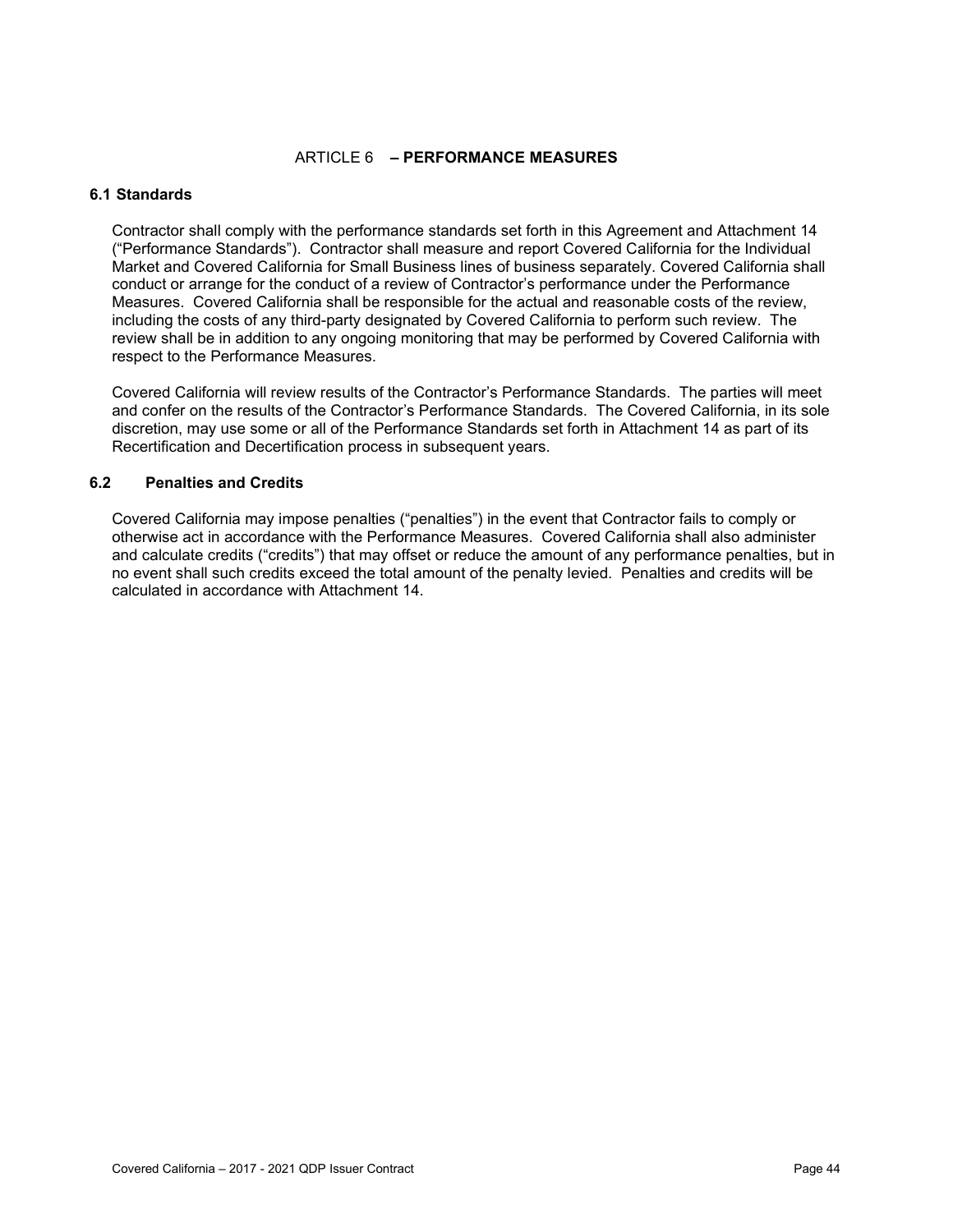## ARTICLE 7 **- CONTRACT TERM; RECERTIFICATION AND DECERTIFICATION**

### **7.1 Agreement Term**

The term of this Agreement is specified on the STD 213, which is the signature page of this Agreement.

### **7.2 Agreement Termination**

### **7.2.1 Covered California Termination**

Covered California may, with ninety (90) days' written notice to Contractor, and without prejudice to any other of Covered California remedies, terminate this Agreement for cause based on one or more of the following occurrences:

- (a) Contractor fails to fulfill an obligation that is material to its status as a QDP Issuer or its performance under the Agreement;
- (b) Contractor no longer holds a license or certificate that is required for Contractor to perform its obligations under this Agreement or Contractor otherwise fails to maintain compliance with the "good standing" requirements pursuant to Section 3.1.1 and which impairs Contractor's ability to provide Services under the Agreement;
- (c) Contractor breaches any material term, covenant, warranty, or obligation under this Agreement that is not cured or substantially cured to the reasonable satisfaction of Covered California within forty-five (45) days after receipt of notice of default from Covered California; provided, however, that such cure period may not be required and Covered California may terminate the Agreement immediately if Covered California determines pursuant to subparagraph (e) below that Contractor's breach threatens the health and safety of Enrollees;
- (d) Contractor knowingly has a director, officer, partner, or person with a beneficial ownership of more than five percent (5%) of Contractor's equity or has an employment, consulting or other subcontractor agreement for the provision of Services under this Agreement who is, or has been: (i) excluded, debarred, or suspended from participating in any federally funded health care program, (ii) suspended or debarred from participation in any state contract or procurement process, or (iii) convicted of a felony or misdemeanor (or entered a plea of nolo contendere) related to a crime or violation involving the acquisition or dispersal of funds or delivery of Health Care Services to beneficiaries of any State or Federal health care program;
- (e) Covered California reasonably determines that (i) the welfare of Enrollees is in jeopardy if this Agreement continues, as such determination shall be made in the reasonable discretion of Covered California based on consideration of professionally recognized standards and benchmarks, requirements imposed by accreditation agencies and applicable laws, rules and regulations; or (ii) Contractor fails to comply with a change in laws, rules or regulations occurring during the term of this Agreement and/or does not take any and all actions that may be required to amend the Agreement and otherwise establish and document compliance with any such changes; and (iii) Covered California reasonably determines, based on consultation with legal counsel and/or State and Federal Regulators and/or other State-based or Federal health benefit exchanges, that it may be at risk of being found noncompliant with Federal or State laws, rules or regulations.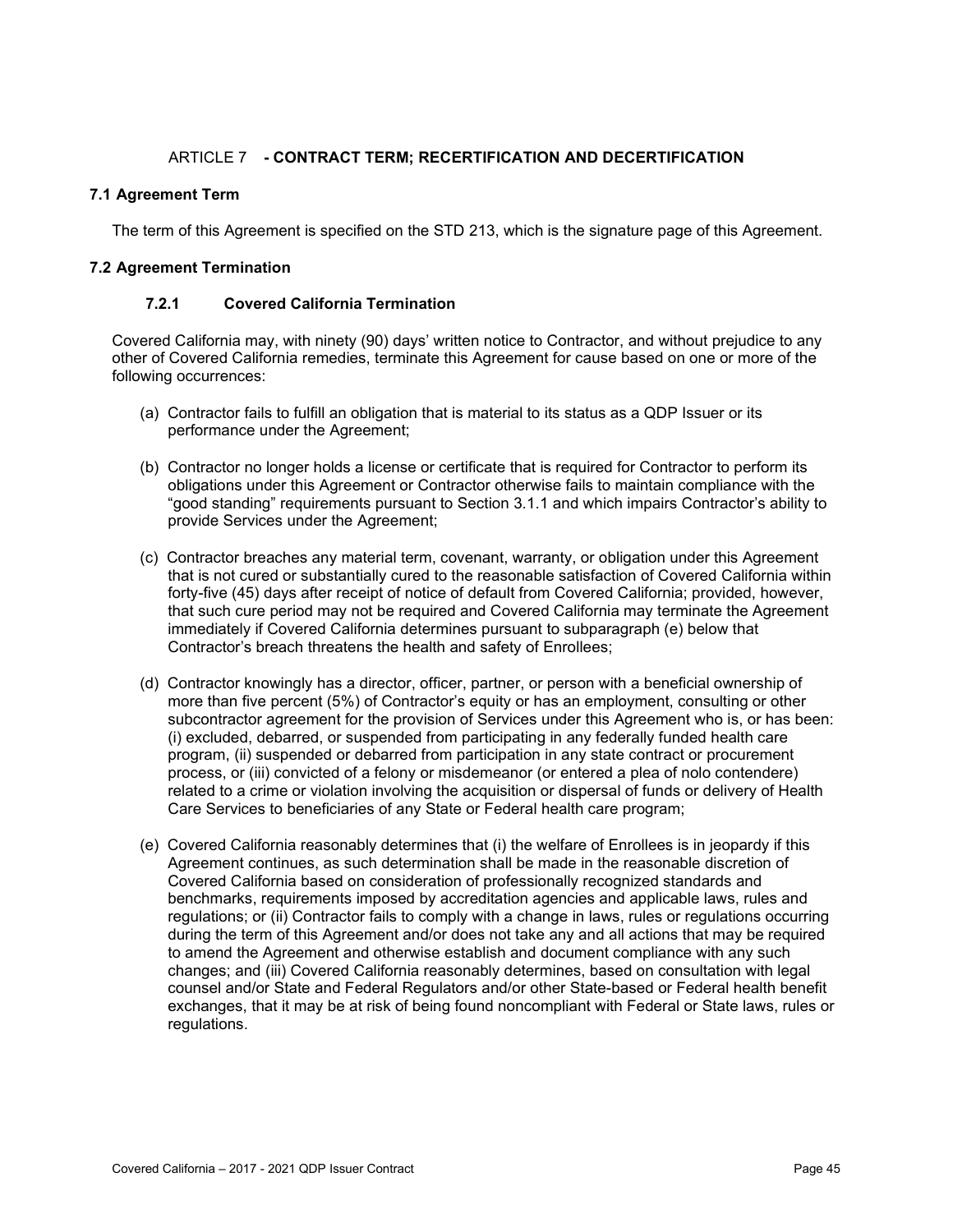# **7.2.2 Contractor Termination**

Contractor may, by ninety (90) days' written notice to Covered California, and without prejudice to any other of the remedies, terminate this Agreement for cause based on one or more of the following occurrences:

- (a) Covered California breaches any material term, covenant, warranty, or obligation under this Agreement that is not cured or substantially cured to the reasonable satisfaction of the Contractor within forty-five (45) days after receipt by Covered California of notice from the Contractor; or
- (b) Covered California fails to comply with a change in laws, rules or regulations occurring during the term of this Agreement or does not take any and all actions that may be required to amend the Agreement and otherwise establish and document compliance with any such changes, and Contractor reasonably determines, based on consultation with legal counsel and/or other State and Federal regulators and/or other State-based or Federal health benefit exchanges, that it may be at risk of being found noncompliant with Federal or State laws, rules or regulations.

# **7.2.3 Notice of Termination**

If Covered California determines, based on reliable information, that there is a substantial probability that Contractor will be unable to continue performance under this Agreement or Contractor will be in material breach of this Agreement in the next thirty (30) days, then Covered California shall have the option to demand that Contractor provide Covered California with a reasonable assurance of performance. Upon Contractor's receipt of such a demand from Covered California, Contractor shall provide to Covered California a reasonable assurance of performance responsive to Covered California's demand. If Contractor fails to provide assurance within ten (10) days of the Covered California's demand that demonstrates Contractor's reasonable ability to avoid such default or cure within a reasonable time period not to exceed thirty (30) days, the failure shall constitute a breach by Contractor justifying termination of the Agreement by Covered California.

In case a party elects to terminate this Agreement in whole or in part under Section 7.2, the notifying party shall give the other party ninety (90) days written notice of termination for default, specifying the default or defaults justifying the termination. The termination shall become effective after the expiration of such notice period if the defaults specified by the notifying party in its notice remain uncured at that time; provided, however, that Covered California may require Contractor to discontinue the provision of certain Services if Covered California determines that the continuing provision of services may cause harm to Enrollees, Participating Providers or other stakeholders.

Covered California shall be entitled to retain any disputed amounts that remain in the possession of Covered California until final resolution of all claims by the parties against each other arising out of any Contractor default alleged by Covered California.

## **7.2.4 Remedies in Case of Contractor Default or Breach**

- (a) In addition to the termination provisions in Section 7.1.1, Covered California shall have full discretion to institute any of the following remedies, in accordance with subsection (b) of this section, in case of Contractor's breach, whether material or not, or default:
	- i. Changing the order in which Contractor's QDPs are displayed in CalHEERS or plan preview;
	- ii. Removing Contractor's provider directory from the Covered California website;
	- iii. Freezing Contractor's Enrollment during Open or Special Enrollment Periods;
	- iv. Recovery of damages to Covered California caused by the breach or default; and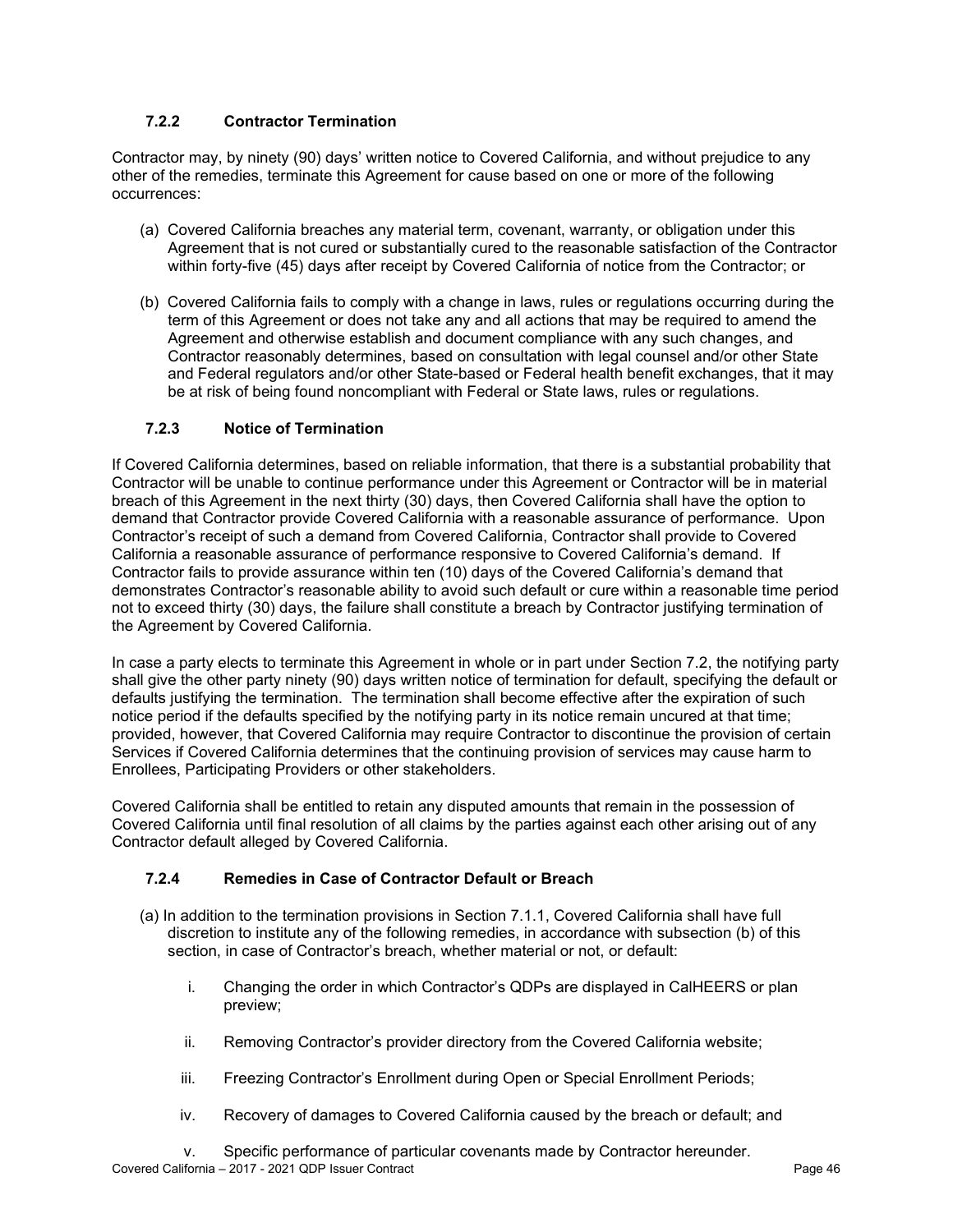- (b) Prior to instituting any of the remedies in subsection (a), Covered California shall provide written notice to Contractor that Contractor is in breach or default of this Agreement, identify the basis for such breach or default, and provide Contractor with a thirty (30) day period to cure. During the cure period, the parties agree to meet and confer in an effort to informally resolve the breach or default. Contractor shall have thirty (30) days from the date Contractor received notice of the breach or default to fully cure the breach or default, unless the parties mutually agree to a longer cure period. If Contractor has not cured the breach or default within the thirty (30) day period, or a longer period cure period that has been mutually agreed upon, Covered California may institute any of the remedies identified in subsection (a) of this section. All remedies of Covered California under this Agreement for Contractor default or breach are cumulative to the extent permitted by law.
- (c) This section shall not apply to any contractual requirements that are associated with a performance guarantee in Attachment 14 or for failure to meet any quality targets in Attachment 7.

## **7.2.5 Contractor Insolvency**

Contractor shall notify Covered California immediately in writing in the event that Contractor files any federal bankruptcy action or state receivership action, any federal bankruptcy or state receivership action is commenced against Contractor, Contractor is adjudicated bankrupt, or a receiver is appointed and qualifies. In case any of the foregoing events occurs, Covered California may terminate this Agreement upon five (5) days written notice. If Covered California does so, Covered California shall have the right to recover damages from Contractor as though the Agreement had been terminated for Contractor default.

## **7.3 Recertification**

# **7.3.1 Recertification Process**

During each year of this Agreement, Covered California will evaluate the Contractor for recertification based on an assessment process conducted by Covered California in accordance with its procedures and on a basis consistent with applicable laws, rules and regulations, including the requirements set forth under the California Affordable Care Act, 10 CCR § 6400 et seq., and the Affordable Care Act. Covered California will consider the Contractor for recertification unless (i) the Agreement is terminated sooner than the Expiration Date by Covered California in accordance with the requirements set forth at Section 7.2 or pursuant to other terms set forth in the Agreement, or (ii) Contractor makes a Non-Recertification Election pursuant to Section 7.3.2.

## **7.3.2 Non-Recertification Election**

- (a) Contractor election. Contractor shall provide Covered California with notice on or before July 1 of each Plan Year whether Contractor will elect to not seek re-certification of its QDPs for the following Plan Year ("Non-Recertification Election"). Contractor shall comply with conditions set forth in this Section 7.3.2 with respect to continuation of coverage and transition of Enrollees to new QDPs following Covered California's receipt of Contractor's Non-Recertification Election.
- (b) Continuation and Transition of Care. Except as otherwise set forth in this Section 7.3.2, Contractor shall continue to provide Specialized Health Care Services to Enrollees in accordance with the terms set forth in the Agreement from and after Contractor's Non-Recertification Election up through the termination of coverage for Enrollees, as such termination of coverage shall be determined in accordance with the requirements set forth in this section. In the event that Contractor continues to offer coverage in the individual or small group market, Contractor shall comply with the same requirements found in Health and Safety Code § 1365(a)(6) and Insurance Code §§ 10713(e) and 10273.6(e).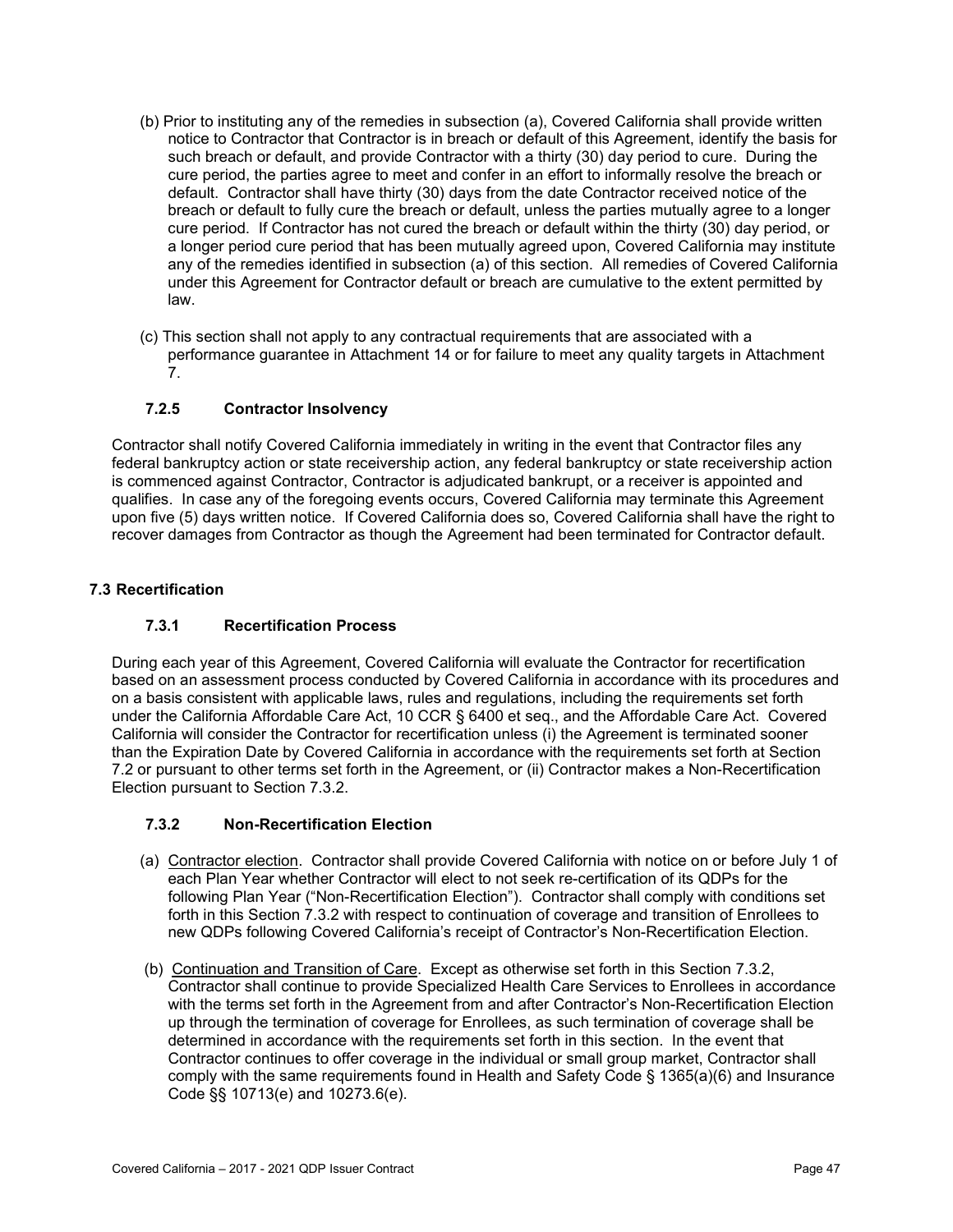Contractor shall take any further action reasonably required by Covered California to provide Specialized Health Care Services to Enrollees and transition care following the Non-Recertification Election.

Contractor shall coordinate and cooperate with respect to communications to Enrollees in the Individual Covered California, Employers, and Employees in Covered California for Small Business and other stakeholders regarding the transition of Enrollees to another QDP.

- (c) Covered California for the Individual Market. The following provisions shall apply to the Covered California for the Individual Market.
	- (i) During the thirty (30) day period following Covered California's receipt of the Non-Recertification Election, Contractor may (i) be removed from the enrollment and eligibility assignment process, and (ii) no longer receive assignment of new Enrollees;
	- (ii) Contractor will provide coverage for Enrollees assigned to Contractor as of the date of the Non-Recertification Election if coverage commences within the sixty (60) day period following the Notice of Non-Recertification;
	- (iii) Contractor shall provide coverage for such Enrollees until the earlier of (i) the end of the Calendar Year, or (ii) the Enrollee's transition to another QDP during the Special Enrollment Period.
- (d) Covered California for Small Business. The following provisions shall apply to the Covered California for Small Business:
	- (i) In the event that Contractor continues to offer small group coverage in the State following the Notice of Non-Recertification Election, Contractor shall comply with applicable laws, rules and regulations relating to the discontinuation of a benefit package, including those set forth at Insurance Code § 10713.

The termination of the Agreement shall occur upon the termination of coverage which shall be determined as follows:

- (1) Contractor shall provide coverage to Employers and Employees until the expiration of the Employer's first Plan Year that commences after the Non-Recertification Election.
- (2) Contractor shall notify Employers and Employees that the Contractor's QDP will not be available for renewal at least ninety (90) days prior to policy expiration. Non-renewal notification must be in a format approved by Covered California.
- (ii) Contractor shall comply with other requirements of Covered California relating to the continuation and transition of coverage following Contractor's Non-Recertification Election, including without limitation, those relating to protocols and timing for the removal of Contractor from the listing of QDPs to be selected by Employers and Employees, the commencement of coverage for new Employers and Employees, and termination and transition of coverage.

#### **7.4 Decertification**

Notwithstanding any other language set forth in this Section 7.4, the Agreement shall expire on the Expiration Date set forth in Section 7.1 in the event that Covered California elects to decertify Contractor's QDP based on Covered California's evaluation of Contractor's QDP during the recertification process that shall be conducted by Covered California pursuant to Section 7.3.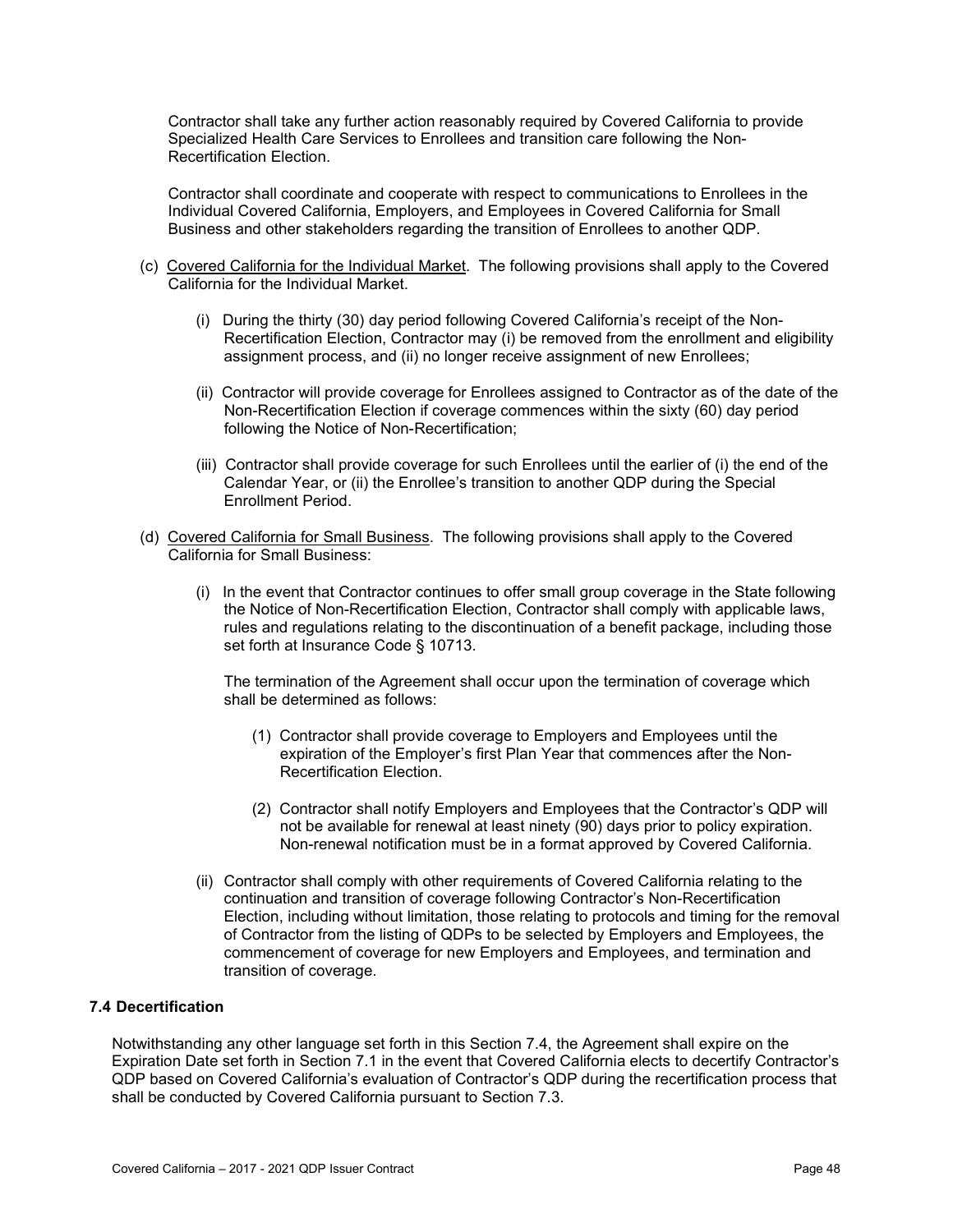### **7.5 Effect of Termination**

- (a) This Agreement shall terminate on the Expiration Date unless otherwise terminated earlier in accordance with the provisions set forth in this Agreement.
- (b) Contractor's QDPs shall be deemed decertified and shall cease to operate as QDPs as defined at 10 CCR § 6410 immediately upon termination or expiration of this Agreement in the event uninterrupted continuation of agreement between Covered California and Contractor is not achieved pursuant to either: (i) an extension of the term of the Agreement based upon the mutual agreement of the parties that is documented pursuant to a written amendment, or (ii) Contractor and Covered California enter into a new agreement that is effective immediately upon the expiration of this Agreement. There shall be no automatic renewal of this Agreement or recertification of Contractor's QDPs upon expiration of the term of this Agreement. Contractor may appeal the decertification of its QDP that will result in connection with the termination of this Agreement and such appeal shall be conducted pursuant to the Covered California's process and in accordance with applicable laws, rules and regulations.
- (c) All duties and obligations of Covered California and Contractor shall cease upon termination of the Agreement and the decertification of Contractor's QDPs that shall occur upon the termination of this Agreement, except as set forth below or otherwise provided in the Agreement:
	- (i) Each party shall remain liable for any rights, obligations, or liabilities that have accrued or arise from activities carried on by it under this Agreement prior to the effective date of termination.
	- (ii) Any information of the other party that is in the possession of the other party will be returned promptly, or upon the request of owner of such property, destroyed using reasonable measures to protect against unauthorized access to or use of the information in connection with its destruction, following the earlier of: (i) the termination of this Agreement, (ii) receipt of a written request to return or destroy the Information Assets, or (iii) the termination of the business relationship between the parties. If both parties agree that return or destruction of information is not feasible or necessary, the receiving party will continue to extend the protections outlined in this Agreement to all assets in its possession and will limit further use of that information to those purposes that make the return or destruction of the information or assets. Covered California reserves the right to inspect the storage, processes, and destruction of any Information Assets provided under this Agreement.
- (d) Contractor shall comply with the requirements set forth at Section 7.2.2 in the event that Contractor makes a Non-Recertification Election.
- (e) Contractor shall cooperate fully to effect an orderly transfer of Specialized Health Care Services to another QDP during (i) any notice period set forth at Sections 7.2.3, 1.10(g) or 7.3.2, and (ii) if requested by Covered California to facilitate the transition of care or otherwise required under Section 7.6, following the termination of this Agreement. Such cooperation shall include the following:
	- (i) Upon termination, Contractor, if offering a DHMO, shall complete the processing of all claims for benefit payments under the QDP for Specialized Health Care Services other than Capitated Services, and if offering a DPPO, shall complete the processing of all dental claims for benefit payments under Contractor's QDP for Specialized Health Care Services rendered on or before the termination date.
	- (ii) Contractor will provide communications developed or otherwise approved by Covered California, to communicate new QDP information to Enrollees and Employers in accordance with a timeline to be established by Covered California.
	- (iii) In order to ensure the proper transition of Services provided prior to, and subsequent to, termination, Contractor will forward to any new QDP Issuer the electronic and direct paper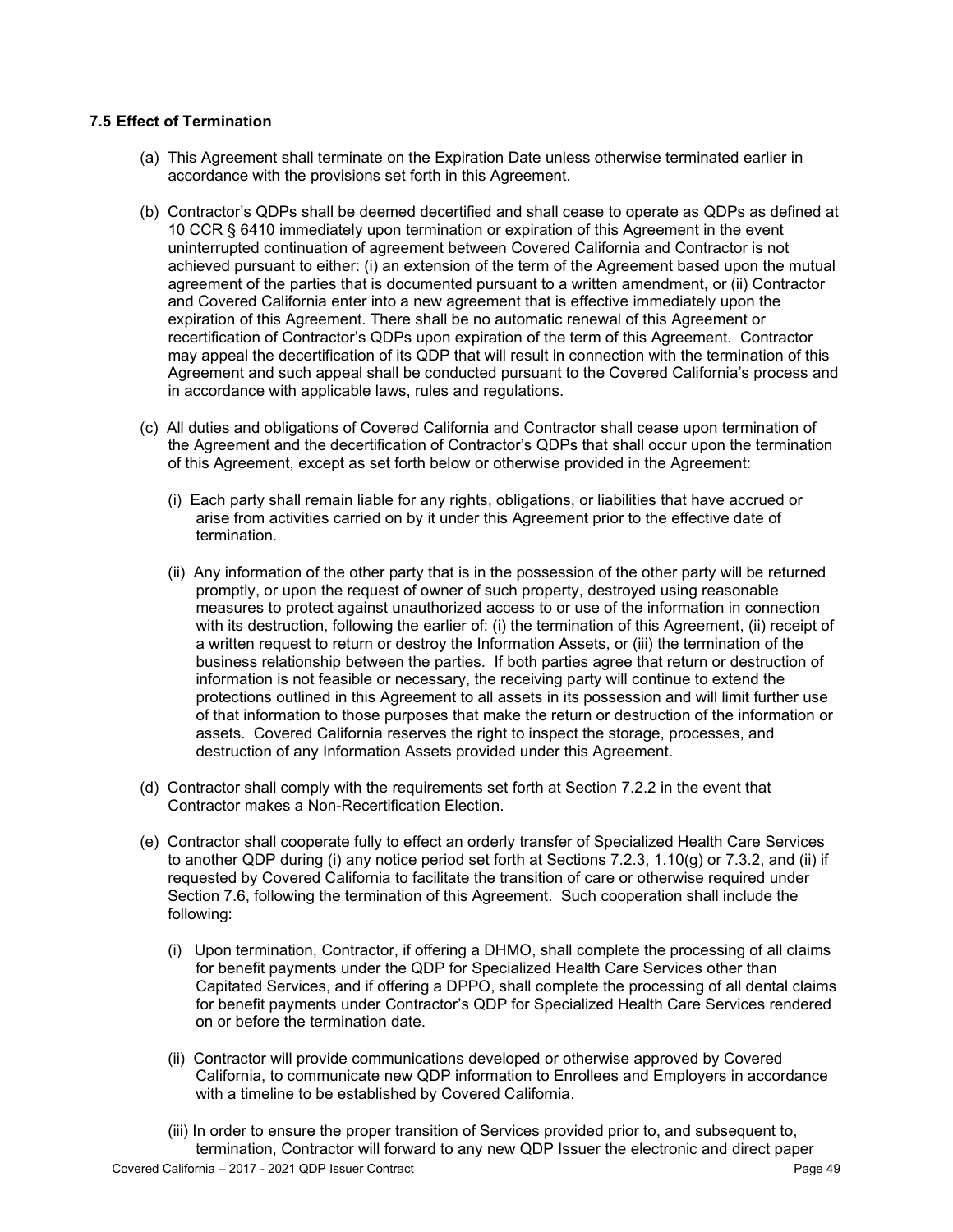claims that are received by Contractor but which relate to Services provided by new contractor. Any such information shall be subject to compliance with applicable laws, rules and regulations and shall be sent at such time periods and in the manner requested by Covered California for a period of up to three (3) months following the termination date.

- (iv) Contractor shall provide customer service to support the processing of claims for Specialized Health Care Services rendered on or before the termination date for a period of two (2) months or such other longer period reasonably requested by Covered California at a cost to be mutually agreed upon per Enrollee.
- (v) If so instructed by Covered California in the termination notice, Contractor shall promptly discontinue the provision of Services requested by Covered California to be discontinued as of the date requested by Covered California.
- (vi) Contractor will perform reasonable and necessary acts requested by Covered California and as required under applicable laws, rules and regulations, consistent with industry standards to facilitate transfer of Specialized Health Care Services herewith to a succeeding Contractor. Contractor shall comply with requirements reasonably imposed by Covered California relating to (i) the discontinuation of new enrollment or re-enrollment in Contractor's QDP, (ii) the transfer of Enrollee coverages to another QDP prior to the commencement date, (iii) the expiration of existing quotes and (iv) such other protocols that may reasonably be established by Covered California.
- (vii) Contractor will reasonably cooperate with Covered California and any successor QDP in good faith with respect to taking such actions that are reasonably determined to be the best interest of the QDP, Enrollees, and Employers.
- (f) Contractor shall cooperate with Covered California's conduct of an accounting of amounts paid or payable and Enrollees enrolled during the month in which termination is effective in order to assure an appropriate determination of premiums earned by and payable to Contractor for Services rendered prior to the date of termination, which shall be accomplished as follows:
	- (1) Mid-Month Termination: For a termination of this Agreement that occurs during the middle of any month, the premium for that month shall be apportioned on a pro rata basis. Contractor shall be entitled to premiums from Enrollees for the period of time prior to the date of termination and Enrollees shall be entitled to a refund of the balance of the month.

Contractor shall follow the methodology specified in 10 CCR § 6500(i) for the refund of any excess premiums paid.

The premium for coverage lasting less than one month shall equal the product of:

- (1) The premium for one month of coverage divided by the number of days in the month; and
- (2) The number of days for which coverage is being provided in the month.
- (2) Responsibility to Complete Contractual Obligations: Contractor is responsible for completing submission and corrections to Encounter Data for Specialized Health Care Services received by Enrollees during the period of the Agreement. Contractor is responsible for submitting any outstanding financial or other reports required for Specialized Health Care Services rendered or Claims paid during the term of the Agreement.
- (g) Contractor shall (i) provide such other information to Covered California, Enrollees and/or the succeeding QDP, and/or (ii) take any such further action as is required to effect an orderly transition of Enrollees to another QDP in accordance with requirements set forth under this Agreement and/or necessary to the continuity and transition of care in accordance with applicable laws, rules and regulations.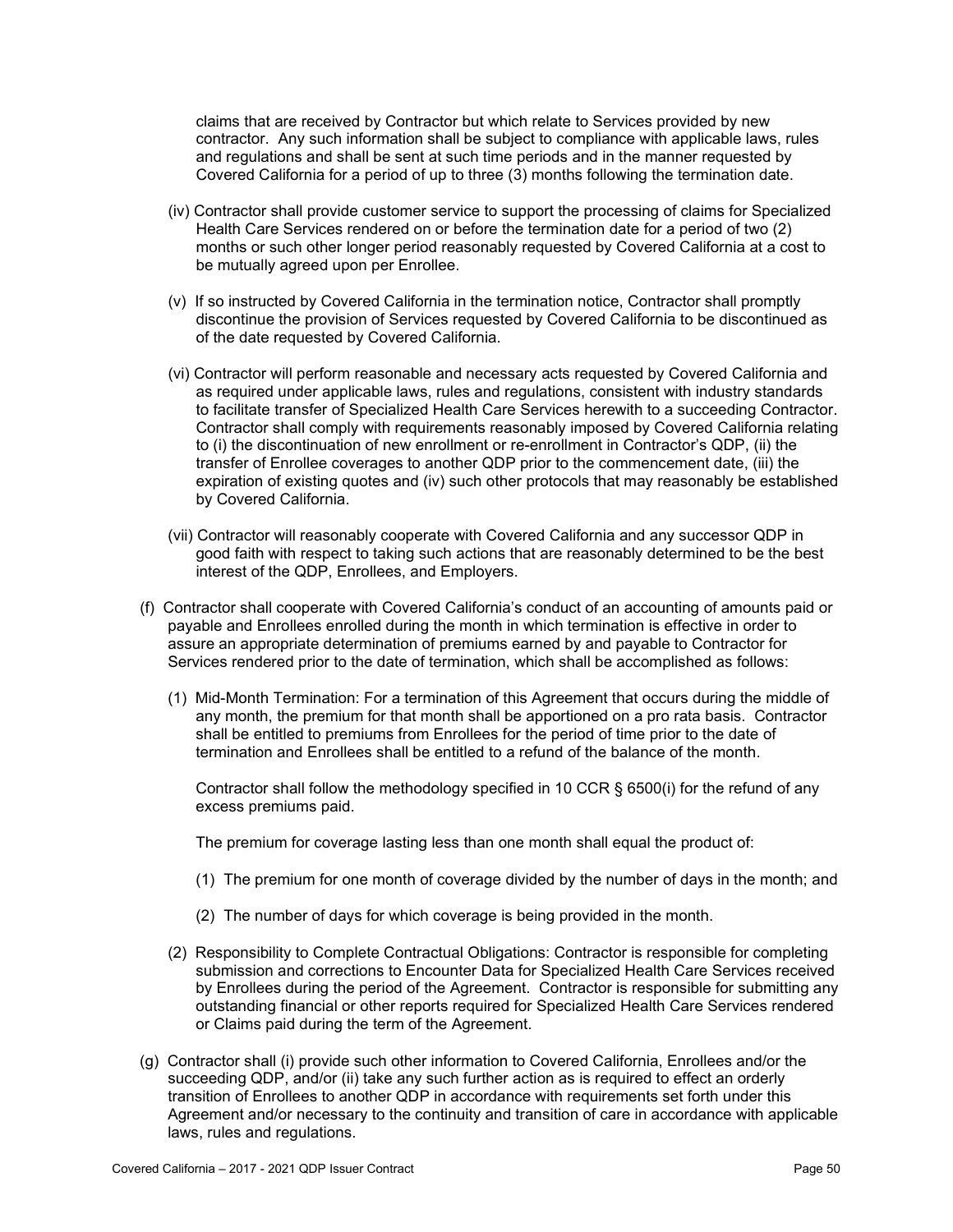## **7.6 Coverage Following Termination and Decertification**

- (a) Upon the termination of the Agreement or decertification of one or more of Contractor's QDPs, Contractor shall cooperate fully with Covered California in order to effect an orderly transition of Enrollees to another QDP as directed by Covered California. This cooperation shall include (i) attending post- termination meetings, (ii) providing or arranging for the provision of Specialized Health Care Services as may be deemed necessary by Participating Providers to assure the appropriate continuity of care, and (iii) communicating with affected Enrollees in cooperation with Covered California and the succeeding contractor as applicable, as reasonably requested by Covered California.
- (b) In the event the termination or expiration of the Agreement requires the transfer of some or all Enrollees into any other dental plan, the terms of coverage under Contractor's QDP shall not be carried over to the replacement QDP but rather the transferred Enrollees shall be entitled only to the extent of coverage offered through the replacement QDP as of the effective date of transfer to the new QDP.

#### **7.7 Termination Due to Contractor Merger**

(a) If Covered California receives notice from Contractor pursuant to Section 1.10(b), Covered California reserves the right to stop offering a Contractor's QDPs following thirty (30) days written notice.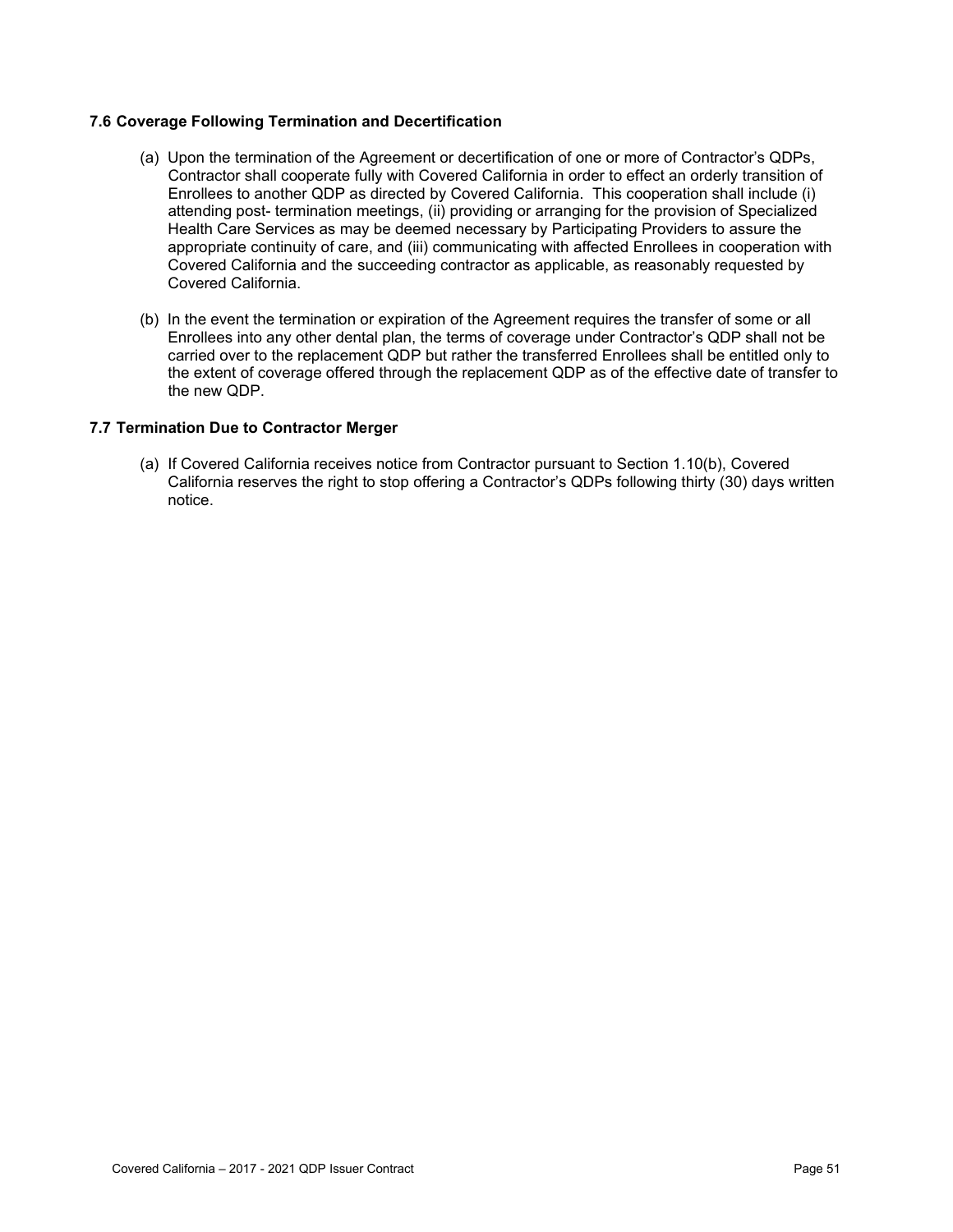## ARTICLE 8 **INSURANCE AND INDEMNIFICATION**

#### **8.1 Contractor Insurance**

## **8.1.1 Required Insurance**

(a) Without limiting Covered California's right to obtain indemnification or other form of remedies or relief from Contractor or other third-parties, Contractor shall, at its sole cost and expense, obtain, and, during the term of this Agreement, maintain, in full force and effect, the insurance coverage described in this section and/or as otherwise required by law, including without limitation, coverage required to be provided and documented pursuant to § 1351(o) of the Health and Safety Code and relating to insurance coverage or self-insurance: (i) to respond to claims for damages arising out of the furnishing of Specialized Health Care Services, (ii) to protect against losses of facilities where required by the director, and (iii) to protect against workers' compensation claims arising out of work-related injuries that might be brought by the employees and staff of Contractor. All insurance shall be adequate to provide coverage against losses and liabilities attributable to the acts or omissions of Contractor in performance of this Agreement and to otherwise protect and maintain the resources necessary to fulfill Contractor's obligations under this Agreement. The minimum acceptable limits shall be as indicated below:

(i) Commercial general liability or equivalent self-insurance covering the risks of bodily injury (including death), property damage, and personal injury, including coverage for contractual liability, with a limit of not less than \$1 million per occurrence/\$2 million general aggregate;

(ii) Comprehensive business automobile liability (owned, hired, or non-owned vehicles used by Contractor in connection with performance of its obligations under this Agreement) covering the risks of bodily injury (including death) and property damage, including coverage for contractual liability, with a limit of not less than \$1 million per accident;

(iii) Employers liability insurance covering the risks of Contractor's employees and employees' bodily injury by accident or disease with limits of not less than \$1 million per accident for bodily injury by accident and \$1 million per employee for bodily injury by disease and \$1 million disease policy limit;

(iv) Umbrella policy providing excess limits over the primary general liability, automobile liability, and employer's liability policies in an amount not less than \$10 million per occurrence and in the aggregate;

(v) Crime coverage at such levels consistent with industry standards and reasonably determined by Contractor to cover occurrences falling in the following categories: computer and funds transfer fraud; forgery; money and securities; and employee theft; and

(vi) Professional liability or errors and omissions with coverage of not less than \$1 million per claim/\$2 million general aggregate.

## **8.1.2 Workers' Compensation**

Contractor shall, in full compliance with State law, provide or purchase, at its sole cost and expense, statutory California's workers' compensation coverage which shall remain in full force and effect during the term of this Agreement.

#### **8.1.3 Subcontractors**

Covered California – 2017 - 2021 QDP Issuer Contract Page 52 Contractor shall require all subcontractors that may be authorized to provide Services on behalf of Contractor or otherwise under this Agreement to maintain insurance commensurate with the nature of such subcontractors' work and all coverage for subcontractors shall be subject to all the requirements set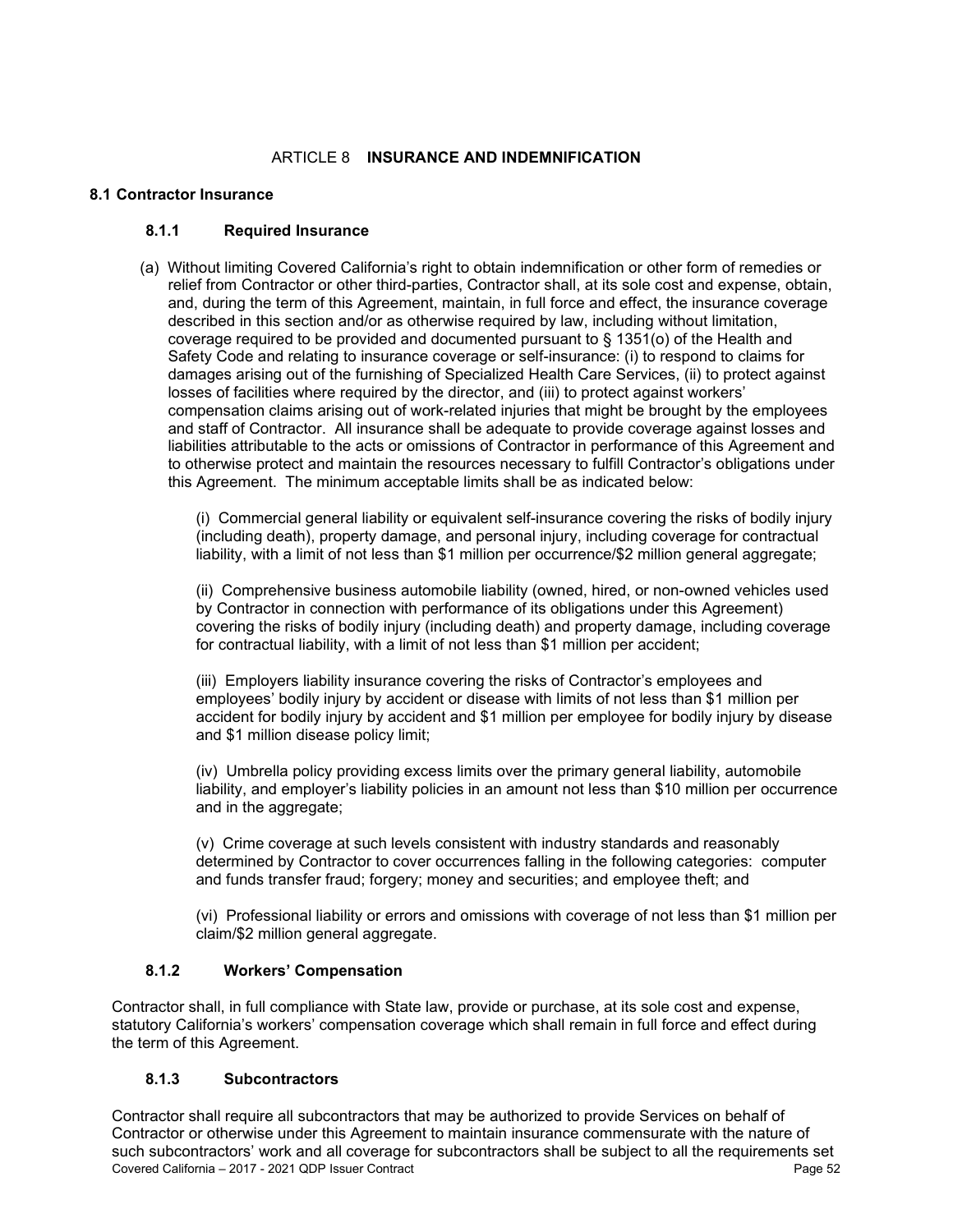forth in this Agreement and applicable laws, rules and regulations. Failure of subcontractor(s) to comply with insurance requirements does not limit Contractor's liability or responsibility.

# **8.1.4 Continuation of Required Coverage**

For professional liability and errors and omissions coverage and crime coverage, Contractor shall continue such coverage beyond the expiration or termination of this Agreement. In the event Contractor procures a claim made policy as distinguished from an occurrence policy, Contractor shall procure and maintain prior to termination of such insurance, continuing extended reporting coverage for the maximum terms provided in the policy so as to cover any incidents arising during the term of this Agreement. Contractor shall arrange for continuous insurance coverage throughout the term of this Agreement.

## **8.1.5 Premium Payments and Disclosure**

Premium on all insurance policies shall be paid by Contractor or its subcontractors. Contractor shall provide thirty (30) days' notice of cancellation to Covered California. Contractor shall furnish to Covered California copies of certificates of all required insurance prior to the Execution Date, and copies of renewal certificates of all required insurance within thirty (30) days after the renewal date. Covered California reserves the right to review the insurance requirements contained herein to ensure that there is appropriate coverage that is in accordance with this Agreement. Covered California is to be notified by Contractor promptly if any aggregate insurance limit is exceeded. In such event, Contractor must purchase additional coverage to meet these requirements.

### **8.2 Indemnification**

Contractor shall indemnify, defend, and hold harmless Covered California, the State, and all of the officers, trustees, agents, and employees of the foregoing, from and against any and all demands, claims, actions, losses, costs, liabilities, damages or deficiencies, including interest, penalties and attorneys' fees, related to any of the following:

- (a) Arise out of or are due to a breach by Contractor of any of its representations, warranties, covenants or other obligations contained in this Agreement; or
- (b) Are caused by or resulting from Contractor's acts or omissions constituting bad faith, willful misfeasance, negligence or reckless disregard of its duties under this Agreement or applicable laws, rules and regulations; or
- (c) Accrue or result to any of Contractor's subcontractors, material men, laborers or any other person, firm or entity furnishing or supplying services, material or supplies in connection with the performance of this Agreement.

The obligation to provide indemnification under this Agreement shall be contingent upon Covered California:

- (a) Providing Contractor with prompt reasonable written notice of any claim for which indemnification is sought,
- (b) Allowing Contractor to control the defense and settlement of such claim; provided, however, that the Contractor consults with Covered California regarding the defense of the claim and any possible settlements and agrees not to enter into any settlement or compromise of any claim or action in a manner that admits fault or imposes any restrictions or obligations on Covered California without Covered California's prior written consent, which will not be unreasonably withheld; and,
- (c) Cooperating fully with the Contractor in connection with such defense and settlement. Indemnification under this section is limited as described herein.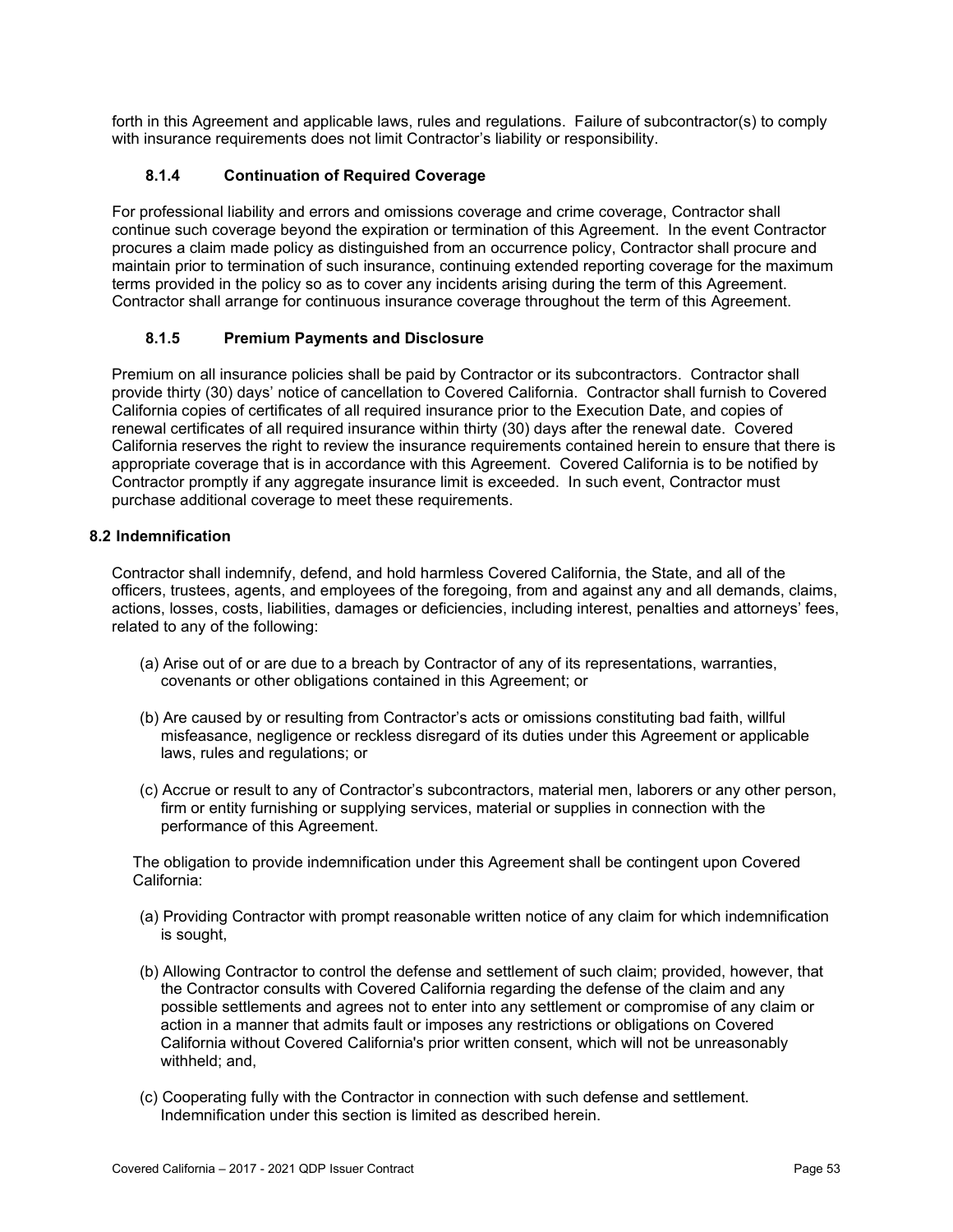## ARTICLE 9 **– PRIVACY AND SECURITY**

#### **9.1 Privacy and Security Requirements for Personally Identifiable Data**

- (a) HIPAA Requirements. Contractor agrees to comply with applicable provisions of the Health Insurance Portability and Accountability Act of 1996 ("HIPAA"), including the Administrative Simplification Provisions of HIPAA, as codified at 42 U.S.C. § 1320d et seq., the Health Information Technology for Economic and Clinical Health Act of 2009 ("HITECH"), and any current and future regulations promulgated under HITECH or HIPAA, all as amended from time to time and collectively referred to herein as the "HIPAA Requirements". Contractor agrees not to use or further disclose any Protected Health Information other than as permitted or required by the HIPAA Requirements and the terms of this Agreement.
- (b) Covered California Requirements. With respect to Contractor Covered California Functions, Contractor agrees to comply with following privacy and security requirements and standards applicable to Personally Identifiable Information which have been established and implemented by Covered California in accordance with the requirements of 45 C.F.R. Part 155 (collectively, "Covered California Requirements"):
	- i. Uses and Disclosures. Pursuant to the terms of this Agreement, Contractor may receive from Covered California Protected Health Information and/or Personally Identifiable Information in connection with Contractor Covered California Functions that is protected under applicable Federal and State laws and regulations. Contractor shall not use or disclose such Protected Health Information or Personally Identifiable Information obtained in connection with Contractor Covered California Functions other than as is expressly permitted under the Covered California Requirements and only to the extent necessary to perform the functions called for within this Agreement.
	- ii. Fair Information Practices. Contractor shall implement reasonable and appropriate fair information practices to ensure:
		- 1. Individual Access. Contractor shall provide access to, and permit inspection and copying of Protected Health Information and Personally Identifiable Information in either an electronic or hard copy format as specified by the individual and as required by law, within thirty (30) days of such request from the individual. If the Contractor denies access, in whole or in part, the Contractor must provide a written denial within the time limits for providing access, which includes the basis for the denial and a statement of the individual's review rights, if applicable. In the event any individual requests access to Protected Health Information or Personally Identifiable Information maintained by Covered California or another health plan directly from Contractor, Contractor shall within five (5) days forward such request to Covered California and the relevant health plan as needed.
		- 2. Amendment. Contractor shall provide an individual with the right to request an amendment of inaccurate Protected Health Information and Personally Identifiable Information. Contractor shall respond to such individual within sixty (60) days of such a request either by making the correction and informing the individual of such correction or notifying the individual in writing that the request was denied, which notice shall provide an explanation for the denial and explain that the individual may submit a statement of disagreement with the denial.
		- 3. Openness and Transparency. Contractor shall make available to individuals applicable policies, procedures, and technologies that directly affect such individuals and/or their Protected Health Information and Personally Identifiable Information.
		- 4. Choice. Contractor shall provide individuals with a reasonable opportunity and capability to make informed decisions about the collection, use, and disclosure of their Protected Health Information and Personally Identifiable Information.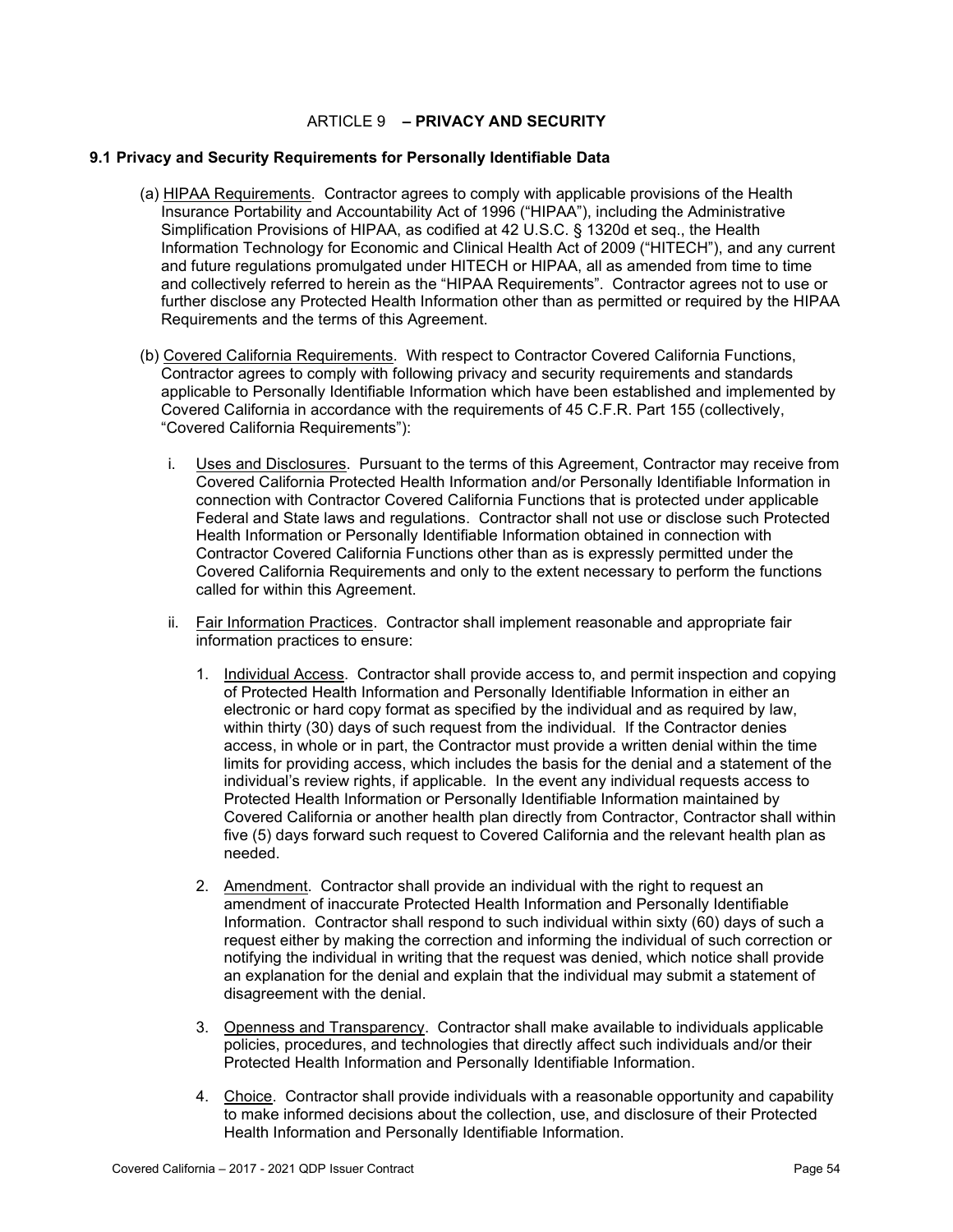- 5. Limitations. Contractor represents and warrants that all Protected Health Information and Personally Identifiable Information shall be collected, used, and/or disclosed under this Agreement only to the extent necessary to accomplish a specified purpose under the terms of this Agreement or as permitted by Covered California Requirements and never to discriminate inappropriately.
- 6. Data Integrity. Contractor shall implement policies and procedures reasonably intended to ensure that Protected Health Information and Personally Identifiable Information in its possession is complete, accurate, and current, to the extent necessary for the Contractor's intended purposes, and has not been altered or destroyed in an unauthorized manner.
- 7. Safeguards. Contractor shall have in place administrative, physical, and technical safeguards that reasonably and appropriately protect the confidentiality, integrity, and availability of the Protected Health Information and Personally Identifiable Information that it creates, receives, maintains or transmits pursuant to the Agreement and to prevent the use or disclosure of Protected Health Information and/or Personally Identifiable Information other than as provided for in this Agreement, or as required by law. In furtherance of compliance with such requirements, Contractor shall:
	- a. Encrypt all Protected Health Information and/or Personally Identifiable Information that is in motion or at rest, including but not limited to data on portable media devices, using commercially reasonable means, consistent with applicable Federal and State laws, regulations and agency guidance, including but not limited to the U.S. Department of Health and Human Services Guidance Specifying the Technologies and Methodologies That Render Protected Health Information Unusable, Unreadable, or Indecipherable to Unauthorized Individuals for Purposes of the Breach Notification Requirements or issued by the National Institute for Standards and Technology ("NIST") concerning the protection of identifiable data such as Protected Health Information and/or Personally Identifiable Information. Data centers shall be encrypted or shall otherwise comply with industry data security best practices;
	- b. Implement a contingency plan for responding to emergencies and/or disruptions to business that in any way affect the use, access, disclosure or other handling of Protected Health Information and/or Personally Identifiable Information;
	- c. Maintain and exercise a plan to respond to internal and external security threats and violations;
	- d. Maintain an incident response plan;
	- e. Maintain technology policies and procedures that provide reasonable safeguards for the protection of Protected Health Information and Personally Identifiable Information stored, maintained or accessed on hardware and software utilized by Contractor and its subcontractors and agents;
	- f. Mitigate to the extent practicable, any harmful effect that is known to Contractor of any Security Incident related to Protected Health Information and/or Personally Identifiable Information or of any use or disclosure of Protected Health Information and/or Personally Identifiable Information by Contractor or its subcontractors or agents in violation of the requirements of this Agreement or applicable privacy and security laws and regulations and agency guidance;
	- g. Ensure that each individual user, including any employees, sub-contractors, agents or other such individuals, of any Covered California computer system through which Protected Health Information and/or Personally-Identifiable Information is accessed be assigned and maintain his or her own unique user-id and password. Contractor shall immediately notify Covered California via e-mail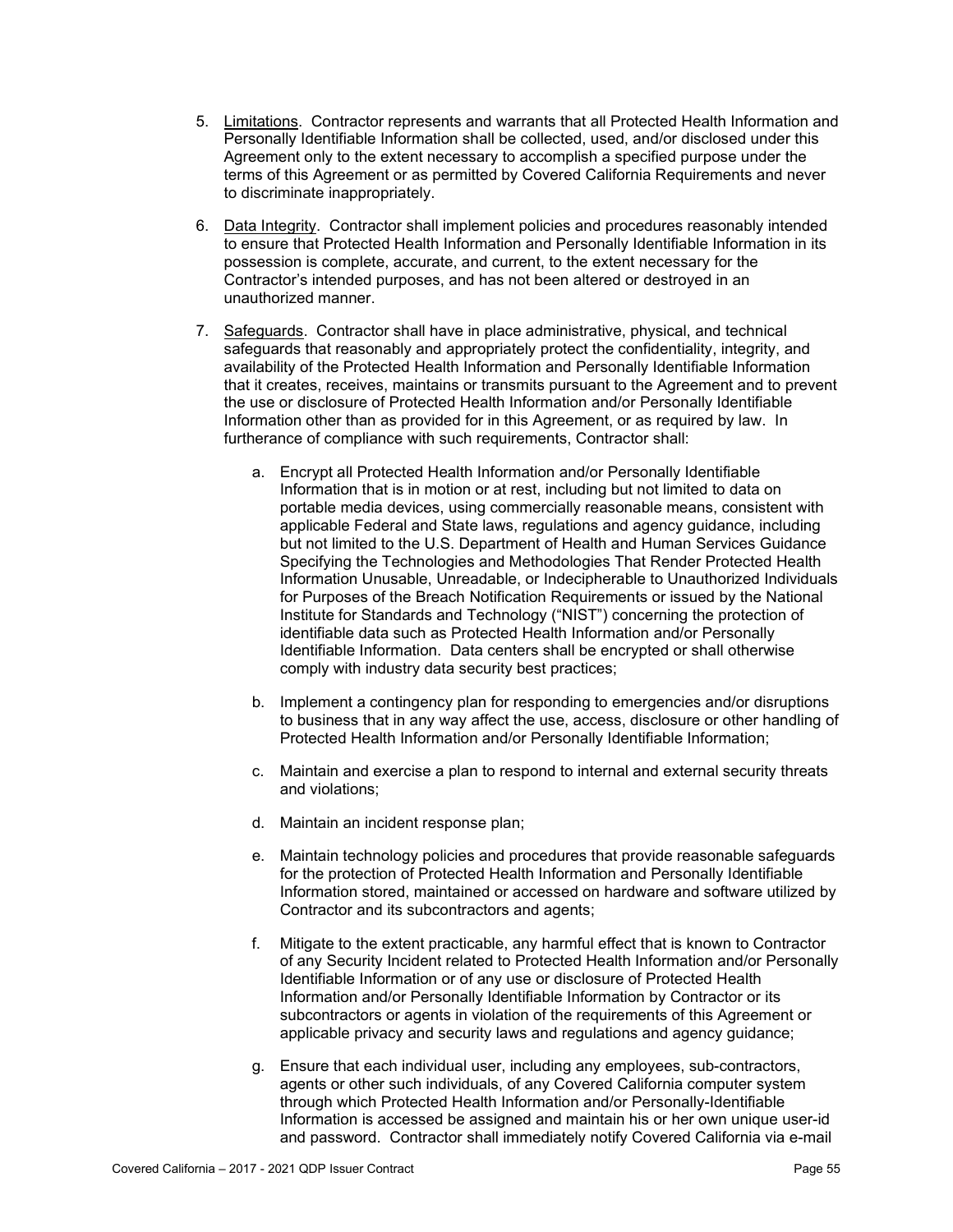through an e-mail address provided by Covered California once any such employees, sub-contractors, agents or other such individuals are no longer employed or retained by Contractor. Contractor shall likewise cooperate in good faith to ensure the accounts of any such individuals are de-activated to prevent unauthorized access to Protected Health Information and/or Personally-Identifiable Information through any such Covered California computer system; and

- h. Destroy Protected Health Information and Personally Identifiable Information in a manner consistent with applicable State and Federal laws, regulations, and agency guidance on the destruction of Protected Health Information and Personally Identifiable Information, including but not limited to NIST special publication 800-88 "Guidelines for Media Sanitization"; and
- i. Comply with all applicable Covered California policies within Section 9.2. Protection of Information Assets, including but not limited to, executing nondisclosure agreements and other documents required by such policies. Contractor shall also require any subcontractors and Agents to comply with all such Covered California policies.
- (c) California Requirements. With respect to all provisions of information under this Agreement, Contractor agrees to comply with all applicable California state health information privacy and security laws applicable to Personally Identifiable Information, including but not limited to the confidentiality of the Medical Information Act, the California Insurance Information and Privacy Protection Act, and the Information Practices Act, all collectively referred to as "California Requirements."
- (d) Interpretation. Notwithstanding any other provisions in this section, to the extent a conflict arises between the permissibility of a use or disclosure of Protected Health Information or Personally Identifiable Information under the HIPAA Requirements, Covered California Requirements, or California Requirements with respect to Contractor Covered California Functions, the applicable requirements imposing the more stringent privacy and security standards to such uses and disclosures shall apply. In addition, any ambiguity in this Agreement regarding the privacy and security of Protected Health Information and/or Personally Identifiable Information shall be resolved to permit Covered California and Contractor to comply with the most stringent of the applicable privacy and security laws or regulations.
- (e) Breach Notification.
	- i. Contractor shall report to Covered California any Breach or Security Incident reasonably calculated to result in the Breach of Personally Identifiable Information (PII) or Protected Health Information (PHI) created or received in connection with Contractor Covered California Functions in accordance with the provisions set forth herein. For purposes of this Paragraph (e), a "Breach" shall, in accordance with the HIPAA Breach Notification Rule, mean the impermissible use or disclosure of PII or PHI within Contractor's custody or control which is reasonably calculated to compromise the security or privacy of any such PII or PHI [45 CFR §§ 164.400-414]. For purposes of this Paragraph (e), a "Security Incident" shall, in accordance with the HIPAA Security Rule, mean the attempted or successful unauthorized access, use, disclosure, modification or destruction of information or the interference with system operations in an information system [45 CFR § 164.304].
	- ii. Contractor shall, without unreasonable delay, but no later than within three (3) business days after Contractor's discovery of a Breach or Security Incident reasonably calculated to result in a Breach of PII or PHI subject to this agreement, submit an initial report regarding any such Breach or Security Incident to Covered California. Reports shall be made on a form made available to Contractor by Covered California.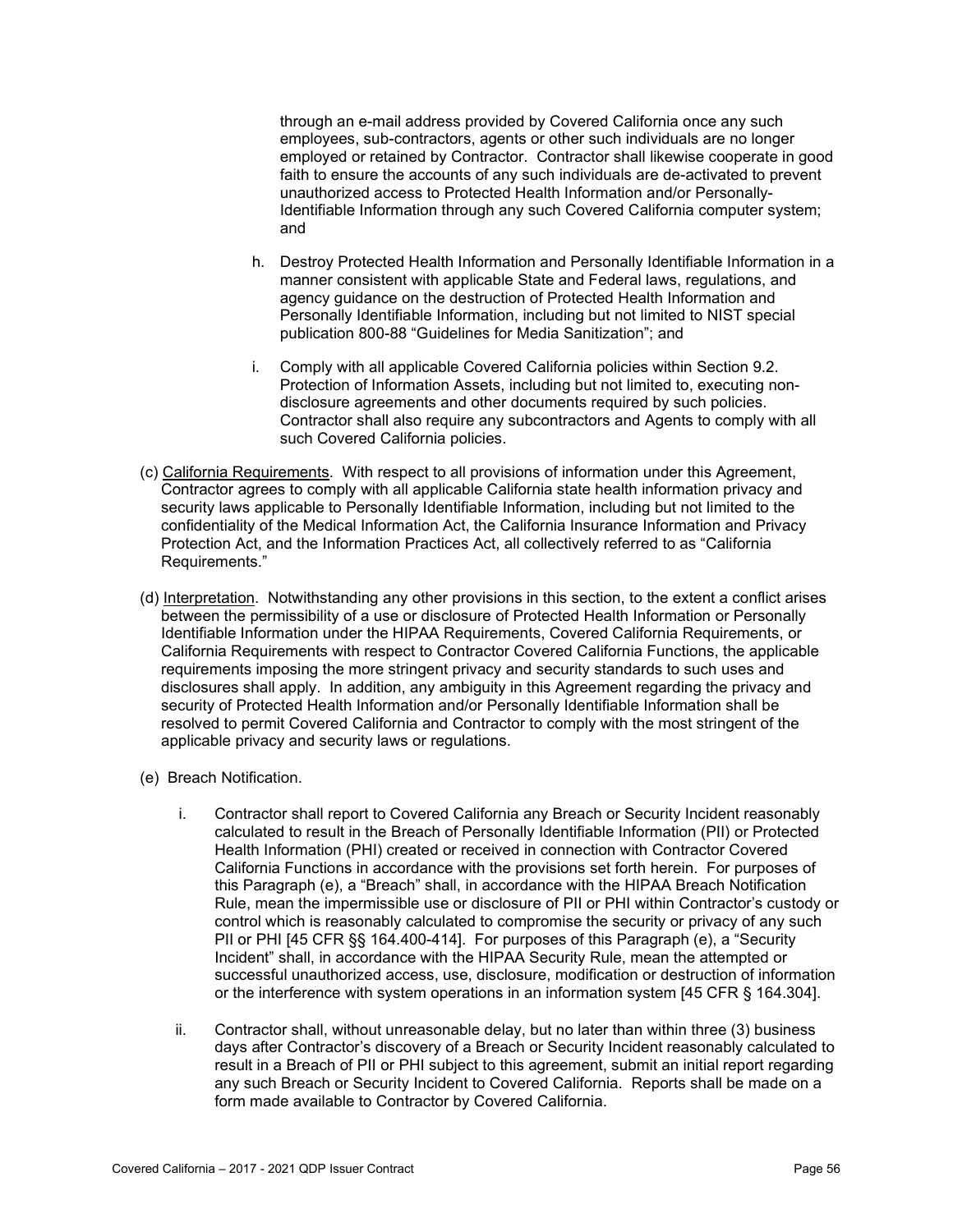- iii. Contractor shall cooperate with Covered California in investigating any such Breach or Security Incident and in meeting Covered California's obligations, if any, under applicable State and Federal security breach notification laws, regulatory obligations or agency requirements. If the cause of the Breach or Security Incident is attributable to Contractor or its Agents or subcontractors, Contractor shall be responsible for Breach notifications and reporting as required under applicable Federal and State laws, regulations and agency guidance. Such notification(s) and required reporting shall be done in cooperation with Covered California.
- iv. To the extent possible, Contractor's initial report shall include: (a) the names of the individual(s) whose Protected Health Information and/or Personally Identifiable Information has been, or is reasonably believed by Contractor to have been accessed, acquired, used or disclosed. In the event of a Security Incident Contractor shall provide such information regarding the nature of the information system intrusion and any systems potentially compromised; (b) a brief description of what happened including the date of the incident and the date of the discovery of the incident, if known; (c) a description of the types of Protected Health Information and/or Personally Identifiable Information that were involved in the incident, as applicable; (d) a brief description of what Contractor is doing or will be doing to investigate, to mitigate harm to the individual(s) and to its information systems, and to protect against recurrences; and (e) any other information that Covered California determines it needs to include in notifications to the individual(s) or relevant regulatory authorities under applicable privacy and security requirements.
- v. Within three (3) days of conducting its investigation, unless an extension is granted by Covered California, Contractor shall file a final report, which shall identify and describe the results and outcome of Contractor's above-referenced investigation and mitigation efforts. Contractor shall make all reasonable efforts to obtain the information listed above and shall provide an explanation if any information cannot be obtained. Contractor and Covered California will cooperate in developing content for any public statements.

(f) Other Obligations. The following additional obligations apply to Contractor:

- (i) Subcontractors and Agents. Contractor shall enter into an agreement with any Agent or subcontractor that will have access to Protected Health Information and/or Personally Identifiable Information that is received from, or created or received by, Contractor on behalf of Covered California or in connection with this Agreement, or any of its contracting Plans pursuant to which such Agent or subcontractor agrees to be bound by the same or more stringent restrictions, terms and conditions as those that apply to Contractor pursuant to this Agreement with respect to such Protected Health Information and Personally Identifiable Information.
- (ii) Covered California Operations. Unless otherwise agreed to by the Contractor and Covered California, Contract shall provide patient dental information needed by Covered California to fulfill its health oversight obligations under applicable law and effectively oversee and administer the Plans. (iii) Records and Audit. Contractor agrees to make its internal practices, books and records relating to the use and disclosure of Protected Health Information and/or Personally Identifiable Information received from Covered California, or created or received by Contractor on behalf of Covered California or in connection with this Agreement available to the Secretary of the U.S. Department of Health and Human Services for purposes of determining the Contractor's and/or Covered California's compliance with HIPAA Requirements. In addition, Contractor shall provide Covered California with information concerning its safeguards described throughout this section and/or other information security practices as they pertain to the protection of Protected Health Information and Personally Identifiable Information, as Covered California may from time to time request. Failure of Contractor to complete or to respond to Covered California's request for information within the reasonable timeframe specified by Covered California shall constitute a material breach of this Agreement. In the event of a Breach or Security Incident related to Protected Health Information and/or Personally Identifiable Information or any use or disclosure of Protected Health Information and/or Personally Identifiable Information by Contractor in violation of the requirements of this Agreement, Covered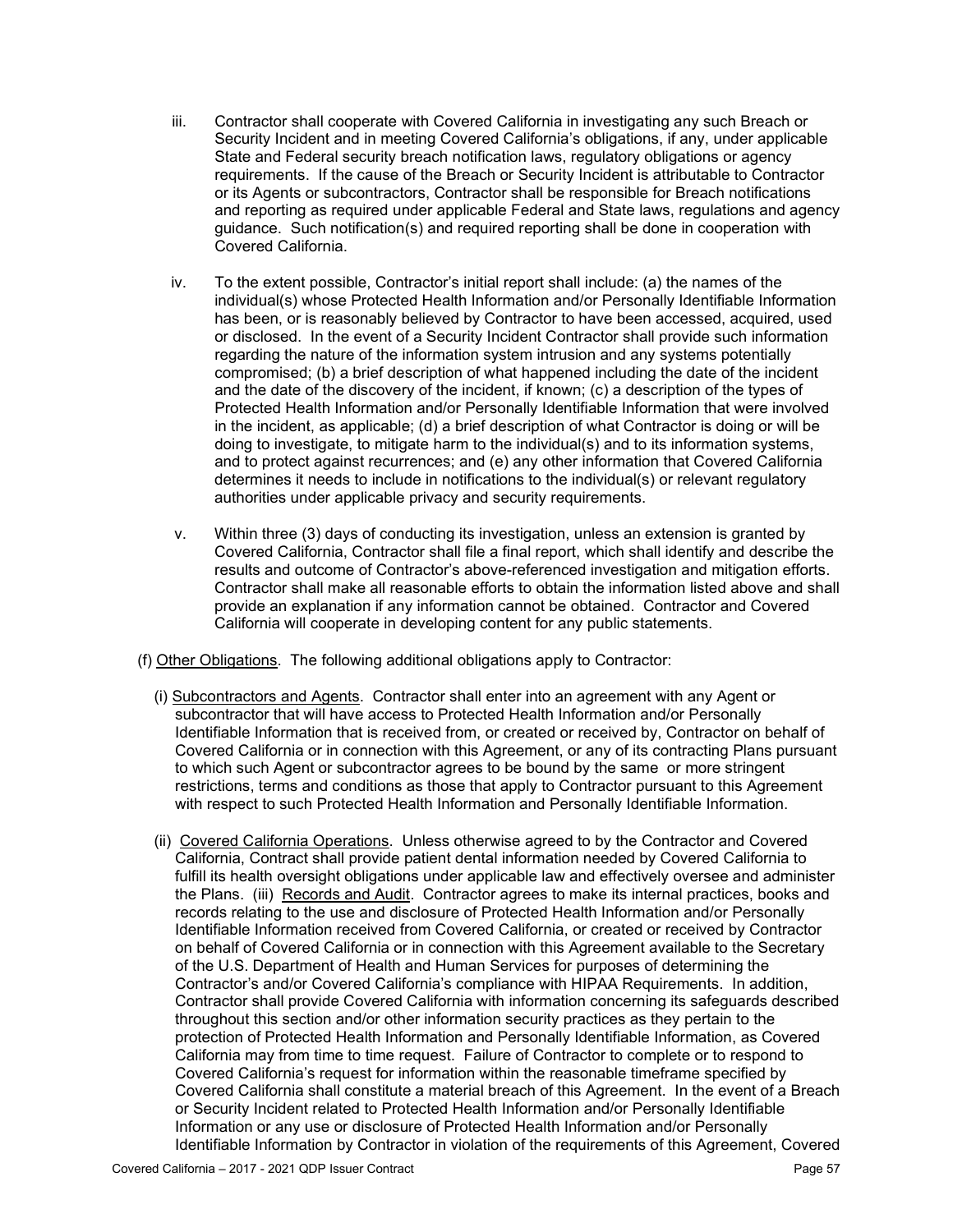California will be permitted access to Contractor's facilities in order to review policies, procedures and controls relating solely to compliance with the terms of this Agreement.

- (iv) Electronic Transactions Rule. In conducting any electronic transaction that is subject to the Electronic Transactions Rule on behalf of any Plan, Contractor agrees to comply with all applicable requirements of the Electronic Transactions Rule set forth in 45 C.F.R. Part 162. Contractor agrees to require that any Agent, including a subcontractor, of Contractor that conducts standard transactions with Protected Health Information and/or Personally Identifiable Information of the Plan comply with all applicable requirements of the Electronic Transactions Rule.
- (v) Minimum Necessary. Contractor agrees to request and use only the minimum necessary type and amount of Protected Health Information required to perform its services and will comply with any regulations promulgated under the HIPAA Requirements and agency guidance concerning the minimum necessary standard pertaining to Protected Health Information. Contractor will collect, use and disclose Personally Identifiable Information only to the extent necessary to accomplish a specified purpose under this Agreement.
- (vi) Indemnification. Contractor shall indemnify, hold harmless, and defend Covered California from and against any and all costs (including mailing, labor, administrative costs, vendor charges, and any other costs Covered California determines to be reasonable), losses, penalties, fines, and liabilities arising from or due to a Breach or other non-permitted use or disclosure of Protected Health Information and/or Personally Identifiable Information by Contractor or its subcontractors or Agents, including without limitation, (1) damages resulting from any action under applicable (a) HIPAA Requirements, (b) Covered California Requirements or (c) California Requirements, and (2) the costs of Covered California actions taken to: (i) notify the affected individual(s) and other entities of and to respond to the Breach; (ii) mitigate harm to the affected individual(s); and (iii) respond to questions or requests for information about the Breach or other impermissible use or disclosure of Protected Health Information and/or Personally Identifiable Information.
- (g) Privacy Policy. Covered California shall notify Contractor of any limitation(s) in its Privacy Policy, to the extent that such limitation may affect Contractor's use or disclosure of Protected Health Information and/or Personally Identifiable Information.
- (h) Reporting Violations of Law. Contractor may use Protected Health Information to report violations of law to appropriate Federal and State authorities, consistent with 45 C.F.R. § 164.502(j)(2), other provisions within the HIPAA Requirements, or any other applicable state or federal laws or regulations.
- (i) Survival. Notwithstanding anything to the contrary in the Agreement, the provisions of this section on the Protection of Personally Identifiable Information shall survive termination of the Agreement with respect to information that relates to Contractor Covered California functions until such time as all Personally Identifiable Information and Protected Health Information is destroyed by assuring that hard copy Personally Identifiable Information and Protected Health Information will be shredded and electronic media will be cleared, purged, or destroyed consistent with National Institute of Standards and Technology Guidelines for Media Sanitization, or is returned to Covered California, in a manner that is reasonably acceptable to Covered California.
- (j) Contract Breach. Without limiting the rights of the parties pursuant to this Agreement, if Contractor breaches its obligations under this section, Covered California may, at its option: (a) exercise any of its rights of access and inspection under this Agreement; (b) require Contractor to submit to a plan of monitoring and reporting, as Covered California may determine necessary to maintain compliance with this Agreement and such plan shall be made part of this Agreement; or (c) notwithstanding any other provisions of this Agreement, after giving Contractor opportunity to cure the breach, terminate this Agreement. If Contractor materially breaches its obligations under this section, Covered California may terminate this Agreement, with or without opportunity to cure the breach. Covered California's remedies under this section and any other part of this Agreement or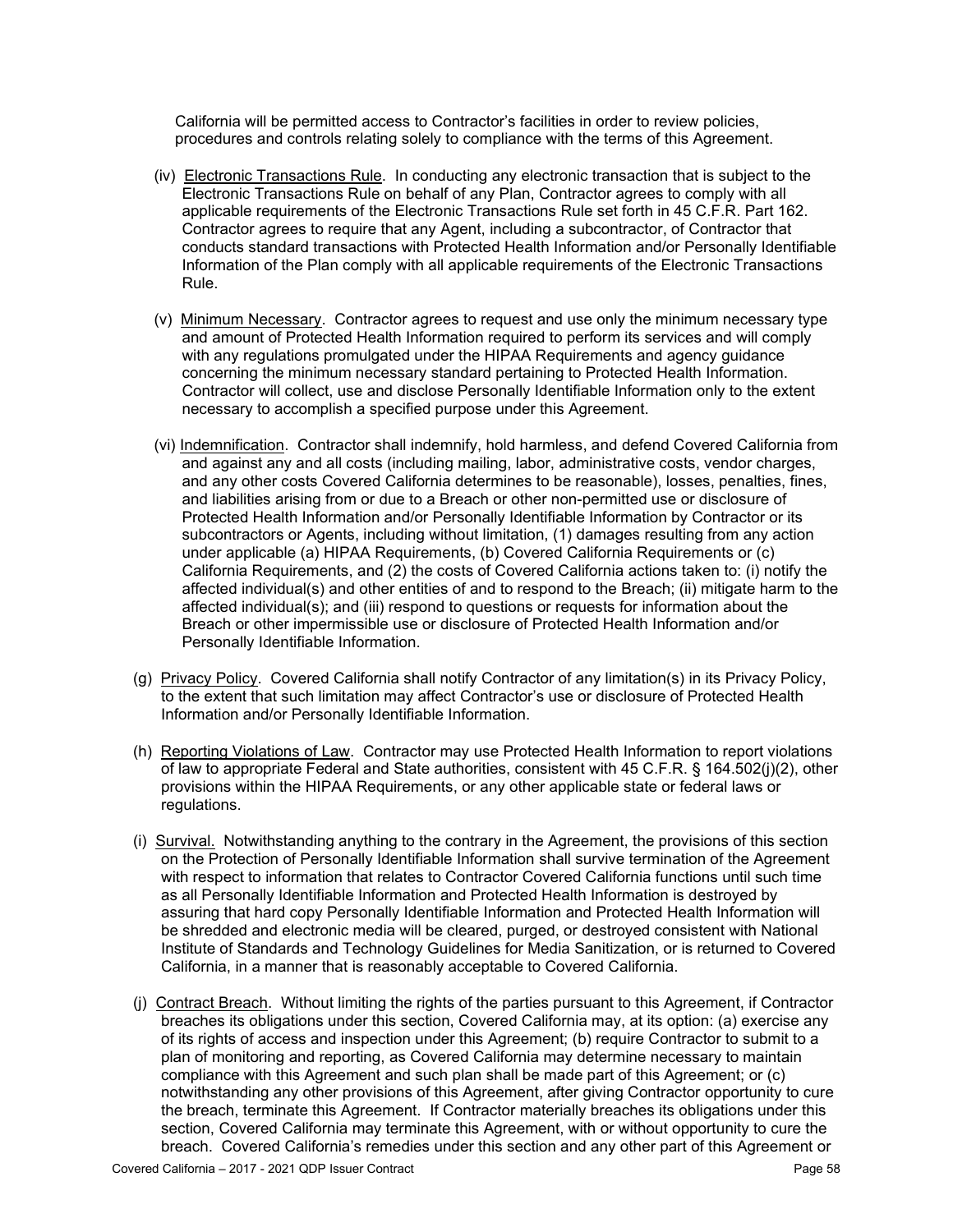provision of law shall be cumulative, and the exercise of any remedy shall not preclude the exercise of any other.

### **9.2 Protection of Information Assets**

- (a) The following terms shall be given the meaning shown:
	- (i) "Information Assets" means any information, including Confidential Information, necessary to the operation of either party that is created, stored, transmitted, processed or managed on any hardware, software, network components, or any printed form or is communicated orally. "Information Assets" does not include information that has been transferred from the Disclosing Party to the Receiving Party under applicable laws, regulations and agency guidance, and that is being maintained and used by the Receiving Party solely for purposes that are not Contractor Covered California Functions.
	- (ii) "Confidential Information" includes, but is not limited, to any information (whether oral, written, visual or fixed in any tangible medium of expression), relating to either party's services, operations, systems, programs, inventions, techniques, suppliers, customers and prospective customers (excluding Covered California), cost and pricing data, trade secrets, know-how, processes, plans, reports, designs and any other information of or relating to the business or either party, including Contractor's programs, but does not include information that (a) is described in the Evidence of Coverage booklets; (b) was known to the Receiving Party before it was disclosed to the Receiving Party by the Disclosing Party, (c) was or becomes available to the Receiving Party from a source other than the Disclosing Party, provided such fact is evidenced in writing and the source is not bound by a confidentiality obligation regarding such information to Disclosing Party, or (d) is developed by either party independently of the other party's Confidential Information, provided that such fact can be adequately documented.
	- (iii) "Disclosing Party" means the party who sends Information Assets that it owns to the other party for the purposes outlined in this Agreement.
	- (iv) "Receiving Party" means the party who receives Information Assets owned by the other party.
- (b) The Receiving Party shall hold all Information Assets of the Disclosing Party in confidence and will not use any of the Disclosing Party's Information Assets for any purpose, except as set forth in this Agreement, or as otherwise required by law, regulation or compulsory process.
- (c) The Receiving Party must take all reasonable and necessary steps to prevent the unauthorized disclosure, modification or destruction of the Disclosing Party's Information Assets. The Receiving Party must, at a minimum, use the same degree of care to protect the Disclosing Party's Information Assets that it uses to protect its own Information Assets.
- (d) The Receiving Party agrees not to disclose the Disclosing Party's Information Assets to anyone, except to employees or third parties who require access to the Information Assets pursuant to this Agreement, but only where such third parties have signed agreements regarding the Information Assets containing terms that are equivalent to, or stricter than, the terms of this section, or as otherwise required by law.
- (e) In the event the Receiving Party is requested to disclose the Disclosing Party's Information Assets pursuant to a request under the California Public Records Act (PRA), a summons, subpoena or in connection with any litigation, or to comply with any law, regulation, ruling or government or public agency request, the Receiving Party shall, to the extent it may do so lawfully, give the Disclosing Party five (5) business days' notice of such requested disclosure and afford the Disclosing Party the opportunity to review the request before Receiving Party discloses the Information Assets. The Disclosing Party shall, in accordance with applicable law, have the right to take such action as it reasonably believes may be necessary to protect the Information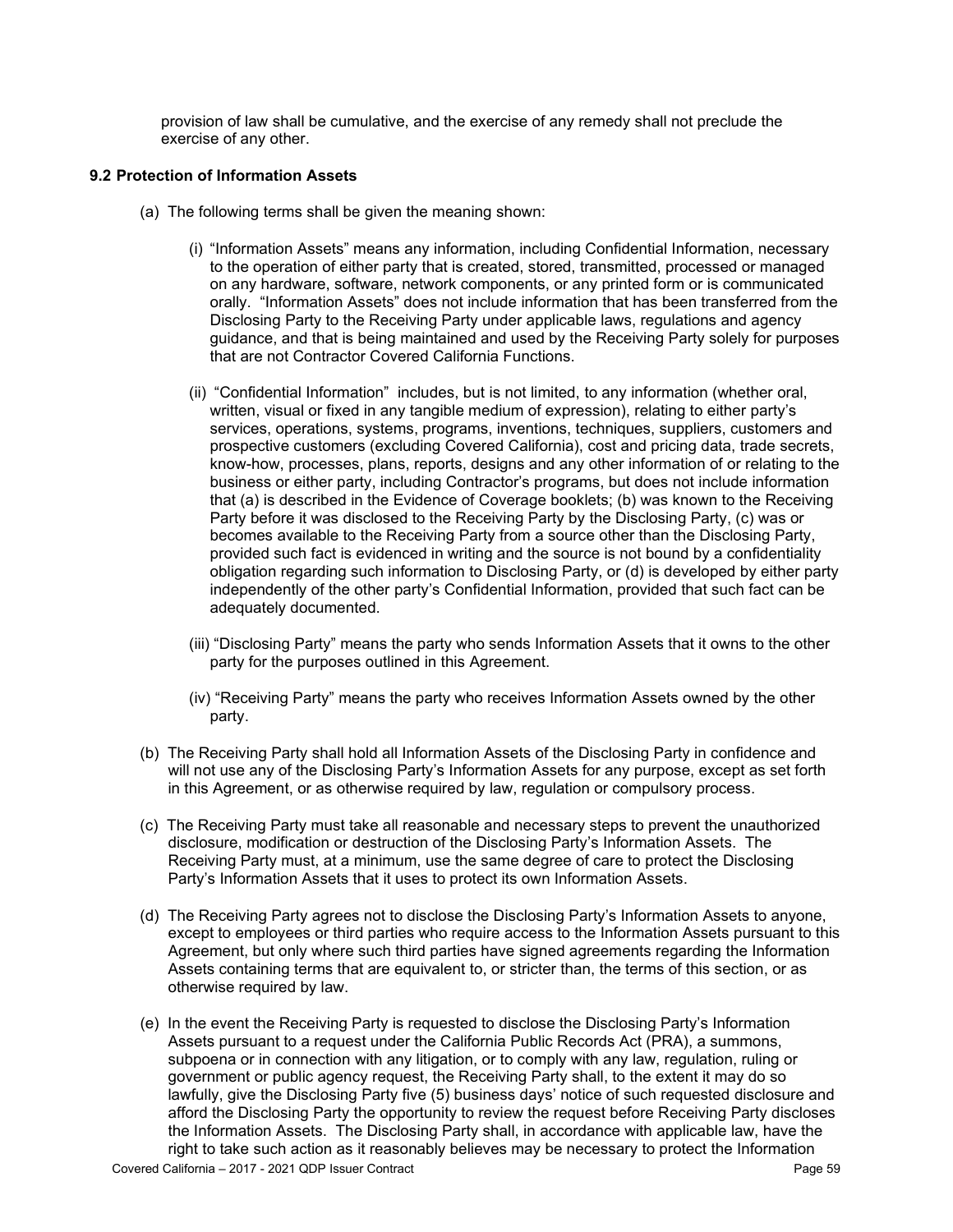Assets, and such action shall not be restricted by the dispute resolution process of this Agreement. If such request is pursuant to the PRA, Covered California shall give Contractor five (5) business days' notice to permit Contractor to consult with Covered California prior to disclosure of any Confidential Information. This subdivision shall not apply to restrict disclosure of any information to the State or in connection with a dispute between Covered California and Contractor or any audit or review conducted pursuant to this Agreement.

- (f) The Receiving Party shall notify the Disclosing Party in writing of any unauthorized disclosure, modification or destruction of the Disclosing Party's Information Assets by the Receiving Party, its officers, directors, employees, contractors, Agents, or third parties. The Receiving Party shall make this notification promptly upon becoming aware of such disclosure, modification or destruction, but in any event, not later than four (4) days after becoming aware of the unauthorized disclosure, modification or destruction. After such notification, the Receiving Party agrees to cooperate reasonably, at the Receiving Party's expense, with the Disclosing Party to remedy or limit the unauthorized disclosure, modification or destruction and/or its effects.
- (g) The Receiving Party understands and agrees the Disclosing Party may suffer immediate, irreparable harm in the event the Receiving Party fails to comply with any of its obligations under this section, that monetary damages will be inadequate to compensate the Disclosing Party for such breach and that the Disclosing Party shall have the right to enforce this section by injunctive or other equitable remedies. The provisions of this section shall survive the expiration or termination, for any reason, of this Agreement.
- (h) To the extent that information subject to this section on Protection of Information Assets is also subject to HIPAA Requirements, the Covered California Requirements or California Requirements in Section 9.1(b) and (c), such information shall be governed by the provisions of Section 9.1. In the event of a conflict or inconsistency between the requirements of the various applicable sections and attachments of this Agreement, including Section 9.1 and this Section 9.2, Contractor shall comply with the provisions that provide the greatest protection against access, use or disclosure.
- (i) Survival. Notwithstanding anything to the contrary in the Agreement, the provisions of this section on Information Assets shall survive termination of the Agreement until such time as all Information Assets provided by Covered California to Contractor, or created, received or maintained by Contractor on behalf of Covered California, is destroyed by assuring that hard copy Information Assets will be shredded and electronic media will be cleared, purged, or destroyed consistent with National Institute of Standards and Technology Guidelines for Media Sanitization or is returned to Covered California, in a manner that is reasonably acceptable to Covered California.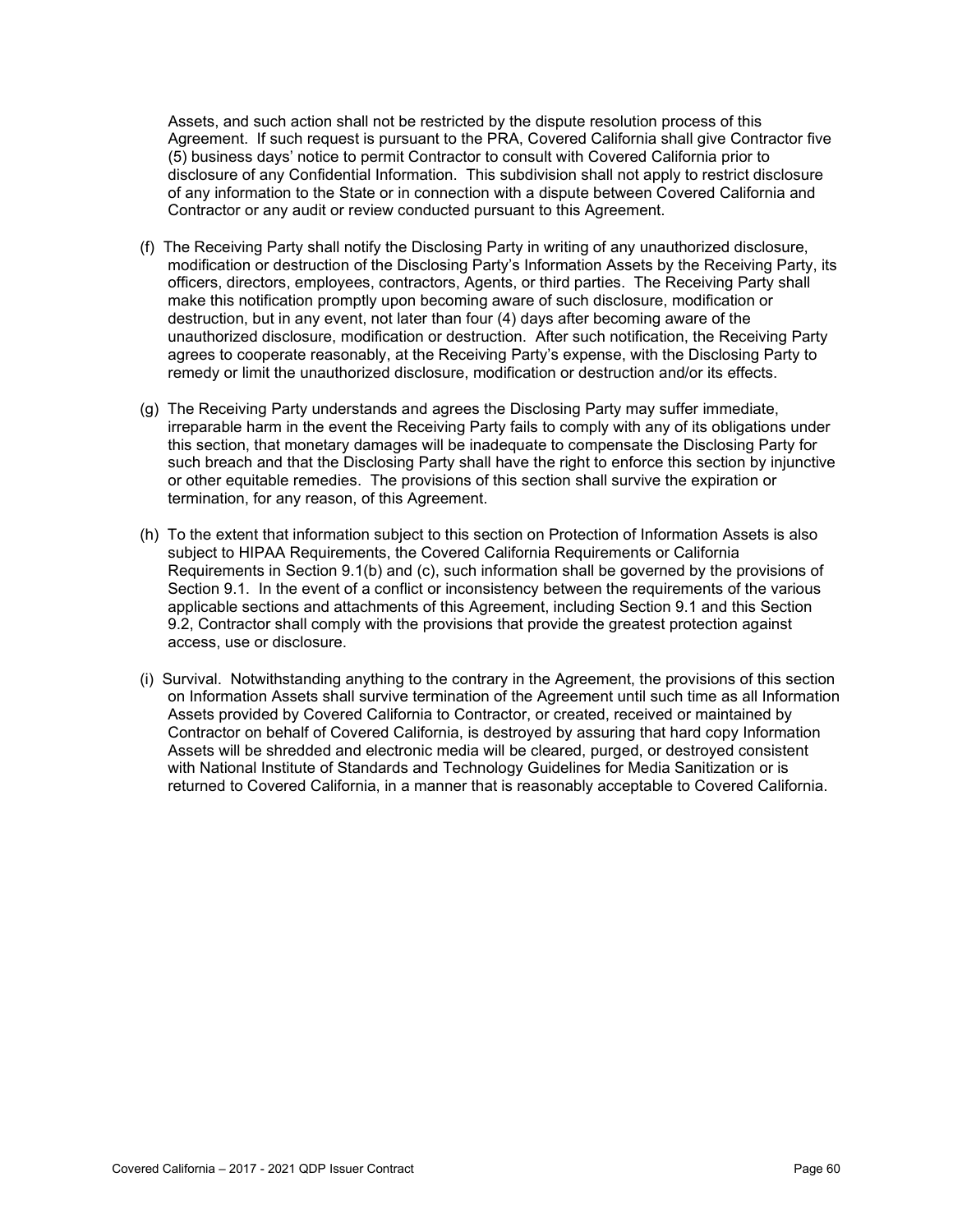## ARTICLE 10 **- RECORDKEEPING**

#### **10.1 Clinical Records**

Except with respect to any longer periods that may be required under applicable laws, rules and regulations, Contractor shall maintain, and require each Participating Provider and subcontractor to maintain, a dental record documentation system adequate to fully disclose and document the medical and dental condition of each Enrollee and the extent of dental services provided to Enrollees. Clinical records shall be retained for at least seven (7) years following the year of the final Claims payment. Except as otherwise required by State and Federal laws, rules and regulations, if an audit, litigation, research, evaluation, claim or other action involving the records has not been concluded before the end of the seven (7) year minimum retention period, the clinical records must be retained until all issues arising out of the action have been resolved. If responsibility for maintenance of dental records is delegated by Contractor to a Participating Provider or subcontractor, Contractor shall require such Participating Provider or other subcontractor to comply with the document retention requirements set forth in this Agreement and as otherwise required by applicable laws, rules and regulations.

#### **10.2 Financial Records**

- (a) Except as otherwise required to be maintained for a longer period by law or this Agreement, financial records, supporting documents, statistical records and all other records pertinent to amounts paid to or by Contractor in connection with this Agreement shall be retained by Contractor for at least ten (10) years from the date of the final claims payment. Contractor shall maintain accurate books, accounts, and records and prepare all financial statements in accordance with Generally Accepted Accounting Principles, applicable laws, rules and regulations and requirements imposed by any governmental, or State or Federal Regulator having jurisdiction over Contractor.
- (b) Contractor shall maintain adequate data customarily maintained and reasonably necessary to properly document each of its transactions with Participating Providers, Covered California, and Enrollees during the period this Agreement remains in force and will keep records of claims, including dental review and high dollar special audit claims, for a period of ten (10) years or for such length of time as required by federal or state law, whichever is longer. Subject to compliance with applicable laws, rules and regulations, including those relating to confidentiality and privacy, at the end of the ten (10) year retention period, at the option of Covered California, records shall either be transferred to Covered California at its request or destroyed. All such records are the property of Covered California and must be returned to Covered California or its authorized representatives upon demand.
- (c) Contractor shall maintain historical claims data and other records and data relating to the utilization of Specialized Health Care Services by Enrollees on-line for two (2) years from date that the Agreement is terminated with respect to Specialized Health Care Services provided to Enrollees during the term of this Agreement. These records shall include, but are not limited to, the data elements necessary to produce specific reports mutually agreed upon by Covered California and Contractor and in such form reasonably required by Covered California that is consistent with industry standards and requirements of Health Insurance Regulators regarding statistical, financial and/or data reporting requirements, including information relating to diagnosis, treatment, amounts billed (allowed and paid), dates of service, procedure numbers, deductible, out-of-pocket and other cost sharing for each claim.

## **10.3 Storage**

Such books and records shall be kept in a secure location at the Contractor's office(s), and books and records related to this Agreement shall be available for inspection and copying by Covered California, Covered California representatives, and such consultants and specialists as designated by Covered California, at any time during normal business hours as provided in Section 10.5 hereof and upon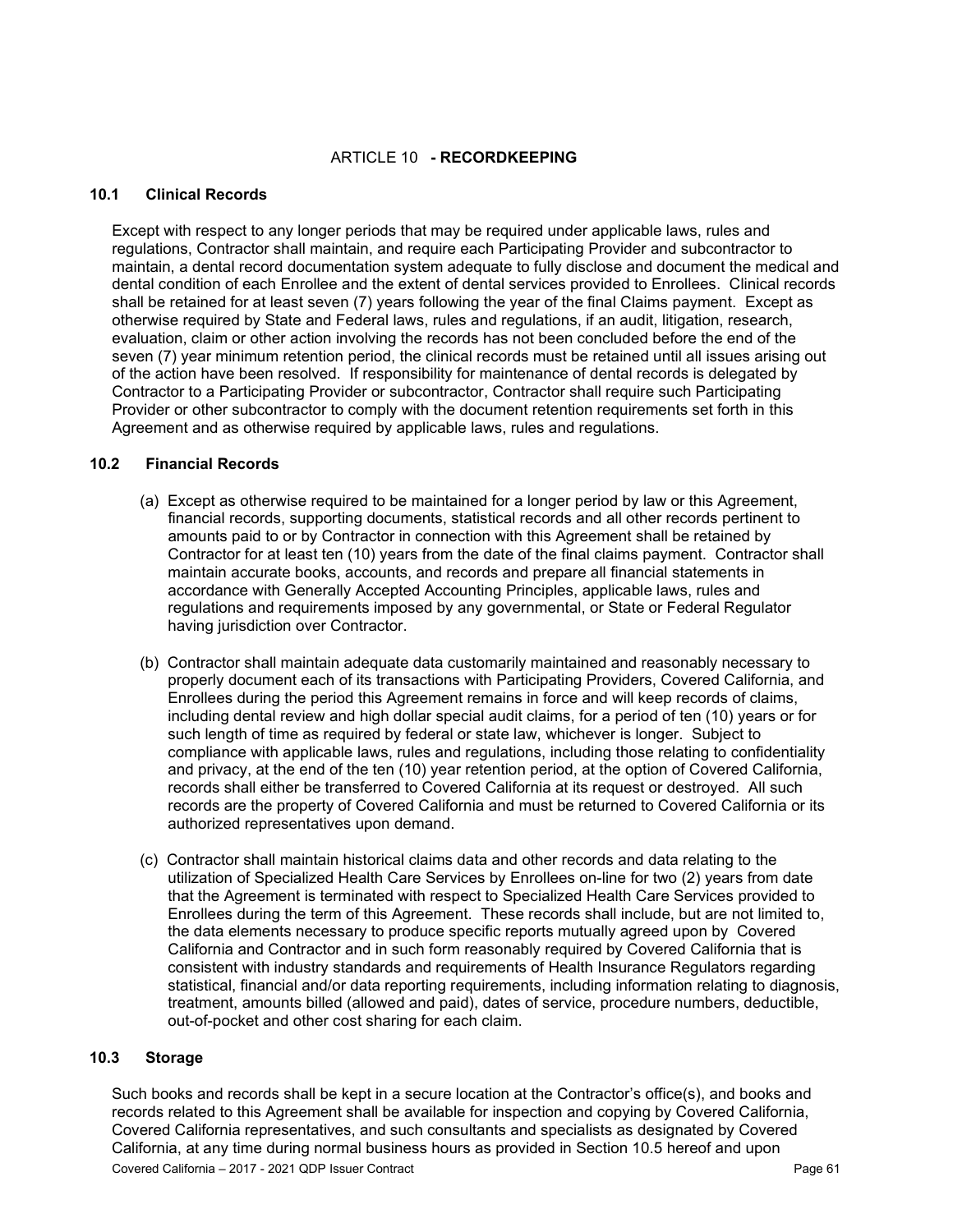reasonable notice. Contractor shall also ensure that related books and records of Participating Providers and subcontractors shall be accurately maintained. If any inquiry, audit, investigation, litigation, claim or other action involving the records is ongoing and has not been finally concluded before the end of the ten (10) year minimum retention period, the applicable financial records must be retained until all issues arising out of the action have been resolved.

## **10.4 Back-Up**

Contractor shall maintain a separate back-up system for its electronic data processing functions and a duplicate data file which is updated regularly and stored off-site in a secured, controlled environment. Contractor's back-up system shall comply with applicable laws, rules and regulations, including those relating to privacy and confidentiality and shall be designed to meet or exceed industry standards regarding the preservation of access to data.

### **10.5 Examination and Audit Results**

- (a) Contractor shall immediately submit to Covered California the results of final financial, market conduct, or special audits/reviews performed by State and Federal Regulators that have jurisdiction where Contractor serves Enrollees.
- (b) Contractor agrees to subject itself to Covered California for audits/reviews, either by Covered California or its designee, or the Department of General Services, California State Auditors, other state and/or federal regulatory agencies or their designee. Audits/reviews include, the evaluation of the correctness of premium rate setting, Covered California's payments to Agents based on the Contractor's report, questions pertaining to Enrollee premium payments and Advance Premium Tax Credit payments and participation fee payments which Contractor made to Covered California, Contractor's compliance with the provision set forth in this contract, and review of the Contractor's internal controls to perform the duties specified in this contract. Contractor also agrees to all audits subject to applicable State and Federal law regarding the confidentiality of and release of confidential Protected Health Information of Enrollees.
- (c) Contractor agrees that Covered California, the Department of General Services, the California State Auditors, other state and federal regulatory agencies or their designated representative, shall, subject to applicable State and Federal law regarding the confidentiality and release of confidential Protected Health Information of Enrollees, have the right to access, review and to copy any information and records and supporting documentation pertaining to the performance of this Agreement. Contractor agrees to maintain such records for possible audit for a minimum of three (3) years after final payment, unless a longer period of records retention is stipulated. Contractor agrees to allow the auditor(s) access to such records, information and supporting documentation during normal business hours and to allow interviews of any employees who might reasonably have information related to such records. Further, Contractor agrees to include a similar right of the State to audit records and interview staff in any subcontract related to performance of this Agreement.
- (d) Contractor agrees to implement corrective actions of audit/review findings within ninety (90) days. In the instance Contractor cannot implement the corrective action of a finding within ninety (90) days, it will submit a status report to Covered California stating why it cannot correct the finding within the specified time frame and shall propose another date for correction which shall also include a mitigation strategy. In all instances, Contractor and Covered California will do their best to resolve an audit/review finding within one hundred sixty (160) days. Should Contractor disagree with Covered California's management decision on an audit/review finding, it may appeal such management decision to the Covered California Executive Director whose decision is final and binding on the parties, in term of administrative due process.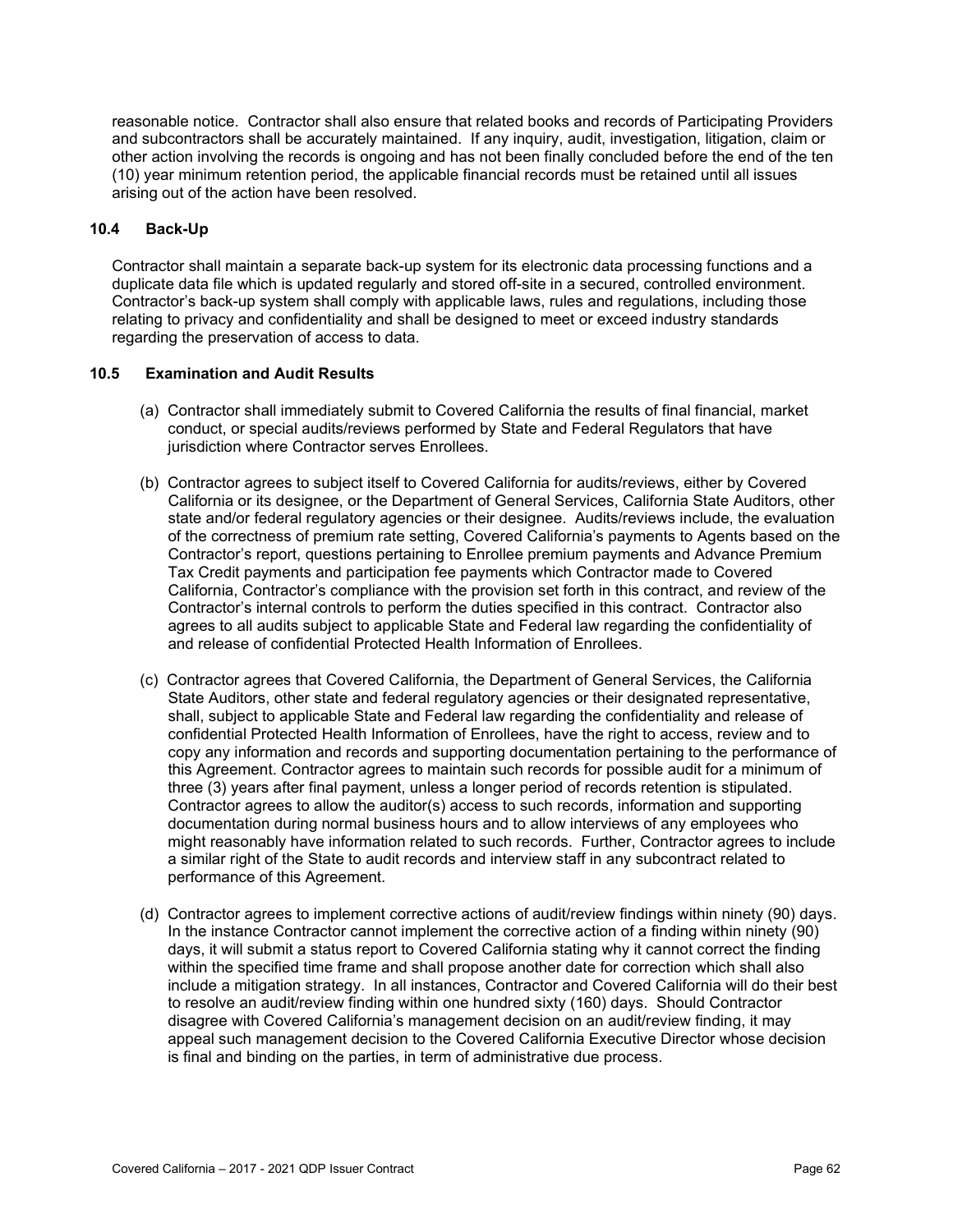## **10.6 Notice**

Contractor shall promptly notify Covered California in writing of any inquiry, audit, investigation, litigation, claim, examination, or other proceeding involving Contractor, or any Contractor personnel, Participating Provider or other authorized subcontractor that is threatened or commenced by any State and Federal Regulatory agency or other party that a reasonable person might believe could materially affect the ability of Contractor to perform in accordance with the terms set forth in this Agreement. Such notice shall be provided by Contractor to Covered California within ten (10) days of Contractor's receipt of notice regarding such action; provided, however, that any such exchange of information shall be subject to compliance with applicable laws, rules and regulations, and shall not occur to the extent prohibited by order of the court, administrative agency, or other tribunal or State of Federal regulatory authority having jurisdiction over the matter or by the laws and regulations governing the action. This section shall not be required with respect to disputes relating to claims and other matters noticed to Covered California in the ordinary course of business pursuant to other terms and conditions set forth in this Agreement or required by law.

### **10.7 Confidentiality**

Covered California understands and agrees that Contractor shall only be obligated to provide access to such information to the extent that: (1) access to such information is permitted by applicable State and Federal law and regulation, including but not limited to, State and Federal law or regulation relating to confidential or private information; and (2) it would not cause Contractor to breach the terms of any contract to which Contractor is a party. Contractor shall use efforts reasonably acceptable to obtain any necessary consents relating to Contractor's access to information.

### **10.8 Tax Reporting**

Contractor shall provide such information to Covered California upon request and in such form as mutually agreed upon by the parties and reasonably required to document Contractor's compliance with, and/or to fulfill Covered California's obligations with respect to, income tax eligibility, computation, and reporting requirements required under applicable laws, rules and regulations that are applicable to the operation of Covered California, including those relating premium tax credit and other operations of Covered California set forth at 45 C.F.R. Part 155.

### **10.9 Electronic Commerce**

Contractor shall use commercially reasonable efforts, which shall include, without limitation, Contractor's development, implementation and maintenance of processes and systems consistent with industry standards, to comply with the requirements of Covered California and applicable laws, rules and regulations relating to Contractor's participation in electronic commerce activities required under the terms of this Agreement. Contractor shall comply with service levels and system interface specifications documented by Covered California in appropriate CalHEERS documentation.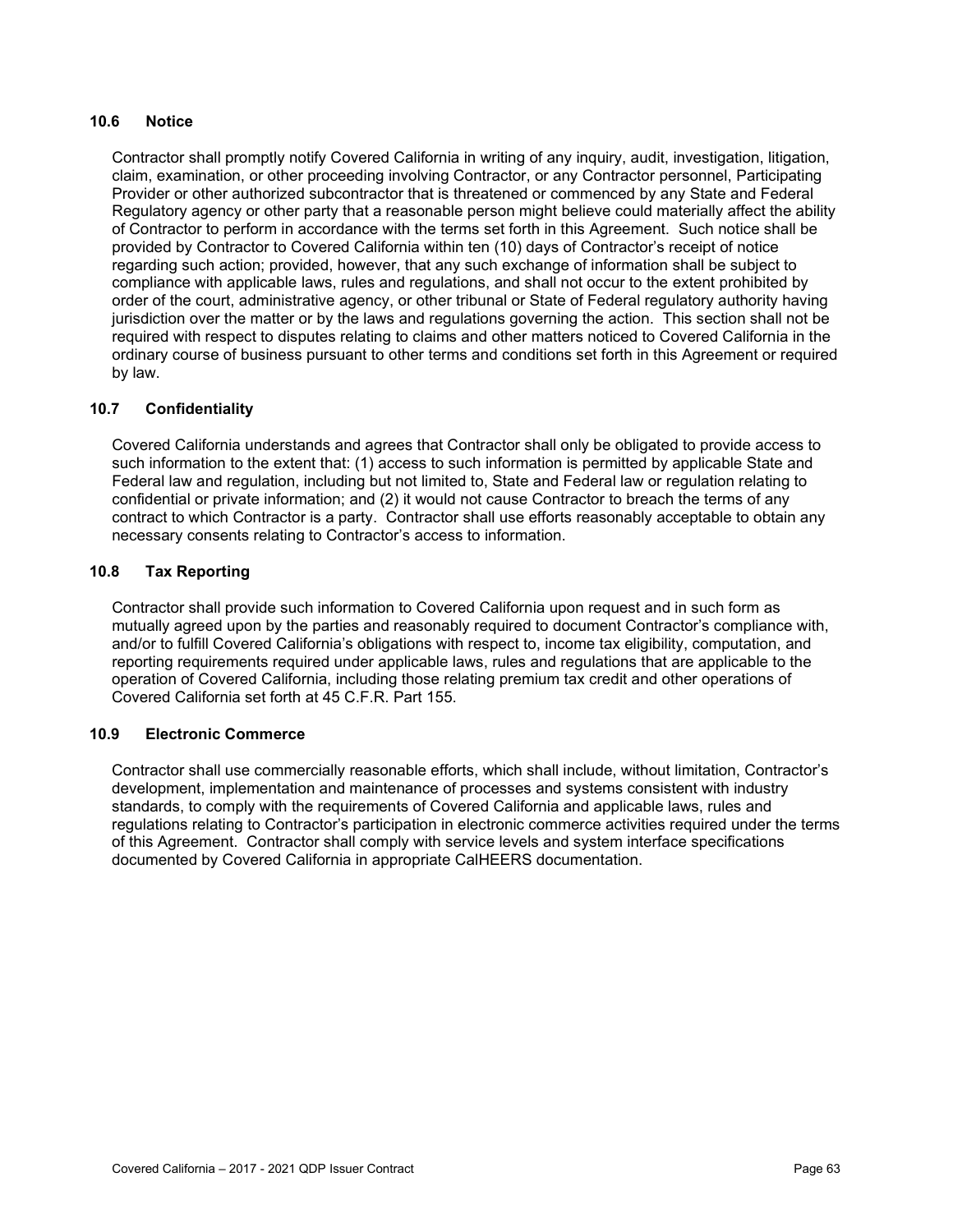### ARTICLE 11 **– INTELLECTUAL PROPERTY**

#### **11.1 Warranties**

- (a) Contractor represents, warrants and covenants to the best of its knowledge that:
	- (i) It has secured and will secure all rights and licenses necessary for its performance of this Agreement, including but not limited to consents, waivers, releases from all authors of or owners of any copyright interests in music or performances used, individuals, and talent (radio, television, and motion picture talent), owners of any interest in and to real estate site, locations, property, or props that may be used or shown.
	- (ii) To the best of the Contractor's knowledge, neither Contractor's performance of this Agreement, nor the exercise by either Party of the rights granted in this Agreement, nor any use, reproduction, manufacture, sale, offer to sell, import, export, modification, public and private display/performance, distribution, and disposition of the Intellectual Property made, conceived, derived from, or reduced to practice by Contractor and which result directly or indirectly from this Agreement will infringe upon or violate any Intellectual Property right, nondisclosure obligation, or other proprietary or contractual right or interest of any third-party or entity now existing under the laws of, or hereafter existing or issued by, any state, the United States, or any foreign country. There is currently no actual or threatened claim by any such third party based on an alleged violation of any such right by Contractor.
	- (iii) Neither Contractor's performance nor any part of its performance will violate the right of privacy of, or constitute false or misleading advertising or a libel or slander against any person or entity.
	- (iv) It has not granted and shall not grant to any person or entity any right that would or might derogate, encumber, or interfere with any of the rights granted to Covered California in this Agreement.
	- (v) It has appropriate systems and controls in place to ensure that state funds will not be used in the performance of this Agreement for the acquisition, operation or maintenance of computer software in violation of copyright laws.
	- (vi) It has no knowledge of any outstanding claims, licenses or other charges, liens, or encumbrances of any kind or nature whatsoever that could affect in any way Contractor's performance of this agreement.
- (b) EXCEPT AS EXPRESSLY STATED ELSEWHERE IN THIS AGREEMENT, COVERED CALIFORNIA AND CONTRACTOR MAKE NO WARRANTY AND EXPRESSLY DISCLAIM ANY WARRANTY, EXPRESS OR IMPLIED, THAT THEIR INTELLECTUAL PROPERTY OR THE INTELLECTUAL PROPERTY RESULTING FROM THIS AGREEMENT IS MERCHANTABLE, FIT FOR A PARTICULAR PURPOSE, OR DOES NOT INFRINGE UPON ANY PATENT, TRADEMARK, COPYRIGHT OR THE LIKE, NOW EXISTING OR SUBSEQUENTLY ISSUED.

#### **11.2 Intellectual Property Indemnity**

(a) Subject to subsection (c) hereof, Contractor agrees to indemnify and hold Covered California harmless from any expense, loss, damage, or injury; to defend at its own expense any and all claims, suits, and actions; and to pay any judgments or settlements against Covered California to the extent they arise or are due to infringement of third-party intellectual property rights enforceable in the U.S., misuse of third-party confidential or trade secret information, failure to obtain necessary third-party consents, waivers or releases, violation of the right of privacy or publicity, false or misleading advertising, libel or slander, or misuse of social media, by Contractor or any Contractor Intellectual Property. Contractor's indemnification obligations under this section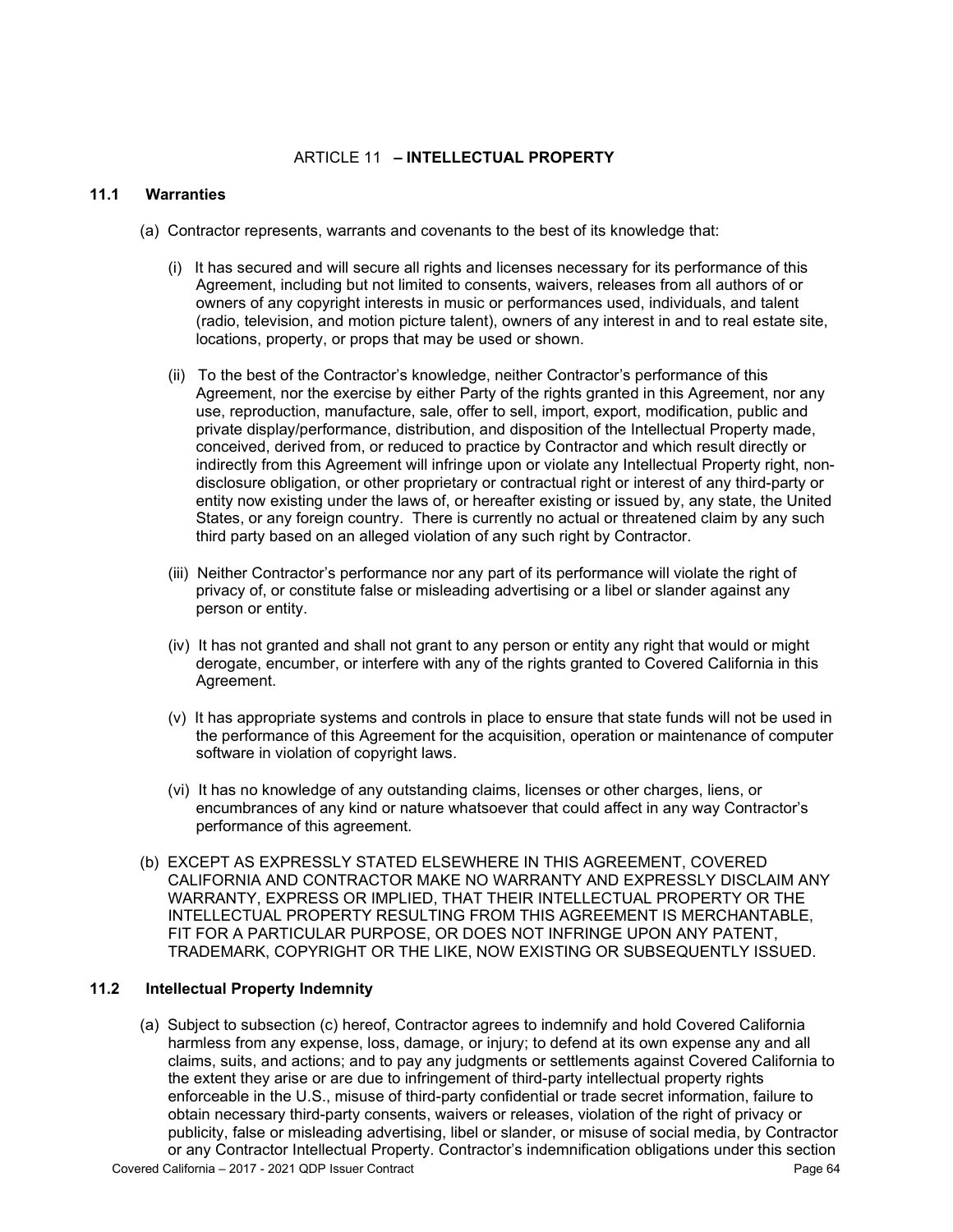are subject to Contractor receiving prompt notice of the claim after Covered California becomes aware of such claim, and being given the right to control the defense of such claim. Should any Intellectual Property licensed by the Contractor to Covered California under this Agreement become the subject of an Intellectual Property infringement claim or other claim for which Contractor is obligated to indemnify Covered California, Contractor will promptly take steps reasonably and in good faith to preserve Covered California's right to use the licensed Intellectual Property in accordance with this Agreement at no expense or disruption to Covered California, except as otherwise stated in this Agreement. Covered California shall have the right to monitor and appear through its own counsel (at Covered California's expense) in any such claim or action. In the defense or settlement of the claim, Contractor may obtain the right for Covered California to continue using the licensed Intellectual Property; or, replace or modify the licensed Intellectual Property so that the replaced or modified Intellectual Property becomes non-infringing provided that such replacement or modification is functionally equivalent to the original licensed Intellectual Property, as its sole remedy.

- (b) Notwithstanding anything to the contrary in this Agreement, any such indemnification obligation of Contractor shall not extend to any infringement or alleged infringement to the extent that such infringement or alleged infringement resulted from (i) specific instructions to use certain Intellectual Property given to Contractor by Covered California; (ii) Covered California's unauthorized modification of Contractor Intellectual Property; (iii) Covered California's use of Contractor Intellectual Property in combination with any service or product not supplied, recommended or approved by Contractor, or used by Covered California in a manner for which it was not authorized; or (iv) Intellectual Property created or derived by Covered California.
- (c) Contractor agrees that damages alone would be inadequate to compensate Covered California for breach of any term of this Article by Contractor. Contractor acknowledges Covered California would suffer irreparable harm in the event of such breach and agrees Covered California shall be entitled to seek equitable relief, including without limitation an injunction, from a court of competent jurisdiction, without restriction or limitation of any other rights and remedies available at law or in equity.

#### **11.3 Federal Funding**

If this agreement is funded in whole or in part by the federal government, Covered California may acquire and maintain the Intellectual Property rights, title, and ownership, which results directly or indirectly from the agreement; except as provided in 37 C.F.R. § 401.14 and except as stated herein. However, the federal government shall have a non-exclusive, nontransferable, irrevocable, paid-up license throughout the world to use, duplicate, or dispose of such Intellectual Property throughout the world in any manner for governmental purposes and to have and permit others to do so.

#### **11.4 Ownership and Cross-Licenses**

- (a) Intellectual Property Ownership. As between Contractor and Covered California, each Party shall remain at all times the sole and exclusive owner of all right, title and interest in and to the Intellectual Property that it owned or used prior to entry into this Agreement, or that it developed in the course of performance of this Agreement. Any Intellectual Property created by either Party in the performance of this Agreement shall not be considered a "work made for hire" of the other Party, as "work made for hire" is defined in the United States Copyright Act, 17 U.S.C. § 101. Any rights not licensed to the other Party hereunder are expressly reserved exclusively by the originating Party.
- (b) License of Intellectual Property. Each Party (a "Licensor") grants the other Party (a "Licensee") the non-exclusive, royalty-free, paid-up, worldwide, irrevocable, right, during the term of this Agreement, to use the Licensor's Intellectual Property solely for the purposes of this Agreement and to carry out the Party's functions consistent with its responsibilities and authority as set forth in the enable legislation and regulations. Such licenses shall not give the Licensee any ownership interest in or rights to the Intellectual Property of the Licensor. Each Licensee agrees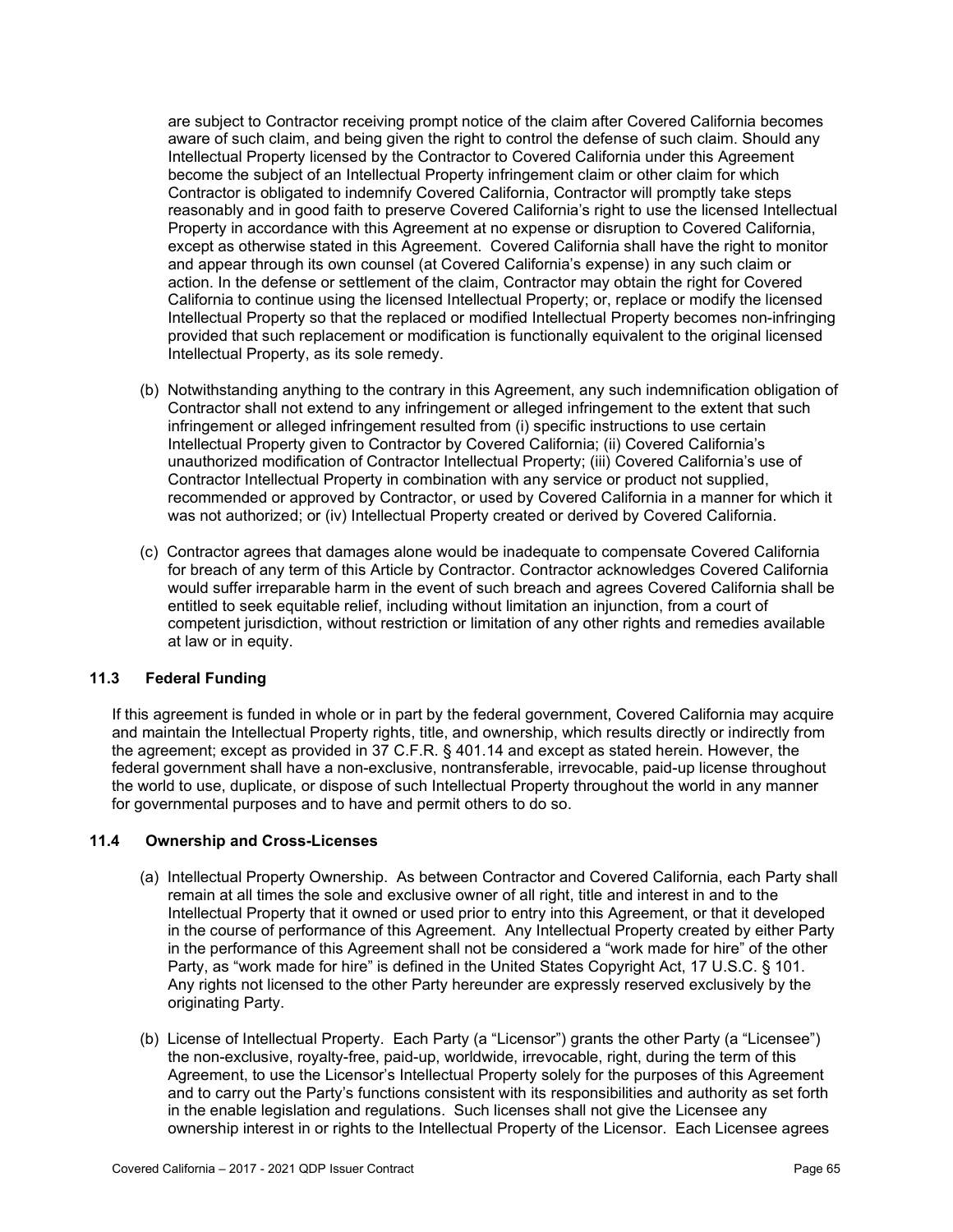to abide by all third-party license and confidentiality restrictions or obligations applicable to the Licensor's Intellectual Property of which the Licensor has notified the Licensee in writing.

- (c) Definition of Intellectual Property. For purposes of this Agreement, "Intellectual Property" means recognized protectable rights and interests such as: patents (whether or not issued), copyrights, trademarks, service marks, applications for any of the foregoing, inventions, Confidential Information, trade secrets, trade dress, domain names, logos, insignia, color combinations, slogans, moral rights, right of publicity, author's rights, contract and licensing rights, works, mask works, industrial design rights, rights of priority, know how, design flows, methodologies, devices business processes, developments, innovations, good will and all other legal rights protecting intangible proprietary information as may exist now and/or hereafter come into existence, and all registrations, renewals and extensions, regardless of whether those rights arise under the laws of the United States, or any other state, country or jurisdiction. For the avoidance of doubt, Protected Health Information and Personally Identifiable Information are not included in the definition of Intellectual Property, and are addressed under Article 9.
- (d) Definition of Works. For purposes of the definition of Intellectual Property, "works" means all literary works, writings and printed matter including the medium by which they are recorded or reproduced, photographs, art work, pictorial and graphic representations and works of a similar nature, film, motion pictures, digital images, animation cells, and other audiovisual works including positives and negatives thereof, sound recordings, tapes, educational materials, interactive videos and any other materials or products created, produced, conceptualized and fixed in a tangible medium of expression. It includes preliminary and final products and nay materials and information developed for the purposes of producing those final products. Works do not include articles submitted to peer review or reference journals or independent research projects.

### **11.5 Survival**

The provisions set forth in this section shall survive any termination or expiration of this Agreement.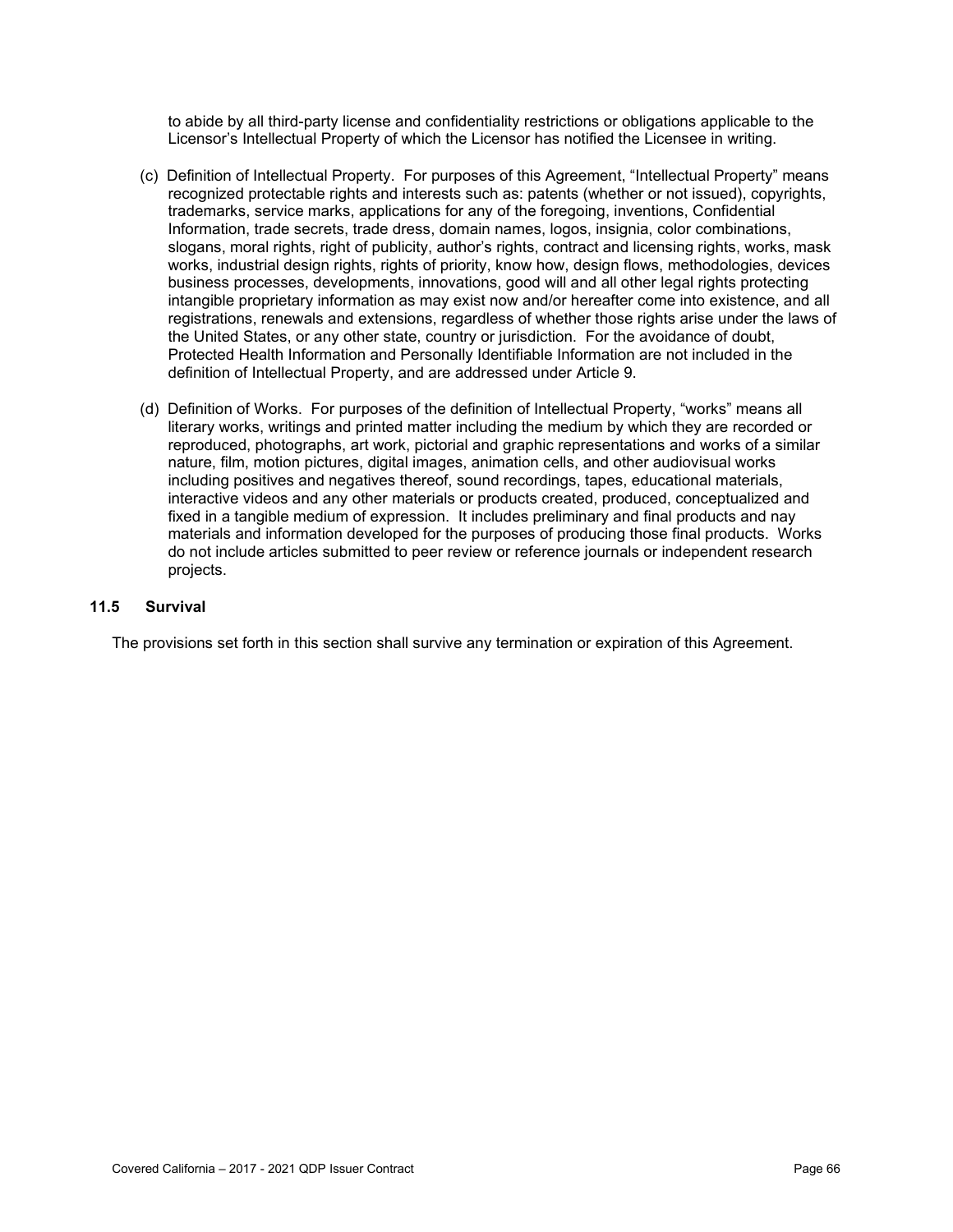## ARTICLE 12 **– SPECIAL TERMS AND CONDITIONS**

#### **12.1 Dispute Resolution**

- (a) If any dispute arising out of or in connection with this Agreement is not resolved within thirty (30) days or such other reasonable period of time determined by Contractor and Covered California staff normally responsible for the administration of this Agreement, the parties shall attempt to resolve the dispute through the submission of the matter for executive level involvement. The executive officer of each party or his or her designated representative shall meet and confer to attempt to resolve the dispute. If the parties agree, a neutral third-party mediator may be engaged to assist in dispute resolution at either the line employee level or the executive level, or both. If after expending reasonable efforts at executive level resolution of the dispute, no resolution can be reached within thirty (30) days or such other reasonable period determined by Contractor and Covered California, then either party may seek its rights and remedies in a court of competent jurisdiction or otherwise available under this Agreement or applicable laws, rules and regulations.
- (b) Each party shall document in writing the nature of each dispute and the actions taken to resolve any disputes utilizing this dispute resolution procedure. Each party shall act in good faith to resolve such disputes. Neither party may seek its rights and remedies in court respecting any such notice of termination for default without first following the dispute resolution process stated in this section.
- (c) Covered California and Contractor agree that, the existence of a dispute notwithstanding, they will continue without delay to carry out all their responsibilities under this Agreement which are not affected by the dispute.
- (d) Either party may request an expedited resolution process if such party determines that irreparable harm will be caused by following the timelines set forth in Section 12.1(a). If the other party does not consent to such expedited process, the requesting party will hire, at its sole cost and expense, an independent mediator to determine whether such an expedited process is necessary to avoid or reduce irreparable harm. In the event that the mediator determines that irreparable harm may result from delays required under the thirty (30) day period required under Section 12.1(a), the parties will engage in an expedited process that will require the parties to resolve the dispute within five (5) business days or such other period as mutually agreed upon by the parties.
- (e) This section shall survive the termination or expiration of this Agreement.

#### **12.2 Attorneys' Fees**

In the event of any litigation between the parties to enforce or interpret the provisions of this Agreement, the non-prevailing party shall, unless both parties agree, in writing, to the contrary, pay the reasonable attorneys' fees and costs of the prevailing party arising from such litigation, including outside attorneys' fees and allocated costs for services of in-house counsel, and court costs. These attorneys' fees and costs shall be in addition to any other relief to which the prevailing party may be entitled.

### **12.3 Notices**

Any notice or other written communication that may or must be given hereunder shall be deemed given when delivered personally, or if it is mailed, three (3) days after the date of mailing, unless delivery is by express mail, telecopy, electronic mail or telegraph, and then upon the date of the confirmed receipt, to the following representatives: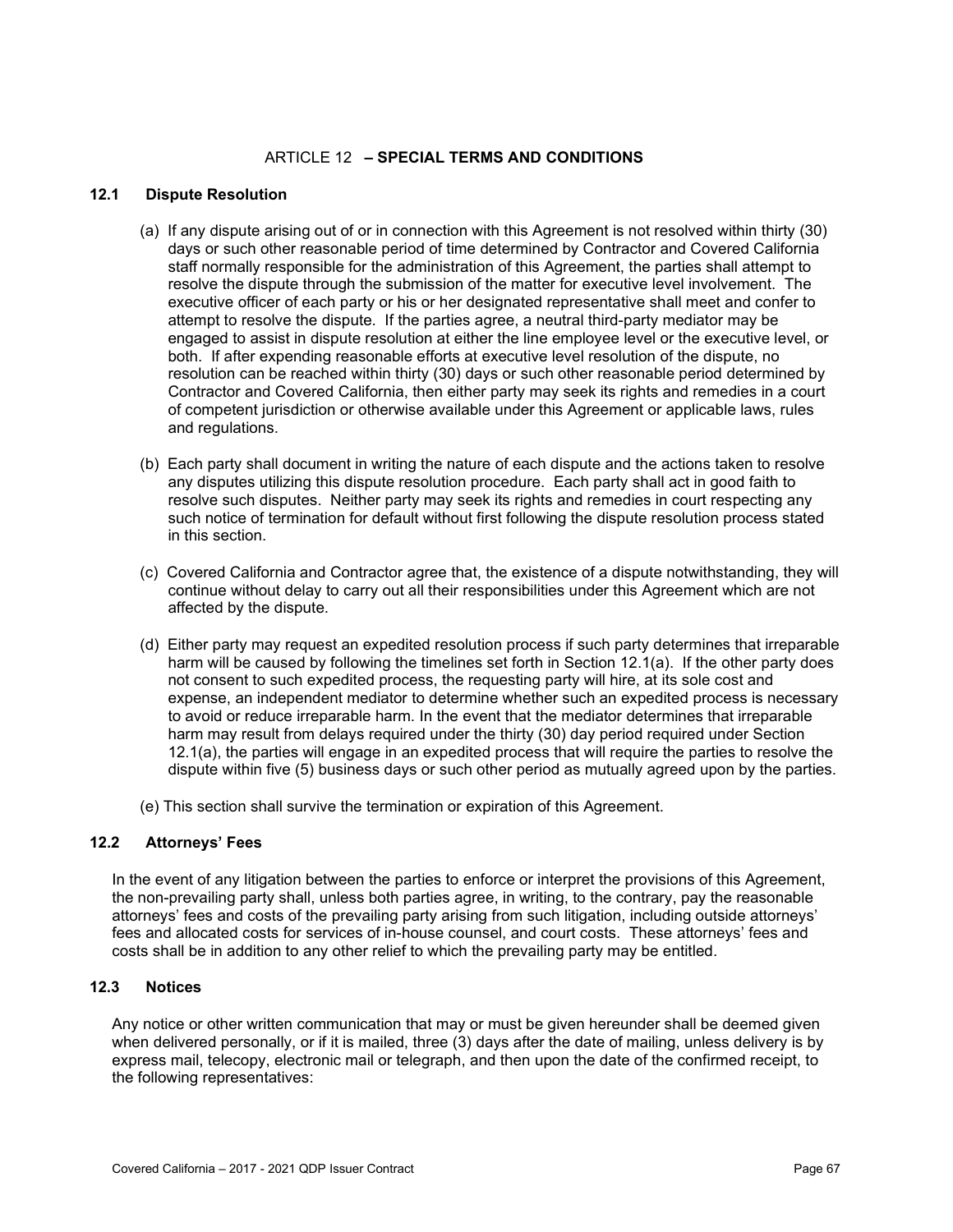For Covered California:

Covered California Attention: James DeBenedetti 1601 Exposition Blvd. Sacramento, CA 95815 Telephone No. (916) 228-8665 Email: [James.DeBenedetti@covered.ca.gov](mailto:James.DeBenedetti@covered.ca.gov)

For Contractor:

| Name:                  |         |
|------------------------|---------|
| Address:               |         |
| City, State, Zip Code: |         |
| Telephone No.          | FAX No. |
| Email:                 |         |

Either party hereto may, from time to time by notice in writing served upon the other as aforesaid, designate a different mailing address or a different or additional person to which all such notices or other communications thereafter are to be addressed.

### **12.4 Amendments**

- (a) By Covered California. In the event that any law or regulation is enacted or any decision, opinion, interpretive policy or guidance of a court or governmental agency is issued (any of the foregoing, a "Change in Law") that Covered California determines, based on its consultation with legal counsel, regulators or other state-based or Federal health benefit exchanges: (i) affects or may affect the legality of this Agreement or any provision hereof or cause this Agreement or any provision hereof to prevent or hinder compliance with laws, rules or regulations, or (ii) adversely affects or may adversely affect the operations of Covered California or the ability of Covered California or Contractor to perform its respective obligations hereunder or receive the benefits intended hereunder, Covered California may, by written notice to Contractor, amend this Agreement to comply with or otherwise address the Change in Law in a manner reasonably determined by Covered California to carry out the original intent of the parties to the extent practical in light of such Change in Law. Such amendment shall become effective upon sixty (60) days' notice, or such lesser period as required for compliance or consistency with the Change in Law or to avoid the adverse effect of the Change in Law. If Contractor objects to such amendment, it must notify Covered California in writing within twenty (20) days of receipt of notice from Covered California. If the parties are unable to agree on an amendment within thirty (30) days thereafter, Covered California may terminate this Agreement.
- (b) Other Amendments. Except as provided in Section 12.4(a), this Agreement may be amended only by mutual consent of the parties. Except as provided herein, no alteration or variation of the terms of this Agreement shall be valid unless made in writing and signed by the parties hereto, and no oral understanding or agreement not incorporated herein shall be binding on any of the parties hereto.

#### **12.5 Time is of the Essence**

Time is of the essence in this Agreement.

#### **12.6 Publicity**

Contractor shall coordinate with Covered California with respect to communications to third-parties regarding this Agreement; provided, however, that no external publicity release or announcement or other such communication concerning this Agreement or the transactions contemplated herein shall be issued by Contractor without advance written approval by Covered California unless such communication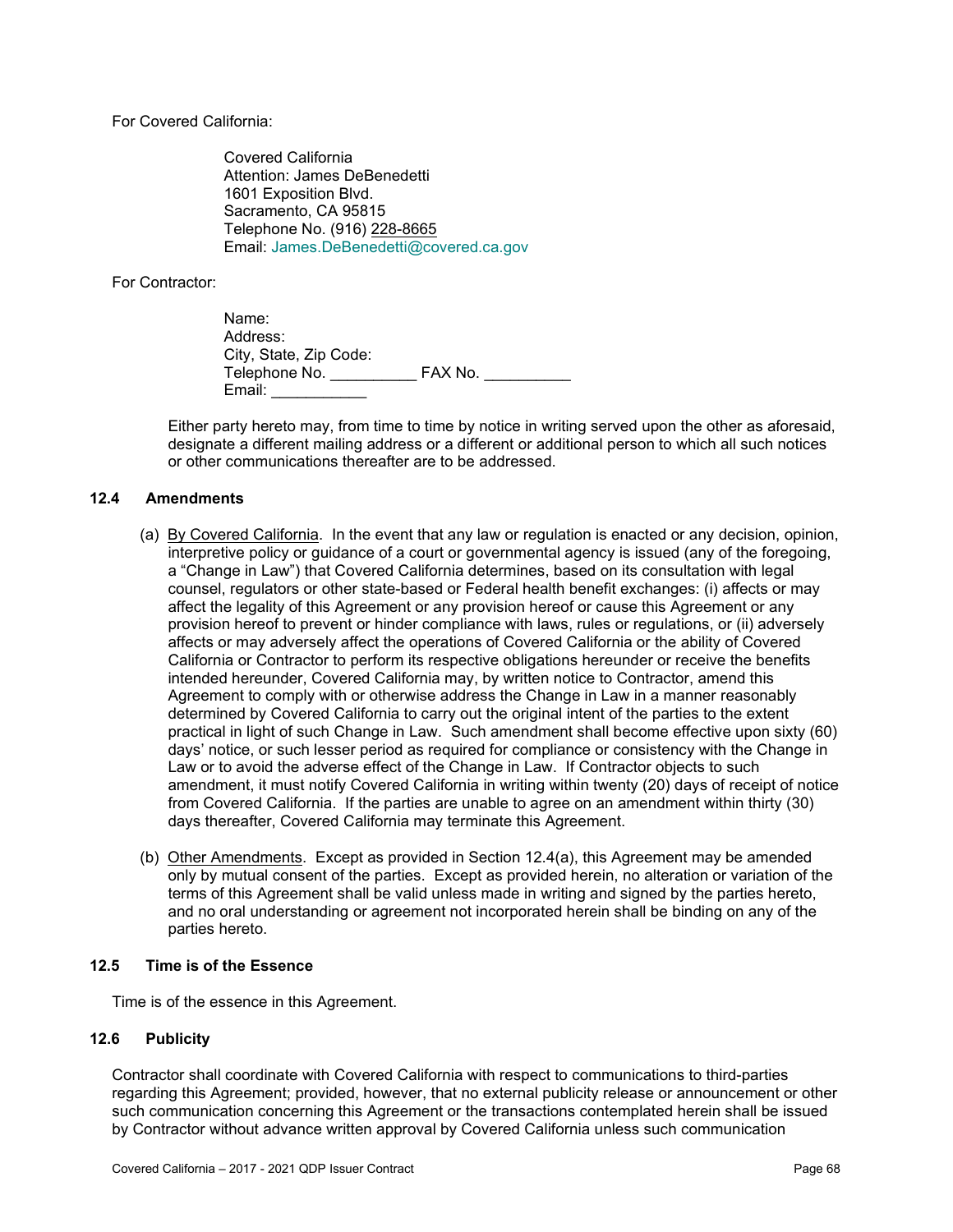complies with standards that may be issued by Covered California to Contractor based on consultation with Contractor from time to time.

## **12.7 Force Majeure**

Except as prohibited by applicable laws, rules and regulations, neither party to this Agreement shall be in default of its obligations hereunder for delay or failure in performing that arises out of causes beyond the control and without the fault or negligence of either party and arising from a catastrophic occurrence or natural disaster, such as Acts of God or of the public enemy, acts of the State in its sovereign capacity, acts of the State Controller's Office or other State agency having an impact on Covered California's ability to pay its obligations, acts of the State legislature, fires, floods, power failure, disabling strikes, epidemics, quarantine restrictions, and freight embargoes. However, each party shall utilize its best good faith efforts to perform under this Agreement in the event of any such occurrence.

#### **12.8 Further Assurances**

Contractor and Covered California agree to execute such additional documents, and perform such further acts, as may be reasonable and necessary to carry out the provisions of this Agreement.

### **12.9 Binding Effect**

This Agreement, any instrument or agreement executed pursuant to this Agreement, and the rights, covenants, conditions, and obligations of Contractor and Covered California contained therein, shall be binding upon the parties and their successors, assigns, and legal representatives.

# **12.10 Titles/Section Headings**

Titles or headings are not part of this Agreement, are for convenience of reference only, and shall have no effect on the construction or legal effect of this Agreement.

#### **12.11 Severability**

Should one or more provisions of this Agreement be held by any court to be invalid, void, or unenforceable, such provision(s) will be deemed to be restated to affect the original intentions of the parties as nearly as possible in accordance with applicable law. The remaining provisions shall nevertheless remain and continue in full force and effect.

#### **12.12 Entire Agreement/Incorporated Documents/Order of Precedence**

This Agreement represents the entire understanding between the parties hereto with respect to the subject matter hereof. Any prior correspondence, memoranda, or agreements are replaced in total by this Agreement. This Agreement shall consist of:

- (a) The terms of this Agreement, including obligations set forth in other documents that are referenced herein;
- (b) All attached documents, which are expressly incorporated herein;
- (c) Terms and conditions set forth in the Application, to the extent that such terms are expressly incorporated by reference in specific sections of this Agreement and/or otherwise not inconsistent with the Agreement or Proposal; and,
- (d) The Proposal, which is expressly incorporated herein to the extent that such terms are not superseded by the terms set forth in this Agreement.
- (e) In the event there are any inconsistencies or ambiguities among the terms of this Agreement and incorporated documents, the following order of precedence shall be used: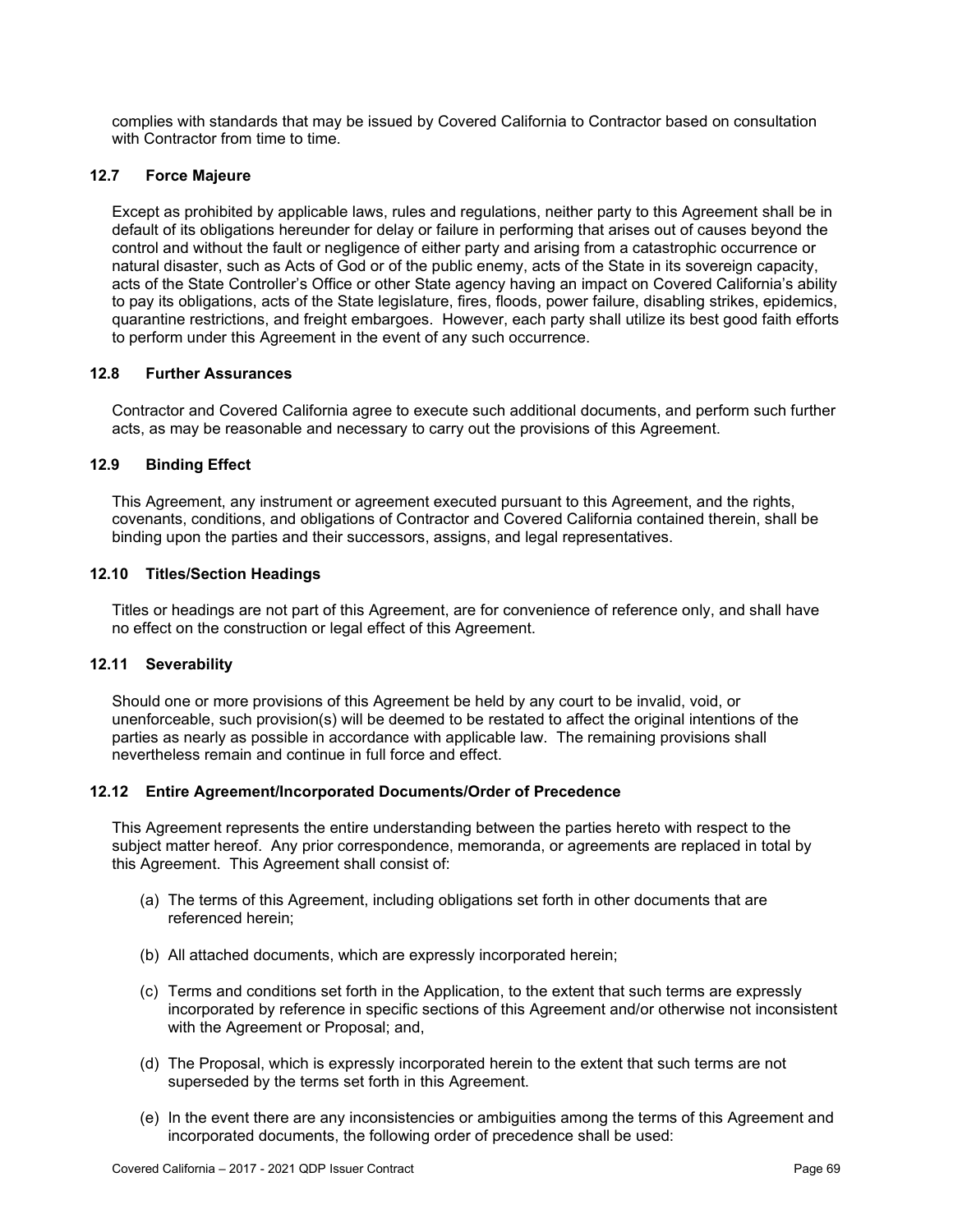- 1. Applicable laws, rules and regulations;
- 2. The terms and conditions of this Agreement, including attachments; and
- 3. Application.

#### **12.13 Waivers**

No delay on the part of either party in exercising any right, power, or privilege hereunder shall operate as a waiver thereof. No waiver on the part of either party of any right, power, or privilege hereunder, nor any single or partial exercise of any right, power, or privilege hereunder shall preclude any other or further exercise thereof or the exercise of any other right, power, or privilege hereunder.

#### **12.14 Incorporation of Amendments to Applicable Laws**

Any references to sections of Federal or State statutes or regulations shall be deemed to include a reference to any subsequent amendments thereof and any successor provisions thereto made from time to time from and after the date of this Agreement.

#### **12.15 Choice of Law, Jurisdiction, and Venue**

This Agreement shall be administered, construed, and enforced according to the laws of the State (without regard to any conflict of law provisions) to the extent such laws have not been preempted by applicable federal law. Any suit brought hereunder shall be brought in the state or federal courts sitting in Sacramento, California, the parties hereby waiving any claim or defense that such forum is not convenient or proper. Each party agrees that any such court shall have in person jurisdiction over it and consents to service of process in any manner authorized by California law.

#### **12.16 Counterparts**

This Agreement may be executed in one or more counterparts, each of which shall be deemed an original, but all of which together shall constitute one and the same instrument.

#### **12.17 Days**

Wherever in this Agreement a set number of days is stated or allowed for a particular event to occur, the days are understood to include all calendar days, including weekends and holidays, unless otherwise specified.

#### **12.18 Ambiguities Not Held Against Drafter**

This Agreement having been freely and voluntarily negotiated by all parties, the rule that ambiguous contractual provisions are construed against the drafter of the provision shall be inapplicable to this Agreement.

#### **12.19 Clerical Error**

No clerical error shall operate to defeat or alter any terms of this Agreement or defeat or alter any of the rights, privileges or benefits of any Enrollee or Employer.

#### **12.20 Administration of Agreement**

(a) Covered California may adopt policies, procedures, rules and interpretations that are consistent with applicable laws, rules and regulations and deemed advisable by Covered California to promote orderly and efficient administration of this Agreement. The parties shall perform in accordance with such policies and procedures; provided, however, that any changes to policies and procedures that are not disclosed to Contractor prior to the Agreement Effective Date shall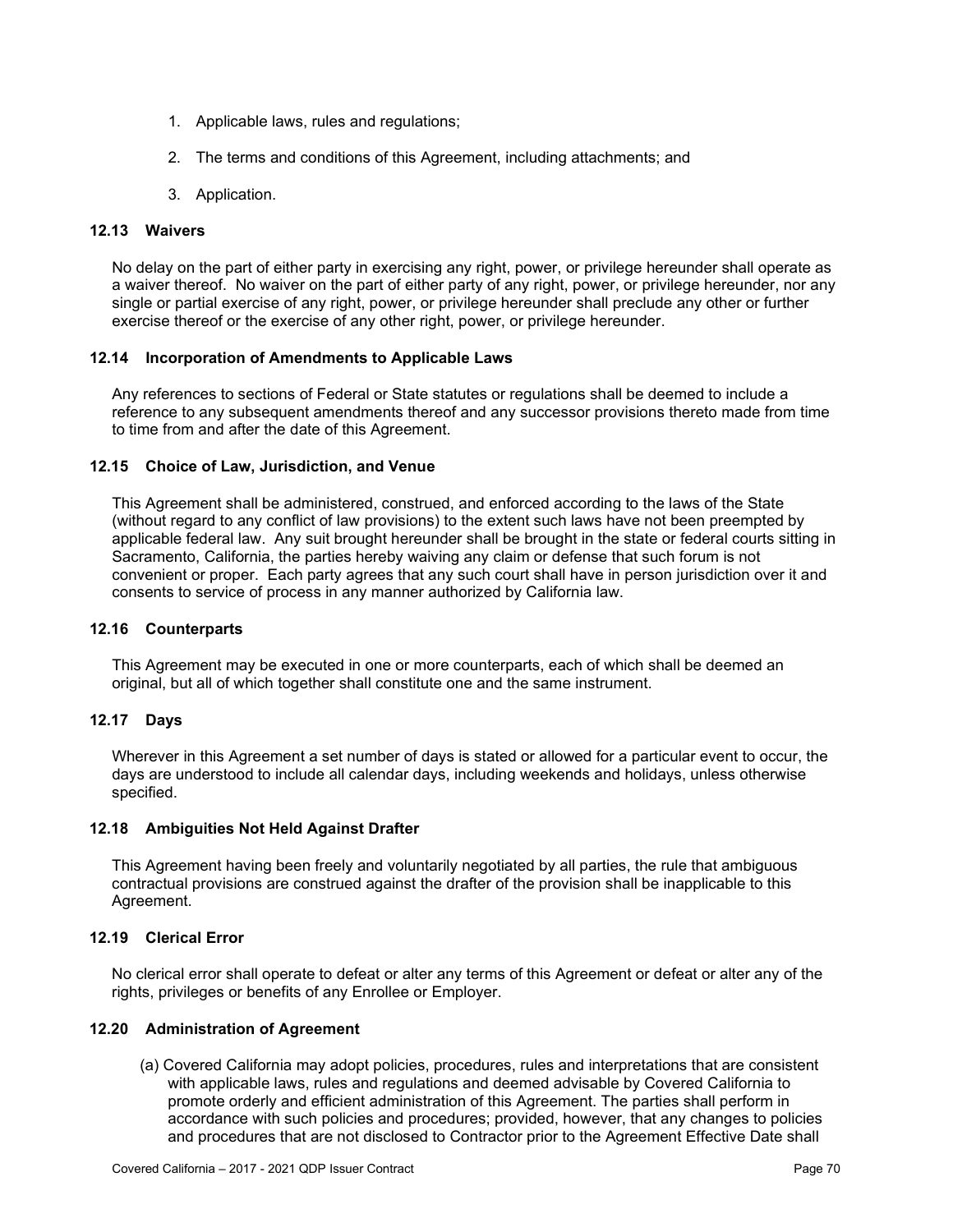not result in additional obligations and risks to Contractor existing at the Agreement Effective Date except as otherwise mutually agreed upon by the parties.

(b) Covered California shall provide ninety (90) days prior written notice by letter, newsletter, electronic mail or other media of any material change (as defined below) in Covered California's policies, procedures or other operating guidance applicable to Contractor's performance of Services. The failure by Contractor to object in writing to any material change within thirty (30) days following the Contractor's receipt of such notice shall constitute Contractor's acceptance of such material change. For purposes of this section, "material change" shall refer to any change that could reasonably be expected to have a material impact on the Contractor's compensation, Contractor's performance of Services under this Agreement, or the delivery of Specialized Health Care Services to Enrollees.

#### **12.21 Performance of Requirements**

To the extent the Agreement requires performance under the Agreement by Contractor but does not specifically specify a date, the date of performance shall be based on the mutual agreement of Contractor and Covered California.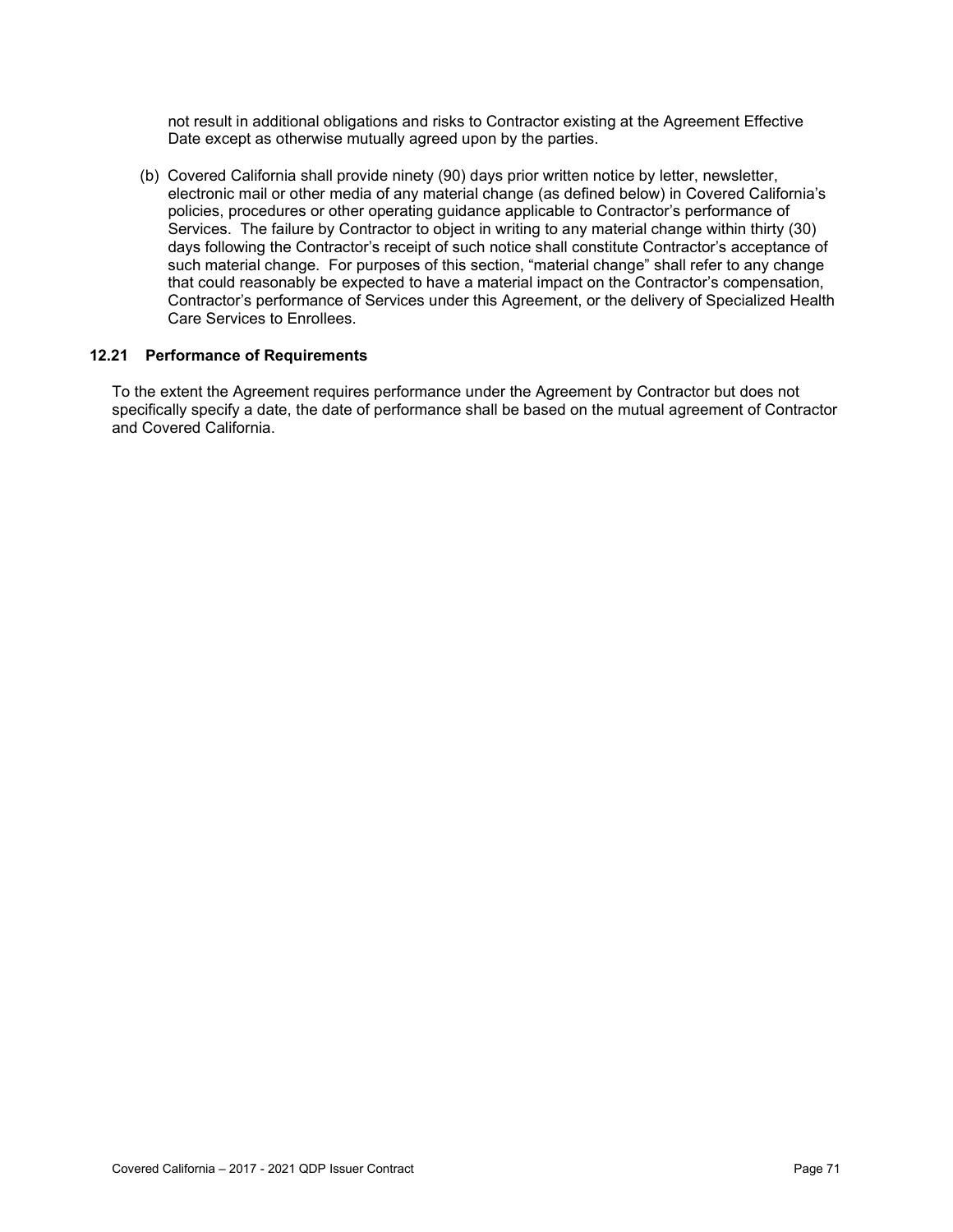#### ARTICLE 13 **- DEFINITIONS**

Except as otherwise expressly defined, capitalized terms used in the Agreement and/or the Attachments shall have the meaning set forth below.

**Affordable Care Act** – The federal Patient Protection and Affordable Care Act, (P.L. 111-148), as amended by the federal Health Care and Education Reconciliation Act of 2010 (P.L. 111 -152), known collectively as the Affordable Care Act.

**Agent(s)** – Individuals who are licensed and in good standing as a life licensee under Insurance Code §1626 by the California Department of Insurance to transact in accident and health insurance. The term used in this Agreement will only apply to Agents certified by Covered California to transact business in the Covered California for the Individual Market and Covered California for Small Business Markets .

**Agreement** – This Agreement attached hereto, including amendments, attachments and documents incorporated by reference, entered into between Covered California and Contractor.

**Agreement Effective Date** – The effective date of this Agreement established pursuant to Section 7.1 of this Agreement.

**Application -**The Qualified Dental Plan Certification Applications for Plan Years 2017-2021.

**Board** – The executive board responsible for governing Covered California under Government Code § 100500.

**California Affordable Care Act** ‒ The California Patient Protection and Affordable Care Act, AB 1602 and SB 900 (Chapter 655, Statutes of 2010 and Chapter 659, Statutes of 2010).

**CAL COBRA** – The California Continuation Benefits Replacement Act, Health and Safety Code § 1366.20 et seq.

**CalHEERS** – The California Healthcare Eligibility, Enrollment and Retention System, a project jointly sponsored by the Covered California and DHCS, with the assistance of the Office of Systems Integration to maintain processes to make the eligibility determinations regarding Covered California and other State health care programs and assist Enrollees in selection of health plan. For the purposes of this contract, CalHEERS includes any other eligibility and enrollment system used by Covered California, including the system operated by Pinnacle HCMS.

**Case Management** – Contractor's medical utilization and oversight systems that attempt to optimize available benefit coverage and resources for Enrollees with complex and exceptional needs due to chronic or catastrophic illness or injury.

**CCR** – California Code of Regulations

**CDI** ‒ California Department of Insurance

**Children's Dental Plan** - A plan certified by Covered California that provides only the pediatric dental benefits required in Health and Safety Code § 1367.005(a)(5) and Insurance Code § 10122.27(a)(5).

**COBRA** – Federal law (Consolidated Omnibus Budget Reconciliation Act of 1985) requiring continuing coverage of group health benefits to Employees and their families upon the occurrence of certain qualifying events where such coverage would otherwise be terminated.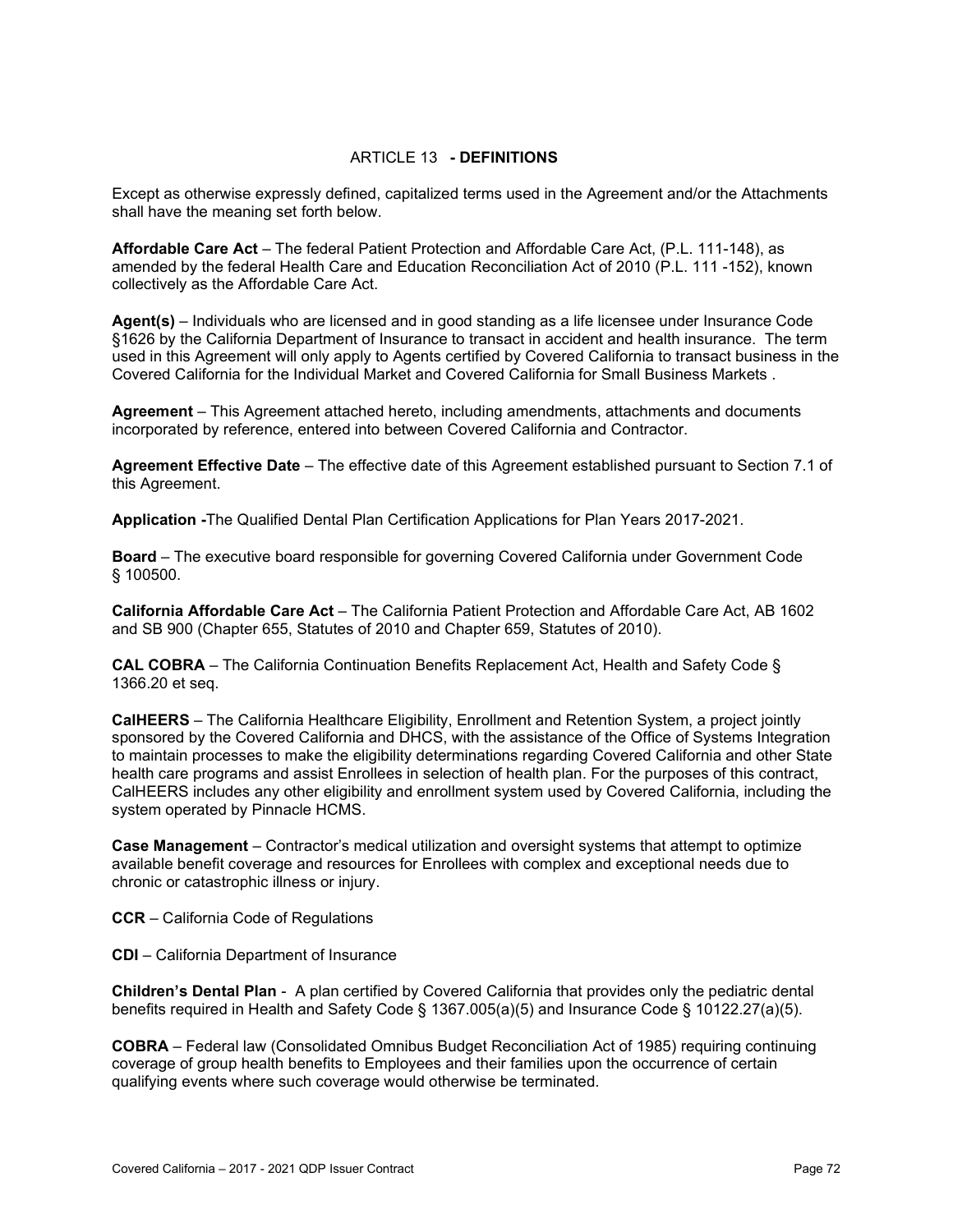**Confidentiality of Medical Information Act (CMIA)** – The Confidentiality of Medical Information Act (California Civil Code § 56 et seq.) and the regulations issued pursuant thereto or as thereafter amended, to the extent applicable to operation of Contractor.

**Contract Year** – The full twelve (12) month period commencing on the effective date and ending on the day immediately prior to the first anniversary thereof and each full consecutive twelve (12) month period thereafter during which the Agreement remains in effect.

**Contractor** – The Dental Insurance Issuer contracting with Covered California under the Agreement to offer a QDP and perform in accordance with the terms set forth in the Agreement.

**Contractor Covered California Function** – Any function that Contractor performs pursuant to this Agreement during which Contractor receives, maintains, creates, discloses or transmits PHI and/ or Personally Identifiable Information gathered from the Covered California, applicants, Qualified Individuals or Enrollees in the process of assisting individuals and entities with the purchase of health insurance coverage in QDPs or other functions under the Covered California program.

**Covered California** – The California Health Benefit Exchange, doing business as Covered California and an independent entity within the State of California. **Covered California for the Individual Market** – The Covered California program providing coverage to Enrollees, formerly referred to as the Individual Exchange.

**Covered California for Small Business (CCSB)** –The Covered California program providing coverage to eligible small businesses, formerly referred to as the Small Business Health Options Program (SHOP) and described in Government Code § 100502(m).

**Covered Services** – The Specialized Health Care Services referred to in this Agreement refers to those services which are covered benefits under the applicable QDP and described in the Evidence of Coverage (EOC).

- **DHCS** California Department of Health Care Services
- **DHHS** United States Department of Health and Human Services
- **DMHC** California Department of Managed Health Care

**Dental Health Maintenance Organization (DHMO)** – A type of dental plan product that delivers dental services by requiring assignment to a primary dental care provider who is paid a capitated fee for providing all required dental services to the Enrollee unless specialty care is needed. DMHOs require referral to specialty dental providers. These products do not include coverage of services provided by dental care providers outside the dental plan.

**Dental Plan Issuer** – A carrier licensed to provide dental coverage in the state of California, including specialized health care service plans regulated by the California Department of Managed Health Care and insurers regulated by the California Department of Insurance.

**Dental Preferred Provider Organization (DPPO)** – A type of dental plan product that delivers dental services to members through a network of contracted dental care providers and includes limited coverage of out-of-network services.

**Effective Date** – The date on which a Plan's coverage goes into effect.

**Eligibility Information** – The information that establishes an Enrollee's eligibility.

**Eligibility File** – The compilation of all Eligibility Information for an Enrollee or group of Enrollees into a single electronic format used to store or transmit the data.

Covered California – 2017 - 2021 QDP Issuer Contract Page 73 **Employee** – A "qualified Employee," as defined in 45 C.F.R. § 155.20.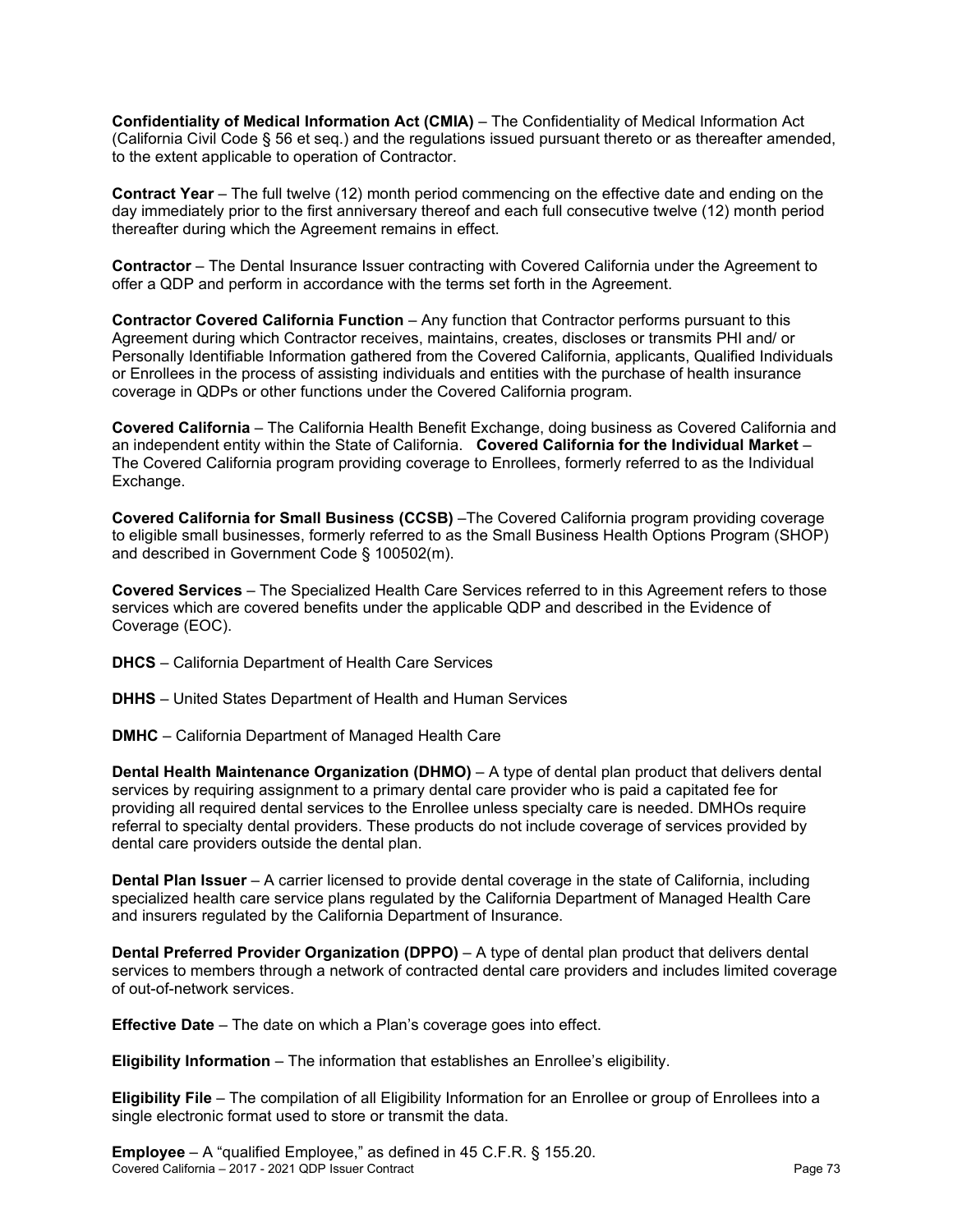**Employer** – A "qualified Employer," as defined in § 1312(f)(2) of the Affordable Care Act.

**Encounter** – Any dental service or bundle of related Covered Services provided to one Enrollee by one Dental Care Professional within one time period. Any Covered Services provided must be recorded in the Enrollee's health record.

**Encounter Data** – Detailed data about individual services provided by a capitated managed care entity. The level of detail about each service reported is similar to that of a standard claim form. **Enrollee** – Enrollee means each and every individual enrolled for the purpose of receiving dental benefits. **Evidence of Coverage (EOC) and Disclosure Form** – The booklet(s) which describe(s) the benefits, exclusions, limitations, conditions, and the benefit levels of the applicable Plan(s).

**Explanation of Benefits (EOB)** – A statement sent from the Contractor to an Enrollee listing services provided, amount billed, eligible expenses and payment made by the Plan.

**Explanation of Payment (EOP)** – A statement sent from the Contractor to Providers detailing payments made for Health Care Services.

**Family Dental Plan** – A plan certified by Covered California that provides the pediatric dental benefits required in Health and Safety Code § 1367.005(a)(5) and Insurance Code § 10122.27(a)(5), and also includes coverage for certain benefits for adult Enrollees.

**Family Member** – An individual who is within an Enrollee's or Employee's family, as defined in 26 U.S.C. § 36B (d)(1).

**General Agent** – A licensed insurance brokerage firm, qualified and operating under the laws of the state of California, with a network of affiliated Agents in the state of California, that is contracted with Covered California.

**Grace Period** – A specified time following the premium due date during which coverage remains in force and an Enrollee or Employer or other authorized person or entity may pay the premium without penalty.

**Health Care Professional** – An individual with current and appropriate licensure, certification, or accreditation in a medical, dental or behavioral health profession, including without limitation, medical doctors (including psychiatrists), dentists, osteopathic physicians, psychologists, registered nurses, nurse practitioners, licensed practical nurses, certified medical assistants, licensed physician assistants, mental health professionals, chemical dependency counselors, clinical laboratory professionals, allied health care professionals, pharmacists, social workers, physical therapists, occupational therapists, and others to provide Health Care Services.

**Health Information Technology for Economic and Clinical Health Act (HITECH Act)** – The Health Information Technology for Economic and Clinical Health Act, which was enacted as part of the American Recovery and Reinvestment Act of 2009, and the regulations issued pursuant thereto or as thereafter amended.

**Health Insurance Portability and Accountability Act of 1996 (HIPAA)** – The Health Insurance Portability and Accountability Act of 1996 and the regulations issued pursuant thereto or as thereafter amended.

**Individual Exchange** –Covered California through which Qualified Individuals may purchase QDPs.

**Individually Identifiable Health Information (IIHI)** – The "individually identifiable health information" as defined under HIPAA.

**Information Practices Act (IPA)** – The California Information Practices Act, Civil Code § 1798 et seq. and the regulations issued pursuant thereto or as thereafter amended.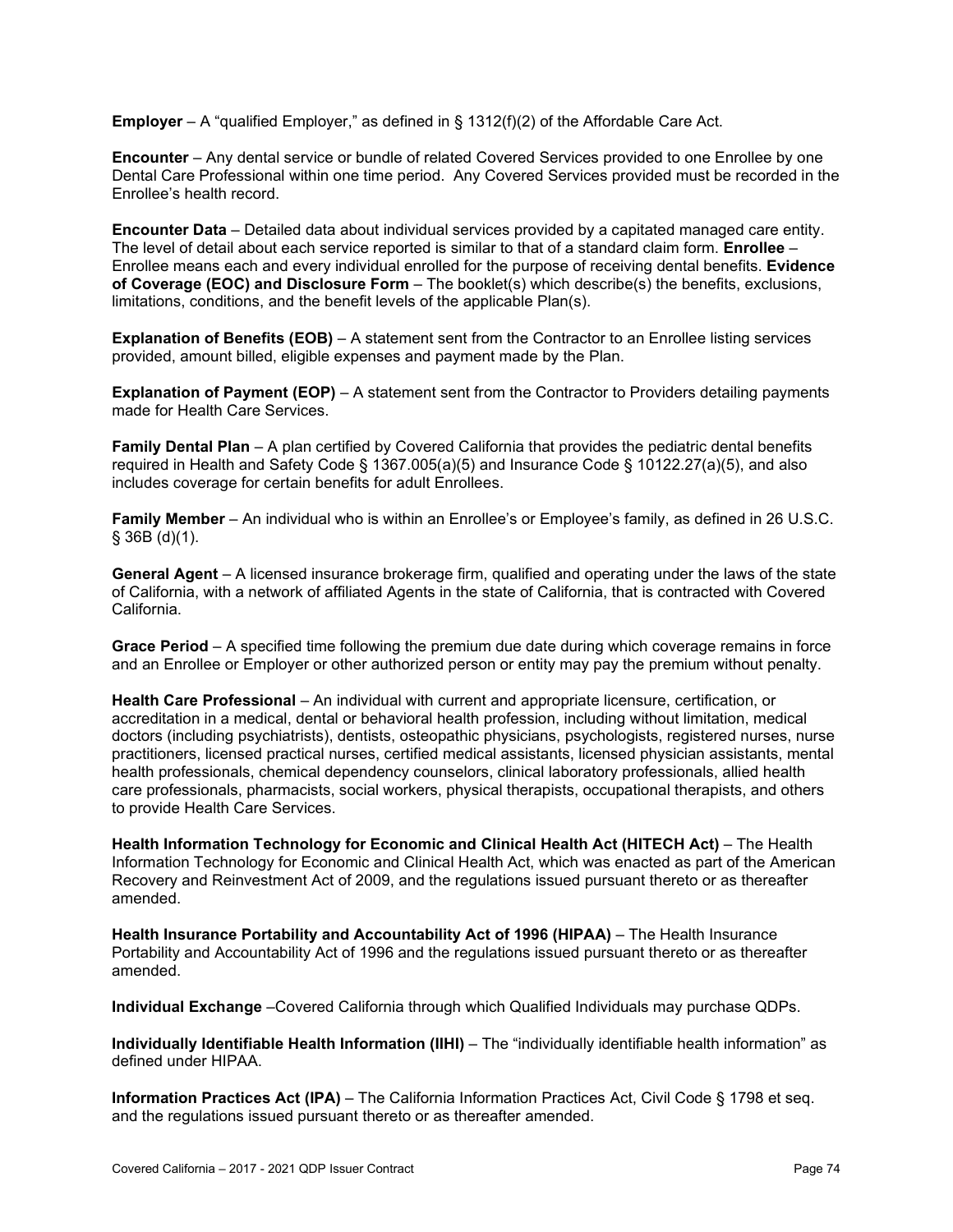**Insurance Information and Privacy Protection Act (IIPPA)** – The California Insurance Information and Privacy Protection Act, Insurance Code §§ 791-791.28 et seq., and the regulations issued pursuant thereto or as thereafter amended.

**Medicaid** – The program of medical care coverage set forth in Title XIX of the Social Security Act and the regulations issued pursuant thereto or as thereafter amended.

**Monthly Rates** – The rates of compensation payable in accordance with the terms set forth at Article 5 to Contractor for Services rendered under this Agreement.

**Open Enrollment or Open Enrollment Period** – The fixed time period as set forth in 45 C.F.R. § 155.410, Health and Safety Code § 1399.849 (c)(3), and Insurance Code § 10965.3 (c)(3) for individual applicants and Enrollees to initiate enrollment or to change enrollment from one health benefits plan to another. For benefit years beginning on or after January 1, 2020 references to Open Enrollment include the allowance for special enrollment periods for all individuals as described in Health and Safety Code § 1399.849 (c)(3), and Insurance Code § 10965.3 (c)(3) for a total Open Enrollment Period from October 15 of the preceding calendar year to January 15 of the benefit year, inclusive.

**Participating Provider** – An individual Health Care Professional, hospital, clinic, facility, entity, dentist, dental assistant, dental hygienist or any other person or organization that provides Health Care or Dental Services and that, at the time care is rendered to a Enrollee, has (or is a member of a Medical Group that has) a contract in effect with Contractor to provide Covered Services to Enrollees and accept copayments for Covered Services.

**Participation Fee** – The user fee on QDPs authorized under § 1311(d)(5) of the Affordable Care Act, 45 C.F.R. §§ 155.160(b)(1) and 156.50(b), and Government Code § 100503(n) to support Covered California operations.

**Performance Standard** – A financial assurance of service delivery at levels agreed upon between Covered California and Contractor.

**Personally Identifiable Information** – Any information that identifies or describes an individual, including but not limited to, his or her name, social security number, physical description, home address, home telephone number, education, financial matters, medical or employment history, and statements made by, or attributed to, the individual. It also includes any identifiable information collected from or about an individual for purposes of determining eligibility for enrollment in a Qualified Health Plan, determining eligibility for other insurance affordability programs, determining eligibility for exemptions from the individual responsibility provisions, or any other use of such individual's identifiable information in connection with Covered California.

**Plan(s)** – The QDPs Covered California has entered into a contract with a dental plan issuer to provide hereinafter referred to as the Plan(s) or QDPs.

**Plan Data** – All the utilization, fiscal, and eligibility information gathered by Contractor about the Plans exclusive programs, policies, procedures, practices, systems and information developed by Contractor and used in the normal conduct of business.

**Plan Year** – Plan Year has the same definition as that term is defined in 45 C.F.R. § 155.20.

**Premium** – The dollar amount payable by the Enrollee (to the QDP Issuer to effectuate and maintain coverage.

**Premium Rate or Monthly Rate** – The monthly premium due during a Plan Year, as agreed upon by the parties.

Covered California – 2017 - 2021 QDP Issuer Contract Page 75 **Primary Care Provider (PCP)** – The following types of health care providers or organizations are considered Primary Care Providers and provide medical care, either through team members or as individual health care providers, which includes coordination of care as needed and as used in this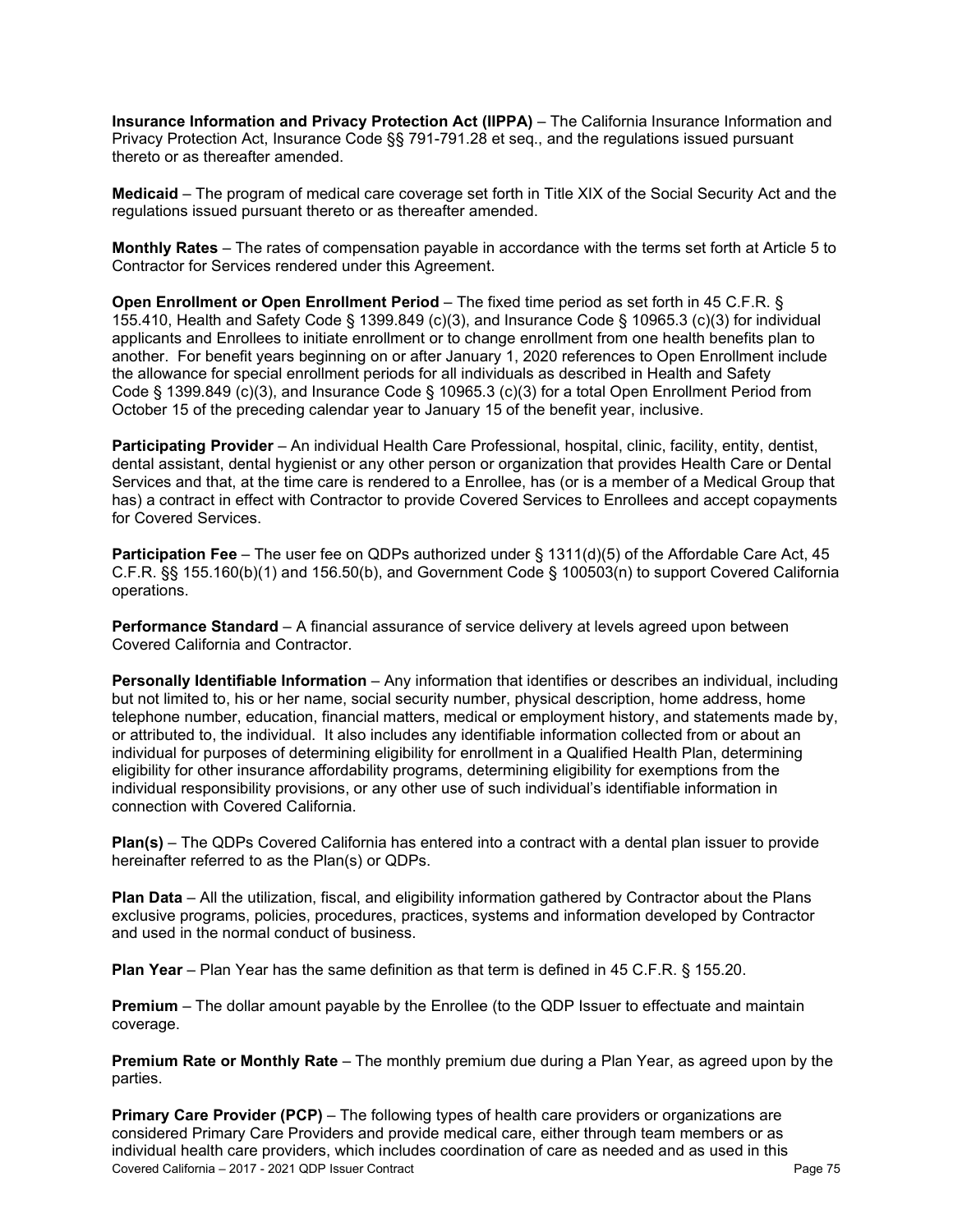Agreement: a California licensed doctor of medicine or osteopathy who is a general or family practitioner, internist, obstetrician-gynecologist, pediatrician, Health Center or a Patient-Centered Medical Home (PCMH) and who has a contract with Contractor and has assumed the primary responsibility for providing initial and primary medical care to Enrollees and coordinating care for an Enrollee, including facilitating access to specialists and hospital care and maintaining the continuity of Enrollee's medical care.

**Proposal** – The proposal submitted by Contractor in response to the Application.

**Protected Health Information or Personal Health Information** – Protected health information, including electronic protected health information (EPersonal Health Information) as defined in HIPAA that relates to an Enrollee. Protected Health Information also includes "medical information" as defined by the California Confidentiality of Medical Information Act (CMIA) at California Civil Code § 56 et seq.

**Provider** – A licensed health care facility or as stipulated by local or international jurisdictions, a program, agency or health professional that delivers Health Care Services.

**Provider Claim(s)** – Any bill, invoice, or statement from a specific Provider for Health Care Services or supplies provided to Enrollees.

**Provider Group –** A group of physicians or other Health Care Professionals that is clinically integrated, financially integrated, or that contract together to provide care to patients in a coordinated manner.

**Qualified Dental Plan or QDP** – A dental care service plan contract or policy of insurance offered by a QDP Issuer and certified by Covered California. QDP means either a Children's Dental Plan or a Family Dental Plan.

**Qualified Health Issuer Plan or QHP Issuer** – A licensed health care service plan or insurer that has been selected and certified by Covered California to offer QHPs through Covered California.

**Qualified Individual** ‒ Qualified Individual has the same meaning as that term is defined in § 1312(f)(1) of the Affordable Care Act.

**Quality Management and Improvement** – The process for conducting outcome reviews, data analysis, policy evaluation, and technical assistance internally and externally to improve the quality of care to Enrollees.

**Quarterly Business Review or QBR** – Quarterly in-person meetings between Covered California and Contractor at Covered California headquarters to report and review program performance results including all Services and components of the program, i.e., clinical, financial, contractual reporting requirements, customer service, appeals and any other program recommendations.

**Reconciliation Process** –Covered California and CalHEERS engage in a regularly occurring reconciliation process with all Issuers participating in the individual market; including both health and dental carriers to monitor and facilitate all eligibility and enrollment reconciliation efforts with the Issuers as defined in the "Data Integrity Reconciliation Process Guide". Included in the reconciliation process is a dispute process which serves as a monitoring, evaluation, and reporting tool for disputed enrollment data.

**Regulations** – The regulations adopted by the Board. (California Code of Regulations, Title 10, Chapter 12, § 6400 et seq.)

**Security Incident** – The attempted or successful unauthorized access, use, disclosure, modification or destruction of information or interference with system operations in an information system.

**Service Area** – The designated geographical areas where Contractor provides Covered Services to Enrollees and comprised of the ZIP codes listed in Attachment 4.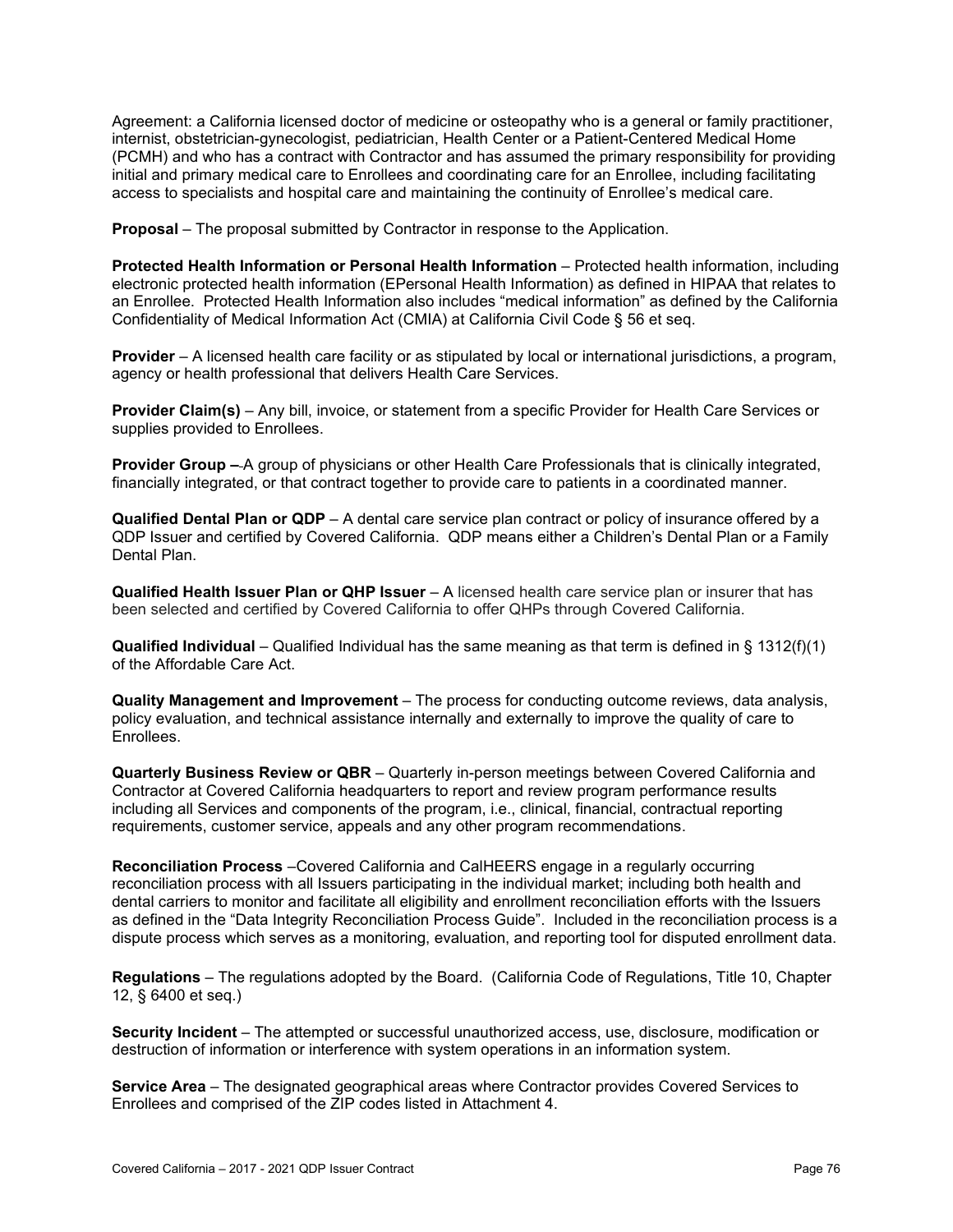**Services** – The provision of Services by Contractors and subcontractors required under the terms of the Agreement, including those relating the provision of Health Care Services and the administrative functions required to carry out the Agreement.

**State** – The State of California

**State Regulators** – California Department of Insurance and Department of Managed Health Care, as applicable.

**State and Federal Regulators** – Department of Managed Health Care, California Department of Health Care Services, California Department of Insurance, US Department of Health and Human Services, and any other regulatory entity within the State of California that has jurisdiction over Contractor, as applicable.

**Special Enrollment Period** – The period during which a Qualified Individual or Enrollee who experiences certain qualifying events, as defined in applicable Federal and State laws, rules and regulations, may enroll in, or change enrollment in, a QDP through Covered California outside of the initial and annual Open Enrollment Periods.

**Specialized Health Care Service Plan or SHCSP** – Any person who undertakes to arrange for the provision of health care services to subscribers or Enrollees, or to pay for or to reimburse any part of the cost for those services, in return for a prepaid or periodic charge paid by or on behalf of the subscribers or Enrollees as defined in Health and Safety Code § 1345(f)

**Utilization Management** – Pre-service, concurrent or retrospective review which determines the Medical Necessity of hospital and skilled nursing facility admissions and selected Health Care Services provided on an outpatient basis.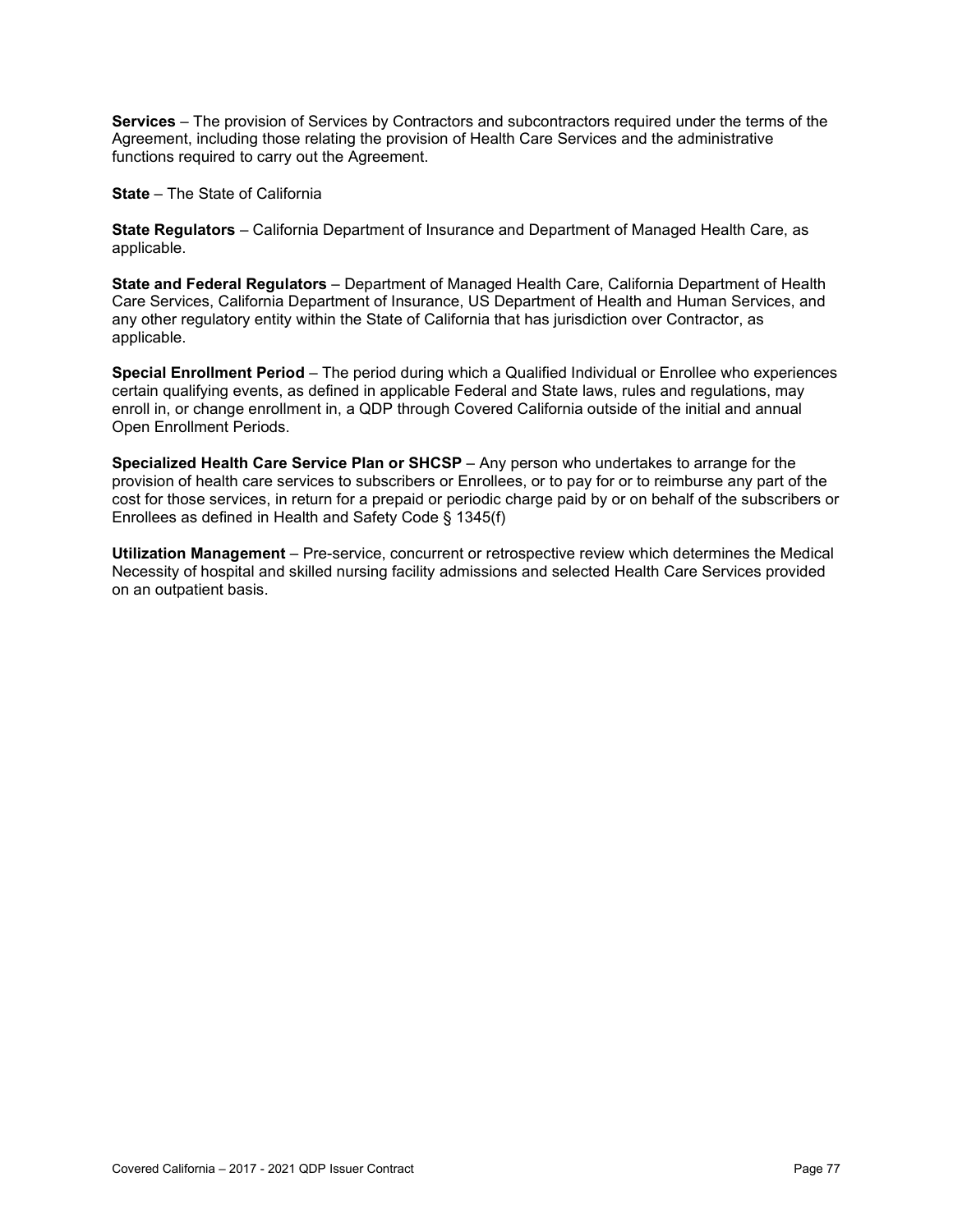### **Attachment 3**

#### **Small Group Distribution Costs for CCSB QDP Premiums**

To meet the requirements of the ACA and this contract set forth in Section 5.2, this Attachment outlines a rating process that accounts for the differences in distribution costs between QDP-issued small group business sold inside Covered California and business sold directly by Contractors outside of Covered California. Covered California distribution related expenses include but are not limited to Agent and General Agency commissions, sales channel related incentive programs, establishment of sales channel related online services, sales distribution educational resources, and other channel development related efforts. For purposes of this contract, sales channel and sales channel services include but are not limited to, sales outsourcing, using a third party as a sales force, using a sales force to establish a network of customers and sell to them, ecommerce, personal selling, retail, automated retail, and direct marketing. This rating process provides a mechanism to spread these distribution cost differences to produce a single premium rate for QDPs sold inside and outside the CCSB . Subject to the Statement of Risk as discussed below, this process further enables Covered California to collect sufficient funds for distribution related expenses.

#### **CCSB Distribution Cost Percentage for 2021 Rates: 6.75%**

Annually Covered California will finalize the CCSB distribution cost percentage as noted above, and Contractor shall use the below formula to determine their expected average distribution cost across on CCSB and off CCSB, and submit their final CCSB rates based on this percentage.

Composite distribution percentage for use by Contractor in rate setting =

(Distribution Cost Percentage for CCSB) \* (Assumed % of QDP premium to be sold on CCSB)

+ (Contractor distribution compensation as % of premium for non-CCSB) \* (Assumed % of QDP premium to be sold off CCSB)

#### **Statement of Risk**

The Contractor, not the Covered California, is at risk for the assumptions used in the Contractor bid regarding what percentage of business will be on and off the CCSB. In addition, the Contractor assumes the risk for any miscalculation of the Contractor distribution costs which may include but are not limited to Agent and General Agent Compensation.

• Each Contractor is responsible for its own assumption about the percentage of QDP business sold through the CCSB. If the percentage assumption proves to be insufficient to cover the Contractor's costs, then this will be a loss to the Contractor.

Covered California is solely responsible for estimating its own distribution costs and covering any miscalculations.

• Covered California is responsible for the assumption about the distribution percentage it will charge against QDP premiums collected via the CCSB. If the distribution cost percentage is insufficient to cover Covered California's distribution costs, then this will be a loss to Covered California. If the distribution cost percentage sufficiently covers the distribution costs and results in excess funds, then this will be a gain to Covered California. The Contractor is not at risk for the Covered California's assumption about Covered California's compensation levels.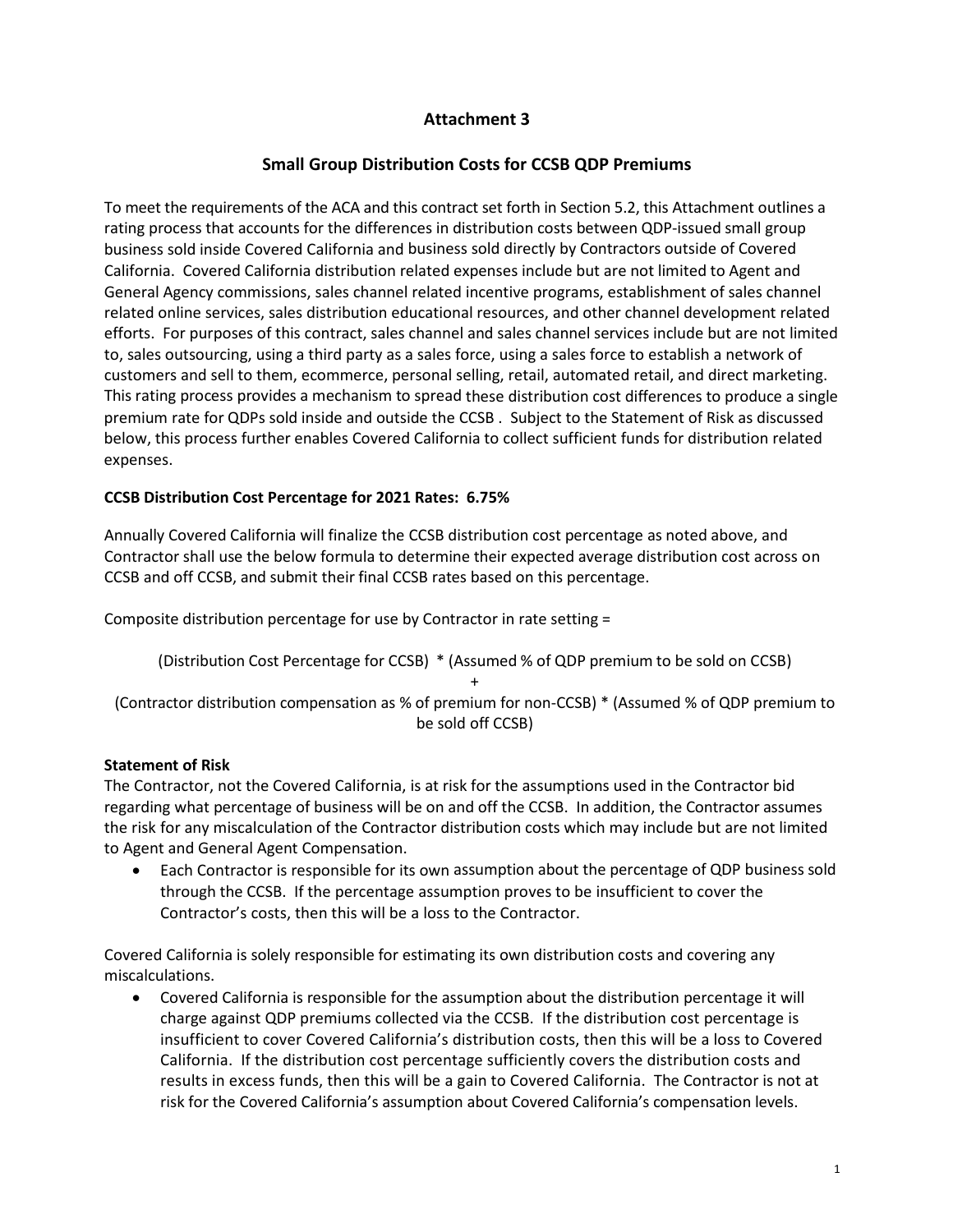# **Attachment 7 to Covered California 2017 – 2021 Individual Market QDP Issuer Contract: Quality, Network Management, Delivery System Standards and Improvement Strategy**

#### **Preamble**

#### **PROMOTING HIGHER QUALITY AND BETTER VALUE**

Covered California's "Triple Aim" framework seeks to improve the patient care experience including quality and satisfaction, improve the health of the population, and reduce the per capita cost of health care services. Covered California and Contractor recognize that promoting better quality and value will be contingent upon smooth implementation and large enrollment in Covered California. Dental Insurance Issuers contracting with Covered California to offer Qualified Dental Plans (QDP) are integral to Covered California achieving its mission.

*The mission of Covered California is to increase the number of insured Californians, improve health care quality, lower costs, and reduce health disparities through an innovative, competitive marketplace that empowers consumers to choose the health plan and Providers that give them the best value.*

By entering into an agreement with Covered California ("Agreement"), Contractor agrees to work in partnership with Covered California to develop and implement policies and practices that will promote the Triple Aim, impacting not just the Enrollees of Covered California but the Contractor's California membership. QDP Issuers have the opportunity to take a leading role in helping Covered California support new models of care which promote the vision of the Affordable Care Act and meet consumer needs and expectations. At the same time, the Contractor and Covered California can promote improvements in the entire care delivery system. Covered California will seek to promote care that reduces excessive costs, minimizes unpredictable quality and reduces inefficiencies of the current system. For there to be a meaningful impact on overall oral healthcare cost and quality, solutions and successes need to be sustainable, scalable and expand beyond local markets or specific groups of individuals. Covered California expects its QDP partners to engage in a culture of continuous quality and value improvement, which will benefit all Enrollees.

This Quality, Network Management and Delivery System Standard outlines the ways that Covered California and the Contractor will focus on the promotion of better care and higher value for the Plan Enrollees and for other California health care consumers. This focus will require both Covered California and the Contractor to coordinate with and promote alignment with other organizations and groups that seek to deliver better care and higher value. By entering into this Agreement with Covered California, Contractor affirms its commitment to be an active and engaged partner with Covered California and to work collaboratively to define and implement additional initiatives and programs to continuously improve quality and value.

Covered California and Contractor recognize that driving the significant improvements needed to ensure better quality care is delivered at lower cost will require tactics and strategies that extend beyond the term of this agreement. Success will depend on establishing targets based on current performance, national benchmarks and the best improvement science, conducting rigorous evaluation of progress, and adjusting goals annually based on experience. This Attachment 7 contains numerous reports that will be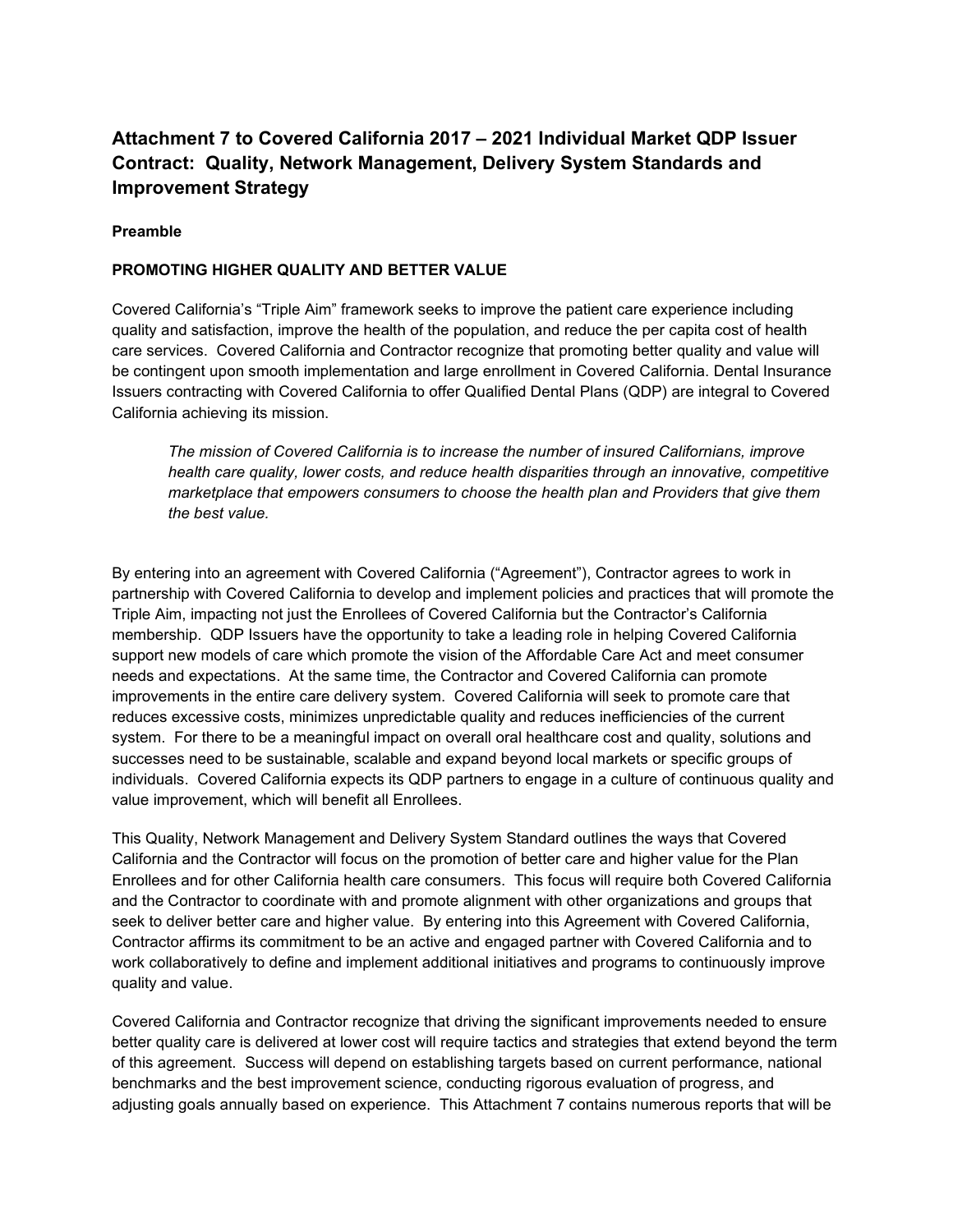required as part of the annual certification and contracting process with QDP Issuers. Contractor shall submit all required reports as defined in this Attachment and listed in the annual "Contract Reporting Requirements" table found on Covered California's Extranet site: (Plan Home, in the Resources folder, Contract Reporting Compliance subfolder). This information will be used for negotiation and evaluation purposes regarding any extension of this Agreement and will be reported as requested in the annual application for certification.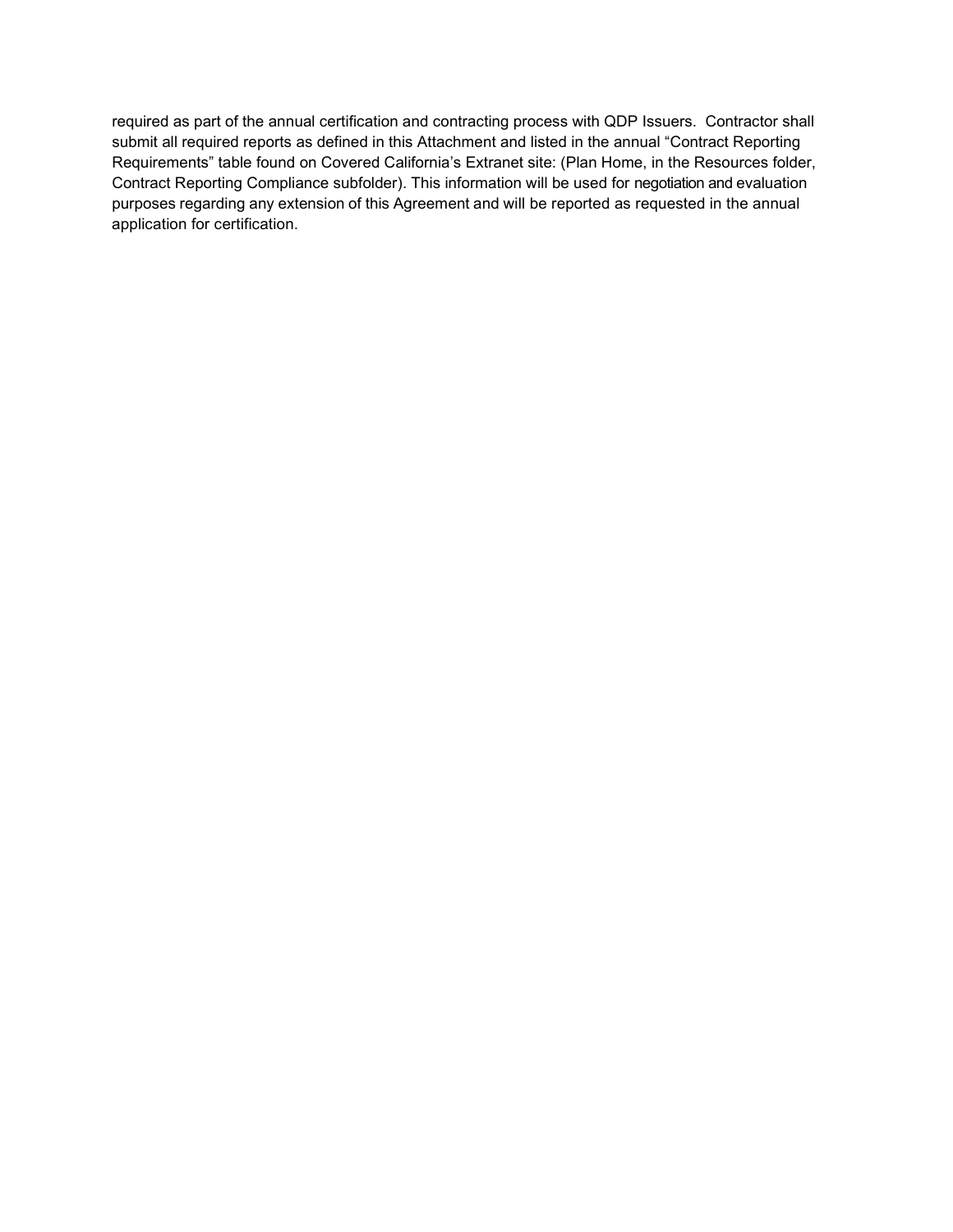#### **Article 1. Improving Care, Promoting Better Health and Lowering Costs**

**1.01 Coordination and Cooperation.** Contractor and Covered California agree that the Quality, Network Management and Delivery System Standards serve as a starting point for what must be ongoing, refined, and expanded efforts to promote improvements in care for Enrollees and across Contractor's California members. Improving and building on these efforts to improve oral health care and reduce administrative burdens will require active partnership between both Covered California and the Contractor, but also with Providers, consumers, and other important stakeholders.

1) Covered California shall facilitate ongoing discussions with the Contractor and other stakeholders through the Covered California's Plan Management and Delivery System Reform Advisory Group, Dental Technical Workgroup, and through other forums as may be appropriate to work with Contractors to assess the elements of this section and their impact, and ways to improve upon them, on:

- (a) Enrollees and other consumers;
- (b) Providers in terms of burden, changes in payment and rewarding the Triple Aim of improving care, promoting better health, and lowering costs; and
- (c) Contractors in terms of the burden of reporting, participating in quality or delivery system efforts.

2) The Contractor agrees to participate in the Covered California advisory and planning processes, including but not limited to participating in the Plan Management and Delivery System Reform Advisory Group and Dental Technical Workgroup.

**1.02 Participation in Collaborative Quality Initiatives.** Covered California and Contractor will collaboratively identify and evaluate the most effective programs for improving care for Enrollees, and Covered California and Contractor may consider participation by Contractor as a requirement for future certification.

**1.03 Reducing Health Disparities and Assuring Health Equity.** Covered California and the Contractor recognize that promoting better health requires a focus on addressing health disparities and health equity. Because of this, Contractor agrees to work with Covered California to identify strategies that will address health disparities in meaningful and measurable ways. This shall include:

1) Participating in Covered California workgroups and forums to share strategies and tactics that are particularly effective;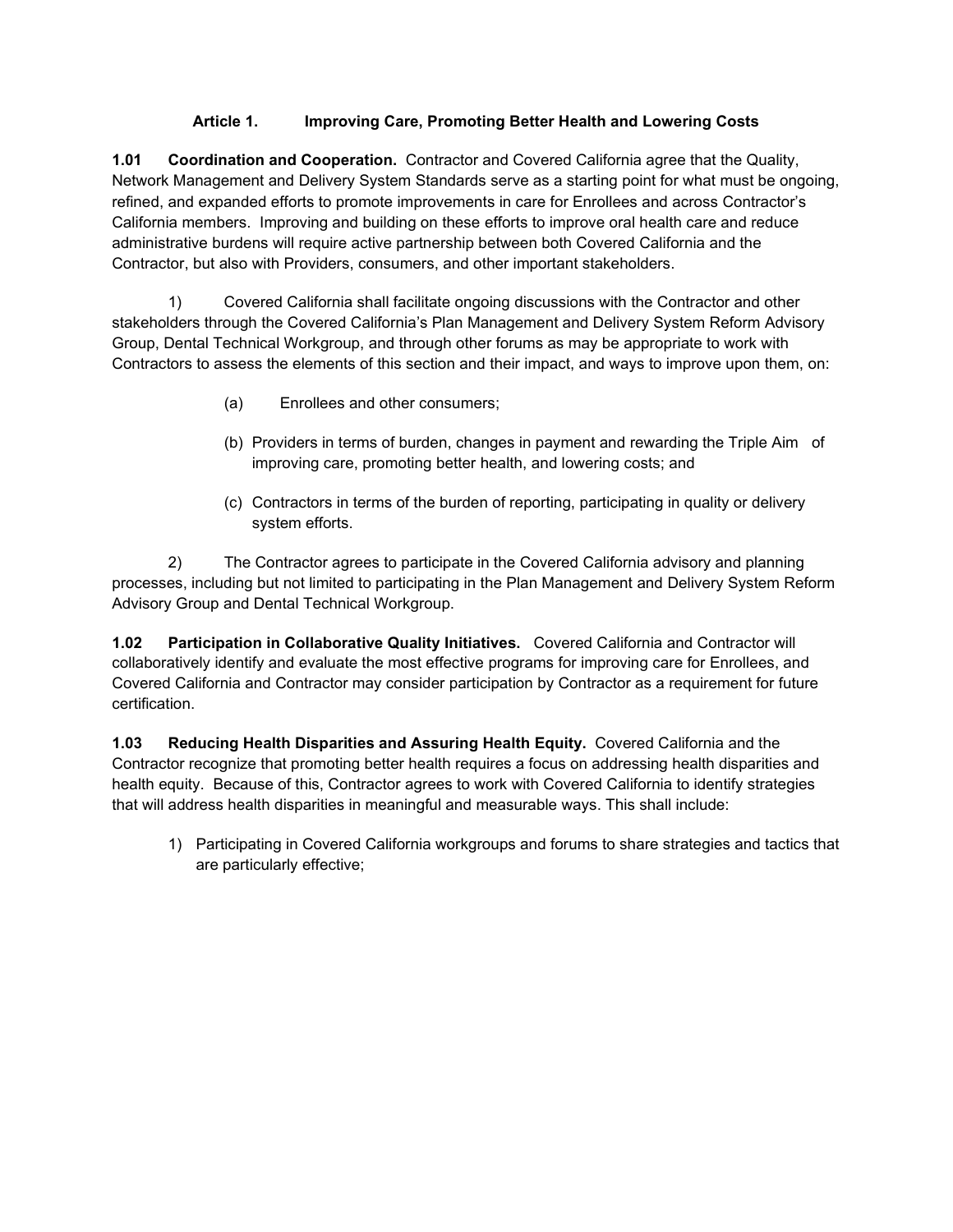2) Working with Covered California to determine how data can best be collected and used to support improving oral health equity including the extent to which data might be better collected by Covered California or the Contractor and how to assure that the collection and sharing of data is sensitive to Enrollees' preferences. In working with Covered California, Contractor agrees to report how it plans to collect and use data on demographic characteristics, including but not limited to:

- (i) Age
- (ii) Race
- (iii) Ethnicity
- (iv) Gender
- (v) Primary language
- (vi) Disability status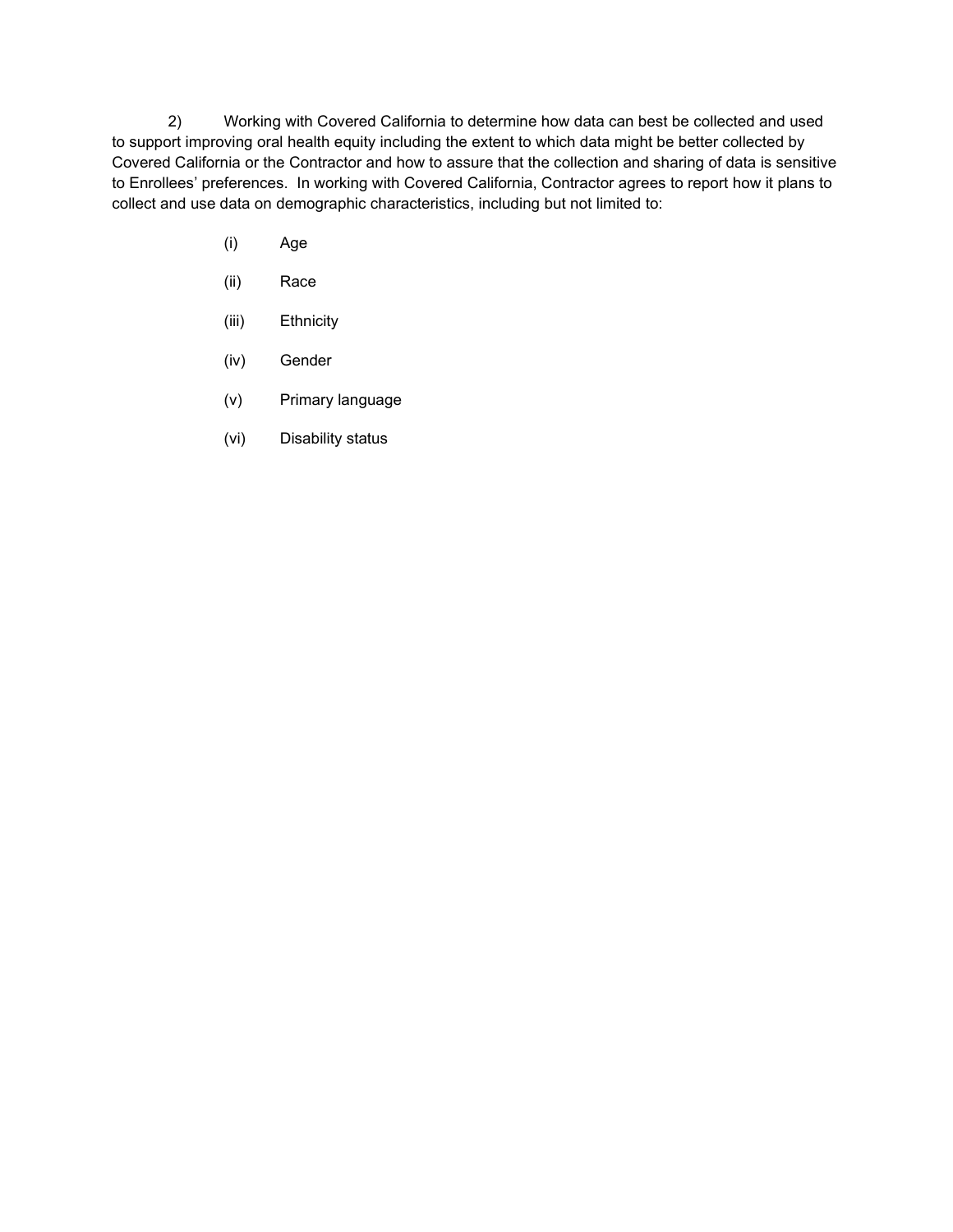#### **Article 2. Provision and Use of Data and Information for Quality of Care**

**2.01 Dental Utilization Reporting.** Contractor shall submit to Covered California dental utilization data to include the measure numerator, denominator and rate for the required measure set. Covered California reserves the right to use the Contractor-reported measures scores to construct Contractor summary quality ratings that Covered California may use for such purposes as Covered California's plan oversight management.

#### **2.02 Data Submission Requirements**

- **1)** General
	- (a) California law requires Contractor to provide Covered California with information on cost, quality, and disparities to evaluate the impact of Covered California on the health delivery system and health coverage in California, including information from qualified dental plan issuers since the inception of Covered California.
	- (b) California law requires Contractor to provide Covered California with data needed to conduct audits, investigations, inspections, evaluations, analyses, and other activities needed to oversee the operation of Covered California, which may include but need not be limited to financial and other data pertaining to Covered California's oversight obligations. California law further specifies that any such data shall be provided in a form, manner, and frequency specified by Covered California.
	- (c) The data which Contractor is required to provide ("HEI Data") may include, but need not be limited to, data and other information pertaining to quality measures affecting enrollee health and improvements in healthcare care coordination and patient safety. This data may likewise include enrollee claims and encounter data needed to monitor compliance with applicable provisions of this Agreement pertaining to improvements in health equity and disparity reductions, performance improvement strategies, individual payment methods, as well as enrollee-specific financial data needed to evaluate enrollee costs and utilization experiences. Covered California agrees to use HEI Data for only those purposes authorized by applicable law.
	- (d) The Parties mutually agree and acknowledge that financial and other data needed to evaluate enrollee costs and utilization experiences shall include, but need not be limited to information pertaining to contracted provider reimbursement rates and historical data as required by applicable California law.
	- (e) Covered California requires certain HEI Data submissions be transmitted to Covered California through a vendor (herein, "HEI Vendor") which has been authorized by Covered California to receive and collect such data on Covered California's behalf. Notwithstanding the foregoing, the parties mutually agree and acknowledge that the form, manner, and frequency wherein Covered California may require the submission of HEI Data may, in Covered California's discretion, require the use of alternative methods for the submission of any such data. Such alternative methods may include but need not be limited to data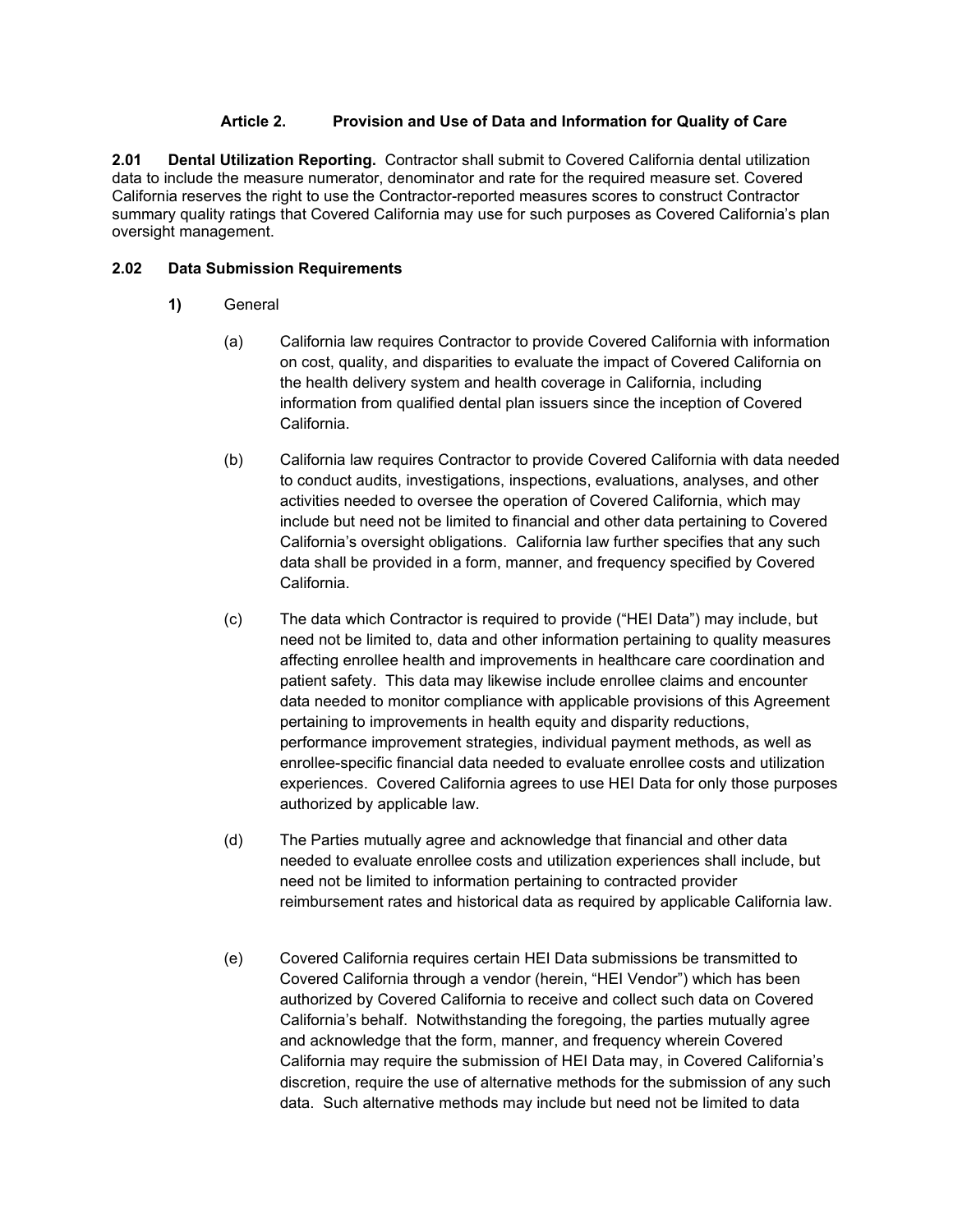provided indirectly through an alternative vendor or directly to Covered California either via the terms of this Agreement or the certification process for Covered California participation. Covered California will provide Contractor with sufficient notice of any such alternative method.

- (f) The parties further mutually agree that the aforementioned HEI Data may include information which represents Protected Health Information ("PHI") for purposes of the HIPAA Privacy Rule (45 CFR §160.103), and that such data may no longer be subject to the HIPAA Privacy Rule once disclosed by Contractor to HEI Vendor and/or Covered California.
- 2) Disclosures to Healthcare Evidence Initiative Vendor (HEI Vendor):
	- (a) Covered California represents and warrants that Covered California has entered into a contract with an HEI Vendor to assist with its oversight functions and activities and that under the terms of its contract with Covered California, HEI Vendor has been authorized to collect, store, and process HEI Data which Contractor is required to provide herein.
	- (b) To facilitate the submission of the HEI Data to HEI Vendor, Covered California may, in its discretion, require the execution of a separate data sharing or other similar agreement (herein, "DUA") by and between Contractor and HEI Vendor, which shall at all times govern the submission of HEI Data from Contractor to HEI Vendor.
	- (c) Prior to execution, Contractor shall provide a draft copy of the DUA to the Covered California Privacy Office for review and approval. Contractor shall at all times ensure that the DUA is current, up-to-date, and consistent with the terms and conditions of this Agreement and shall provide the Privacy Office with draft copies of any revisions, modifications, or amendments to the DUA prior to execution.
	- (d) The parties acknowledge HEI Vendor has been retained by and is working solely for Covered California and that once HEI Data has been disclosed to HEI Vendor, Covered California shall be responsible for HEI Vendor's protection, use and disclosure of any such HEI Data, in addition to the obligations arising under any agreement between Contractor and HEI Vendor.
		- (e) Notwithstanding the foregoing, disclosures of HEI Data to HEI Vendor or to Covered California shall at all times be subject to conditions or requirements imposed under applicable federal or California State law.
- 3) HEI Vendor Designation:
	- (a) Should Covered California terminate its contract with its current HEI Vendor, Covered California shall provide Contractor with at least sixty (60) days' written notice in advance of the effective date of such termination.
	- (b) Upon receipt of the aforementioned written notice from Covered California, Contractor shall terminate any applicable DUA it may have with Covered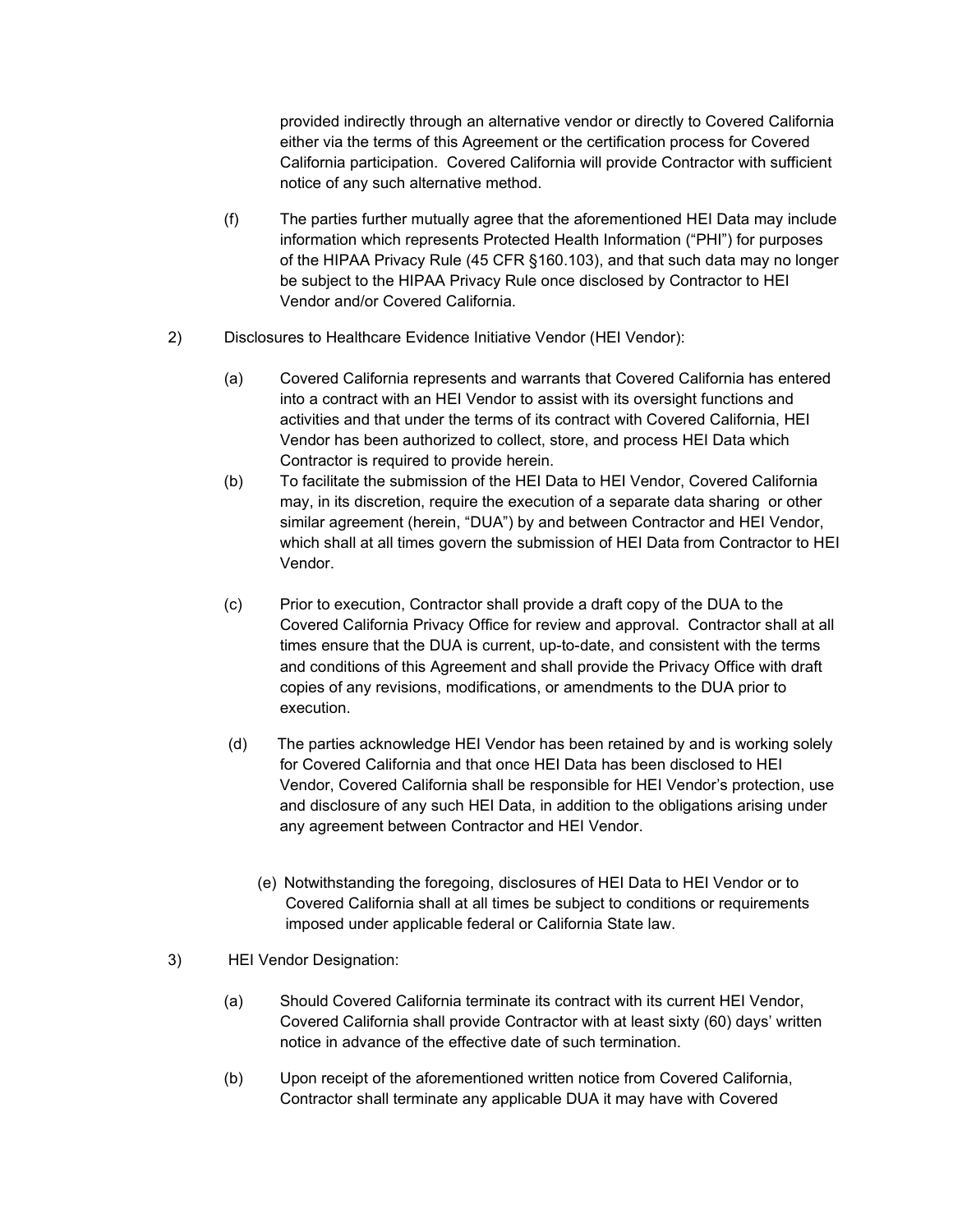California's then-current HEI Vendor and shall discontinue the provision of HEI Data to Covered California's then-current HEI Vendor.

- (c) Following the selection of a new HEI Vendor, Covered California shall at all times make any and all reasonable efforts to maintain consistency with regard to data submission formats and requirements so as to minimize disruptions to Contractor's operations.
- 4) Covered California shall notify Contractor of the selection of an alternative HEI Vendor as soon as reasonably practicable and the parties shall at all times cooperate in good faith to ensure the timely execution of any new DUA between Contractor and the new HEI Vendor which Covered California, in its discretion, may require.
- 5) HIPAA Privacy Rule:
	- (a) PHI Disclosures Required by California law:
		- i) California law requires Contractor to provide HEI Data in a form, manner, and frequency determined by Covered California. Covered California has retained and designated HEI Vendor to collect and receive certain HEI Data information on its behalf.
		- ii) Accordingly, the parties mutually agree and acknowledge that the disclosure of any HEI Data to Covered California or to HEI Vendor which represents PHI is permissible and consistent with applicable provisions of the HIPAA Privacy Rule which permit Contractor to disclose PHI when such disclosures are required by law (45 CFR §164.512(a)(1)).
	- (b) PHI Disclosures For Health Oversight Activities:
		- i) The parties mutually agree and acknowledge that applicable California law (CA Gov Code §100503.8) requires Contractor to provide Covered California with HEI Data for the purpose of engaging in health oversight activities and declares Covered California to be a health oversight agency for purposes of the HIPAA Privacy Rule (CA Gov Code §100503.8).
		- ii) The HIPAA Privacy Rule defines a "health oversight agency" to consist of a person or entity acting under a legal grant of authority from a health oversight agency (45 CFR §164.501) and HEI Vendor has been granted legal authority to collect and receive HEI Data from Contractor on Covered California's behalf.
		- iii) Accordingly, the parties mutually acknowledge and agree that the provision of any HEI Data by Contractor to Covered California or HEI Vendor which represents PHI is permissible under applicable provisions of the HIPAA Privacy Rule which permit the disclosure of PHI for health oversight purposes (45 CFR §164.512(d).
- 6) Publication of Data and Public Records Act Disclosures: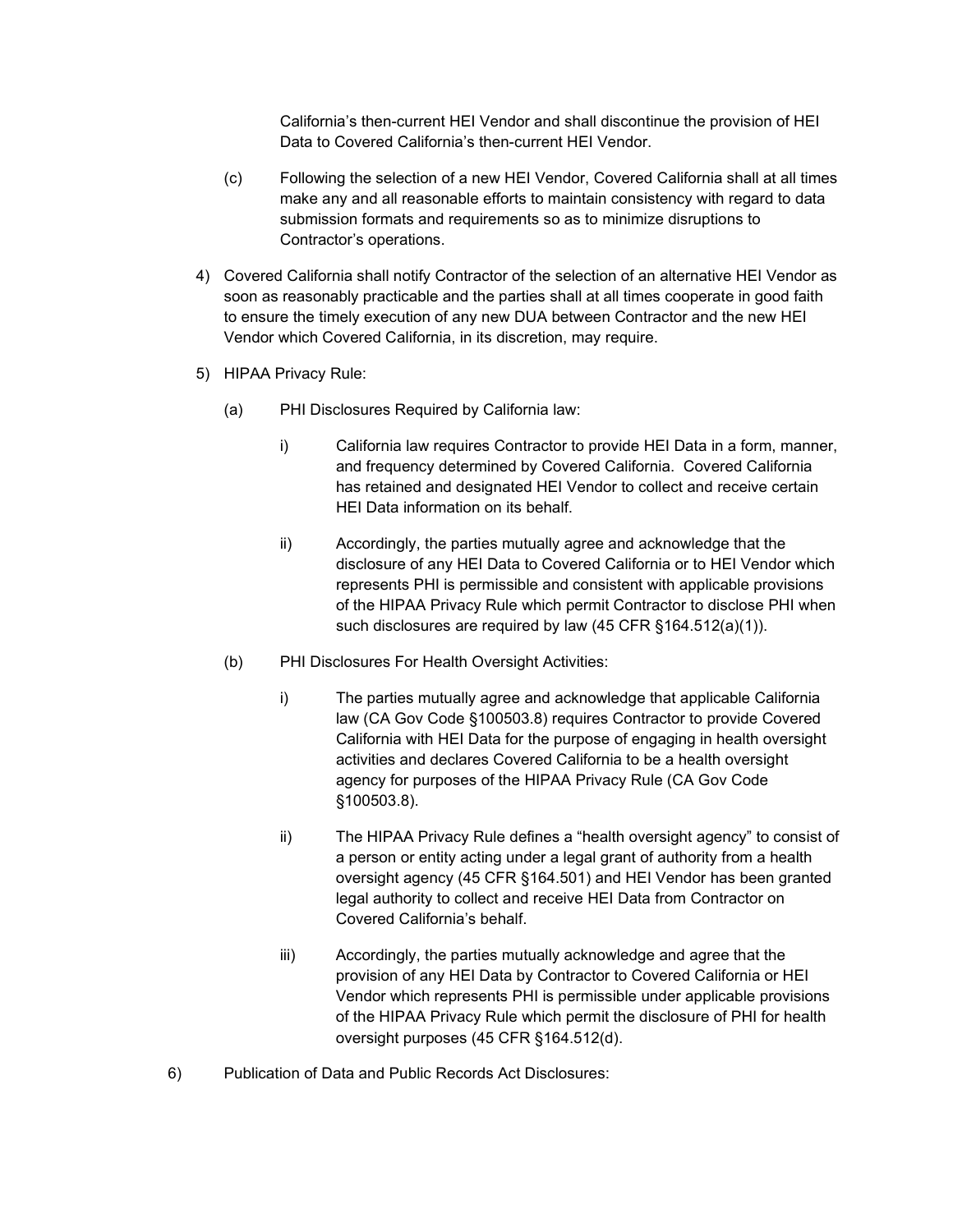- (a) The parties mutually acknowledge and agree that California law requires Covered California to publish certain HEI Data provided by Contractor pertaining to its cost-reduction efforts, quality improvements, and disparity reductions.
- (b) Notwithstanding the foregoing, the parties mutually acknowledge and agree that data shall at all times be disclosed in a manner which protects the Personally-Identifiable Information of Contractor's enrollees.
- (c) The parties further acknowledge and agree that records which reveal contracted rates paid by Contractor to health care providers, as well as any enrollee cost share, claims or encounter data, cost detail, or information pertaining to enrollee payment methods, which can be used to determine contracted rates paid by Contractor to health care providers shall not at any time be subject to public disclosure and shall at all times be deemed to be exempt from compulsory disclosure under the Public Records Act.
- 2.03 Quality and Delivery System Reform Reporting

Contractor will be required to respond to questions identified and required by Covered California in the annual certification application related to quality and delivery system reform requirements in this Attachment 7.

Such information will be used by Covered California to evaluate Contractor's performance under the terms of the Quality, Network Management, Delivery System Standards and Improvement Strategy and in connection with the evaluation regarding any extension of this Agreement and the certification process for subsequent years. The timing, nature and extent of such responses will be established by Covered California based on its evaluation of various quality-related factors.

2.04 Data Measurement Specifications

Contractor shall report metrics specified herein, as specified, and as requested by Covered California. Covered California and Contractor agree to work collaboratively during the term of this Agreement to enhance the data specifications and further define the requirements.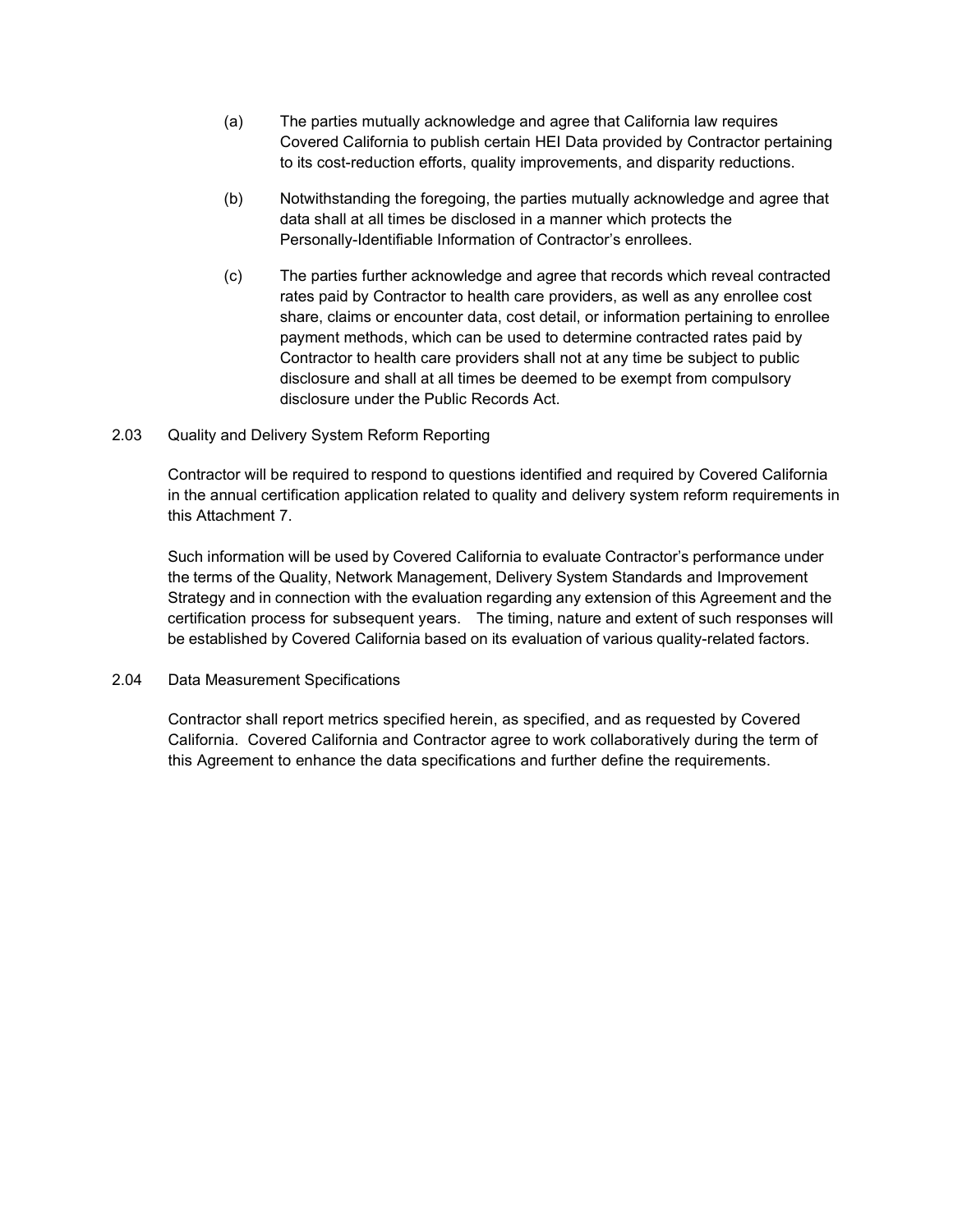**2.05 Determining Enrollee Health Status and Use of Risk Assessments**. Contractor shall demonstrate the capacity and systems to collect, maintain, and use individual information about Covered California Plan Enrollees' oral health status and behaviors in order to promote better oral health and to better manage Enrollees' oral health conditions. Contractor shall demonstrate the use of Risk Assessment to identify members in need of dental treatment services including but not limited to preventive and diagnostic services.

To the extent the Contractor uses or relies upon Risk Assessments to determine oral health status, Contractor shall offer, upon initial enrollment and on a regular basis thereafter, a Risk Assessment to all Plan Enrollees, including those Plan Enrollees that have previously completed such an assessment. If a Risk Assessment tool is used, it is recommended that the Contractor select a tool that adequately evaluates Plan Enrollees current oral health status and provides a mechanism to conduct ongoing monitoring for future intervention(s).

#### **2.06 Reporting to and Collaborating with Covered California Regarding Health Status.**

Contractor shall provide to Covered California, in a format that shall be mutually agreed upon, information on how it collects and reports, at both individual and aggregate levels, changes in Covered California Plan Enrollees' oral health status. Reporting may include a comparative analysis of oral health status improvements across geographic regions and demographics.

Contractor shall report to Covered California its process to monitor and track Plan Enrollees' oral health status, which may include its process for identifying individuals who show a decline in oral health status, and referral of such Plan Enrollees to Contractor care management and chronic condition program(s) as defined in Section 4.03, for the necessary intervention. Contractor shall annually report to Covered California the number of Plan Enrollees who are identified through their selected mechanism and the results of their referral to receive additional services.

Contractor agrees to work with Covered California to standardize: (1) indicators of Plan Enrollee risk factors; (2) oral health status measurement; and (3) oral health assessment questions across all Contractors, with the goal of having standard measures used across Covered California's Contractors in a period of time mutually agreed upon by Contractor and Covered California.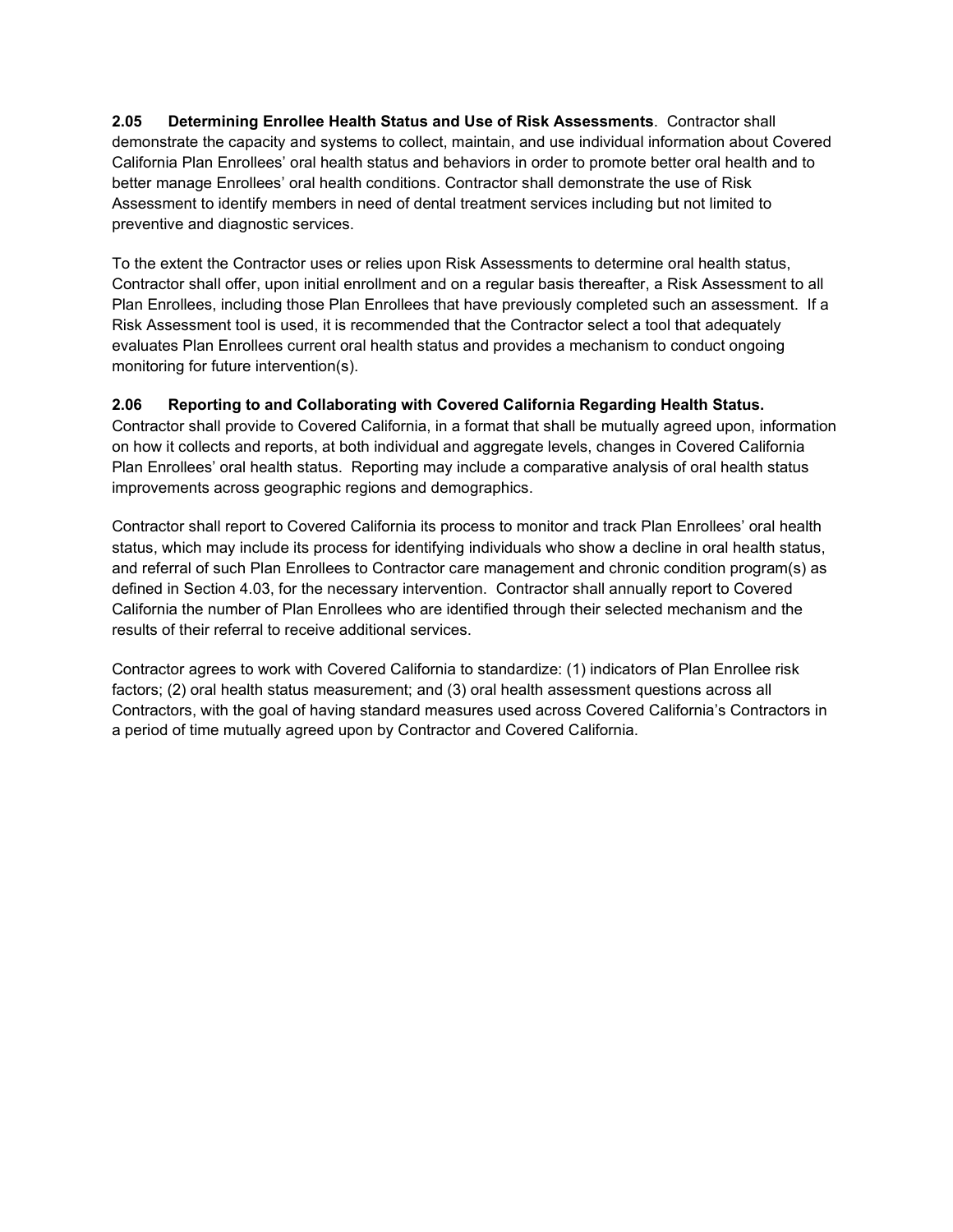#### **Article 3. Preventive Health and Wellness**

**3.01 Health and Wellness Services.** Contractor is required to actively outreach and monitor the extent to which Covered California Plan Enrollees obtain preventive health and wellness services within the Enrollee's first year of enrollment. Contractor shall submit information annually to Covered California related to Plan Enrollees' access to preventive health and wellness services. Specifically, Contractor shall assess and discuss the participation by Plan Enrollees in necessary diagnostic and preventive services appropriate for each enrollee.

Contractor shall annually submit to Covered California documentation of a health and wellness communication process to Covered California Enrollees and Participating Providers.

**3.02 Community Health and Wellness Promotion.** Covered California and Contractor recognize that promoting better health for Plan Enrollees also requires engagement and promotion of communitywide initiatives that foster better health, healthier environments, and the promotion of healthy behaviors across the community. Contractor shall report annually, in a format as specified by Covered California, the initiatives, programs and/or projects that it supports that promote wellness and better community health that specifically reach beyond the Contractors' Enrollees. Such programs may include, but are not limited to, partnerships with local or state public health departments and voluntary health organizations which operate preventive and other health programs.

Contractor shall develop and provide reports on how it is participating in community health and wellness promotion. It is recommended that report information be coordinated with existing national measures, whenever possible.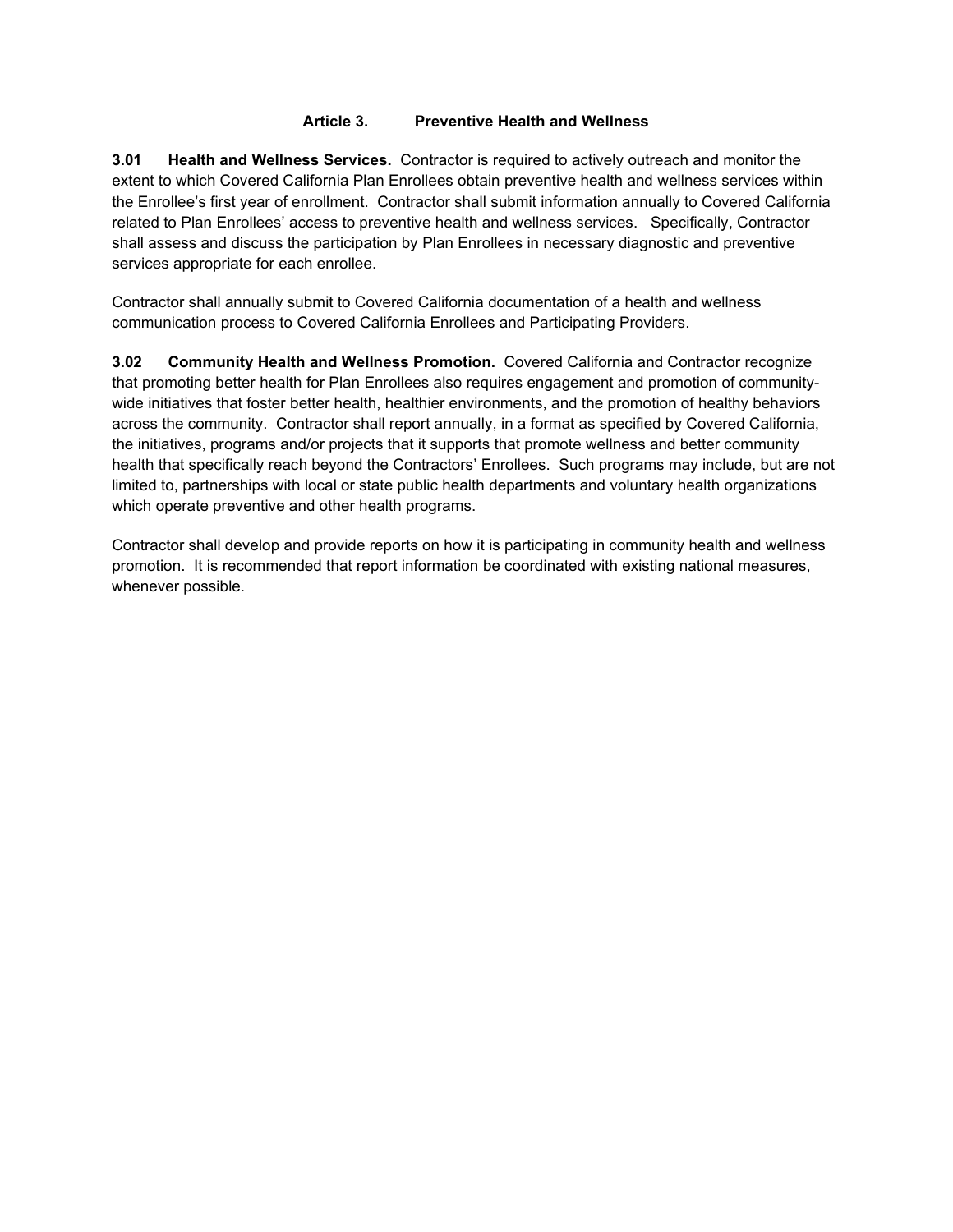#### **Article 4. Access, Coordination, and At-Risk Enrollee Support**

Covered California and Contractor recognize that access to care, coordination of care, and early identification of high risk enrollees are central to the improvement of Enrollee health. Traditionally, primary care dentists have provided an entry point to the system (access), coordination of care, and early identification of at-risk patients, and the Covered California strongly encourages the full use of PCPs by Contractors. Contractor and the Covered California shall identify further ways to increase access and coordination of care and agree to work collaboratively to achieve these objectives.

**4.01 Encouraging Consumers' Access to Appropriate Care.** Contractor is encouraged to assist Covered California Enrollees in selecting a primary care dentist, dental clinic, or Federally Qualified Health Center that provides dental care within sixty (60) days of enrollment. In the event the Enrollee does not select a primary care dentist within the allotted timeframe, Contractor may auto-assign the enrollee to a primary care dentist and the assignment shall be communicated to the Plan Enrollee. The Contractor will also make reasonable effort to notify the primary care dentist of the Enrollee assignment. In the event of an auto-assignment, Contractor shall use commercially reasonable efforts to make the primary care dentist assignment consistent with an Enrollee's stated gender, language, ethnic and cultural preferences, if known. It is recommended that consideration be given to, geographic accessibility and existing family member assignment or prior provider assignment.

**4.02 Promoting Development and Use of Effective Care Models** Contractor shall report annually, in a format to be mutually agreed upon between Contractor and Covered California, on: (1) the number and percentage of Covered California Plan Enrollees who have selected or been assigned to a primary care dentist, as described in Section 4.01. In the event that the reporting requirements identified herein include Protected Health Information, Contractor shall provide Covered California only with de-identified Protected Health Information as defined in 45 C.F.R. § 164.514.

Contractor shall not be required to provide Covered California any data, information, or reports that would violate peer review protections under applicable laws, rules, and regulations.

**4.03 Identification and Services for At-Risk Enrollees.** Contractor agrees to identify and proactively manage Enrollees with existing and newly diagnosed need for dental treatment beyond diagnostic and preventive dental services and Enrollees with chronic conditions and who are most likely to benefit from well-coordinated care ("At-Risk Enrollees"). Contractor agrees to support disease management activities at the plan or dental provider level that meet standards of accrediting programs such as the Utilization Review Accreditation Commission (URAC). As described in Section 2.04, Contactor shall determine the health status of its new Enrollees including identification of those with chronic conditions or other significant dental needs within the first one hundred twenty (120) days of enrollment, provided Covered California has provided timely notification of enrollment. Covered California will work with Contractor to develop a documented process, care management plan, and strategy for targeting At-Risk Enrollees. Such documentation may include the following:

(a) Methods to identify and target At-Risk Enrollees;

(b) Description of Contractor's predictive analytic capabilities to assist in identifying At-Risk Enrollees who would benefit from early, proactive intervention;

(c) Communication plan for known At-Risk Enrollees to receive information prior to provider visit;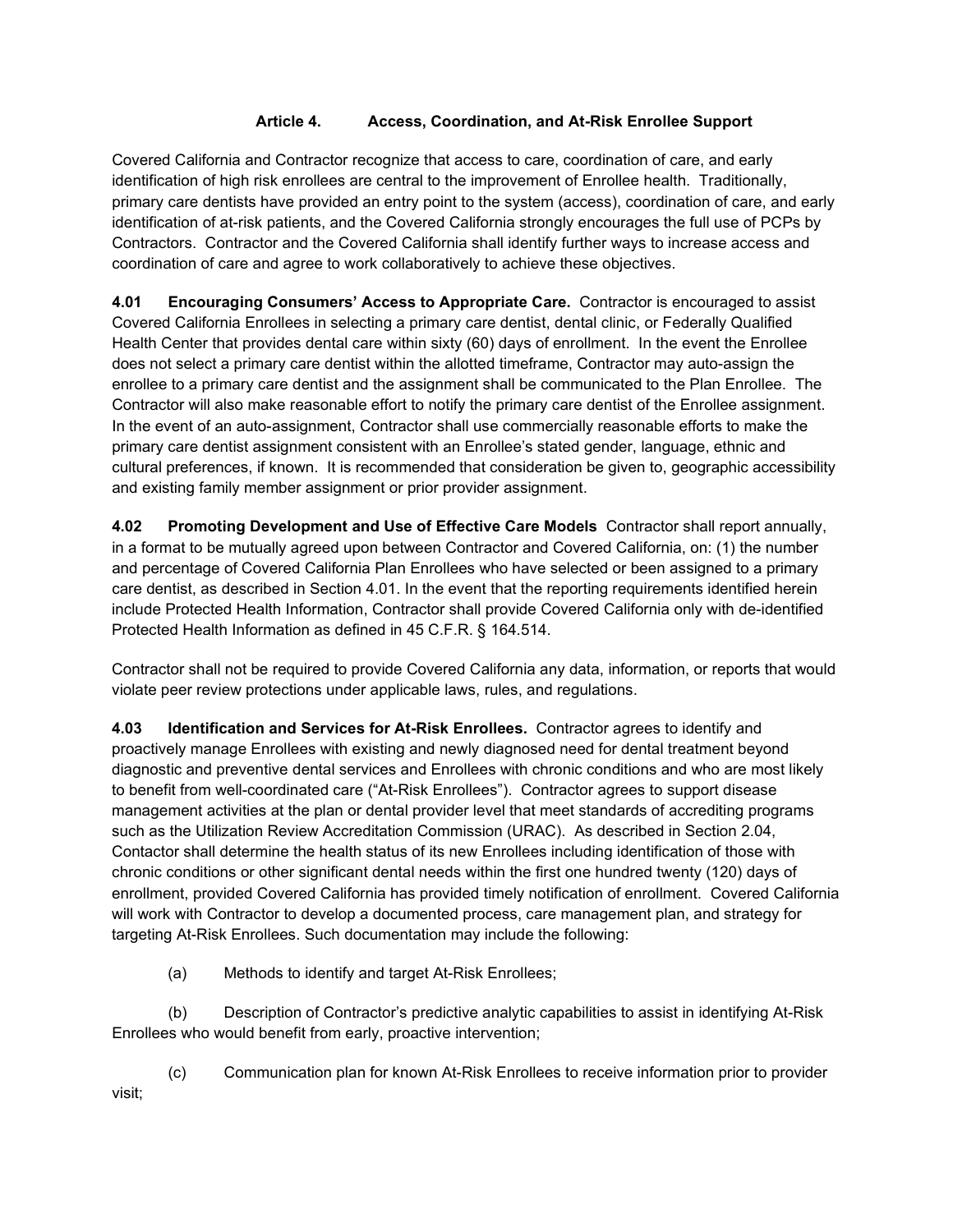(d) Process to update At-Risk Enrollee dental history in the Contractor maintained Plan Enrollee health profile;

(e) Mechanisms to evaluate access within provider network, on an ongoing basis, to ensure that an adequate network is in place to support a proactive intervention and care management program for At-Risk Enrollees;

(f) Care and network strategies that focus on supporting a proactive approach to At-Risk Plan Enrollee intervention and care management. Contractor agrees to provide Covered California with a documented plan and include "tools" and strategies to supplement or expand care management and Provider network capabilities, including an expansion or reconfiguration of specialties or health care professionals to meet clinical needs of At-Risk Enrollees.

(g) Data on number of Enrollees identified and types of services provided.

**4.04 Teledentistry and Remote Monitoring.** In the annual application for certification, Contractor will be required to report the extent to which the Contractor is supporting and using technology to assist in higher quality, accessible, patient-centered care, and the utilization for Enrollees on the number of unique patients and number of separate servicing provided for teledentistry and remote home monitoring. Contractor agrees to work with Covered California to provide comparison reporting for its other lines of business to compare performance and inform future requirements for Covered California where comparative data can offer meaningful reference points. Such information will be used for negotiation and evaluation purposes regarding any extension of this Agreement and the annual certification process for subsequent years.

Reporting requirements will be met through completing the annual application for certification, but contractor may supplement such reports with data on the efficacy and impact of such utilization. These reports must include whether these models are implemented in association with Dental Home models or are independently implemented.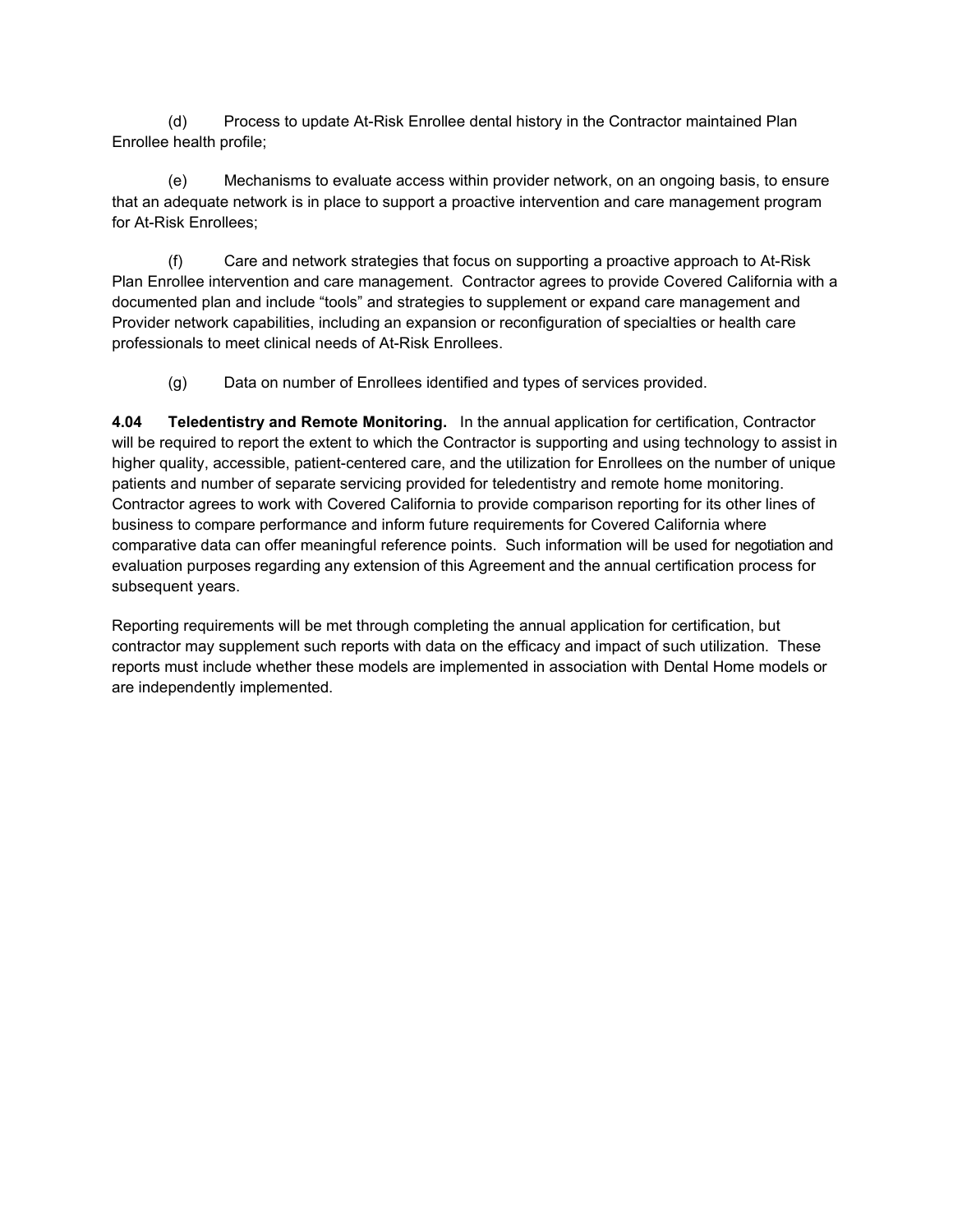#### **Article 5. Patient-Centered Information and Communication**

**5.01 Provider Cost and Quality.** Contractor shall provide Covered California with its plan, measures, and process to provide Plan Enrollees with current cost and quality information for network providers. Contractor shall report how it is or intends to make provider specific cost and quality information available by region, and the processes by which it updates the information. Information delivered through Contractor's Provider performance programs shall be meaningful to Plan Enrollees and reflect a diverse array of Provider clinical attributes and activities, including but not limited to: provider background; quality performance; patient experience; volume; efficiency; and price of services. The information shall be integrated and accessible through one forum providing Plan enrollees with a comprehensive view.

**5.02 Enrollee Cost Transparency.** Covered California and Contractor acknowledge and agree that information relating to the cost of procedures and services is important to Enrollees, Covered California, the Contractor, and Providers. Covered California also understands that Contractor negotiates Agreements with Providers, including dental practice groups and other clinical providers, which may result in varied Provider reimbursement levels for identical services or procedures. In the event that Contractor's Provider contracts result in different Provider reimbursement levels that have an impact on Plan Enrollee costs within a specific region, as defined by paid claims for Current Dental Terminology (CDT) services, Contractor agrees to provide Covered California with its plan, measures, and process to assist Plan Enrollees in identifying total cost and out-of-pocket cost information for the highest frequency and highest cost service(s) and or procedure(s). When available, this pricing information shall be prominently displayed and made available to both Plan Enrollees and contracted Contractor Providers if provided. This information shall be updated on at least an annual basis unless there is a contractual change that would change enrollee out-of-pocket costs by more than 10%. In that case, information must be updated within thirty (30) days of the effective date of the new contract.

**5.03 Enrollee Benefit Information.** Contractor shall provide Plan Enrollees with current information regarding annual out-of-pocket costs, status of deductible, status of benefit limit if applicable, and total oral health care services received to date.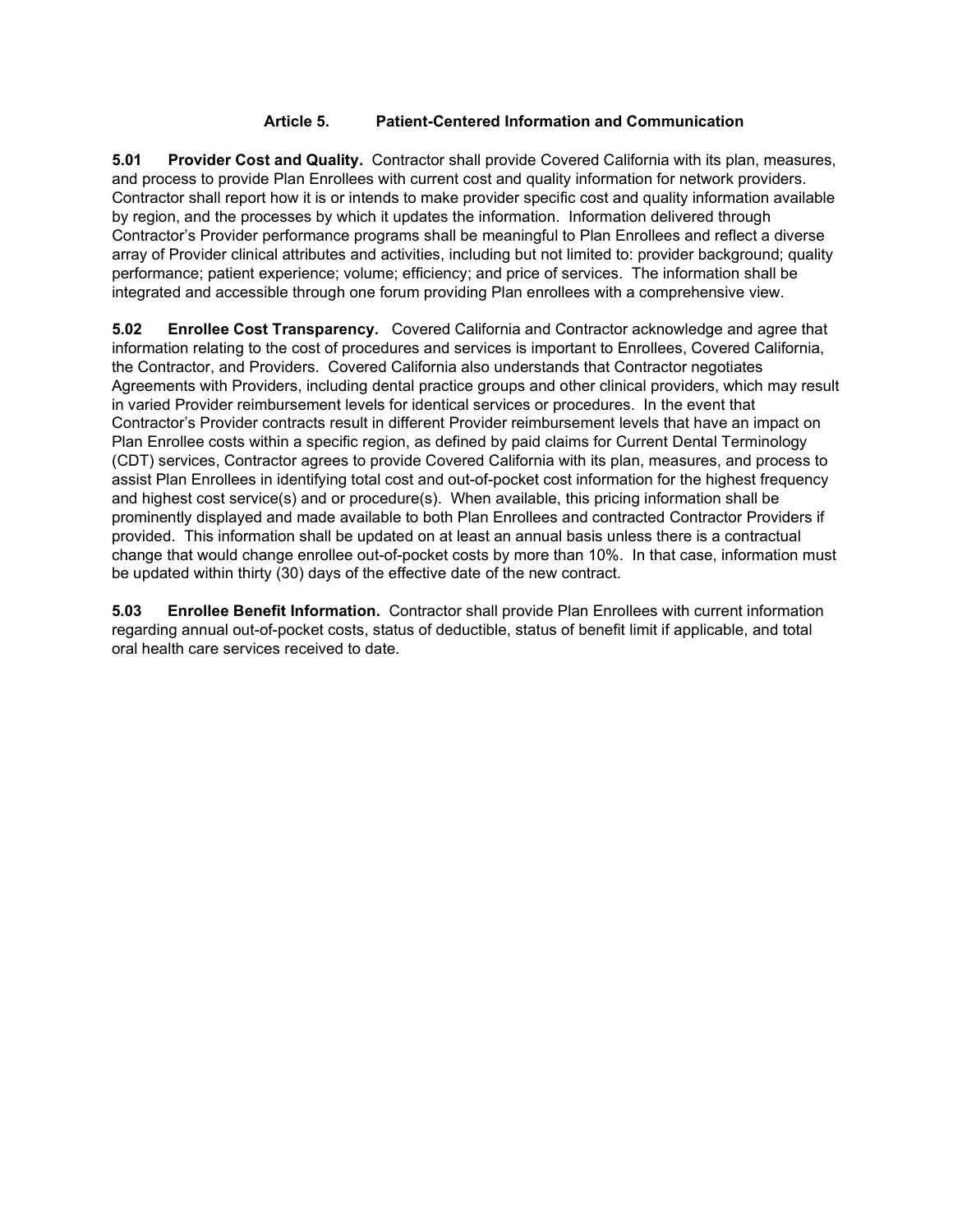## **Article 6. Promoting Higher Value Care**

Reserved for future use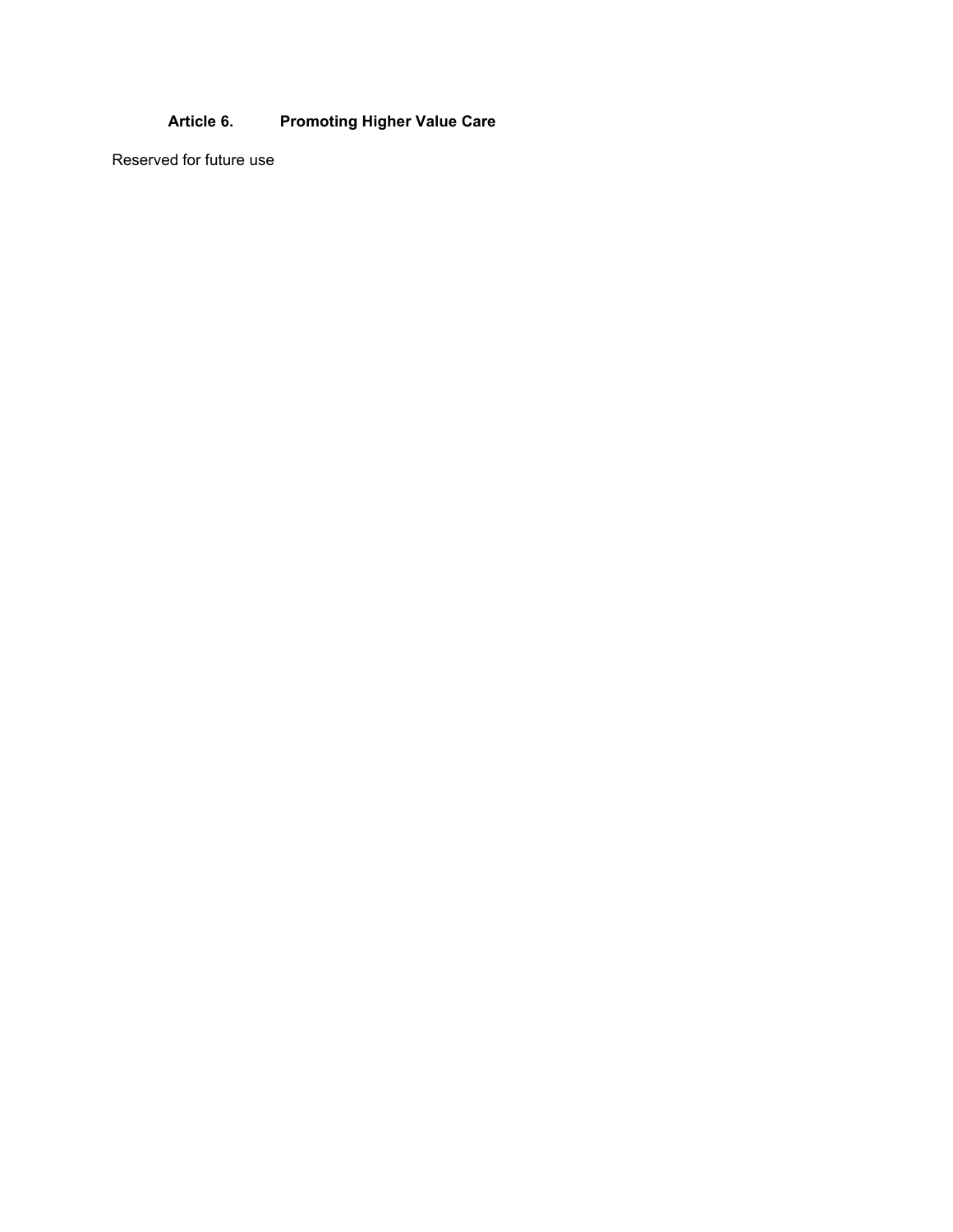#### **Quality, Network Management and Delivery System Standards**

#### **Glossary of Key Terms**

**Care Management** - Healthcare services, programs and technologies designed to help individuals with certain long-term conditions better manage their overall care and treatment. Care management typically encompasses Utilization Management (UM), Disease Management (DM) and Case Management (CM). Care Management's primary goal is to prevent the sick from getting sicker, and avoiding acute care events. Care Management is usually considered a subset of Population Health Management.

**Contractor** - The Dental Insurance Issuer contracting with Covered California under this Agreement to offer a QDP and perform in accordance with the terms set forth in this Agreement.

**Covered California** – The California Health Benefit Exchange, doing business as Covered California and an independent entity within the State of California.

**Delivery System Transformation** - A set of initiatives taken by purchasers, employers, health plans or providers, together or individually, to drive the creation and preferred use of care delivery models that are designed to deliver higher value aligned with the "Triple Aim" goals of patient care experience including quality and satisfaction, improve the health of the populations, and reduce the per capita cost of health care services. Generally, these models require improved care coordination, provider and payer information sharing, and programs that identify and manage populations of individuals through care delivery and payment models.

**Dental Primary Care** - Professional guidelines for addressing pediatric oral health needs are predicated on early and periodic clinical examinations to assess for evidence of pathologic changes or developmental abnormalities, diagnoses to determine treatment needs, and follow-up care for any conditions requiring treatment. These recurring periodic oral assessments ("dental checkups") are generally coupled with routine preventive services and increasingly seek to incorporate assessments of risk factors that elevate the likelihood of destructive changes if allowed to persist. This pattern of periodic assessments, preventive services, and necessary follow-up care also generally applies for adults, who collectively are more susceptible to the development of periodontal disease, oro-pharangeal cancers, and other soft tissue abnormalities.

**Dental Home** - Oral health care is best delivered in a "dental home" where competent oral health care practitioners provide continuous and comprehensive services. It is recommended that a dental home be established at a young age. An adequate dental home shall be expected to provide patients with: an accurate examination and risk assessment for dental diseases; an individualized preventive dental health program based upon the examination and risk assessment; information about proper diet and nutrition practices; a continuing care provider that accomplishes restorative and surgical dental care when necessary in a manner consistent with the patient's psychological needs; referrals to dental specialists when care cannot be directly provided within the dental home; and coordination of care with the patient's primary care medical provider as applicable. Additionally, for pediatric patients and their caregivers, an adequate dental home shall provide advice for injury prevention and a plan for dealing with dental emergencies, information about proper care of the child's teeth and supporting structures, pit and fissure sealants, a place for the child and parent to establish a positive attitude about dental health, and anticipatory guidance about growth and developmental issues.

**Enrollees** – Enrollee means each and every individual enrolled for the purpose of receiving dental benefits.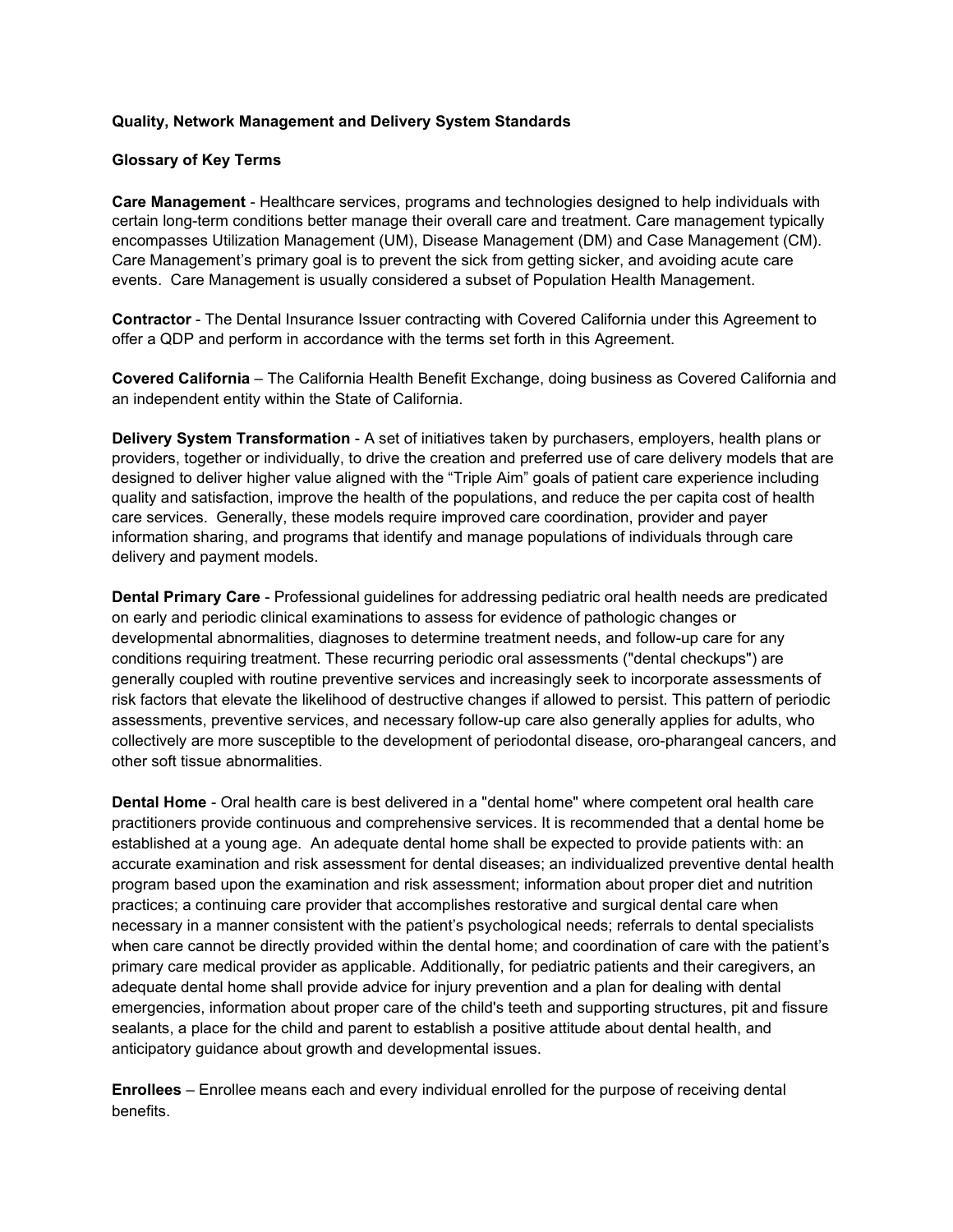**Population Health Management** - A management process that strives to address health needs, including oral health, at all points along the continuum of health and wellbeing, through participation of, engagement with and targeted interventions for the population. The goal of a Population Health Management program is to maintain and/or improve the physical and psychosocial wellbeing of individuals through cost-effective and tailored health solutions.

**Preventive Health and Wellness Services** - The provision of specified preventive and wellness services and chronic disease management services, including preventive care, screening and immunizations, set forth under Section 1302 of the Affordable Care Act (42 U.S.C. Section 18022) under Section 2713 of the Affordable Care Act (42 U.S.C. § 300gg-13), to the extent that such services are required under the California Affordable Care Act.

**Qualified Dental Plan or QDP**– A dental care service plan contract or policy of insurance offered by a QDP Issuer and certified by Covered California.

**Qualified Dental Plan Issuer or QDP Issuer** - A licensed dental care service plan or insurer that has been selected and certified by Covered California to offer QDPs through Covered California.

**Teledentistry** - A mode of delivering professional dental care and public dental services to a patient through information and communication technologies to facilitate the diagnosis, consultation, treatment, education, care management, and self-management of a patient's dental care while the patient is at the originating site and the dental care provider is at a distant site.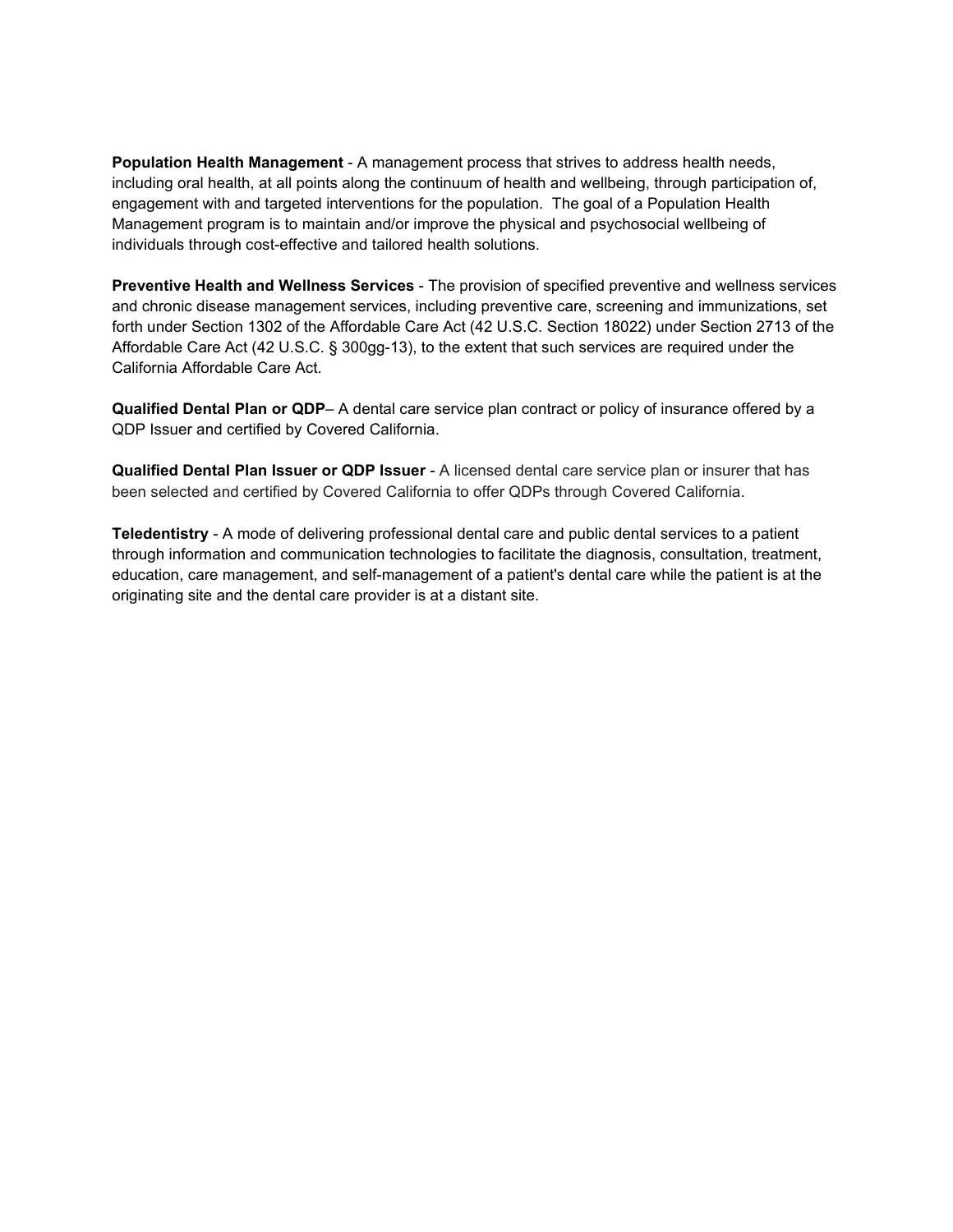#### **Attachment 14. Performance Standards**

# **Performance Standards**

During the term of this Agreement, Contractor shall meet or exceed the Performance Standards identified in this Attachment. Contractor shall be responsible for payment of penalties that may be assessed by Covered California with respect to Contractor's failure to meet or exceed the Performance Standards in accordance with the terms set forth at Section 6.2 of the Agreement and in this Attachment.

The assessment of penalties by Covered California shall be determined on an annual basis in accordance with the computation methodology set forth in this Attachment. In no event shall the total amount at risk with respect to Contractor's failure to comply with the Performance Standards exceed five percent (5%) of the total Participation Fee that is payable to Covered California in accordance with the terms set forth in Section 5.1.3 of the Agreement for the Covered California for the Individual Market, and three percent (3%) of the total Participation Fee that is payable to Covered California in accordance with the terms set forth in Section 5.2.2 for Covered California for Small Business. Additionally, the amount of Contractor's penalty shall be offset by any credit that is provided in the event that Contractor exceeds a Performance Standard in a separate category. Credits from one category may be used to offset penalties in that category, or applied to offset penalties assessed in another category.

Covered California will calculate penalties and credits at the end of each calendar year, based on Contractor's final year-end data. Covered California will calculate penalties and credits for Group 1 and 2 and provide Contractor with a Contractor Performance Standard Evaluation Report by February 28th of the following calendar year. An invoice for any penalties assessed will be mailed to the Contractor within 30 calendar days of Contractor's receipt of the Contractor Performance Standard Evaluation Report. In no event shall the total credits to Contractor exceed the total amount of the performance penalty owed to Covered California by Contractor.

If Contractor does not agree with the Performance Standard Evaluation Report, Contractor may dispute the Report in writing within thirty (30) calendar days of receipt of that Report. The written notification of dispute shall provide a detailed explanation of the basis for the dispute. Covered California shall review and provide a written response to Contractor's dispute within thirty (30) calendar days of receipt of Contractor's notification of dispute. If the Contractor still disputes the findings of Covered California, Contractor may pursue additional remedies in accordance with Section 12.1 of the Agreement.

Any amounts collected as performance penalties under this Attachment must be used to support Covered California operations.

#### **Performance Standards Reporting - Group 1 - Customer Service and Group 2 – Operational, Performance Standards 1.1 – 1.06 and 2.1 – 2.4**

**Monthly Performance Report:** Contractor shall monitor and track its performance each month against the Performance Standards set forth in Group 1 and 2. Contractor shall provide detailed supporting information (as mutually agreed by the parties) for each Monthly Performance Report to Covered California in electronic format. Contractor shall report Covered California business only and shall report Contractor's Covered California Enrollees in Covered California for the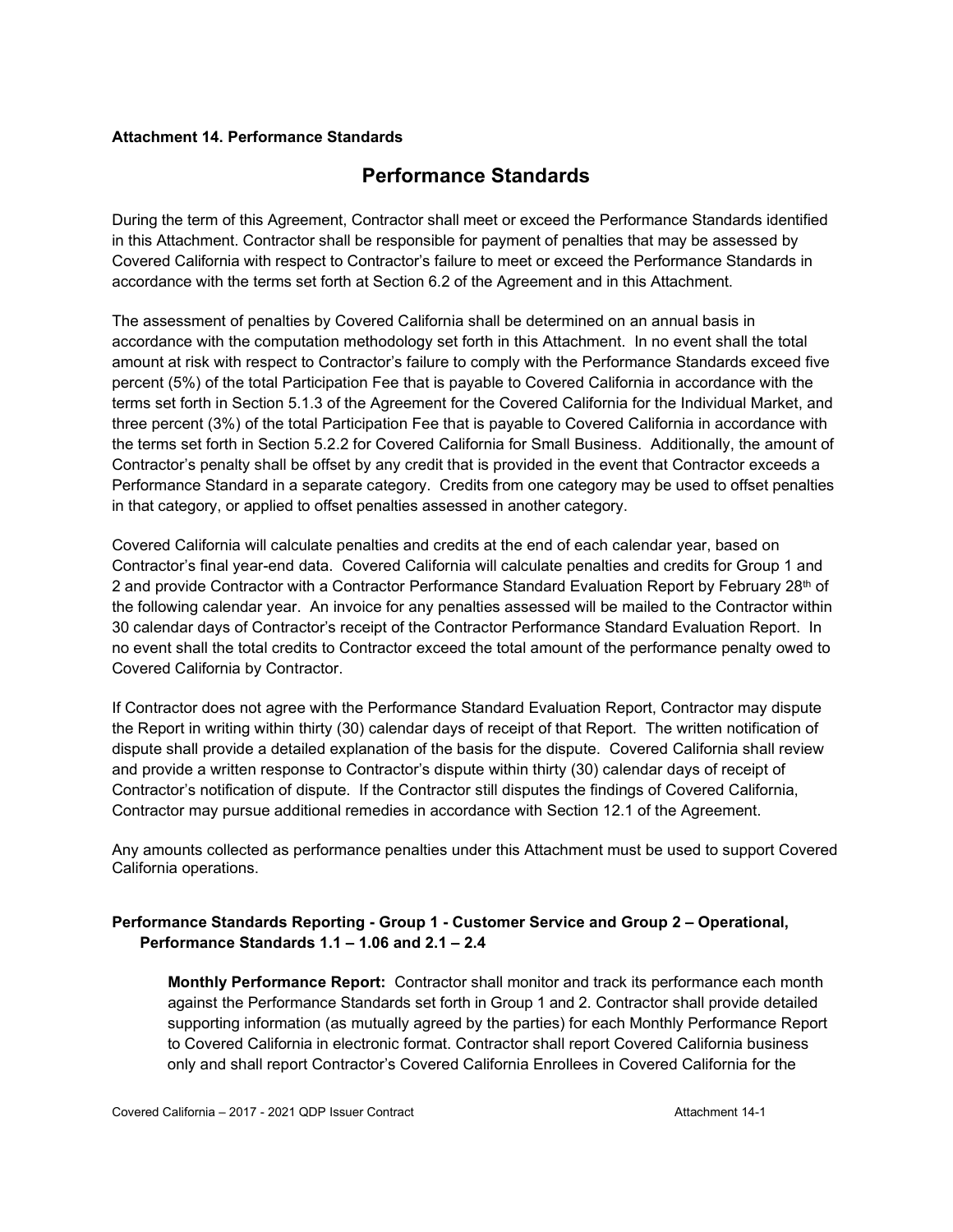Individual Market separate from Contractor's Covered California Enrollees in Covered California for Small Business.

#### **Performance Standards:**

- 1) General The Performance Standards Table sets forth the categories of Performance Standards and their associated measurements. In performing its services under this Agreement, Contractor shall use commercially reasonable efforts to meet or exceed the Performance Standards.
- 2) Root Cause Analysis/Corrective Action If Contractor fails to meet any Performance Standard in any calendar month (whether or not the failure is excused), Covered California may request and Contractor shall (a) investigate and report on the root cause of the problem; (b) develop a corrective action plan (where applicable); (c) to the extent within Contractor's control, remedy the cause of the performance failure and resume meeting the affected Performance Standards; (d) implement and notify Covered California of measures taken by Contractor to prevent recurrences if the performance failure is otherwise likely to recur; and (e) make written recommendations to Covered California for improvements in procedures.
- 3) Performance Standard Exceptions Contractor shall not be responsible for any failure to meet a Performance Standard if and to the extent that the failure is excused pursuant to Section 12.7 of the Agreement (Force Majeure) or the parties agree that the lack of compliance is due to Covered California's failure to properly or timely perform (or cause to be properly or timely performed) any responsibility, duty, or other obligation under this Agreement, provided that Contractor timely notifies Covered California of the problem and uses commercially reasonable efforts to perform and meet the Performance Standards notwithstanding Covered California's failure to perform or delay in performing.

If Contractor wishes to avail itself of one of these exceptions, Contractor must notify Covered California in its response to the performance report identifying the failure to meet such Performance Standard. This response must include: (a) the identity of the Performance Standard that is subject to the exception, and (b) the circumstances that gave rise to the exception in sufficient detail to permit Covered California to evaluate whether Contractor's claim of exception is valid. Notwithstanding anything to the contrary herein, in no event shall any failure to meet a Customer Satisfaction Performance Standard fall within an exception.

Covered California must also comply with the Performance Standards to the extent that such standards are applicable to Covered California's operations.

- 4) Agreed Adjustments/Service Level Relief The Parties may adjust, suspend, or add Performance Standards from time to time, upon written agreement of the parties, without an amendment to this contract.
- 5) Performance Defaults Failure of the Contractor to meet the performance standards shall grant Covered California the authority to assess penalties where applicable, or require that the Contractor provide and implement a corrective action plan.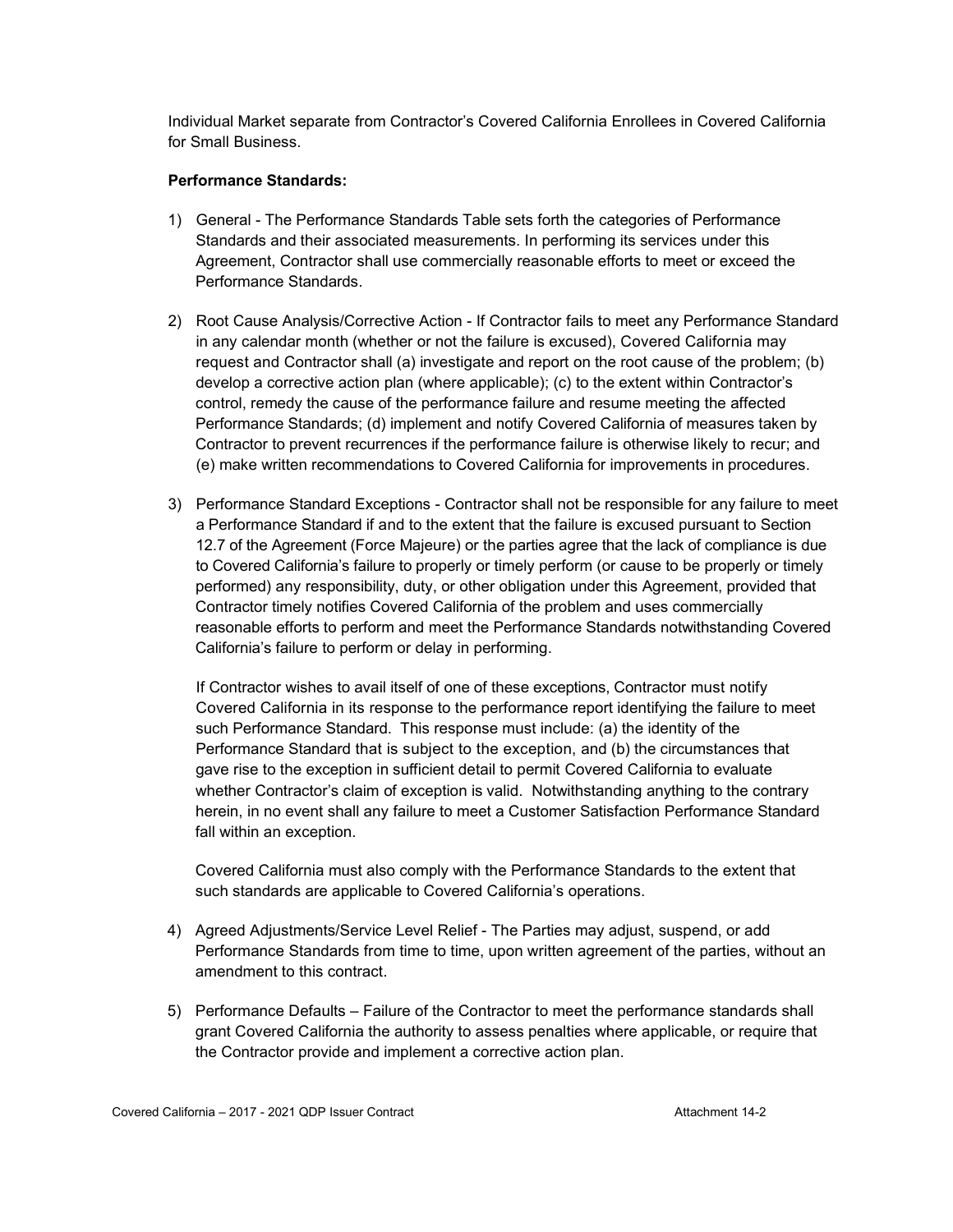- 6) Credits For certain measures of the performance standards set forth in the Performance Standards Table, Contractor will have the opportunity to earn credit for performance that exceeds the Performance Standards. The Credits shall be used to offset (i.e., reduce) any penalties that are imposed during any Contract Year.
- 7) Performance Tables The Performance Standards are set forth in the tables below, titled Covered California Performance Standards for Contractor.

#### **Performance Standards Reporting – Group 3 – Dental Quality Alliance (DQA) Pediatric Measure Set, Group 4 – Utilization Measures for Adult Dental, Group 5 - Quality and Delivery System Reform**

**Annual Performance Report:** An annual report will be required for the performance measurement data in Group 3 and 4. The performance period is the 2017 - 2021 contract term. Annual reports for Group 3 and 4 are due by April 30th of the following calendar year. The Annual Narrative Report for Group 5 is due by February 28th of the following calendar year. Contractor shall report Covered California business only and shall report Covered California for the Individual Market separate from Contractor's Covered California Enrollees in Covered California for Small Business.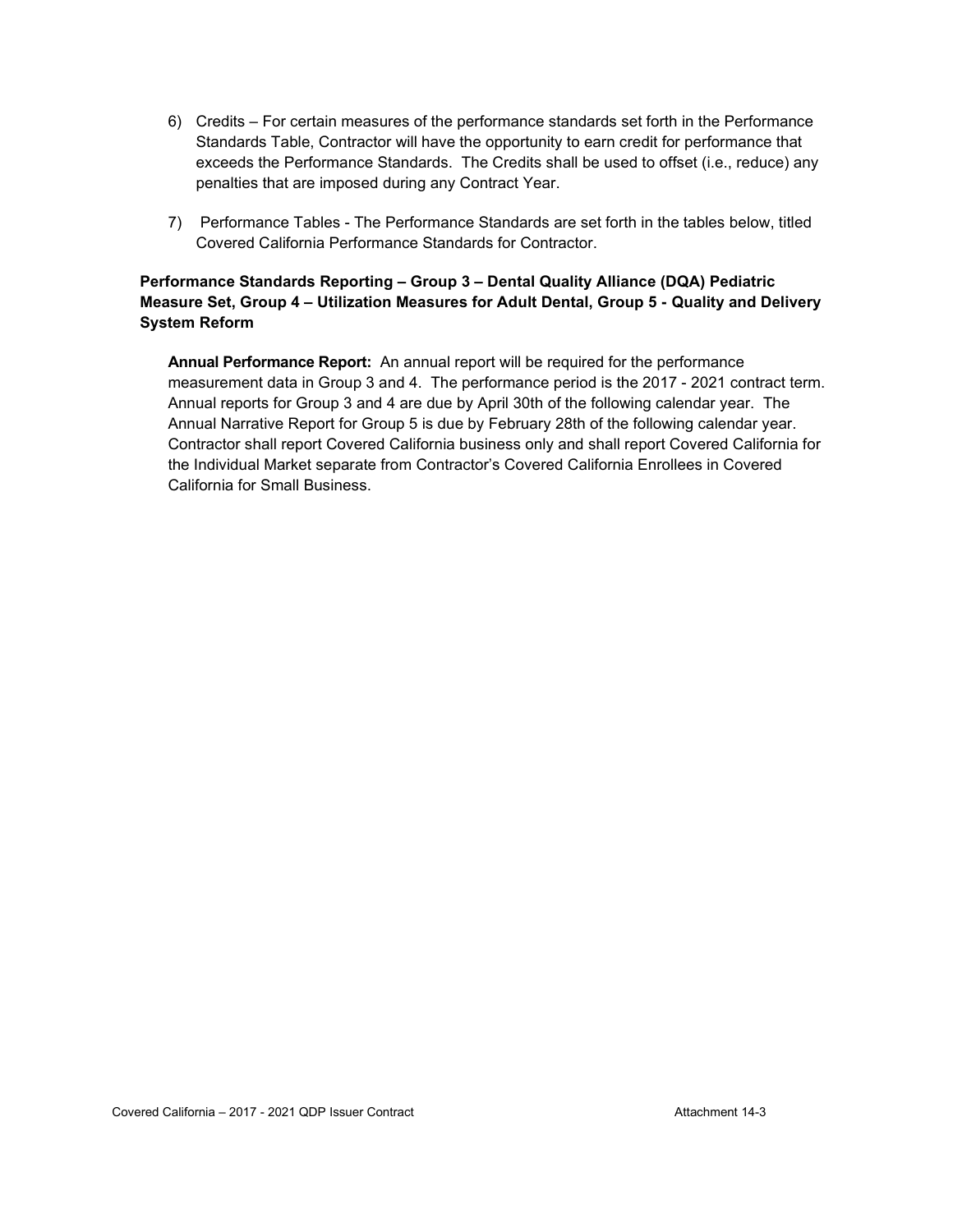# **Covered California Performance Standards for Contractor**

#### **Group 1: Customer Service Performance Standards 24% of Total Performance Penalty at Risk or Credit**

Contractor shall submit all Group 1 data on a monthly basis by the  $10<sup>th</sup>$  of the following month for the previous month's data.

|     | <b>Performance Standard</b>                                                                                                                                                                                                                                                                                                                                                                                                                                                                                                     | Individual              | <b>Small</b>            | <b>Performance Requirements</b>                                                                                                                                                                                                                                                                                                                                                                                                                                                                    |
|-----|---------------------------------------------------------------------------------------------------------------------------------------------------------------------------------------------------------------------------------------------------------------------------------------------------------------------------------------------------------------------------------------------------------------------------------------------------------------------------------------------------------------------------------|-------------------------|-------------------------|----------------------------------------------------------------------------------------------------------------------------------------------------------------------------------------------------------------------------------------------------------------------------------------------------------------------------------------------------------------------------------------------------------------------------------------------------------------------------------------------------|
|     |                                                                                                                                                                                                                                                                                                                                                                                                                                                                                                                                 |                         | <b>Business</b>         |                                                                                                                                                                                                                                                                                                                                                                                                                                                                                                    |
| 1.1 | Abandonment Rate (%)<br>4% of total performance penalty for<br>this Group.                                                                                                                                                                                                                                                                                                                                                                                                                                                      | X                       | X                       | Divide number of abandoned<br>calls by the number of calls<br>offered to a phone<br>representative.                                                                                                                                                                                                                                                                                                                                                                                                |
|     |                                                                                                                                                                                                                                                                                                                                                                                                                                                                                                                                 |                         |                         | <b>Expectation: No more than 3%</b><br>of incoming calls abandoned<br>in a calendar month.                                                                                                                                                                                                                                                                                                                                                                                                         |
|     |                                                                                                                                                                                                                                                                                                                                                                                                                                                                                                                                 |                         |                         | Performance Level: >3%<br>abandoned: 4% performance<br>penalty. 2-3% abandoned: no<br>penalty. < 2% abandoned: 4%<br>performance credit.                                                                                                                                                                                                                                                                                                                                                           |
| 1.2 | <b>Service Level</b><br>4% of total performance penalty for<br>this Group.                                                                                                                                                                                                                                                                                                                                                                                                                                                      | X                       | X                       | Expectation: 80% of calls<br>answered in 30 seconds or<br>less.                                                                                                                                                                                                                                                                                                                                                                                                                                    |
|     |                                                                                                                                                                                                                                                                                                                                                                                                                                                                                                                                 |                         |                         | Performance Level: <80%:<br>4% performance penalty.<br>80%-90%: no penalty. >90%:<br>4% performance credit.                                                                                                                                                                                                                                                                                                                                                                                        |
| 1.3 | <b>ID Card Processing Time</b><br>If carrier uses a no-card eligibility<br>verification system: the time frame<br>from receipt of binder payment or<br>complete and accurate enrollment<br>information through the date<br>consumer receives carrier<br>communication regarding use of<br>no-card eligibility verification<br>system.<br>4% of total performance penalty for<br>this Group.<br>Contractor shall submit this data<br>monthly by the 10 <sup>th</sup> of the following<br>month for the previous month's<br>data. | $\overline{\mathsf{x}}$ | $\overline{\mathsf{x}}$ | For Covered California for the<br>Individual Market:<br>Expectation: 99% of ID cards<br>issued within 10 business<br>days of receiving complete<br>and accurate enrollment<br>information and binder<br>payment for a specific<br>consumer.<br><b>For Small Business:</b><br>Expectation: 99% of ID cards<br>issued within 10 business<br>days of receipt of complete<br>and accurate enrollment<br>information for a specific<br>consumer.<br>Performance Level: <99%:<br>4% performance penalty. |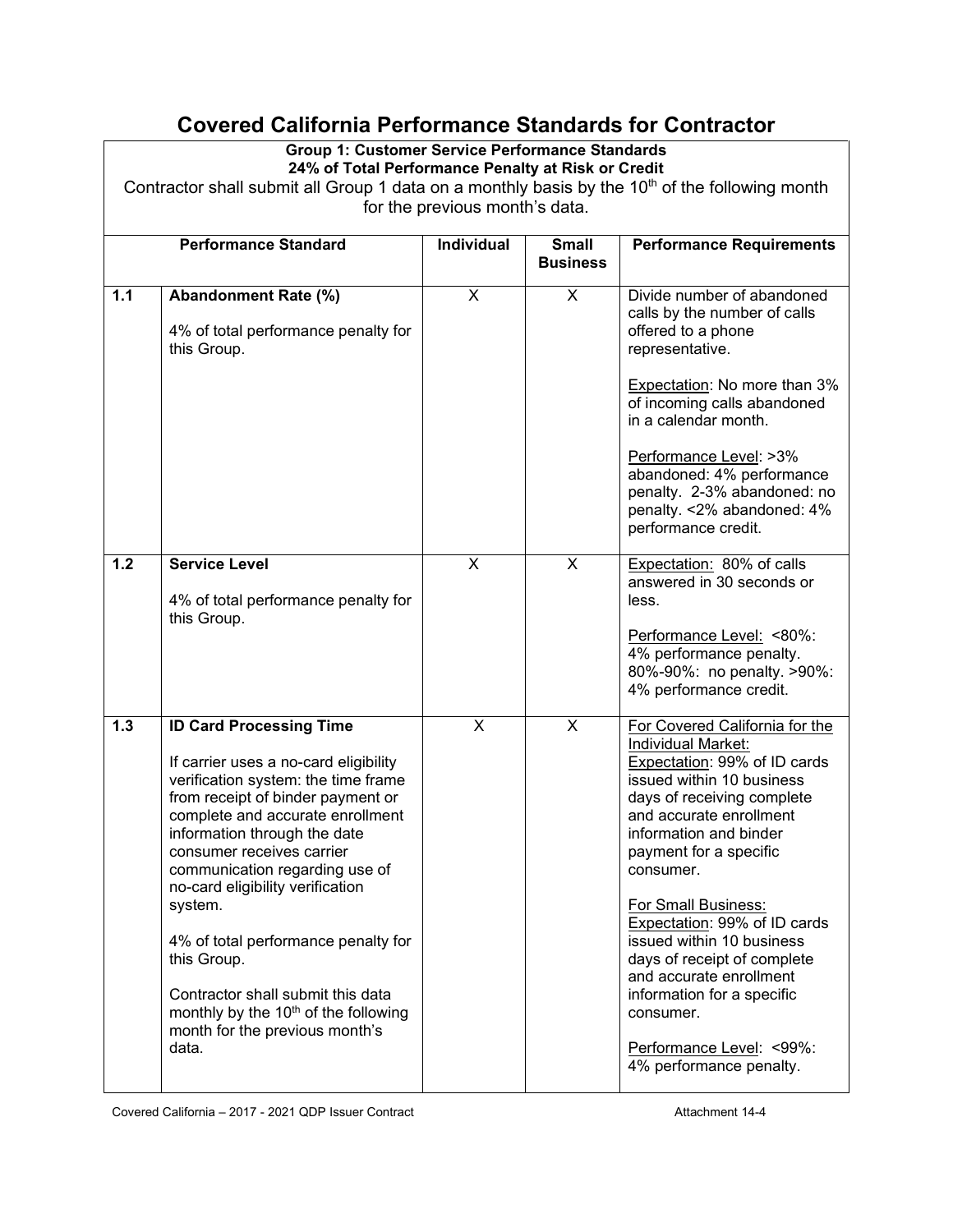| Contractor shall submit all Group 1 data on a monthly basis by the $10th$ of the following month<br>for the previous month's data. |                                                                                                                                                              |                         |                                 |                                                                                                                                                                                                                                                                                                                                                                                                                                         |
|------------------------------------------------------------------------------------------------------------------------------------|--------------------------------------------------------------------------------------------------------------------------------------------------------------|-------------------------|---------------------------------|-----------------------------------------------------------------------------------------------------------------------------------------------------------------------------------------------------------------------------------------------------------------------------------------------------------------------------------------------------------------------------------------------------------------------------------------|
|                                                                                                                                    | <b>Performance Standard</b>                                                                                                                                  | Individual              | <b>Small</b><br><b>Business</b> | <b>Performance Requirements</b>                                                                                                                                                                                                                                                                                                                                                                                                         |
| 1.4                                                                                                                                | <b>Initial Call Resolution</b><br>4% of total performance penalty for<br>this Group.                                                                         | $\overline{\mathsf{x}}$ | $\overline{\mathsf{x}}$         | Expectation: 85% of Covered<br>California enrollee issues will<br>be resolved within one (1)<br>business day of receipt of the<br>issue.<br>Performance Level: <85%:<br>4% performance penalty. 85-<br>95%: no penalty. > 95%: 4%<br>performance credit.                                                                                                                                                                                |
| 1.5                                                                                                                                | <b>Grievance Resolution</b><br>4% of total performance penalty for<br>this Group.                                                                            | $\overline{\mathsf{x}}$ | $\overline{\mathsf{x}}$         | Expectation: 95% of Covered<br>California enrollee grievances<br>resolved within 30 calendar<br>days of initial receipt.<br>Performance Level: < 95%<br>resolved within 30 calendar<br>days of initial receipt: 4%<br>performance penalty. 95% or<br>greater resolved within 30<br>calendar days of initial receipt:<br>no penalty. 95% or greater<br>resolved within 15 calendar<br>days of initial receipt: 4%<br>performance credit. |
| 1.6                                                                                                                                | <b>Covered California member</b><br><b>Email or Written Inquiries</b><br><b>Answered and Completed</b><br>4% of total performance penalty for<br>this Group. | X                       | X                               | Expectation: 90% of Covered<br>California member email or<br>written inquiries answered and<br>completed within 15 business<br>days of the inquiry. Does not<br>include appeals or grievances.<br>Performance Level: <90%:<br>4% performance penalty. 90-<br>95%: no penalty. > 95%: in 15<br>days 4% performance credit.                                                                                                               |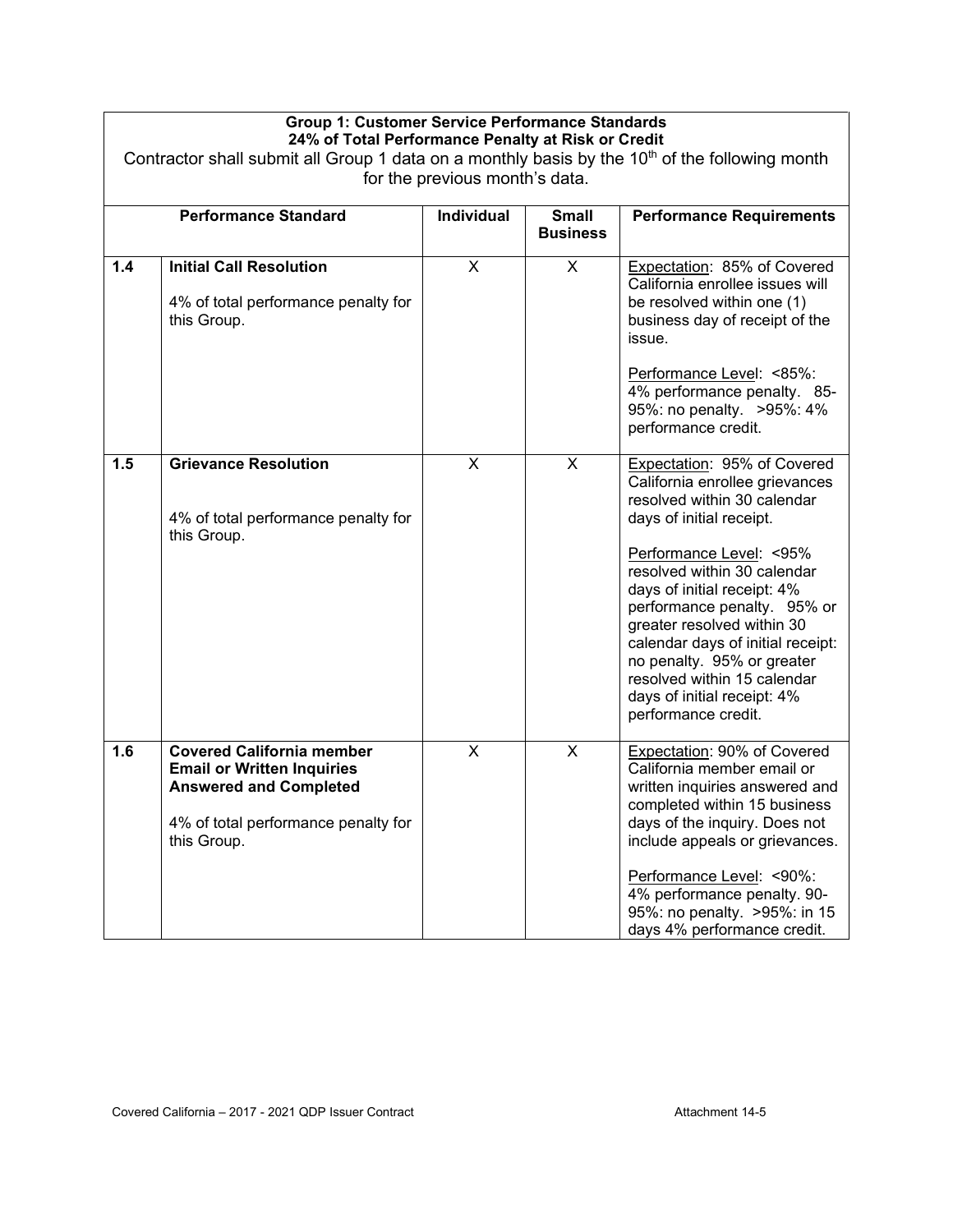| <b>Group 2: Operational Performance Standards</b><br>25% of Total Performance Penalty at Risk |                                                                                                                                                                                                                         |                         |                       |                                                                                                                                                                                                                                                                                                                                                                                                                                                                                                                                  |  |
|-----------------------------------------------------------------------------------------------|-------------------------------------------------------------------------------------------------------------------------------------------------------------------------------------------------------------------------|-------------------------|-----------------------|----------------------------------------------------------------------------------------------------------------------------------------------------------------------------------------------------------------------------------------------------------------------------------------------------------------------------------------------------------------------------------------------------------------------------------------------------------------------------------------------------------------------------------|--|
|                                                                                               | <b>Performance Standard</b>                                                                                                                                                                                             | Individual              | <b>Small Business</b> | <b>Performance Standards</b>                                                                                                                                                                                                                                                                                                                                                                                                                                                                                                     |  |
| 2.1                                                                                           | 834 Processing<br>5% of total performance<br>penalty for this Group.<br><b>Measurement Period:</b><br>Plan Year 2021, 834<br>transactions will begin with<br>renewals.<br>October 1, 2020 - December<br>31, 2021        | $\overline{\mathsf{x}}$ |                       | Expectation: Covered<br>California will receive a<br>TA1 or 999 file, or both as<br>appropriate within three<br>business days of receipt<br>of the 834 file 95% of the<br>time.<br>Performance Level <95%<br>below expectation: 5%<br>performance penalty.<br>Assessing for                                                                                                                                                                                                                                                      |  |
| 2.2                                                                                           | <b>834 Generation</b><br>5% of total performance<br>penalty for this Group.<br><b>Measurement Period:</b><br>Plan Year 2021, 834<br>transactions will begin with<br>renewals.<br>October 1, 2020 - December<br>31, 2021 | X                       |                       | Expectation: a) Covered<br>California will successfully<br>receive and process<br>effectuation and<br>cancellation 834<br>transactions within 60<br>days from either the<br>coverage effective date or<br>transaction timestamp,<br>whichever is later 95% of<br>the time. b) Covered<br>California will receive<br>termination 834<br>transactions within ten<br>days of the grace period<br>expiration 95% of the<br>time.<br>Performance Level a)<br><95%: 2.5% performance<br>penalty. b) <95%: 2.5%<br>performance penalty. |  |
| 2.3                                                                                           | <b>Reconciliation Process</b><br>10% of total performance<br>penalty for this Group.                                                                                                                                    | X                       |                       | Expectation: Covered<br>California shall receive a<br>comparison reconciliation<br>extract in accordance with<br>the file validations and<br>resolution timelines, as<br>mutually agreed upon in<br>the Reconciliation Process<br>Guide (Extranet, Data<br>Home, Contractor's folder)<br>90% of the time for                                                                                                                                                                                                                     |  |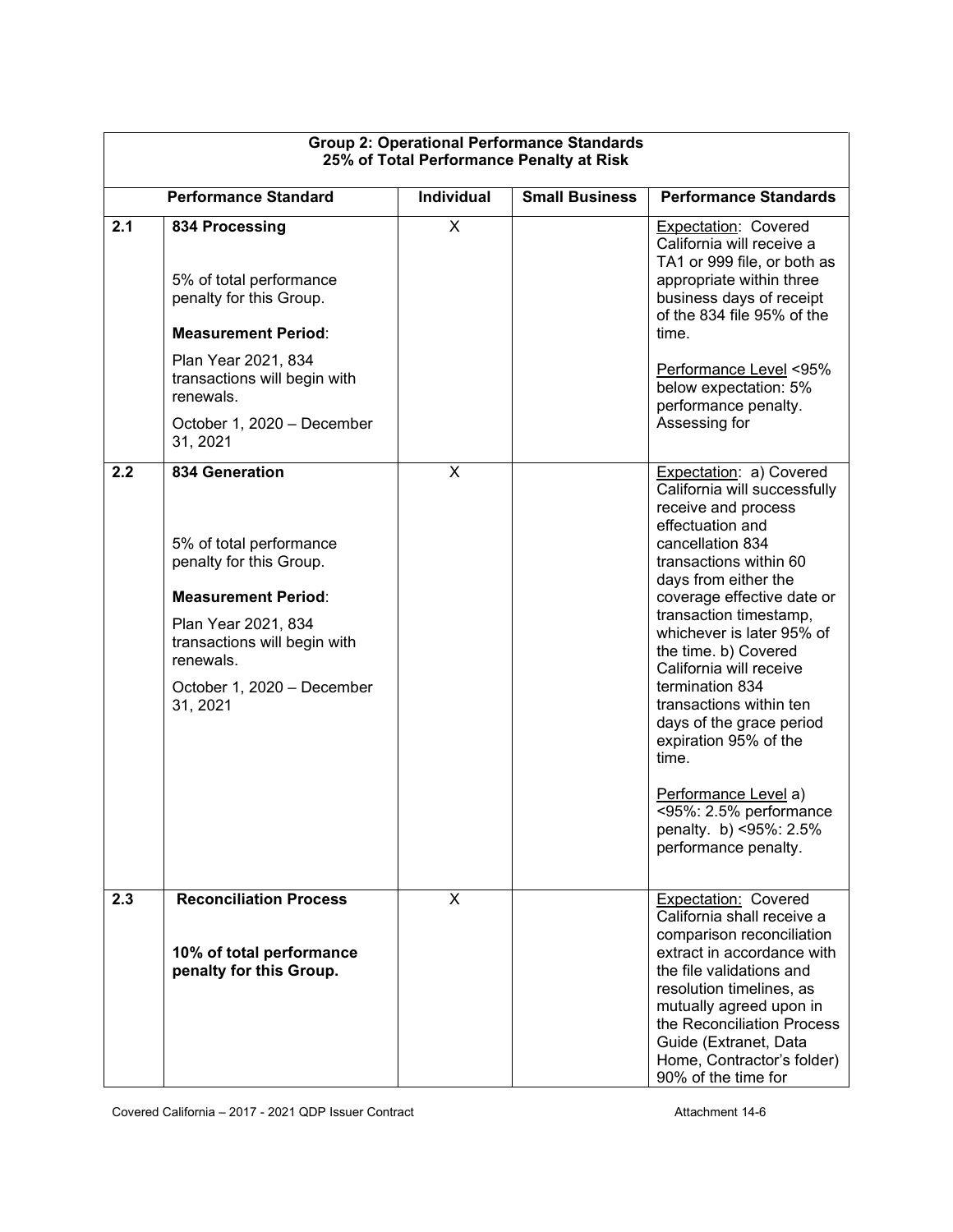|                             | Group 2. Operational Ferrormance Standards<br>25% of Total Performance Penalty at Risk |                   |                       |                                                                                                                                                                                                                                                                                                                                                                                                                                                                                                                                                                                                                                                                                                                                                                                 |  |
|-----------------------------|----------------------------------------------------------------------------------------|-------------------|-----------------------|---------------------------------------------------------------------------------------------------------------------------------------------------------------------------------------------------------------------------------------------------------------------------------------------------------------------------------------------------------------------------------------------------------------------------------------------------------------------------------------------------------------------------------------------------------------------------------------------------------------------------------------------------------------------------------------------------------------------------------------------------------------------------------|--|
| <b>Performance Standard</b> |                                                                                        | <b>Individual</b> | <b>Small Business</b> | <b>Performance Standards</b>                                                                                                                                                                                                                                                                                                                                                                                                                                                                                                                                                                                                                                                                                                                                                    |  |
|                             |                                                                                        |                   |                       | accuracy and timeliness.                                                                                                                                                                                                                                                                                                                                                                                                                                                                                                                                                                                                                                                                                                                                                        |  |
|                             |                                                                                        |                   |                       | Performance Level:<br><90%: below expectation:<br>10% performance penalty                                                                                                                                                                                                                                                                                                                                                                                                                                                                                                                                                                                                                                                                                                       |  |
| 2.4                         | Data Submission specific to<br>contract Section 3.4.4<br>10% of total performance      | X                 | X                     | Expectation: Full and<br>regular submission of data<br>according to the standards<br>outlined.                                                                                                                                                                                                                                                                                                                                                                                                                                                                                                                                                                                                                                                                                  |  |
|                             | penalty for this Group.                                                                |                   |                       | a) Performance Level:<br>Incomplete, irregular, late<br>or non-useable data<br>submission: 5% penalty of<br>total performance<br>requirement. Full and<br>regular submission<br>according to the formats<br>specified and useable by<br>Covered California located<br>at: (Extranet, Plan Home,<br>Resources, Provider<br>Directory Resources.<br><b>Covered California</b><br>Provider Data Submission<br>Schedule_Current year):<br>no penalty<br>b) Incomplete, irregular,<br>late or non-useable<br>submission of HEI data:<br>5% penalty of total<br>performance requirement.<br>Full and regular<br>submission according to<br>the formats specified and<br>useable by Covered<br>California within 5<br>business days of each<br>monthly reporting cycle:<br>no penalty. |  |

# **Group 2: Operational Performance Standards**

 $^{\rm 1}$  Total performance penalty at risk or credit is below 100% in 2021 due to deletions and additions of performance standards resulting in a net loss to the total. The total percent at risk in 2021 will be 54%.

Г

٦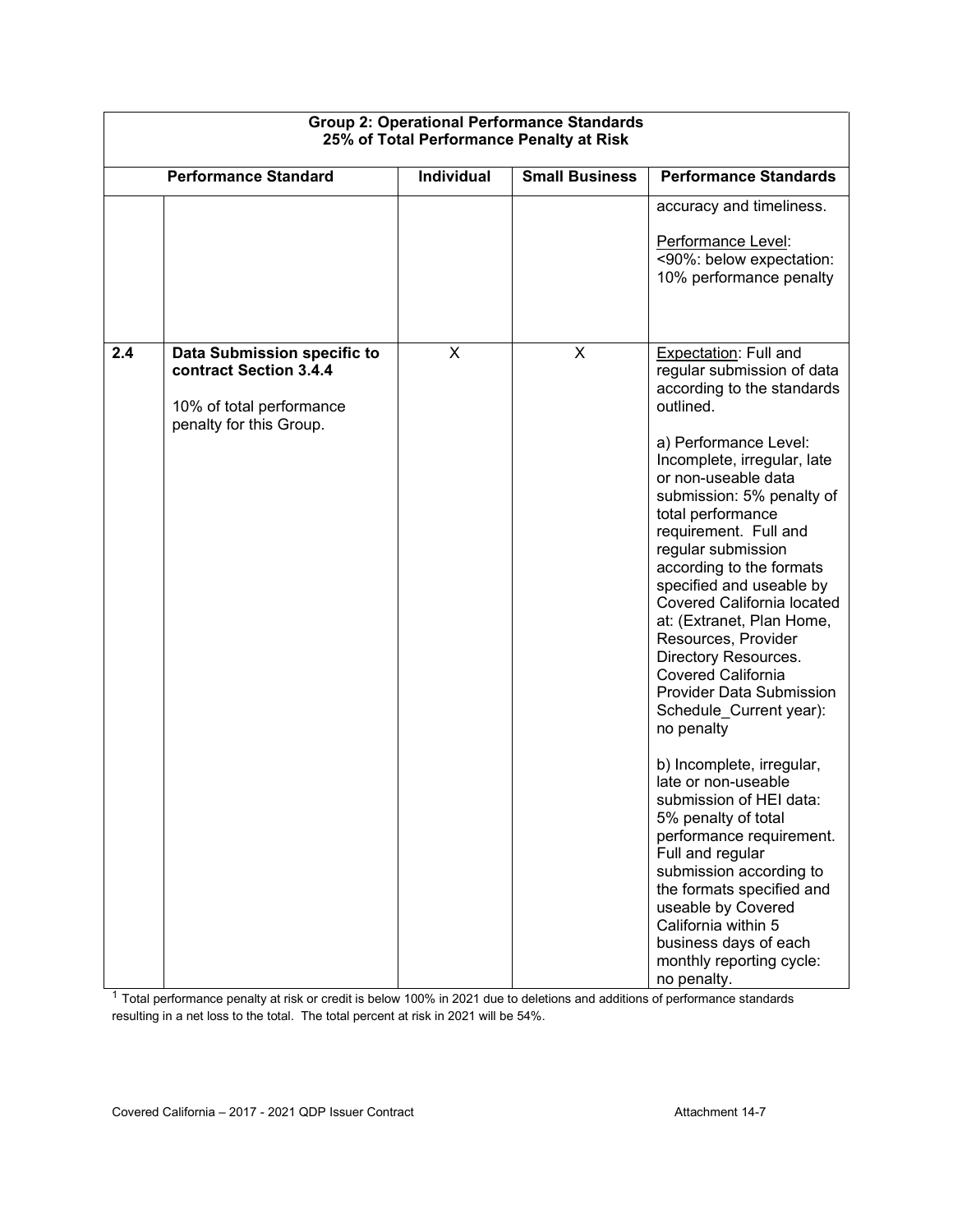|     | Group 3: Dental Quality Alliance (DQA) Pediatric Measure Set<br>Contractor shall annually submit the required Covered California data for Group 3. No penalties or<br>credits will be assessed for Group 3 in 2021. Pilot Period<br>January 1, 2021 - December 31, 2021 |                                    |                                             |                             |                     |                    |
|-----|-------------------------------------------------------------------------------------------------------------------------------------------------------------------------------------------------------------------------------------------------------------------------|------------------------------------|---------------------------------------------|-----------------------------|---------------------|--------------------|
|     |                                                                                                                                                                                                                                                                         |                                    |                                             |                             | QDP                 |                    |
|     | <b>Measure</b>                                                                                                                                                                                                                                                          | <b>Description</b>                 | <b>Numerator</b>                            | Denominator                 | Performance<br>Rate | <b>Expectation</b> |
| 3.1 | Utilization of                                                                                                                                                                                                                                                          | Percentage of                      | Unduplicated                                | Unduplicated                | NUM/DEN             | 10%                |
|     | <b>Services</b>                                                                                                                                                                                                                                                         | all enrolled                       | number of enrolled<br>children aged $0 - 1$ | number of all<br>enrolled   |                     |                    |
|     |                                                                                                                                                                                                                                                                         | children aged 0<br>- 1 who         | who received at                             | children aged               |                     |                    |
|     |                                                                                                                                                                                                                                                                         | received at                        | least one dental                            | $0 - 1.$                    |                     |                    |
|     |                                                                                                                                                                                                                                                                         | least one                          | service.                                    |                             |                     |                    |
|     |                                                                                                                                                                                                                                                                         | dental service                     |                                             |                             |                     |                    |
|     |                                                                                                                                                                                                                                                                         | within the                         |                                             |                             |                     |                    |
| 3.2 | Utilization of                                                                                                                                                                                                                                                          | reporting year.<br>Percentage of   | Unduplicated                                | Unduplicated                | NUM/DEN             | 50%                |
|     | <b>Services</b>                                                                                                                                                                                                                                                         | all enrolled                       | number of enrolled                          | number of all               |                     |                    |
|     |                                                                                                                                                                                                                                                                         | children aged 2                    | children aged 2-                            | enrolled                    |                     |                    |
|     |                                                                                                                                                                                                                                                                         | - under age 19                     | under 19 who                                | children aged               |                     |                    |
|     |                                                                                                                                                                                                                                                                         | who received at                    | received at least                           | 2 - under age               |                     |                    |
|     |                                                                                                                                                                                                                                                                         | least one<br>dental service        | one dental service.                         | 19.                         |                     |                    |
|     |                                                                                                                                                                                                                                                                         | within the                         |                                             |                             |                     |                    |
|     |                                                                                                                                                                                                                                                                         | reporting year.                    |                                             |                             |                     |                    |
| 3.3 | Oral                                                                                                                                                                                                                                                                    | Percentage of                      | Unduplicated                                | Unduplicated                | NUM/DEN             | 50%                |
|     | Evaluation                                                                                                                                                                                                                                                              | enrolled<br>children under         | number of enrolled<br>children under age    | number of<br>enrolled       |                     |                    |
|     |                                                                                                                                                                                                                                                                         | age 19 who                         | 19 who received a                           | children under              |                     |                    |
|     |                                                                                                                                                                                                                                                                         | received a                         | comprehensive or                            | age 19.                     |                     |                    |
|     |                                                                                                                                                                                                                                                                         | comprehensive                      | periodic oral                               |                             |                     |                    |
|     |                                                                                                                                                                                                                                                                         | or periodic oral                   | evaluation as a                             |                             |                     |                    |
|     |                                                                                                                                                                                                                                                                         | evaluation<br>within the           | dental service.                             |                             |                     |                    |
|     |                                                                                                                                                                                                                                                                         | reporting year.                    |                                             |                             |                     |                    |
| 3.4 | Sealants in                                                                                                                                                                                                                                                             | Percentage of                      | Unduplicated                                | Unduplicated                | NUM1/DEN;           | 40%                |
|     | 10 year olds                                                                                                                                                                                                                                                            | enrolled                           | number of enrolled                          | number of                   | NUM2/DEN            |                    |
|     |                                                                                                                                                                                                                                                                         | children, who                      | children who ever                           | enrolled                    | (after              |                    |
|     |                                                                                                                                                                                                                                                                         | have ever<br>received              | received sealants<br>on a permanent         | children with<br>their 10th | exclusions)         |                    |
|     |                                                                                                                                                                                                                                                                         | sealants on a                      | first molar tooth: (1)                      | birthdate in                |                     |                    |
|     |                                                                                                                                                                                                                                                                         | permanent first                    | at least one sealant                        | measurement                 |                     |                    |
|     |                                                                                                                                                                                                                                                                         | molar tooth: (1)                   | and (2) all four                            | year. Exclude               |                     |                    |
|     |                                                                                                                                                                                                                                                                         | at least one                       | molars sealed.                              | children who                |                     |                    |
|     |                                                                                                                                                                                                                                                                         | sealant and (2)<br>all four molars |                                             | received<br>treatment       |                     |                    |
|     |                                                                                                                                                                                                                                                                         | sealed by 10th                     |                                             | (restorations,              |                     |                    |
|     |                                                                                                                                                                                                                                                                         | birthdate.                         |                                             | extractions,                |                     |                    |
|     |                                                                                                                                                                                                                                                                         |                                    |                                             | endodontic,                 |                     |                    |
|     |                                                                                                                                                                                                                                                                         |                                    |                                             | prosthodontic,              |                     |                    |
|     |                                                                                                                                                                                                                                                                         |                                    |                                             | and other<br>dental         |                     |                    |
|     |                                                                                                                                                                                                                                                                         |                                    |                                             | treatments) on              |                     |                    |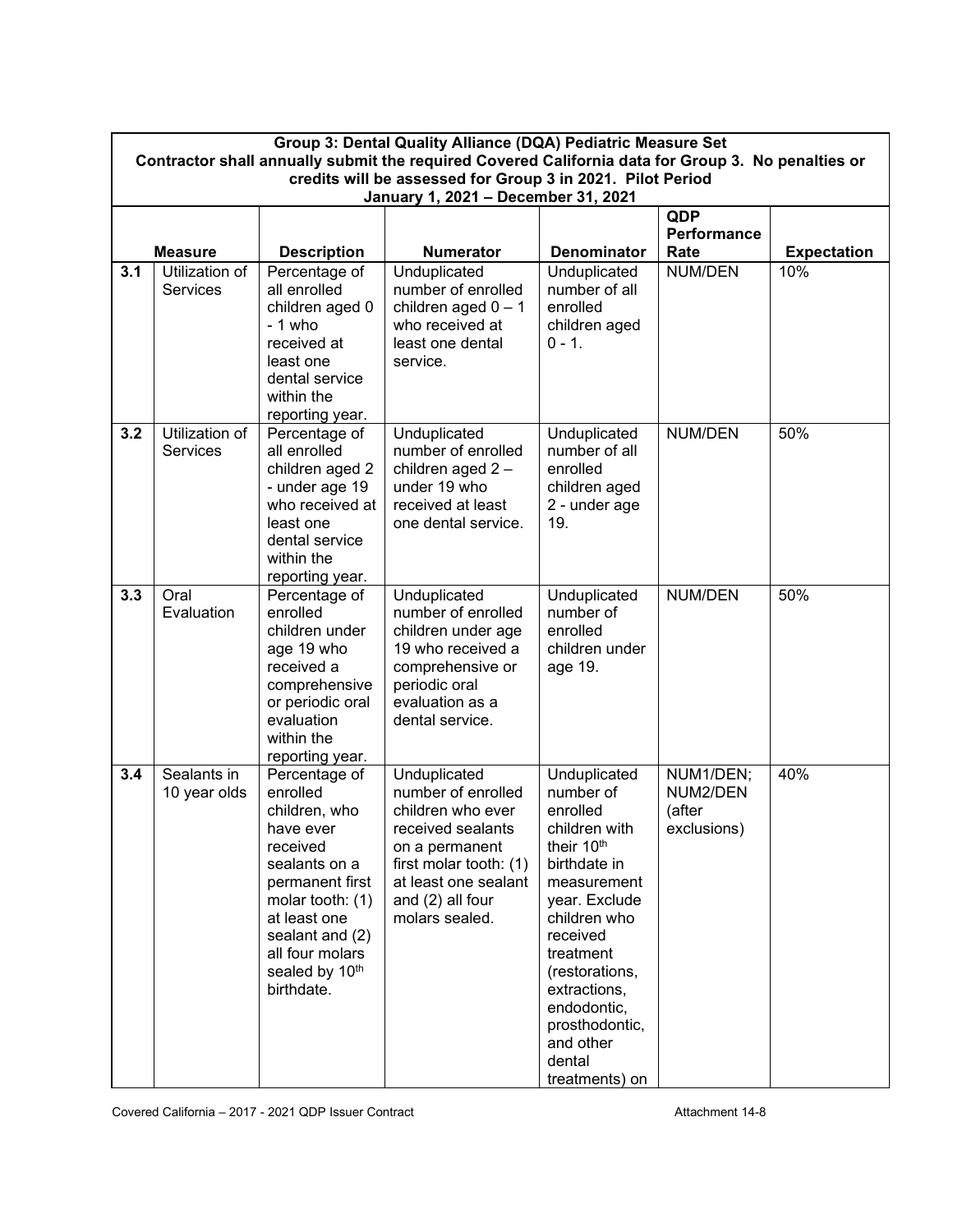| Group 3: Dental Quality Alliance (DQA) Pediatric Measure Set<br>Contractor shall annually submit the required Covered California data for Group 3. No penalties or |                                                                                                   |                                                                                                                                                                                                                                |                                                                                                                                                                                                                            |                                                                                                                                                                                                                                                                                                                                                                                        |                                                |                    |
|--------------------------------------------------------------------------------------------------------------------------------------------------------------------|---------------------------------------------------------------------------------------------------|--------------------------------------------------------------------------------------------------------------------------------------------------------------------------------------------------------------------------------|----------------------------------------------------------------------------------------------------------------------------------------------------------------------------------------------------------------------------|----------------------------------------------------------------------------------------------------------------------------------------------------------------------------------------------------------------------------------------------------------------------------------------------------------------------------------------------------------------------------------------|------------------------------------------------|--------------------|
|                                                                                                                                                                    | credits will be assessed for Group 3 in 2021. Pilot Period<br>January 1, 2021 - December 31, 2021 |                                                                                                                                                                                                                                |                                                                                                                                                                                                                            |                                                                                                                                                                                                                                                                                                                                                                                        |                                                |                    |
|                                                                                                                                                                    | <b>Measure</b>                                                                                    | <b>Description</b>                                                                                                                                                                                                             | <b>Numerator</b>                                                                                                                                                                                                           | <b>Denominator</b>                                                                                                                                                                                                                                                                                                                                                                     | QDP<br><b>Performance</b><br>Rate              | <b>Expectation</b> |
|                                                                                                                                                                    |                                                                                                   |                                                                                                                                                                                                                                |                                                                                                                                                                                                                            | all four first<br>permanent<br>molars in the<br>48 months<br>prior to the<br>10 <sup>th</sup> birthdate.                                                                                                                                                                                                                                                                               |                                                |                    |
| 3.5                                                                                                                                                                | Sealants in<br>15 year olds                                                                       | Percentage of<br>enrolled<br>children, who<br>have ever<br>received<br>sealants on a<br>permanent<br>second molar<br>tooth: $(1)$ at<br>least one<br>sealant and (2)<br>all four molars<br>sealed by the<br>$15th$ birthdate.  | Unduplicated<br>number of enrolled<br>children who ever<br>received sealants<br>on a permanent<br>second molar tooth:<br>(1) at least one<br>sealant and (2) all<br>four molars sealed.                                    | Unduplicated<br>number of<br>enrolled<br>children with<br>their 15th<br>birthdate in<br>measurement<br>year. Exclude<br>children who<br>received<br>treatment<br>(restorations,<br>extractions,<br>endodontic,<br>prosthodontic,<br>and other<br>dental<br>treatments) on<br>all four second<br>permanent<br>molars in the<br>48 months<br>prior to the<br>15 <sup>th</sup> birthdate. | NUM1/DEN;<br>Num2/DEN<br>(after<br>exclusions) | 40%                |
| 3.6                                                                                                                                                                | Topical<br>Fluoride for<br>Children at<br>Elevated<br>Caries Risk                                 | Percentage of<br>enrolled<br>children aged<br>1-18 years who<br>are at<br>"elevated" risk<br>(i.e. "moderate"<br>or "high") who<br>received at<br>least 2 topical<br>fluoride<br>applications<br>within the<br>reporting year. | Unduplicated<br>number of enrolled<br>children aged 1-<br>18 years who have<br>at "elevated" risk<br>(i.e. "moderate" or<br>"high") who<br>received at least 2<br>topical fluoride<br>applications as a<br>dental service. | Unduplicated<br>number of<br>enrolled<br>children aged<br>1-18 years at<br>"elevated" risk<br>(i.e.<br>"moderate" or<br>"high").                                                                                                                                                                                                                                                       | NUM/DEN                                        | 50%                |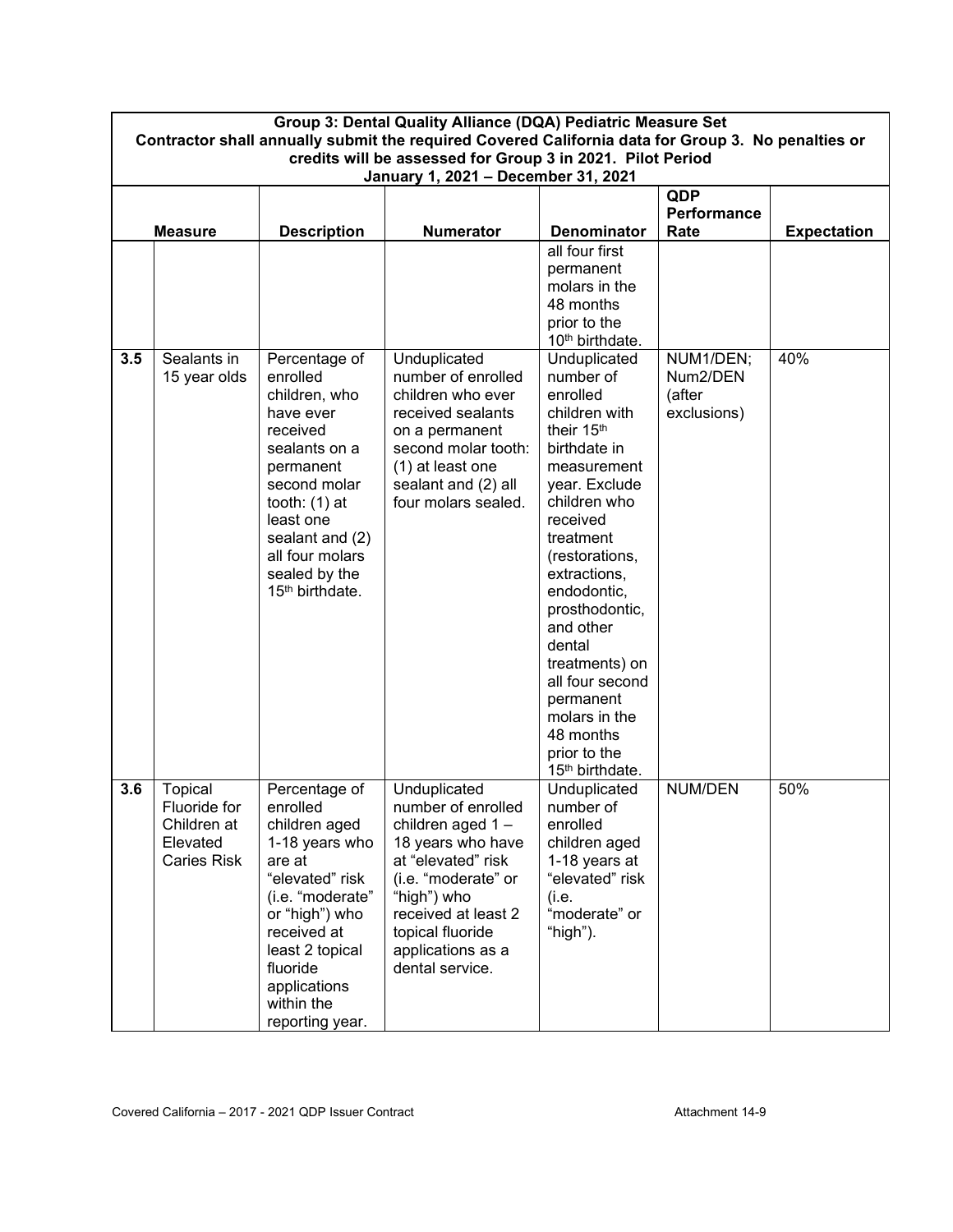| Group 3: Dental Quality Alliance (DQA) Pediatric Measure Set<br>Contractor shall annually submit the required Covered California data for Group 3. No penalties or |                                                                                                             |                                                                                                                                                                                                                                        |                                                                                                                                                             |                                                                                                 |                            |                                                   |
|--------------------------------------------------------------------------------------------------------------------------------------------------------------------|-------------------------------------------------------------------------------------------------------------|----------------------------------------------------------------------------------------------------------------------------------------------------------------------------------------------------------------------------------------|-------------------------------------------------------------------------------------------------------------------------------------------------------------|-------------------------------------------------------------------------------------------------|----------------------------|---------------------------------------------------|
|                                                                                                                                                                    | credits will be assessed for Group 3 in 2021. Pilot Period                                                  |                                                                                                                                                                                                                                        |                                                                                                                                                             |                                                                                                 |                            |                                                   |
|                                                                                                                                                                    | January 1, 2021 - December 31, 2021<br>QDP                                                                  |                                                                                                                                                                                                                                        |                                                                                                                                                             |                                                                                                 |                            |                                                   |
|                                                                                                                                                                    | <b>Measure</b>                                                                                              | <b>Description</b>                                                                                                                                                                                                                     | <b>Numerator</b>                                                                                                                                            | <b>Denominator</b>                                                                              | <b>Performance</b><br>Rate | <b>Expectation</b>                                |
| 3.7                                                                                                                                                                | Ambulatory<br>Care<br>Sensitive<br>Emergency<br>Department<br>Visits for<br>Dental<br>Caries in<br>Children | Number of<br>emergency<br>department<br>(ED) visits for<br>caries-related<br>reasons per<br>100,000<br>member<br>months for all<br>enrolled<br>children.                                                                               | Number of ED<br>visits with caries-<br>related diagnosis<br>code among all<br>enrolled children.                                                            | All member<br>months for<br>enrollees 0<br>through 18<br>years during<br>the reporting<br>year. | (NUM/DEN) x<br>100,000     | Monitoring<br>until claims<br>data is<br>received |
| 3.8                                                                                                                                                                | Follow-Up<br>After ED<br>Visit by<br>Children for<br>Dental<br>Caries                                       | The percentage<br>of caries-<br>related<br>emergency<br>department<br>visits among<br>children 0<br>through 18<br>years in the<br>reporting year<br>for which the<br>member visited<br>a dentist within<br>7 days of the<br>ED visit.  | Number of caries-<br>related ED visits in<br>the reporting year<br>for which the<br>member visited a<br>dentist within 7<br>days (NUM) of the<br>ED visit.  | Number of<br>caries-related<br>ED visits in<br>the reporting<br>year.                           | NUM/DEN                    | Monitoring<br>until claims<br>data is<br>received |
| 3.9                                                                                                                                                                | Follow-Up<br>After ED<br>Visit by<br>Children for<br>Dental<br>Caries                                       | The percentage<br>of caries-<br>related<br>emergency<br>department<br>visits among<br>children 0<br>through 18<br>years in the<br>reporting year<br>for which the<br>member visited<br>a dentist within<br>30 days of the<br>ED visit. | Number of caries-<br>related ED visits in<br>the reporting year<br>for which the<br>member visited a<br>dentist within 30<br>days (NUM) of the<br>ED visit. | Number of<br>caries-related<br>ED visits in<br>the reporting<br>year.                           | NUM/DEN                    | Monitoring<br>until claims<br>data is<br>received |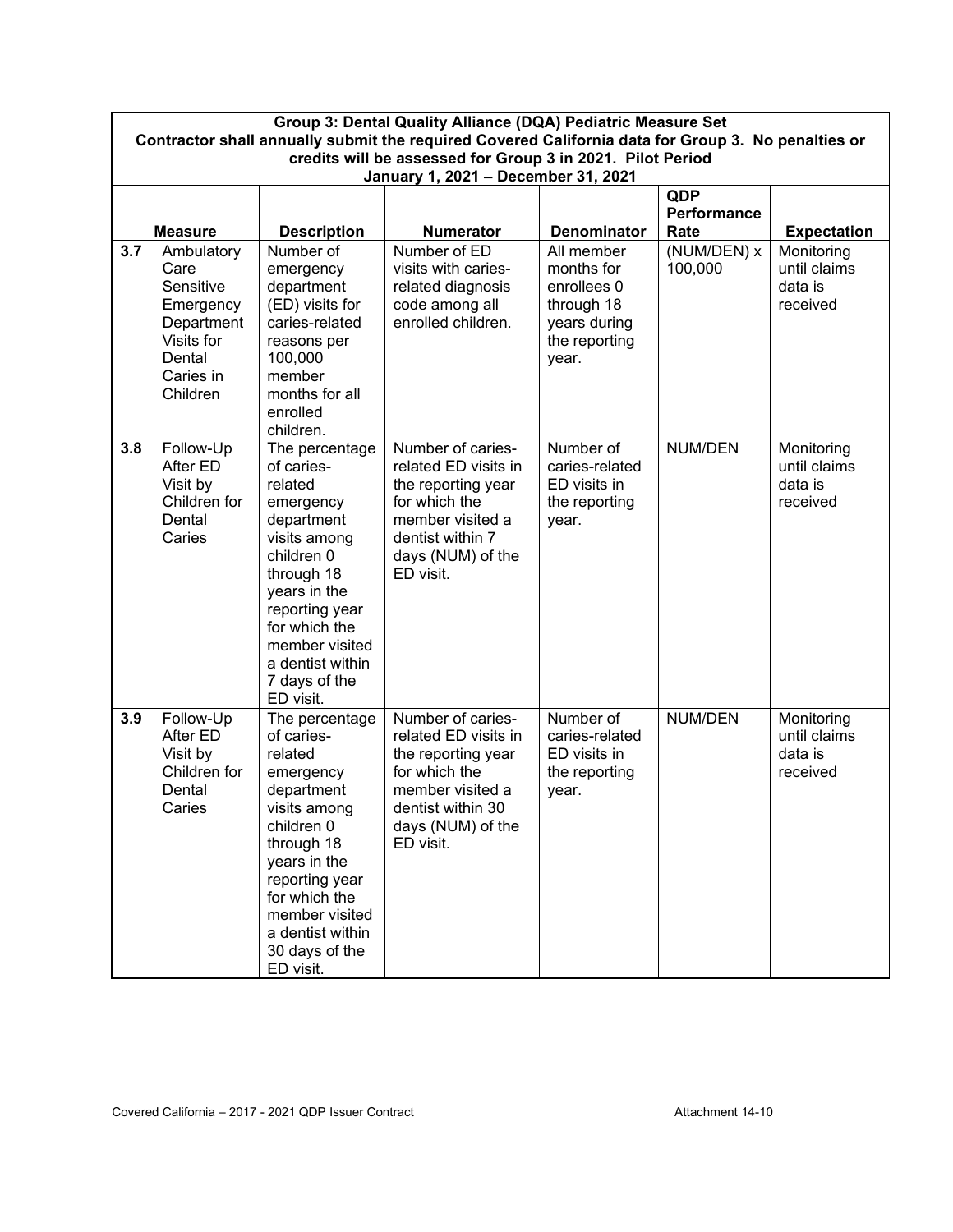|     | Group 4: Covered California Performance Standards and Reporting Requirements<br><b>Utilization Measures for Adult Dental</b><br>Contractor shall annually submit the required Covered California data for Group 4. No penalties<br>or credits will be assessed for Group 4 in 2021. Pilot Period<br>January 1, 2021 - December 31, 2021 |                                                                                                                                                                                                      |  |  |
|-----|-----------------------------------------------------------------------------------------------------------------------------------------------------------------------------------------------------------------------------------------------------------------------------------------------------------------------------------------|------------------------------------------------------------------------------------------------------------------------------------------------------------------------------------------------------|--|--|
|     | <b>Utilization Measures</b>                                                                                                                                                                                                                                                                                                             | <b>Performance Standards</b><br>Covered California will work with contractors as<br>appropriate to adjust measure sets where a contractor<br>does not have all of the specific Utilization measures. |  |  |
| 4.1 | Annual Dental Visit (ADV)<br>Measure includes all members<br>ages 19 years and older as of<br>December 31, in the prior<br>calendar year (denominator)<br>who had at least one dental visit<br>in 2018 (numerator). Measure<br>include members enrolled for at<br>least 11 of the 12 months in the<br>prior calendar year.              | Expectation<br>Age<br>Group<br>65%<br>$19+$                                                                                                                                                          |  |  |
| 4.2 | <b>Preventive Dental Services</b><br>(PDS).<br>Measure includes members<br>enrolled for at least 11 of the 12<br>months in the prior calendar<br>year (denominator) who<br>received any preventive dental<br>service (D1000-D1999) in the<br>prior calendar year (numerator).                                                           | Age<br>Expectation<br>Group<br>50%<br>$19+$                                                                                                                                                          |  |  |
| 4.3 | Use of Dental Treatment<br>Services (UDTS).<br>Measure includes members<br>enrolled for at least 11 of the 12<br>months in the prior calendar<br>year (denominator) who<br>received any dental treatment<br>other than diagnostic or<br>preventive services (D2000-<br>D9999) in the prior calendar<br>year (numerator).                | Age<br>Expectation<br>Group<br>$19+$<br>Reporting only                                                                                                                                               |  |  |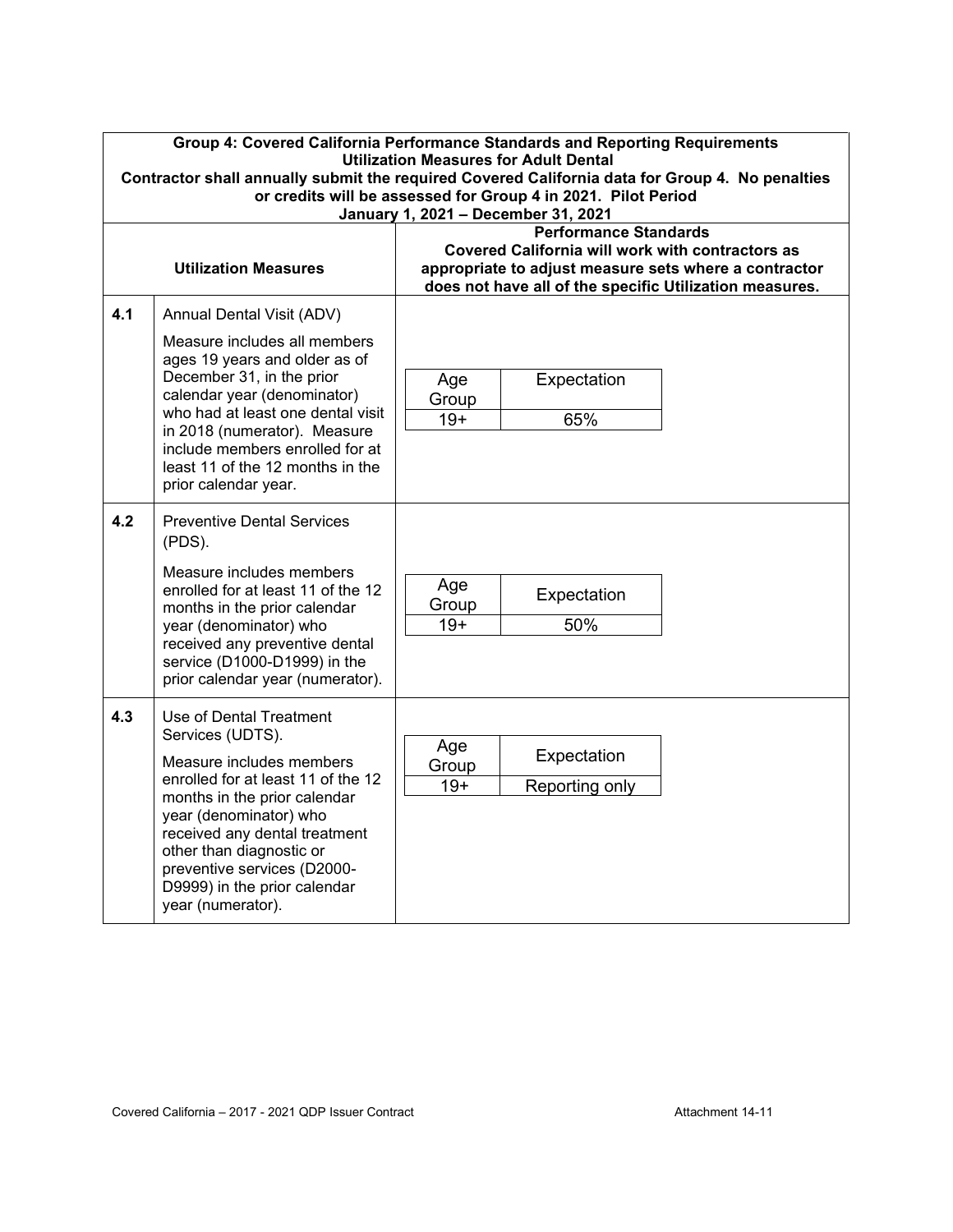# **Group 5: Covered California Performance Standards for Contractor: Quality and Delivery System Reform**

The following questions support the narrative reporting requirement for Performance Measurement Standards. In performing its services under this agreement, Contractor shall use commercially reasonable efforts to meet or exceed the Performance Measurement Standards. Group 5 expectations apply equally to Covered California for the Individual Market and small group lines of business and shall be reported separately.

The completed questions are to be submitted to Covered California by February 28 of the contract year in electronic format to be determined by Covered California.

# **5.1 Attachment 7, 1.03(b) Reducing Health Disparities and Assuring Health Equity**

**5.1.1** Identify the sources of data used to gather members' race/ethnicity, primary language, and disability status. The response "enrollment form" pertains only to information reported directly by members or passed on by CalHEERS.

| <b>Data Element</b> | Data Collection Method (Select all that apply)          | <b>Percent of Covered</b> |
|---------------------|---------------------------------------------------------|---------------------------|
|                     |                                                         | California membership     |
|                     |                                                         | for whom data is          |
|                     |                                                         | captured                  |
| Age                 | Enrollment form<br>$\circ$                              |                           |
|                     | Oral health risk assessment<br>$\Omega$                 |                           |
|                     | Information requested upon website<br>$\Omega$          |                           |
|                     | registration                                            |                           |
|                     | Inquiry upon call to customer service<br>$\circ$        |                           |
|                     | Indirect method such as surname or zip code<br>$\circ$  |                           |
|                     | analysis                                                |                           |
|                     | Other (please explain)<br>$\circ$                       |                           |
|                     | Data not collected<br>$\circ$                           |                           |
| Race/ethnicity      | <b>Enrollment form</b><br>$\circ$                       |                           |
|                     | Oral health risk assessment<br>$\circ$                  |                           |
|                     | Information requested upon website<br>$\Omega$          |                           |
|                     | registration                                            |                           |
|                     | Inquiry upon call to customer service<br>$\circ$        |                           |
|                     | Indirect method such as surname or zip code<br>$\circ$  |                           |
|                     | analysis                                                |                           |
|                     | Other (please explain)<br>$\circ$                       |                           |
|                     | Data not collected<br>$\circ$                           |                           |
| Primary             | Enrollment form<br>$\circ$                              |                           |
| language            | Oral health risk assessment<br>$\Omega$                 |                           |
|                     | Information requested upon website<br>$\circ$           |                           |
|                     | registration                                            |                           |
|                     | Inquiry upon call to customer service<br>$\circ$        |                           |
|                     | Indirect method such as surname or zip code<br>$\Omega$ |                           |
|                     | analysis                                                |                           |
|                     | Other (Please explain)<br>$\circ$                       |                           |
|                     | Data not collected<br>$\circ$                           |                           |
| <b>Disability</b>   | Enrollment form<br>$\circ$                              |                           |
|                     | Oral health risk assessment<br>$\Omega$                 |                           |
|                     | Information requested upon website<br>$\circ$           |                           |
|                     | registration                                            |                           |

Covered California – 2017 - 2021 QDP Issuer Contract Attachment 14-12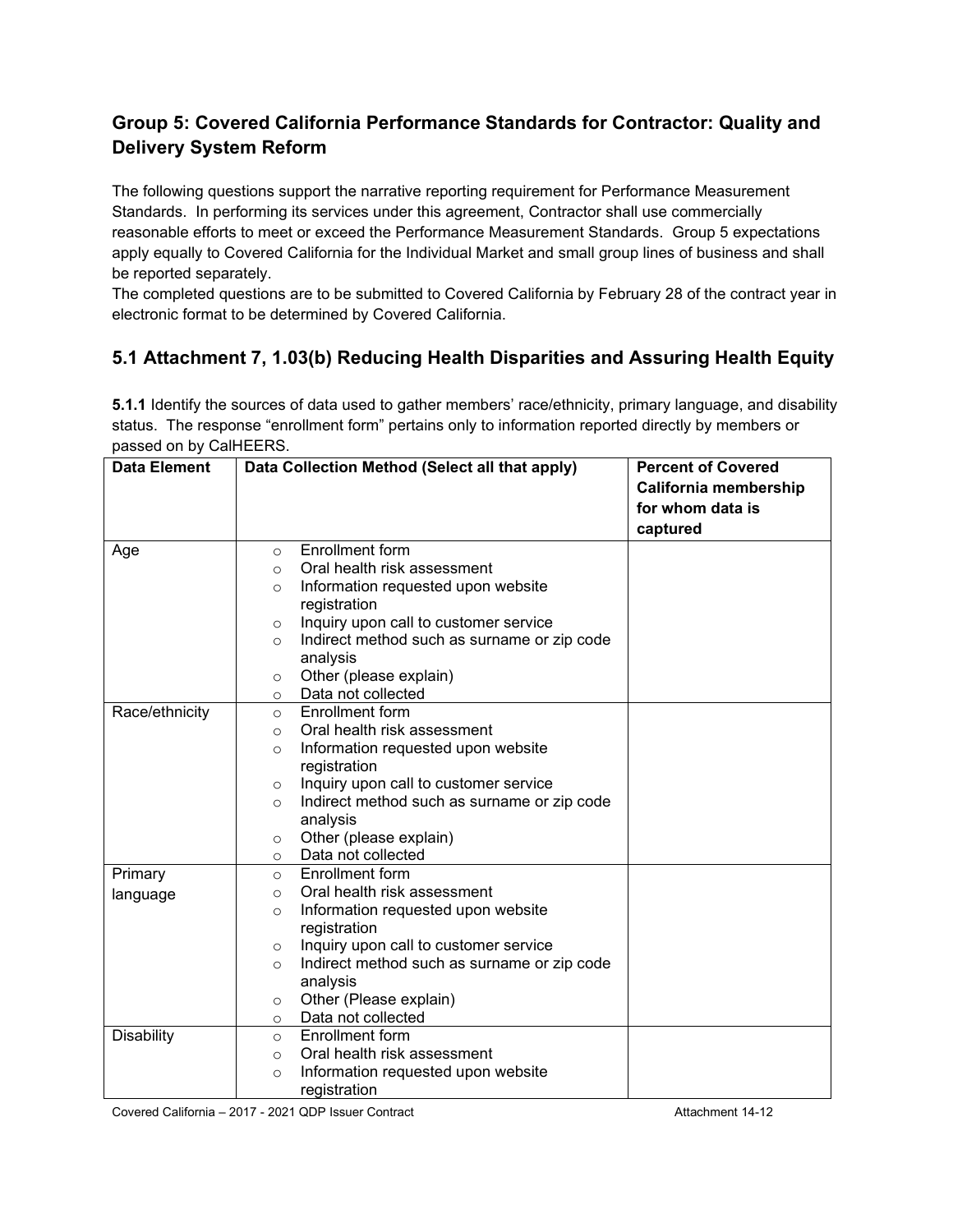|  | Inquiry upon call to customer service       |  |
|--|---------------------------------------------|--|
|  | Indirect method such as surname or zip code |  |
|  | analysis                                    |  |
|  | Other (Please explain)                      |  |
|  | Data not collected                          |  |

**5.1.2** If the Contractor answered "data not collected" in the data elements (5.1.1) above, please discuss how the plan is making progress on collecting data elements to support improving health equity.

**5.1.3** Indicate how race/ethnicity, primary language, and disability status data are used to address quality improvement and health equity. Select all that apply.

- o Assess adequacy of language assistance to meet members' needs
- $\circ$  Calculate dental quality performance measures by race/ethnicity, language, or disability status
- $\circ$  Calculate member experience measures by race/ethnicity, language, or disability status
- o Identify areas for quality improvement
- o Identify areas for health education/promotion
- o Share provider race/ethnicity/language data with member to enable selection of concordant dentists
- $\circ$  Share with dental network to assist them in providing language assistance and culturally competent care
- o Set benchmarks or target goals for reducing measured disparities in preventive or diagnostic care
- o Analyze disenrollment patterns
- o Develop outreach programs that are culturally sensitive (please explain)
- o Other (please explain)
- o Race/ethnicity data not used for quality improvement or health equity
- $\circ$  Language data not used for quality improvement or health equity
- $\circ$  Disability data not used for quality improvement or health equity

**5.1.4** If the Contractor answered "data not collected" in the data elements (5.1.1) above, please discuss how the plan is making progress on using data elements to support improving health equity.

### **5.2 Attachment 7, 2.05 Risk Assessment**

**5.2.1** Indicate features of the oral health risk assessment to determine enrollee oral health status. Select all that apply.

- o Oral health risk assessment offered online or in print
- $\circ$  Oral health risk assessment offered through telephone interview with a live person
- o Oral health risk assessment offered in multiple languages
- $\circ$  Upon completion of oral health risk assessment, risk-factor education is provided to member based on member-specific risk, e.g. if member reports tobacco use, education is provided on gum disease risk
- $\circ$  Personalized oral health risk assessment report is generated with risk modification actions
- $\circ$  Member is directed to interactive intervention module for behavior change upon risk assessment completion
- o Email on self-care generated based on enrollee responses
- $\circ$  Email or phone call reminders to schedule preventive or diagnostic visits generated based on enrollee responses
- o Oral health risk assessment not offered

Covered California – 2017 - 2021 QDP Issuer Contract Attachment 14-13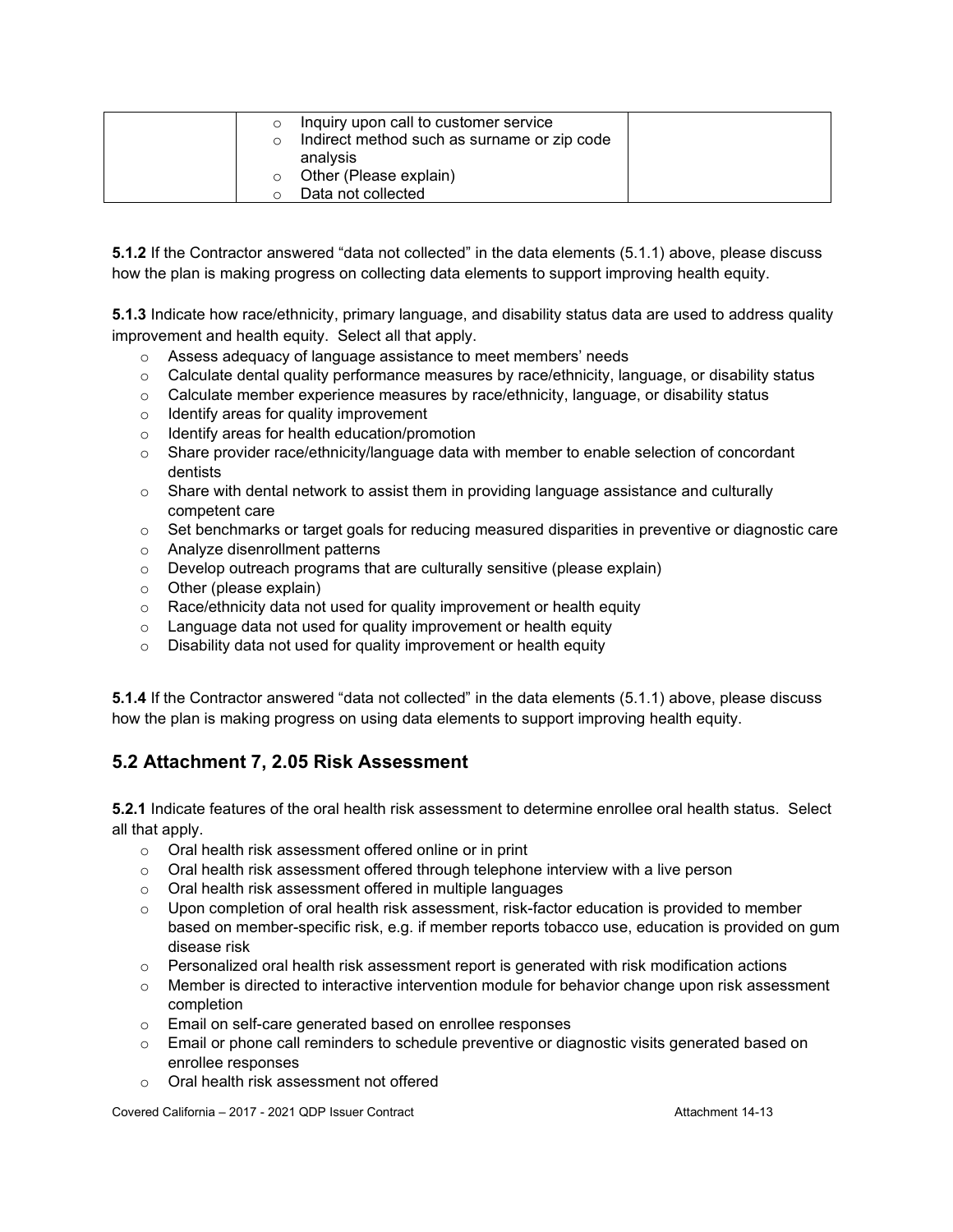**5.2.2** Does the Contractor collect information on enrollee oral health status using any of the following sources of data? Select all that apply.

- o Oral health risk assessment
- o Claims data
- o Other (please explain)
- o Data on oral health status not collected

**5.2.3** Discuss any planned activities to build capacity or systems to determine enrollee oral health status.

## **5.3 Attachment 7, 2.06 Reporting to and Collaborating with Covered California Regarding Health Status**

**5.3.1** Does the Contractor use any of the following sources of data to track changes in oral health status among Plan Enrollees? Select all that apply.

- o Oral health risk assessment
- o Claims data
- o Other (please explain)
- o Data on oral health status not used

**5.3.2** Discuss any planned activities to build capacity or systems to track changes in enrollee oral health status.

### **5.4. Attachment 7, 3.01 Health and Wellness Services**

**5.4.1** Which of the following activities are used by the Contractor to encourage use of diagnostic and preventive services?

- $\circ$  Mailed printed materials about preventive services with \$0 cost-share to members (oral exam, cleaning, X-rays)
- o Emails sent to membership about preventive services with \$0 cost-share to members (oral exam, cleaning, X-rays)
- $\circ$  Automated outbound telephone reminders about preventive services with \$0 cost-share to members (oral exam, cleaning, X-rays)
- o Other (please explain)
- o No current activities used to encourage use of preventive services

**5.4.2** Discuss any planned activities to encourage use of diagnostic and preventive services.

**5.4.3** If Contractor indicated that any of the activities in 5.4.1 are used to encourage use of diagnostic and preventive services, please upload as an attachment screenshots and/or materials demonstrating these activities.

**5.4.4** Which of the following activities are used by the Contractor to communicate oral health and wellness (i.e. self-care for maintaining good oral health)?

- o Mailed printed materials about oral health self-care
- o Emails sent to membership about oral health self-care
- o Other (please explain)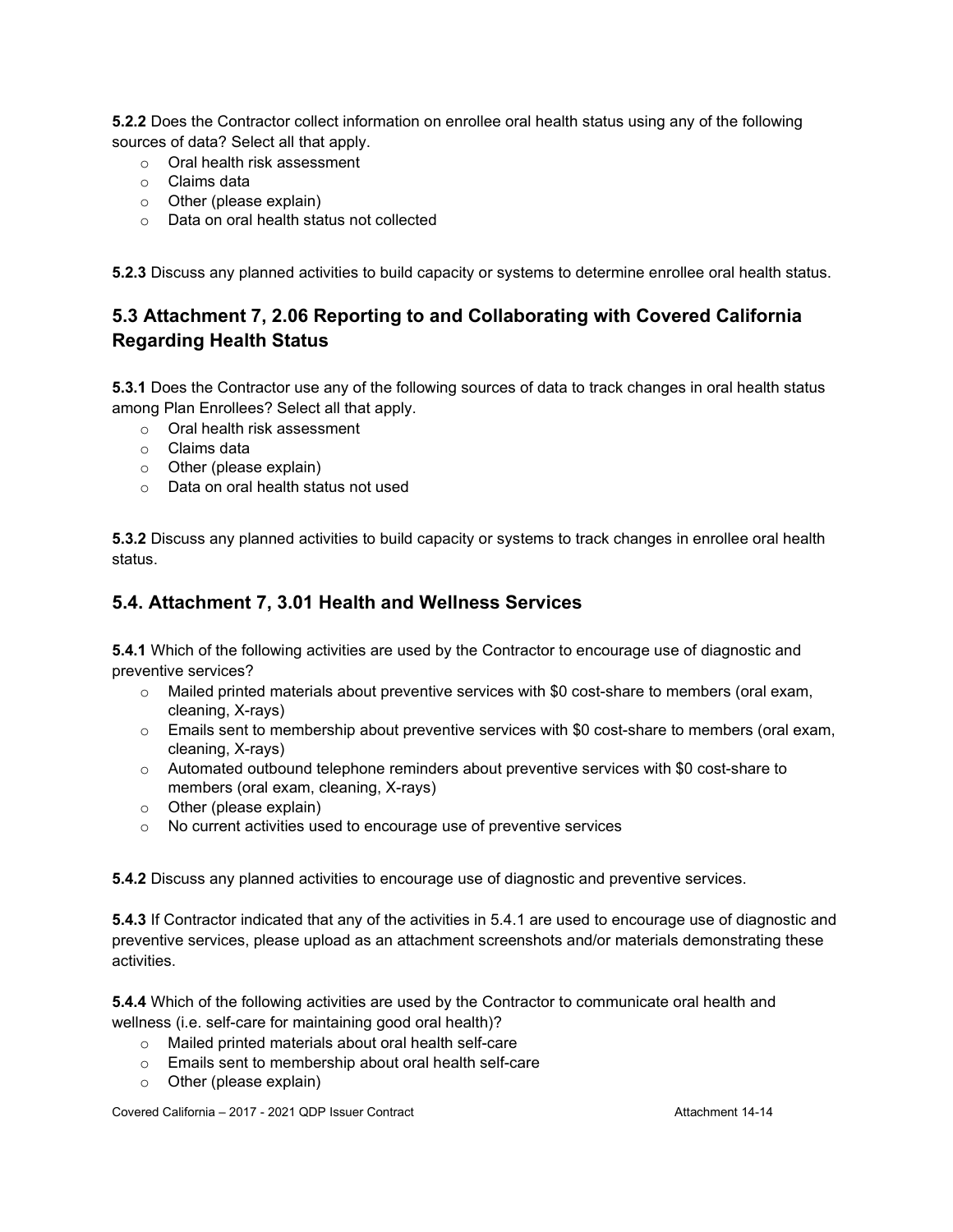o No current activities used to encourage oral health self-care

**5.4.5** Discuss any planned activities to communicate oral health and wellness information to Enrollees.

**5.4.6** If Contractor indicated that any of the activities in 5.4.4 are used to communicate oral health and wellness, please upload as an attachment screenshots and/or materials demonstrating these activities.

### **5.5 Attachment 7, 3.02 Community Health and Wellness Promotion**

**5.5.1** Please indicate the type of initiatives, programs, and projects the Contractor supports and describe how such activities specifically promote community health and/or address health disparities. Select all that apply and provide a narrative report in the "details" describing the activity.

| <b>Type of Activity</b>                                                      | <b>Details</b> |
|------------------------------------------------------------------------------|----------------|
| Internal facing, member-related efforts to promote oral health (e.g., oral   |                |
| health education programs)                                                   |                |
| External facing, high-level community facing activities (e.g., health fairs, |                |
| attendance at community coalitions, participation in health                  |                |
| collaboratives)                                                              |                |
| Engaged with non-profit health systems or local health agencies to           |                |
| conduct community risk assessments to identify high priority needs and       |                |
| health disparities related to oral health                                    |                |
| Community oral health effort built on evidence-based program and             |                |
| policy interventions, and planned evaluation included in the initiative      |                |
| Funded community health programs based on needs assessment or                |                |
| other activity                                                               |                |
| Plan is currently planning a community health promotion activity             |                |
| Plan does not conduct any community health initiatives                       |                |

### **5.6 Attachment 7, 4.02 Promoting Development and Use of Care Models**

**5.6.1** If applicable to the QDP Issuer's delivery system, please report the number of Covered California enrollees who have been assigned a primary care dentist.

| Number of Covered California enrollees who have |  |
|-------------------------------------------------|--|
| been assigned a primary care dentist            |  |
| Number of Covered California enrollees          |  |

**5.6.2** If assignment to a primary care dentist is not required, describe how Contractor encourages member's use of dental home.

**5.6.3** If assignment to a primary care dentist is not required, describe how Contractor encourages contracted providers to retain patients for continued care.

### **5.7 Attachment 7, 4.03 Identification and Services for At-Risk Enrollees**

Covered California – 2017 - 2021 QDP Issuer Contract Attachment 14-15 **5.7.1** How does the Contractor currently identify at-risk enrollees, which may include members with existing or newly diagnosed needs for dental treatment or members with co-morbid conditions?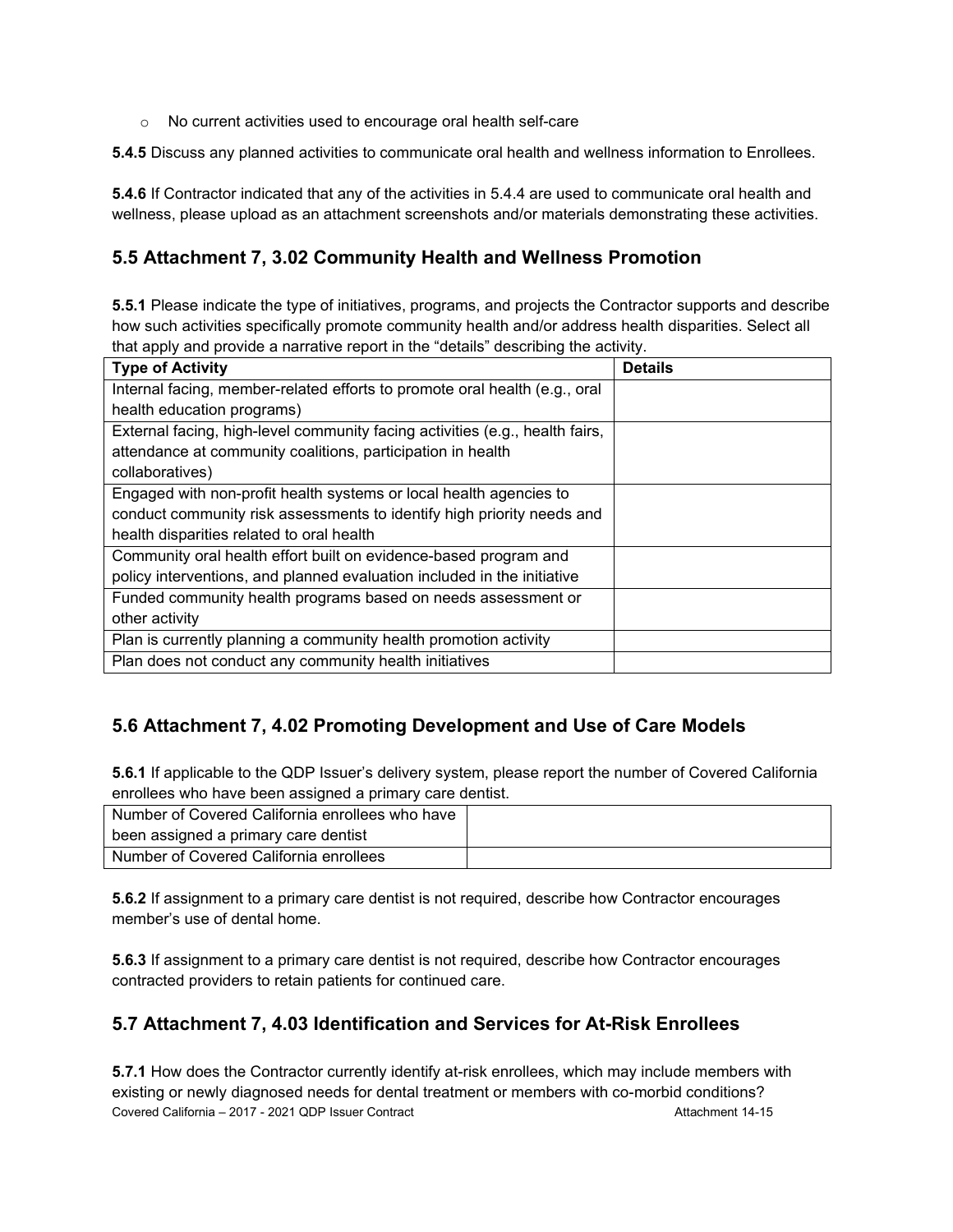- o Claims data
- $\circ$  Website registration prompts self-report of existing/newly diagnosed need for dental treatment and/or co-morbid conditions
- o Oral health risk assessment
- o Other (please explain)
- o Plan does not currently identify at-risk enrollees

**5.7.2** Discuss any planned activities to identify at-risk enrollees.

**5.7.3** Please report the number of Covered California enrollees who have been identified as "at-risk."

| Number of Covered California enrollees who have |  |
|-------------------------------------------------|--|
| been identified as "at-risk"                    |  |
| Number of Covered California enrollees          |  |

## **5.8 Attachment 7, 5.01 Provider Cost and Quality**

**5.8.1** Indicate how the Contractor provides members with cost information for network providers. Select all that apply.

- o Web site includes a cost calculator tool for dental services (e.g. crowns, casts, endodontics, periodontics, etc.)
- $\circ$  Web site provides information on average regional charges for dental services (e.g. crowns, casts, endodontics, periodontics, etc.)
- o Cost information on provider-specific contracted rates available upon request through Web site or customer service line
- o Members directed to network providers to request cost information
- o Other (please explain)
- o Cost information not provided to membership

**5.8.2** If the plan does not currently provide members with cost information, please report how the Contractor intends to make provider-specific cost information available to members.

**5.8.3** To what extent does the Contractor encourage use of high quality network dental providers?

- o Auto-assign members to high-performing dental providers
- $\circ$  Identify high-performing providers through the provider directory or other web site location
- o Customer service referral to dental provider
- o Other (please explain)
- o Contractor does not encourage use of high-performing dental providers

**5.8.4** If the Contractor encourages use of high-performing dental providers, what criteria does the Contractor use to identify high-performing providers?

- o Dental quality measures
- o Health improvement initiatives
- o Preventive services rendered
- o Patient satisfaction
- o Low occurrence of complaints and grievances
- o Other (please explain)
- o Contractor does not encourage use of high-performing dental providers

Covered California – 2017 - 2021 QDP Issuer Contract Attachment 14-16